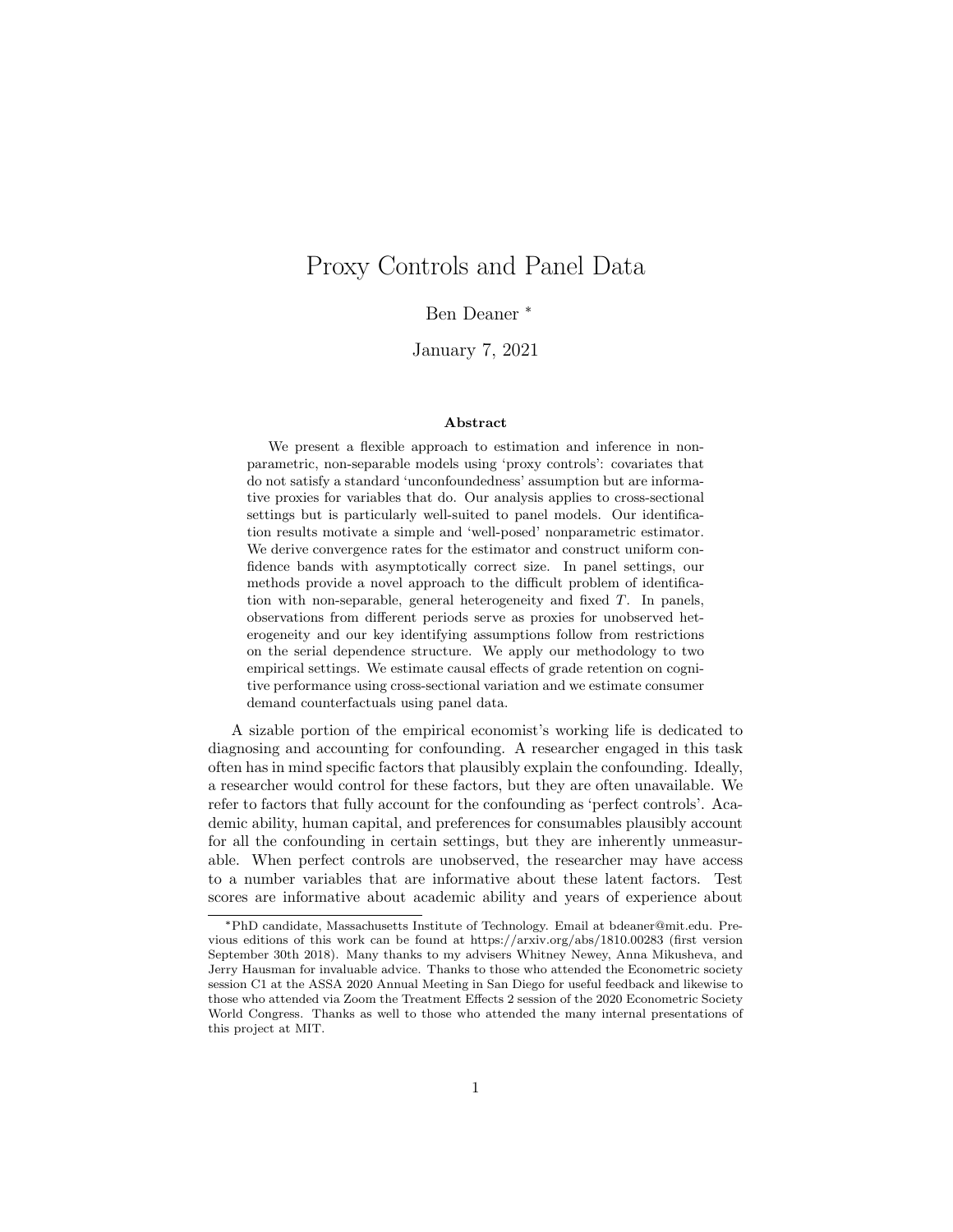human capital. With panel data, past observations can provide a wealth of information about the latent characteristics of that individual. For example, past consumption habits are likely informative about the individual's consumption preferences.

If a set of covariates is informative about an ideal unobserved set of perfect controls then we say those covariates are 'proxy controls'. A naive approach would treat the proxies as if they were perfect controls. For example, one could treat test scores as if they did in fact perfectly measure ability. However, if the proxies mis-measure the perfect controls, then controlling for the proxies in the conventional manner need not account for all the confounding and the resulting estimates would likely be asymptotically biased.

The problem of proxy controls has long been acknowledged in the Labor economics literature, particularly in the context of returns to schooling (for a survey see Section 2 of [Angrist & Krueger](#page-30-0) [\(1999\)](#page-30-0) and see [Griliches](#page-31-0) [\(1977\)](#page-31-0) for a key early empirical example). Classical analyses assume additive linear specifications for the potential outcomes and the measurement error. Linearity may be implausible in some settings and precludes the study of nonlinearities and heterogeneity in treatment effects. An emerging literature considers proxy controls in non-linear and nonparametric settings.

We develop new nonparametric identification results in the context of proxy controls. We identify the conditional (on observed treatments) average structural function (CASF) and the conditional distribution of potential outcomes. Identification of the CASF is necessary if we wish to identify say, the effect of treatment on the treated and implies identification and implies identification of the average structural function and thus average treatment effects. We show that our characterization of the CASF is 'well-posed' under our identifying assumptions. Well-posedness is crucial for deriving simple and transparent convergence rates for estimation methods based on our identification results. We show that the problem of proxy controls is tied to causal analysis of panel models and use our general identification results with proxy controls to develop new nonparametric identification results for panel models with a fixed number of time periods.

Intuitively, our analysis treats identification and estimation with proxy controls as a measurement error problem. Proxy controls mis-measure a set of latent perfect controls. To account for the measurement error, the researcher divides the available proxy controls into two groups and, in effect, uses one group of proxy controls to instrument for the other. This approach resembles the standard strategy for dealing with classical measurement error in linear models when multiple measurements are available.

While our analysis applies in cross-sectional settings, our results are particularly well-suited to the context of panel data with fixed-T. In panels, observations from other time periods can be informative proxies for factors that explain the confounding (i.e., perfect controls). By definition, confounding factors are associated with treatments and potential outcomes, and so, if the confounding factors are persistent, past treatments and past outcomes must be informative about the confounding factors. We provide conditions on the serial dependence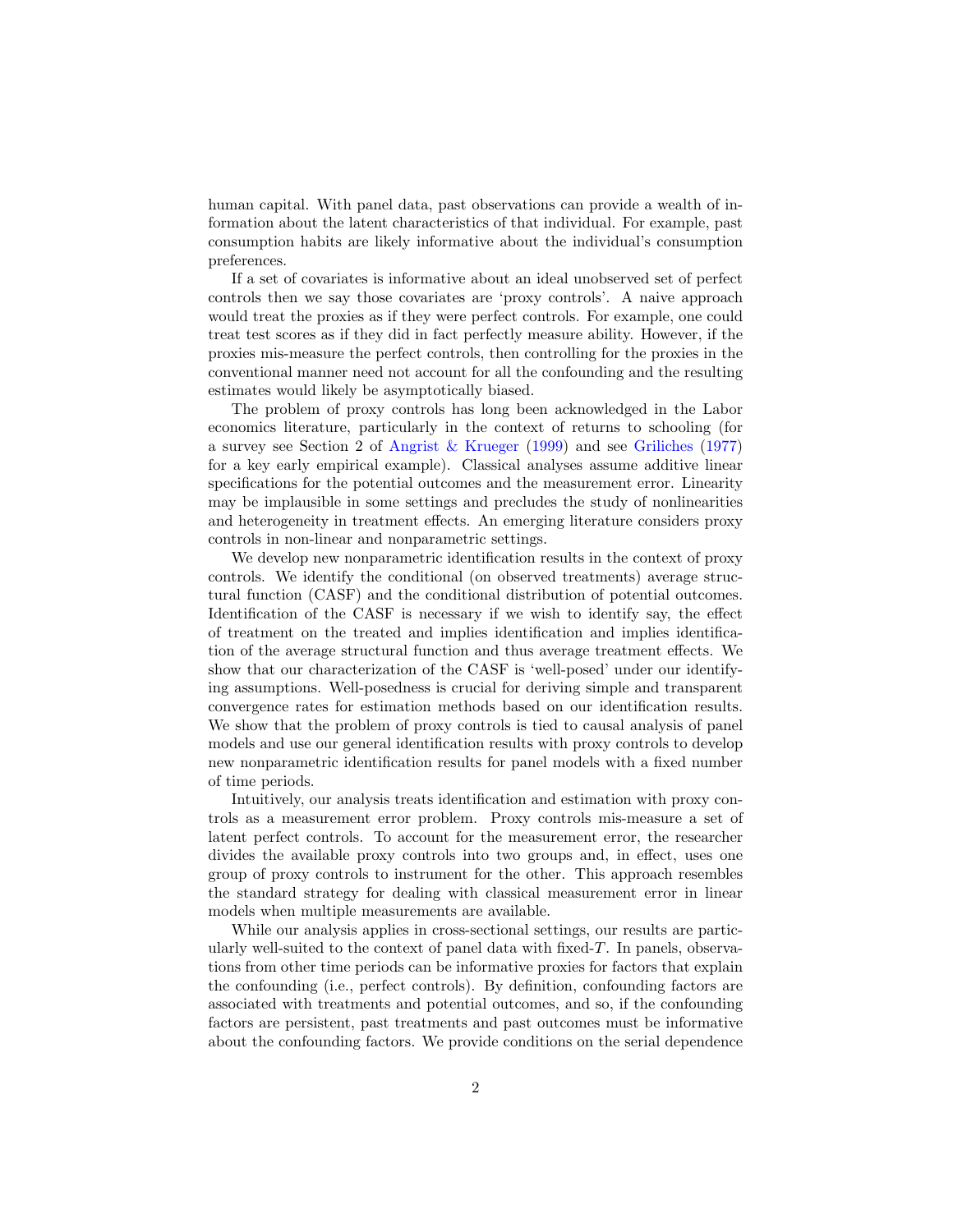structure of the data and latent variables so that one can form proxy controls from past observations that satisfy the identifying assumptions of the general cross-sectional case.

We suggest non-parametric estimation and inference procedures based on our identification results. The procedures can be applied in both cross-sectional and panel settings. The estimation method is based on series regression, and therefore it also suggests a flexible parametric method if the number of series terms is simply held fixed rather than allowed to grow with the sample size. We establish consistency and a convergence rate for our estimator under our identifying assumptions and primitive conditions of the kind employed in the literature on standard non-parametric regression. We give conditions under which our estimator can be asymptotically approximated by a Gaussian process. We develop a method for constructing uniform confidence bands that is based on the multiplier bootstrap and show that the bands have asymptotically correct size.

The nonparametric proxy controls estimation and inference problem is highly non-standard and thus requires novel asymptotic analysis. Estimation implicitly involves solving a conditional moment equality and then estimating a set of unknown linear functionals of the solution. Unlike in the Nonparametric Instrumental Variables (NPIV) literature [\(Ai & Chen](#page-30-1) [\(2003\)](#page-30-1), [Newey & Powell](#page-32-0) [\(2003\)](#page-32-0)), the solution to our moment equality may not be identified nor even unique, and it generally does not have a structural interpretation. Therefore, we avoid placing any smoothness conditions directly upon the solution. In sum, our problem is distinct from other problems involving conditional moment equalities in that the problem is well-posed, involves unknown linear functionals of the solution, and the solution may not be unique nor smooth.

To demonstrate the usefulness of our methodology we apply it to two very different real-world data problems. We use data from the Panel Survey of Income Dynamics (PSID) to estimate a structural Engel curve for food. In this case our analysis is premised upon pre-determination and a Markov-type serial dependence restriction. We revisit the empirical setting of [Fruehwirth](#page-31-1) et al. [\(2016\)](#page-31-1) who use data from the Early Childhood Longitudinal Study of Kindergartners (ECLS-K) to estimate the causal impact of grade retention on the performance of US students in cognitive tests.

#### Related Literature

This paper contributes to an expanding body of recent research on the use of proxy controls in the biometrics literature. Miao *[et al.](#page-32-1)* [\(2018b\)](#page-32-1) consider the problem of nonparametric identification of the Average Structural Function (ASF) and the marginal distribution of potential outcomes in cross-sectional settings when controls are mis-measured. Our paper adds to this work in that we develop nonparametric estimation and inference methods under similar assumptions, we derive convergence rates for our estimator, prove asymptotic normality, and show our uniform confidence bands have asymptotically correct coverage. Key to the asymptotic results is our proof that the estimation problem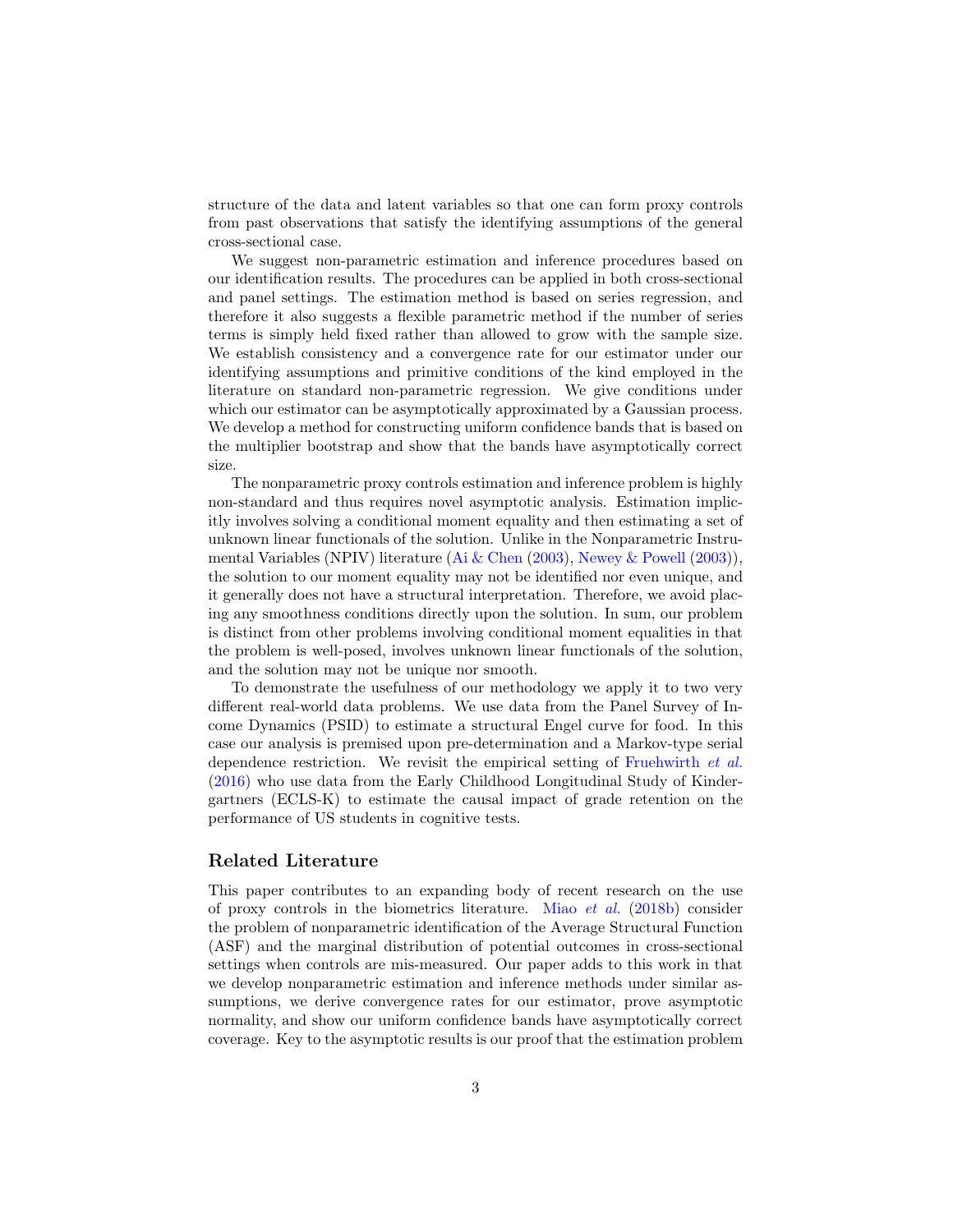is well-posed under the identifying assumptions. We also adapt the proxy controls approach to nonparametric causal inference in panel models. In addition, our cross-sectional identification results extend Miao [et al.](#page-32-1) [\(2018b\)](#page-32-1) in several ways. Firstly, we identify the conditional average structural function (CASF) and conditional distribution of potential outcomes, where conditioning is on the observed treatments. Identification of the CASF (conditional distribution of potential outcomes) implies identification of the ASF (marginal distribution of potential outcomes) but the converse does not hold. Secondly, we offer an alternative path to identification based on our Assumption 4.i. We also employ completeness conditions Assumption 3, which are, for practical purposes, sig-nificantly weaker than the corresponding assumptions in [Miao](#page-32-1) *et al.* [\(2018b\)](#page-32-1). A key result in our paper is that under our identifying assumptions, the characterization of the CASF is well-posed. Well-posedness plays a crucial role in our estimation and inference results.<sup>[1](#page-3-0)</sup>

A working paper, [Miao](#page-32-2) et al. [\(2018a\)](#page-32-2) considers parametric models with proxy controls under related assumptions to those in Miao *[et al.](#page-32-1)* [\(2018b\)](#page-32-1). They consider models that involve a 'confounding bridge' with a known functional form, and they impose assumptions under which the confounding bridge is identified. They discuss parametric estimation and inference using standard Generalized Method of Moments. The confounding bridge roughly corresponds to the function  $\gamma$  in our Lemma 1.1.b, however this function plays a different role in our work. In our work the function is only defined indirectly, and need not be identified nor even unique, and our Theorem 1.1.b identifies the CASF when there is no confounding bridge. Moreover, our Lemma C.9 allows us to avoid assuming this function can be well approximated by some sieve basis in our asymptotic results.<sup>[2](#page-3-1)</sup> Shi *[et al.](#page-32-3)* [\(2020\)](#page-32-3) consider multiply robust estimation of the ATE with proxy controls in the special case in which confounders (perfect controls) and proxies are categorical (i.e., discretely distributed with finite support), whereas we allow for continuous, vector-valued confounders and proxies.

In recent subsequent work, [Tchetgen](#page-32-4) et al. [\(2020\)](#page-32-4) extends [Miao](#page-32-1) et al. [\(2018b\)](#page-32-1) to allow for time-varying treatment effects. Cui [et al.](#page-30-2) [\(2020\)](#page-30-2) considers estimation with proxy controls and derives semiparametric efficiency bounds in the context of the proxy controls estimation problem under similar assumptions to our paper.[3](#page-3-2)

[Hu & Schennach](#page-31-2) [\(2008\)](#page-31-2) provide identification results for nonparametric and non-separable models with measurement error and present a related estimator.

<span id="page-3-0"></span><sup>&</sup>lt;sup>1</sup>Initial development of this work was independent of Miao *[et al.](#page-32-1)* [\(2018b\)](#page-32-1). We became aware of their paper in the time between posting the first and second versions of this project on Arxiv.

<span id="page-3-1"></span><sup>&</sup>lt;sup>2</sup>The first version of Miao *[et al.](#page-32-2)* [\(2018a\)](#page-32-2) appeared on Arxiv on the 15th of August 2018, roughly six weeks before the first version of our work was posted on the 30th of September 2018.

<span id="page-3-2"></span> $3$ Our treatment of the nonparametric estimation problem significantly predates Cui [et al.](#page-30-2) [\(2020\)](#page-30-2). The first version of our work [\(Deaner](#page-31-3) [\(2018\)](#page-31-3)) suggested a nonparametric estimator for the panel case and derived asymptotic results for this estimator. The second version, posted in December 2019 considered nonparametric estimation in the cross-sectional case, which amounts to a change in notation for the estimator.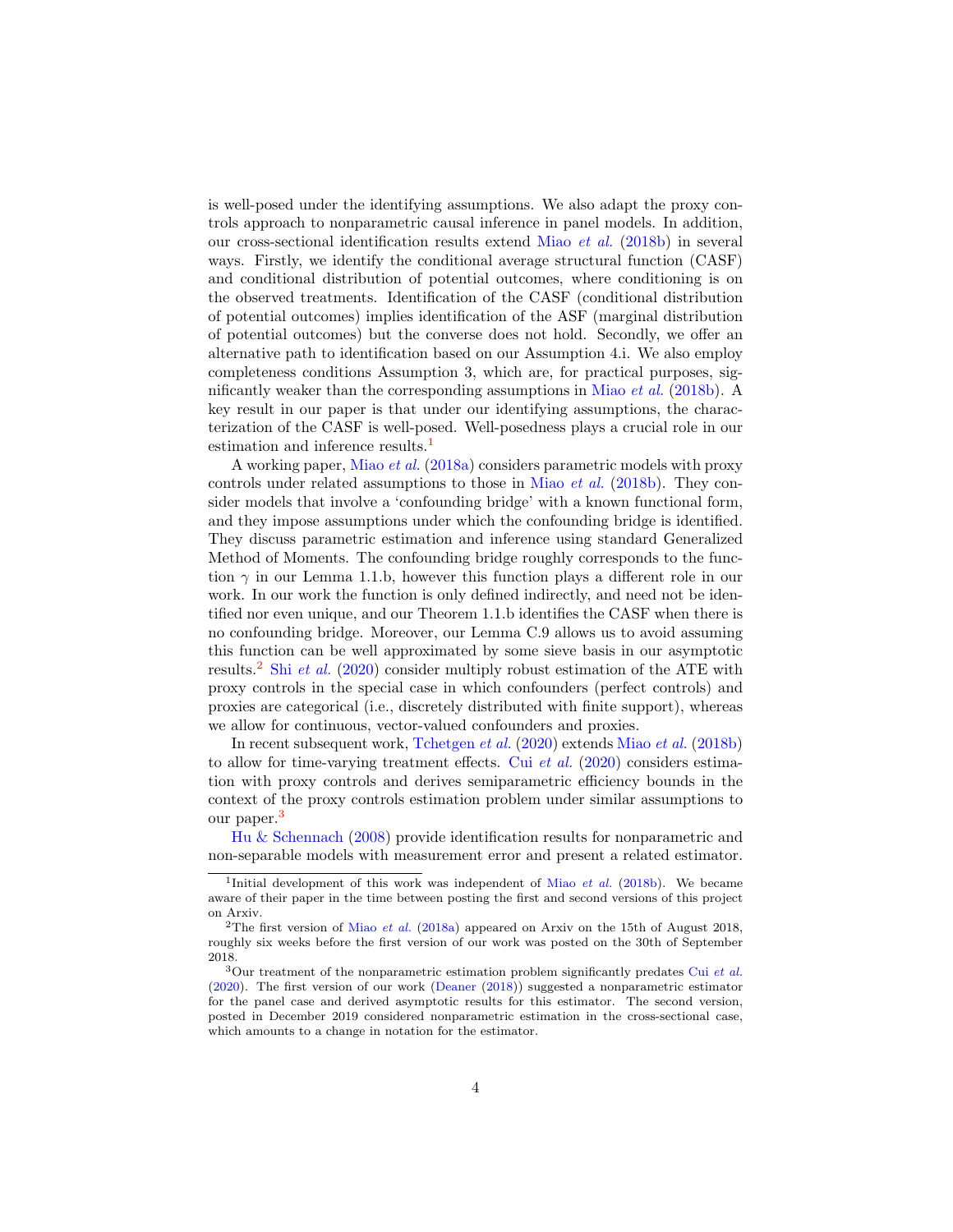<sup>[4](#page-4-0)</sup> Unlike [Hu & Schennach](#page-31-2) [\(2008\)](#page-31-2), we do not require a normalization like meanor median-unbiasedness of the mis-measured variables and we provide a simple, well-posed and constructive identification of causal objects and uncomplicated estimation and inference methods. We are able to achieve this because in our problem is more tractable than that of [Hu & Schennach](#page-31-2) [\(2008\)](#page-31-2). In our case the measurement error is only in control variables and not in treatment variables. We are uninterested in the causal effect of the latent perfect controls themselves.

The results of [Hu & Schennach](#page-31-2) [\(2008\)](#page-31-2) have been used for estimation in panel models using a factor analytic approach. Notably in [Hu & Shum](#page-31-4) [\(2012\)](#page-31-4) and [Arellano & Bonhomme](#page-30-3) [\(2016\)](#page-30-3). [Wilhelm](#page-32-5) [\(2015\)](#page-32-5) applies their results to a panel model with noisy measurements of the covariates of interest. Our work differs from these in that we are not interested in recovering the distributions of latent unobservables. We assume our treatment variables are measured correctly, but we treat the problem somewhat artificially as a measurement error problem because lagged treatments or outcomes are noisy measurements of unobserved confounders.

More generally, our panel analysis follows a long line of work in which observations from other periods are used to account for unobserved heterogeneity. This approach is the basis of classic methods like those of [Hausman & Taylor](#page-31-5) [\(1981\)](#page-31-5), [Holtz-Eakin](#page-31-6) *et al.* [\(1988\)](#page-31-6), and [Arellano & Bond](#page-30-4) [\(1991\)](#page-30-4) and some more recent work that allows for nonlinearity like [Freyberger](#page-31-7) [\(2018\)](#page-31-7) and [Evdokimov](#page-31-8)  $(2009).$  $(2009).$ 

An extensive literature examines the effects of grade retention on cognitive and social success. For a meta-analysis see [Jimerson](#page-31-9) [\(2001\)](#page-31-9). We build on the work of [Fruehwirth](#page-31-1) et al. [\(2016\)](#page-31-1). We use the cleaned data available with their paper and we estimate some of the same causal effects. Recent work to estimate consumer demand counterfactuals (in particular, structural Engel curves) in nonparametric/semi-parametric models includes the instrumental variables approach of [Blundell](#page-30-5) et al. [\(2007\)](#page-30-5) and the panel approach of [Chernozhukov](#page-30-6)  $et \ al.$  [\(2015\)](#page-30-6). For a short survey see [Lewbel](#page-32-6) [\(2008\)](#page-32-6).

## 1 General Model and Identification

Consider the following structural model:

<span id="page-4-1"></span>
$$
Y = y_0(X, U) \tag{1.1}
$$

 $Y$  is an observed dependent variable,  $X$  is a column vector of observables that represents the levels of assigned treatments, and  $U$  is a (potentially infinitedimensional) vector that represents unobserved heterogeneity. The 'structural function'  $y_0$  is not assumed to be of any particular parametric form.

The model above incorporates both cross-sectional and panel settings. In the panel case the model applies for a particular period  $t$ , that is, for a particular

<span id="page-4-0"></span> $4A$  working paper [Rokkanen](#page-32-7) [\(2015\)](#page-32-7) employs results from [Hu & Schennach](#page-31-2) [\(2008\)](#page-31-2) to achieve identification using proxy controls in a regression discontinuity setting.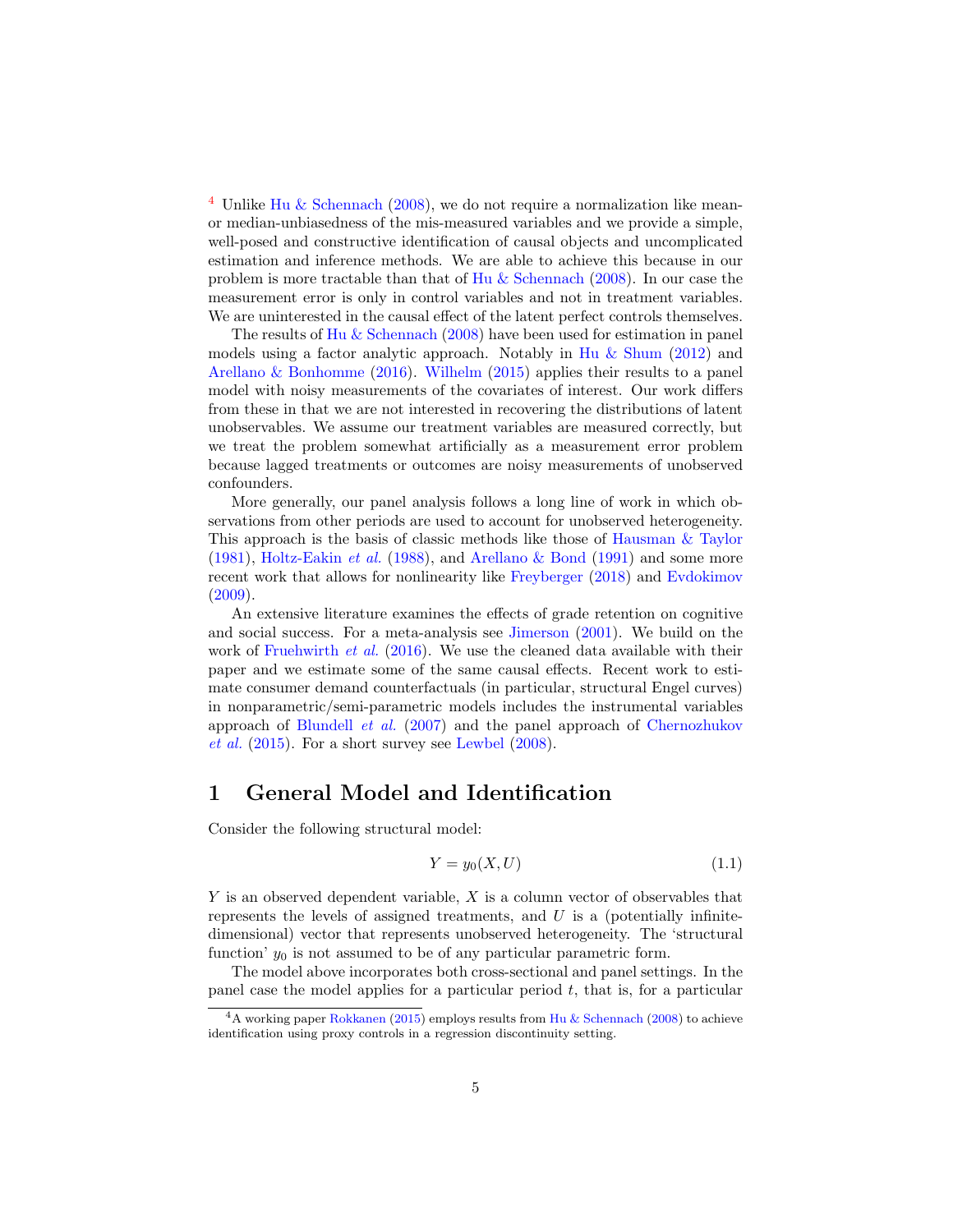cross-sectional slice of the panel data. We could make the time-dependence explicit and rewrite the model above as  $Y_t = y_{0,t}(X_t, U_t)$ .

The structural function  $y_0$  in [\(1.1\)](#page-4-1) captures the causal effect of X on Y. For clarity, we situate our analysis in the potential outcomes framework. If for some unit  $U = u$ , then  $y_0(x, u)$  is the unit's 'potential outcome' from treatment level x. That is, the outcome that would have been observed had the treatment of that unit been set to level  $x$ . Thus  $U$  captures all heterogeneity in the potential outcomes.

The focus of this paper is on the identification and estimation of conditional average potential outcomes, where we condition on the assigned treatments X. We refer to the function that returns the conditional average potential outcomes as the 'conditional average structural function' (CASF).

The CASF  $\bar{y}$  is defined formally as follows:

$$
\bar{y}(x_1|x_2) = E[y_0(x_1, U)|X = x_2]
$$

In words, suppose we draw a unit at random from the sub-population who were assigned treatment  $X = x_2$ . Then the expected counterfactual outcome had the unit instead received treatment level  $x_1$  is  $\bar{y}(x_1|x_2)$ .<sup>[5](#page-5-0)</sup>

One may also be interested in identifying average potential outcomes conditional on the treatments as well as some additional variables S which could represent say, membership of a demographic sub-group. That is, one may wish to identify  $E[y_0(x_1, U)|X = x_2, S = s]$ . Our results extend straight-forwardly to this case. For instance, if  $S$  is discrete one can simply apply our analysis to the sub-population with S at some fixed  $s^6$  $s^6$ .

By transforming the model, one can define an even richer set of counterfactual objects in terms of the CASF of the transformed model. For example, let y be some fixed scalar, let  $\tilde{Y} = 1\{Y \leq y\}$ , and let  $\tilde{y}_0(x, u) = 1\{y_0(x, u) \leq y\}$ . The transformed model is  $\tilde{Y} = \tilde{y}_0(X, U)$ . The conditional cumulative distribution function of the potential outcomes in the original model is the CASF of the transformed model:

$$
P(y_0(x_1, U) \le y | X = x_2) = E[\tilde{y}_0(x_1, U) | X = x_2]
$$

A common approach to identification in the presence of confounding relies on the presence of what we term 'perfect controls'. A vector of perfect controls is an observable random vector  $W^*$ , so that conditioning on  $W^*$ , the treatments  $X$  and the heterogeneity in potential outcomes are independent. Formally, we write  $U \perp \!\!\! \perp X|W^*$ . We use this notation to denote conditional independence throughout the paper.

We give sufficient conditions for identification with observed perfect controls in Assumption 1 below.

<span id="page-5-0"></span><sup>&</sup>lt;sup>5</sup>Note that if X is continuously distributed then  $\bar{y}(x_1|x_2)$  is only uniquely defined for  $x_2$ up to a set of  $F_X$ -measure zero, where  $F_X$  is the law of X.

<span id="page-5-1"></span><sup>6</sup>A previous working version of this paper explicitly incorporated additional conditioning variables S which could be continuous, discrete or a mixture of both. For ease of exposition we have dropped this feature from the current draft.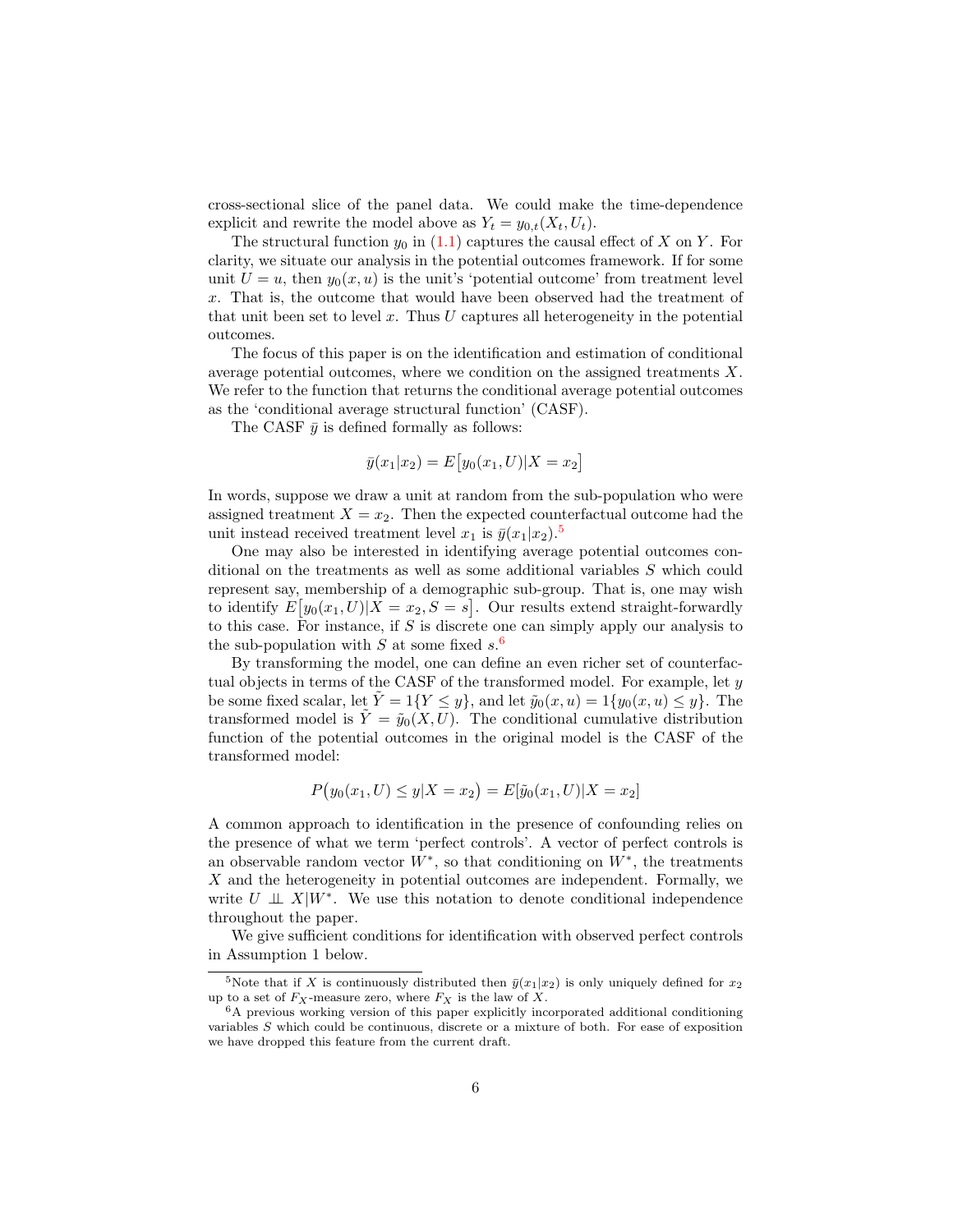Assumption 1 (Perfect Controls). i.  $U \perp \!\!\! \perp X|W^*$  ii. The joint distribution  $F_{(W^*,X)}$  is absolutely continuous with the product of the distributions  $F_{W^*}$  and  $F_X$ . iii.  $E[|Y|] < \infty$  and for  $F_X$ -almost all  $x E[|y_0(x, U)|] < \infty$ .

Assumption 1.ii is a common support assumption. Loosely speaking it requires that when we condition on  $W^*$  the support of X does not change. We state the assumption in this way so that it can apply to both discretely and continuously distributed variables and to variables with distributions that are a mix of discrete and continuous parts. Assumption 1.iii is a weak regularity condition that implies the CASF is well-defined. Under Assumption 1 the CASF satisfies:

$$
\bar{y}(x_1|x_2) = E[E[Y|W^*, X = x_1]|X = x_2]
$$

Where the equality holds for  $F_X$ -almost all  $x_1$  and  $x_2$ . If  $W^*$  is observed, then the RHS of the final equality depends only on the distribution of observables, thus the equation above identifies  $\bar{y}(x_1|x_2)$ . The characterization above is well-known but we formally state and prove it in Proposition C.1 in the supplementary materials.

When perfect controls  $W^*$  are unavailable the researcher may have access to proxy controls. By proxy controls, we mean variables that are informative about the perfect controls but which are not perfect controls themselves. Unlike the perfect controls, the proxies do not satisfy the unconfoundedness condition in Assumption 1.i., i.e., conditional on the proxies, potential outcomes and treatments are dependent. This failure of unconfoundedness typically arises because the proxies mis-measure the underlying perfect controls.

Application 1: The Causal Impact of Grade Retention. Suppose we are interested in the effect of being held back a grade on students' reading and math scores in tests taken at the end of elementary school. We have access to observational (that is, non-experimental) data. Estimation of the causal effect of grade retention is challenging because students that repeat a grade typically do so due to poor academic performance. Poor academic performance may reflect low academic ability which in turn may cause low achievement in future, regardless of whether the student is retained. Thus academic ability causes confounding.

It may be plausible that academic ability explains all the confounding: that a set of factors that capture academic ability are perfect controls. If these factors were observed, then assuming Assumptions 1.ii and 1.iii are satisfied, we could control for them in the usual way and achieve identification of causal objects. While academic ability is not observed by the researcher, suppose the data contains scores in some tests taken early in kindergarten and elementary, the scores on these tests may be informative about academic ability. Because these test scores mis-measure academic ability they are unlikely to satisfy unconfoundedness. These early test scores are thus 'proxy controls'.

Note that 'academic ability' could be quite broadly defined. One can think of academic ability as a set of factors that explain the propensity to perform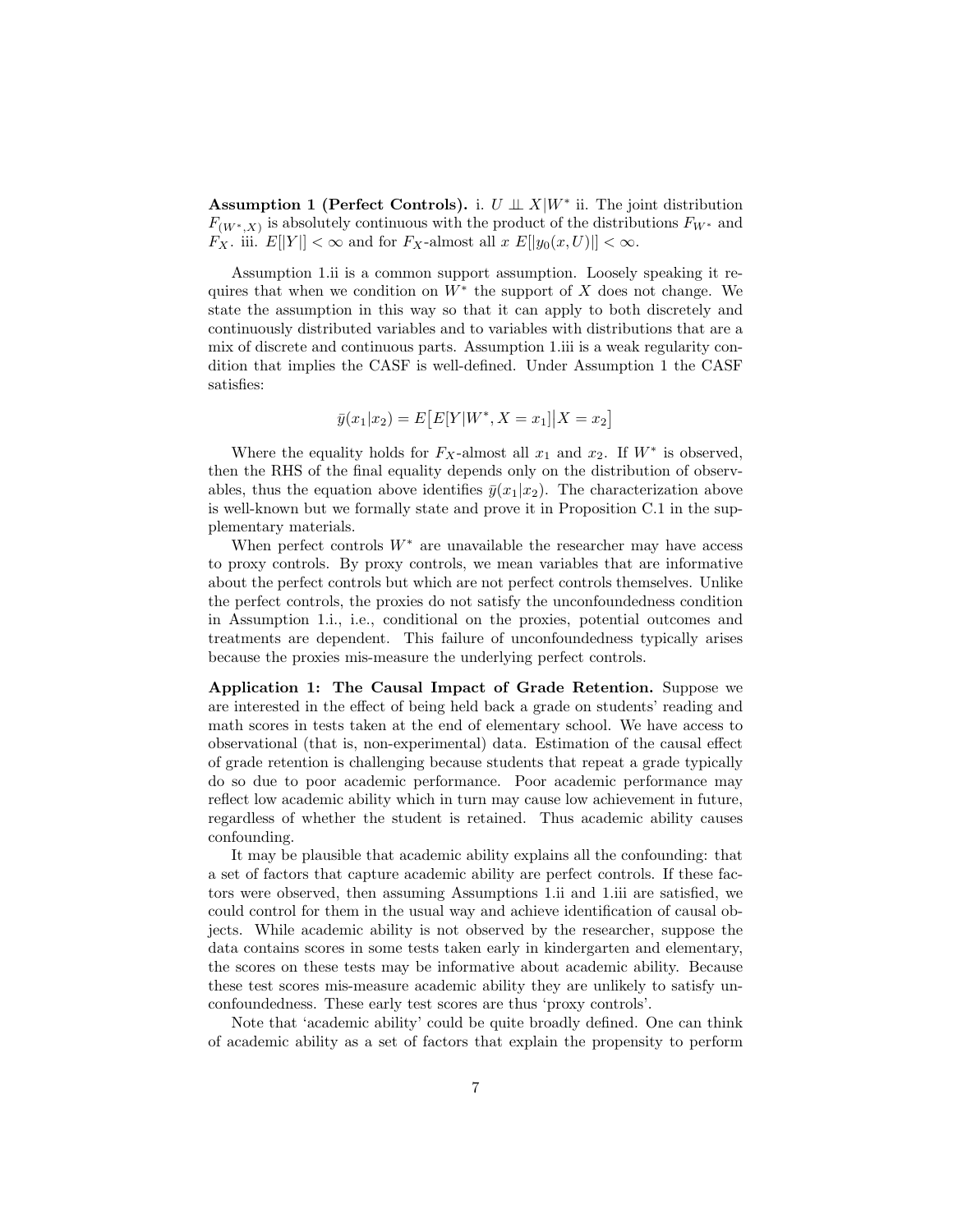well academically. These factors could include not just inherent features of the child, but also the extent to which the child's home environment is conducive to learning.

This setting is captured in the causal diagram in Sub-Figure 1.a below.

Application 2: The Causal Impact of the Household Budget on Food Demand. Suppose we wish to estimate the causal effect of a household's total budget for non-durables on the household's demand for food. In particular, we are interested in the expected food expenditure in a period  $t$  if a household had their budget for nondurables in that period set exogenously to some quantity. We have access to observational panel data on household spending.

In this case, heterogeneity in household preferences is a key potential source of confounding. This is because total expenditure on non-durables is chosen by the household, and thus depends upon the household's underlying consumption preferences. These same preferences partially determine the household's expenditure on food. We may think that household preferences, along with the household's budget for nondurables, are the only source of confounding (at the individual level we may take prices to be exogenous), so factors that capture the household's preferences are a set of perfect controls.

While we cannot observe household preferences directly, the same argument that suggests preferences determine period t total nondurables expenditure also applies to periods prior to t. Thus the total budget the household allocated to nondurables in periods prior to t should be informative proxies for the household's preferences. This setting is captured in Sub-Figure 1.b.





(a) Impact of Grade Retention (b) Impact of the Household Budget Hollow nodes represent unobserved variables, and dashed directed lines indicate the existence of a causal effect of an unobserved variable on another variable. Filled nodes represent observed variables and directed lines from these variables represent their causal effects. The dotted lines represent possible causal relationships of an unspecified direction (including simultaneous causation or omitted variables that cause both). A causal diagram is associated with a nonparametric structural equations model and one can write potential outcomes (and thus the heterogeneity  $U$ ) in terms of this model. See chapter 3 of [Pearl](#page-32-8) [\(2009\)](#page-32-8).

In order to achieve identification, we suppose that the researcher has access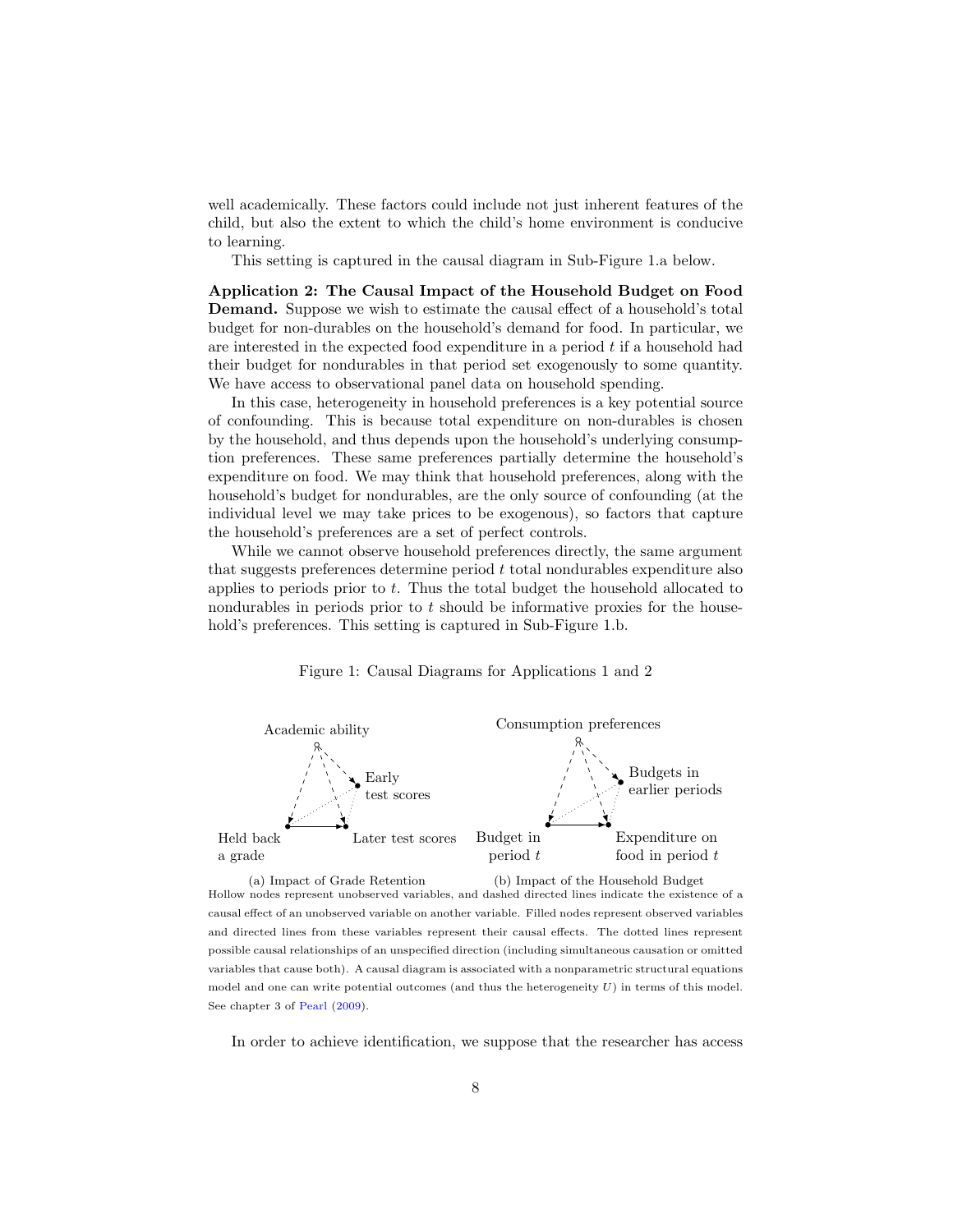to two vectors of proxies V and  $Z$ . In Application 1, our first empirical application, V and Z are scores in tests taken by each student early in their education. In particular, V is a set of scores on cognitive and behavioral tests taken in kindergarten and Z are scores on cognitive and behavioral tests taken early in elementary school. In Application 2, our second empirical application, V and Z are composed of lagged household expenditures from different periods.

Below we state additional assumptions under which we can achieve identification using proxy controls. The assumptions refer to the vector of perfect controls  $W^*$  for which V and Z act as proxies. Since  $W^*$  is unobserved, the assumptions can be understood to state that a vector of latent variables W<sup>∗</sup> exists that simultaneously satisfies all the conditions in our assumptions. Thus one can be agnostic as to the exact set of latent confounders  $W^*$ . For instance, one need not specify exactly what a vector of factors that capture academic ability should look like, we need only know that the test scores in  $V$  and  $Z$  are good proxies for these factors in the sense that  $V, Z$ , and  $W^*$  simultaneously satisfy the identifying assumptions.

The proxy controls V and Z can be understood as measurements of  $W^*$ that are subject to non-classical (i.e., non-zero mean and non-additive) noise. To account for the measurement error, the researcher in effect uses the proxy controls in  $Z$  as instruments for the proxy controls in  $V$ .

As we discuss in Section 2, it may be useful to allow for the possibility that the vectors  $V$  and  $Z$  have components in common. In that case  $V$  and  $Z$  will be composed of overlapping sets of past observables. Our assumptions do not preclude this so long as the shared components are non-random conditional on  $W^*$  (e.g., if the shared components are also components of  $W^*$ ). We denote the vector of shared components by  $\bar{W}$  and refer to them in Assumption 3 below. If Z and V do not share components then one can ignore  $\bar{W}$  in that assumption.

Assumption 2 (Conditional Independence). i.  $U \perp\!\!\!\perp Z | (X, W^*)$  ii.  $V \perp\!\!\!\perp$  $(X, Z)|W^*$ 

The conditional independence restrictions in Assumption 2 and Assumption 1.i are implied by the causal diagram in Sub-Figure 2.a. Note this figure is similar to the causal structure (f) in Miao *[et al.](#page-32-1)* [\(2018b\)](#page-32-1). Recall that the undirected dotted lines denote unrestricted causal relationships (causality could run in either direction or both, and additional confounding factors could affect both variables). There are other causal structures that imply the conditional independence restrictions, but we argue that both of our empirical applications are consistent with the structure in Sub-Figure 2.a.

Recall that the dotted lines denote unrestricted causal relationships (i.e., causation could run in either or both directions and there can be additional unmeasured confounding between the variables). Assumption 1.i follows from the structure in Sub-Figure 2.a because we see  $W^*$  is the only source of confounding between treatments  $X$  and outcomes  $Y$ . Assumption 2.i states that after conditioning on treatments  $X$  and perfect controls  $W^*$ , any remaining variation in the proxies  $Z$  is independent of the heterogeneity in potential outcomes  $U$ . This holds in Sub-Figure 2.a because all confounding between  $Z$  and  $Y$  is due to  $W^*$ ,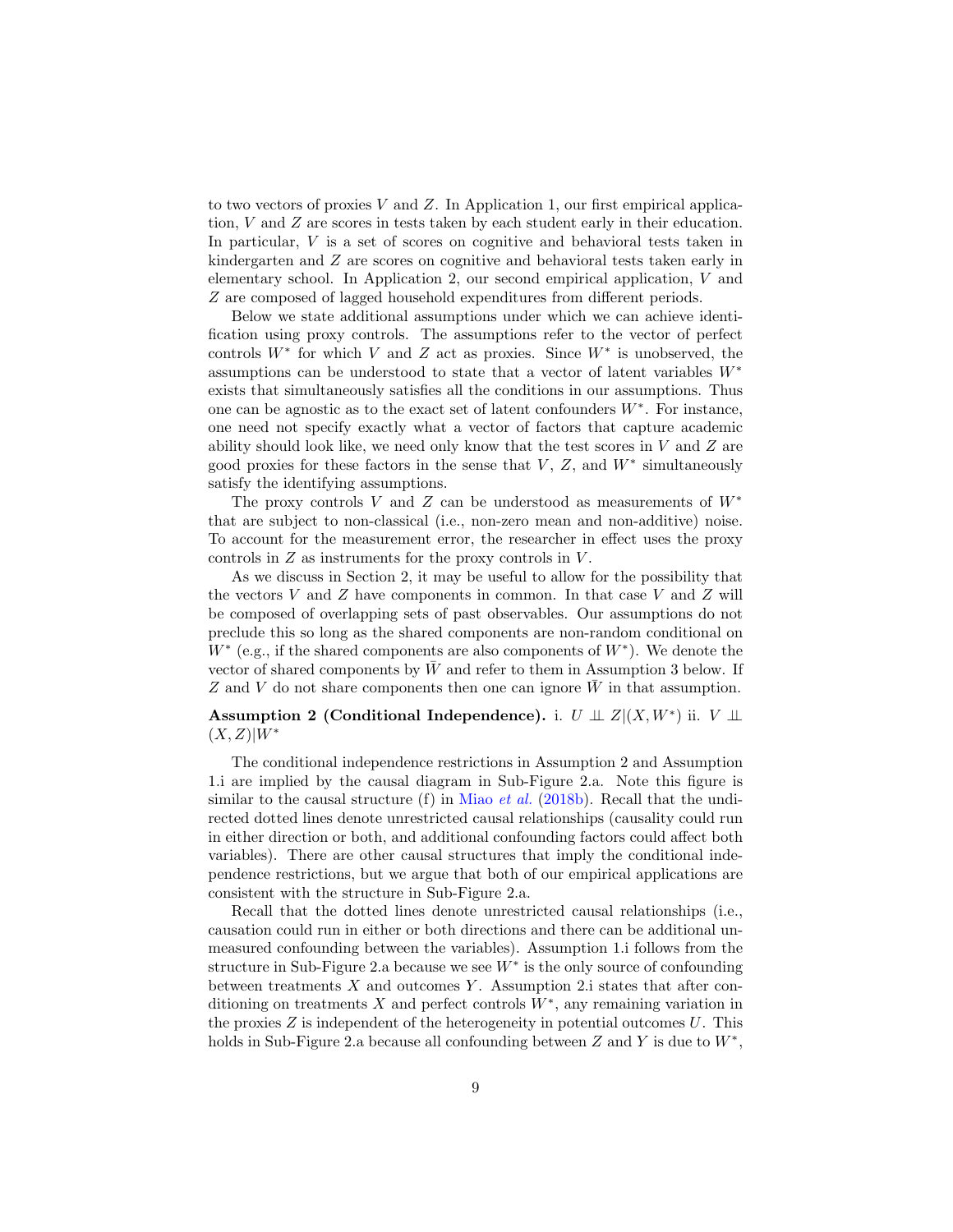#### Figure 2: Causal Diagrams for Assumptions 2 and 1.i



and any causal connection between  $Z$  and  $Y$  is mediated by  $X$ . Assumption 2.ii states that any association between proxies  $V$  on the one hand, and  $Z$  and X on the other, is explained by the mutual dependence on  $W^*$ . We see this is Sub-Figure 2.a in that any causal path from  $V$  to  $X$  or to  $Z$  must run through  $W^*$ , and  $W^*$  is the only variable that can simultaneously cause both V on the one hand, and Z and X on the other.

Note that the proxies in  $V$  and  $Z$  are treated asymmetrically. The dotted line between  $X$  and  $Z$  indicates that the relationship between  $X$  and  $Z$  is unrestricted. Conversely, the proxies in  $V$  can directly affect outcomes, whereas those in Z cannot.

Sub-Figure 2.b contains a special case of the more general structure in Sub-Figure 2.a, where the variables are those in Application 1. Note that we need a student's kindergarten and early elementary test scores to be related only because they both reflect underlying academic ability. Once ability has been controlled for, remaining variation in the two sets of test scores should reflect factors like mood upon taking the test, and these factors should be unrelated between the two sets of tests.

In Application 1, the proxies in  $Z$  contain scores for tests taken early in elementary school. Some children are held back a grade in kindergarten and therefore treatment (being held back a grade) may have a causal effect on the proxies in Z. This is captured by the arrow from 'Held back a grade' to 'Early elementary test scores', i.e., from  $X$  to  $Z$ . This is compatible with Sub-Figure 2.a which leaves the relationship between  $X$  and  $Z$  unrestricted. Note that we could allow the kindergarten test scores to directly impact the outcome of interest (later test scores), but these cannot directly affect nor be affected by, the decision to hold a child back a grade. In the ECLS-K dataset that we use for our empirical analysis the cognitive and behavioral scores are not shared with the students, parents nor teachers, and thus they should not determine the decision to retain a child.<sup>[7](#page-9-0)</sup>, hence there is no causal effect of  $V$  on treatments X nor any causal effect of  $V$  on  $Y$ .

**Assumption 3 (Informativeness).** i. For  $F_{(X,\bar{W})}$ -almost all  $(x,\bar{w})$ , for any

<span id="page-9-0"></span><sup>7</sup>This was confirmed by email with the ECLS study director.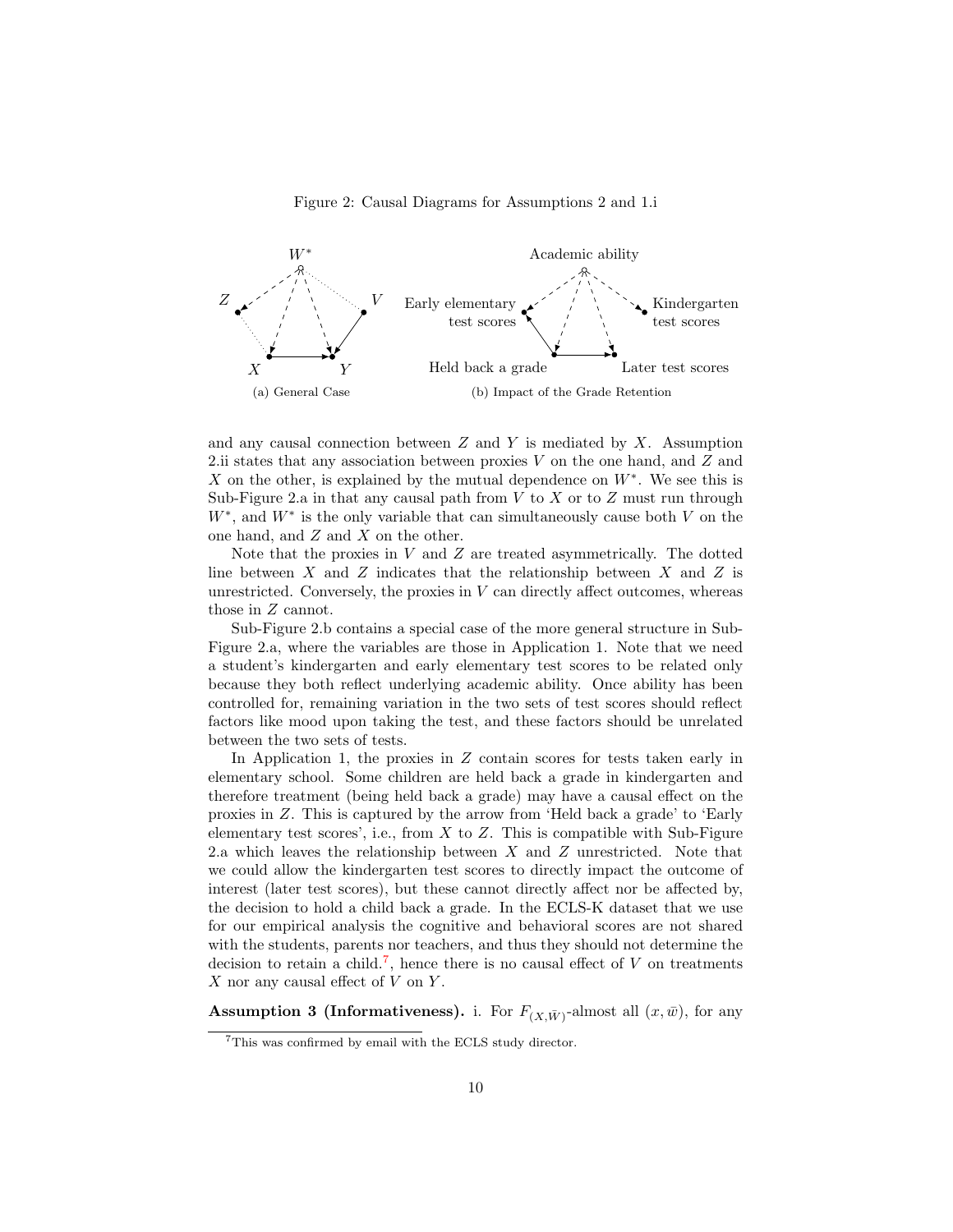function  $\delta \in L_2(F_{W^*|\bar{W}=\bar{w},X=x})$ :

$$
E[\delta(W^*)|X=x, Z=z] = 0 \iff \delta(w^*) = 0
$$

Where the first equality above is  $F_{Z|X=x,\bar{W}=\bar{w}}$ -almost sure and the second is  $F_{W^*|X=x,\bar{W}=\bar{w}}$ -almost sure. ii. For  $F_{(X,\bar{W})}$ -almost all  $(x,\bar{w})$ , for any function  $\delta \in L_2(F_{W^*|X=x,\bar{W}=\bar{w}})$ :

$$
E[\delta(W^*)|X=x, V=v] = 0 \iff \delta(w^*) = 0
$$

Where the first equality above is  $F_{V|X=x,\bar{W}=\bar{w}}$ -almost sure and the second is  $F_{W^*|X=x,\bar{W}=\bar{w}}$ -almost sure.

Assumptions 3.i and 3.ii state, loosely speaking, that both V and Z are sufficiently informative about the unobserved perfect controls  $W^*$ . The informativeness conditions are in terms of 'completeness', or more precisely,  $L_2$ completeness [\(Andrews](#page-30-7) [\(2017\)](#page-30-7)). Completeness is used to achieve identification in the non-parametric instrumental variables (NPIV) models of [Newey & Powell](#page-32-0) [\(2003\)](#page-32-0) and [Ai & Chen](#page-30-1) [\(2003\)](#page-30-1).

In the NPIV context, completeness is an instrumental relevance condition analogous to the rank condition in linear IV (see [Newey & Powell](#page-32-0) [\(2003\)](#page-32-0)). With this interpretation, 3.i states that conditional on any given value of assigned treatments,  $Z$  is a relevant instrument for  $W^*$ , and 3.ii states that conditioning on  $X, V$  is a relevant instrument for  $W^*$ . To provide further intuition, we show how these assumptions map into simple parametric cases in Appendix A.2.

In the linear IV case, the rank condition can only hold if the number of instruments exceeds the number of endogenous regressors, this is known as the 'order condition'. Analogously, statistical completeness cannot hold for certain classes of distributions unless this same order condition holds. [8](#page-10-0) In our setting the relevant order condition is that each of the vectors  $V$  and  $Z$  be of a weakly larger dimension than  $W^*$ .

In the context of Application 1, the informativeness condition requires that the kindergarten test scores are relevant instruments for ability, and likewise early elementary test scores are relevant instruments for ability. The order condition then suggests that academic ability is captured by no more factors than there are test scores in each of the two sets.

Assumption 3.ii differs from the corresponding assumption in Miao [et al.](#page-32-1) [\(2018b\)](#page-32-1) (Condition 3 in their paper). Their Condition 3 requires that (conditional on a fixed X) Z is complete for V. Our Assumption 3.ii requires  $W^*$  is complete for V. From a practical standpoint this is an important distinction. The condition in Miao *[et al.](#page-32-1)* [\(2018b\)](#page-32-1) essentially requires that  $V$  be a relevant instrument for  $Z$ , which generally means  $V$  must have greater dimension than Z. W<sup>∗</sup> may be much of much lower dimension than Z in which case the requirement on the dimension of  $V$  is weaker. Moreover, if  $Z$  contains some component

<span id="page-10-0"></span><sup>&</sup>lt;sup>8</sup>One such class of distributions is the conditional Gaussian class discussed in Newey  $\&$ [Powell](#page-32-0) [\(2003\)](#page-32-0).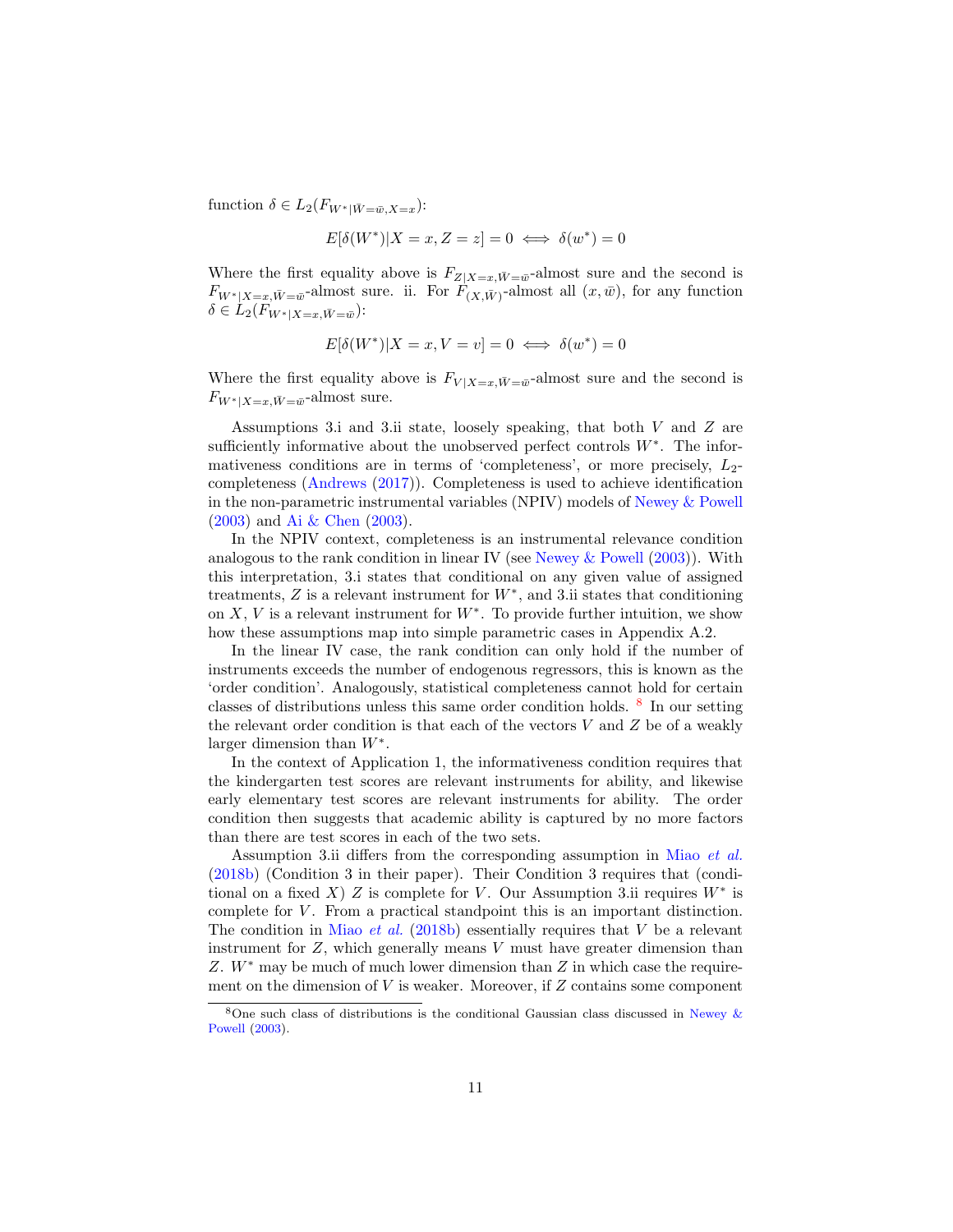that is simply orthogonal noise, unrelated to anything else, this would violate their assumption but would generally not violate ours. [9](#page-11-0)

In addition to Assumptions 1, 2 and 3 we require that either of two regularity conditions hold. These conditions are somewhat technical and so we resign them to Appendix A.1 along with further discussion. The regularity conditions, Assumptions 4.i and 4.ii, are used to establish the existence of functions  $\varphi$  and  $\gamma$  that satisfy conditional moment restrictions. These objects need not have a structural interpretation, and need not be unique. Instead, they should be understood as 'representers' in that their existence allows us to rewrite two other functions in a more convenient form. The existence results are stated in Lemma 1.1 below.

Lemma 1.1 refers to  $\frac{dF_{V|X=x_2}}{dF_{V|X=x_1}}$ , the Radon-Nikodym derivative of  $F_{V|X=x_2}$ with respect to  $F_{V|X=x_1}$ , which must exists under Assumptions 1.ii and 2.ii.<sup>[10](#page-11-1)</sup> If V admits a probability density conditional on  $X = x$  of  $f(\cdot|x)$  then this equals  $f(v|x_1)/f(v|x_2)$ . We use Radon-Nikodym derivatives to allow for mixtures of finite and discrete random variables.

Lemma 1.1. Suppose Assumptions 1, 2 and 3 hold. Then: a., Assumption 4.i implies that there exists a function  $\varphi$  so that for  $F_X$ -almost all  $x_1$  and  $x_2$ ,  $E[\varphi(x_1, x_2, Z)^2 | X = x_1] \leq C(x_1, x_2)$  with  $C(x_1, x_2) < \infty$  and:

$$
E[\varphi(x_1, x_2, Z)|X = x_1, V] = \frac{dF_{V|X=x_2}}{dF_{V|X=x_1}}(V)
$$

b., Assumption 4.ii implies that there exists a function  $\gamma$  that satisfies the inequality  $E[\gamma(X, V)^2 | X = x] \leq D(x)$  with  $D(x) < \infty$  for  $F_X$ -almost all x and:

$$
E[\gamma(X, V)|X, Z] = E[Y|X, Z]
$$

We now state our first result, which presents two alternative characterizations of the CASF.

**Theorem 1.1 (Identification).** Suppose Assumptions 1, 2, and 3 hold. Then: a. If 4.ii (and not necessarily 4.i) holds, there exists a function  $\gamma$  with  $\gamma(x_1, \cdot) \in L_2(F_{V|X=x_1})$  for  $F_X$ -almost all  $x_1$ , so that:

$$
E[Y - \gamma(X, V)|X, Z] = 0\tag{1.2}
$$

And for any such  $\gamma$ , for  $F_X$ -almost all  $x_1$  and  $x_2$ :

$$
\bar{y}(x_1|x_2) = E\big[\gamma(x_1, V)|X = x_2\big]
$$

<span id="page-11-0"></span><sup>9</sup>Assumption 3.ii is not weaker than their Condition 3 in a formal mathematical sense. However, our results would go through if Assumption 3.ii were weakened to hold only for  $\delta \in L_2(F_{W^*|X=x,\bar{W}=\bar{w}})$  that can be written in the form  $\delta(w^*)=E[\tilde{\delta}(Z)|X=x,\tilde{W^*}=$  $w^*, \bar{W} = \bar{w}$  for some  $\tilde{\delta}$ . When Assumption 3.i (or Condition 2 in Miao *[et al.](#page-32-1)* [\(2018b\)](#page-32-1)) holds, this weakened version of Assumption 3.ii is weaker than their condition 3 in a formal mathematical sense. We employ the slightly stronger assumption for ease of exposition, some earlier online versions of this work employ the weaker assumption.

<span id="page-11-1"></span> $10$ see Proposition C.2 in the supplementary materials for a formal proof.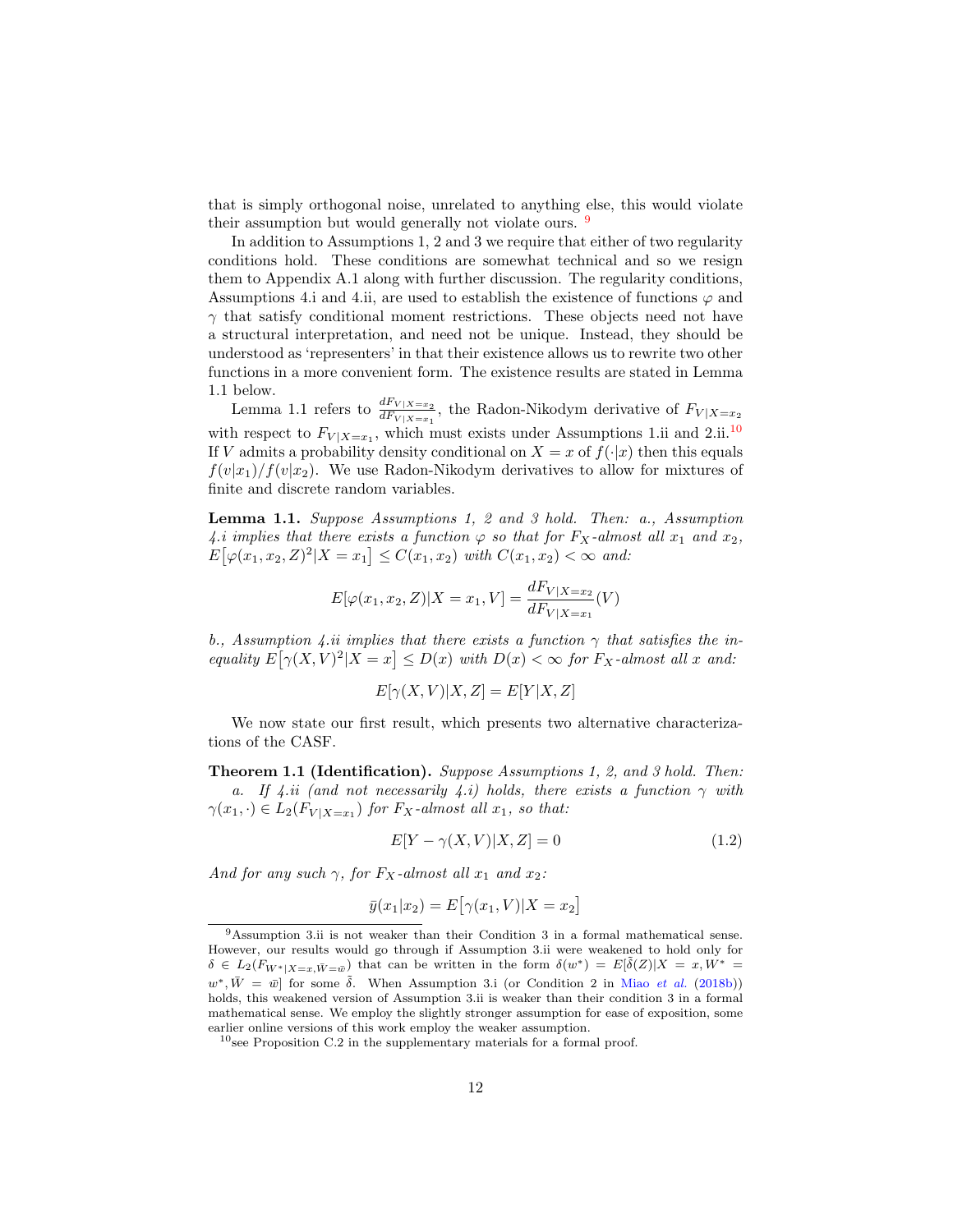b. If 4.i (and not necessarily 4.ii) holds, there exists a function  $\varphi$  so that  $\varphi(x_1, x_2, \cdot) \in L_2(F_{Z|X=x_1})$  for  $F_X$ -almost all  $x_1$ , and:

<span id="page-12-1"></span>
$$
E[\varphi(x_1, x_2, Z)|X = x_1, V] = \frac{dF_{V|X=x_2}}{dF_{V|X=x_1}}(V)
$$
\n(1.3)

And for any such  $\varphi$ , for  $F_X$ -almost all  $x_1$  and  $x_2$ :

$$
\bar{y}(x_1|x_2) = E[Y\varphi(x_1, x_2, Z)|X = x_1]
$$

Theorem 1.1 characterizes the CASF in terms of observables and thus establishes identification. The characterization in Theorem 1.1.a closely resembles that of Miao [et al.](#page-32-1) [\(2018b\)](#page-32-1) but applies for the CASF rather than just the average structural function. The characterization in Theorem 1.1.b is, to the best of our knowledge, entirely new. In order to build intuition for these results it may be helpful to consider simple parametric examples, we provide some worked examples in Appendix A.2.

Theorem 1.2 below shows that the equations that characterize the CASF in 1.1.a and 1.1.b are well-posed.

Theorem 1.2 (Well-Posedness). Suppose Assumptions 1, 2, and 3 hold, then: a. If 4.i (and not necessarily 4.ii) holds, for any  $\tilde{\gamma}(x_1, \cdot) \in L_2(F_{V|X=x_1}),$ and for  $F_X$ -almost all  $x_1$  and  $x_2$ :

$$
(\bar{y}(x_1|x_2) - E[\tilde{\gamma}(x_1, V)|X = x_2])^{2}
$$
  
\n
$$
\leq C(x_1, x_2) E\left[\left(E[Y - \tilde{\gamma}(X, V)|X, Z]\right)^{2} \middle| X = x_1\right]
$$
\n(1.4)

b. If 4.ii (and not necessarily 4.i) holds, for any  $\tilde{\varphi}(x_1, x_2, \cdot) \in L_2(F_{Z|X=x_1}),$ and for  $F_X$ -almost all  $x_1$  and  $x_2$ :

$$
\left(\bar{y}(x_1|x_2) - E[Y\tilde{\varphi}(x_1, x_2, Z)|X = x_1]\right)^2
$$
\n
$$
\leq D(x_1)E\left[\left(E[\tilde{\varphi}(X, x_2, Z)|X, V] - \frac{dF_{V|X=x_2}}{dF_{V|X=x_1}}(V)\right)^2\middle|X = x_1\right]
$$
\n(1.5)

Theorems 1.1 and 1.2 suggest a two-step approach to estimation. Recall the moment condition in part a. of Theorem 1:

<span id="page-12-0"></span>
$$
E[Y - \gamma(X, V)|X, Z] = 0\tag{1.6}
$$

The equation above is equivalent to an NPIV moment condition with endogenous regressors V, exogenous regressors X, and instruments Z. Suppose  $\hat{\gamma}$ solves an empirical analogue of the moment condition  $(1.6)$ . In a second step Theorems 1.1 and 1.2 suggests we estimate the CASF by  $\hat{E}_V[\hat{\gamma}(x_1, V)|X = x_2],$ where  $\hat{E}_V$  denotes some empirical analogue of the conditional expectation and  $\hat{\gamma}$  is treated as non-random in the expectation. The inequality in Theorem 1.2.a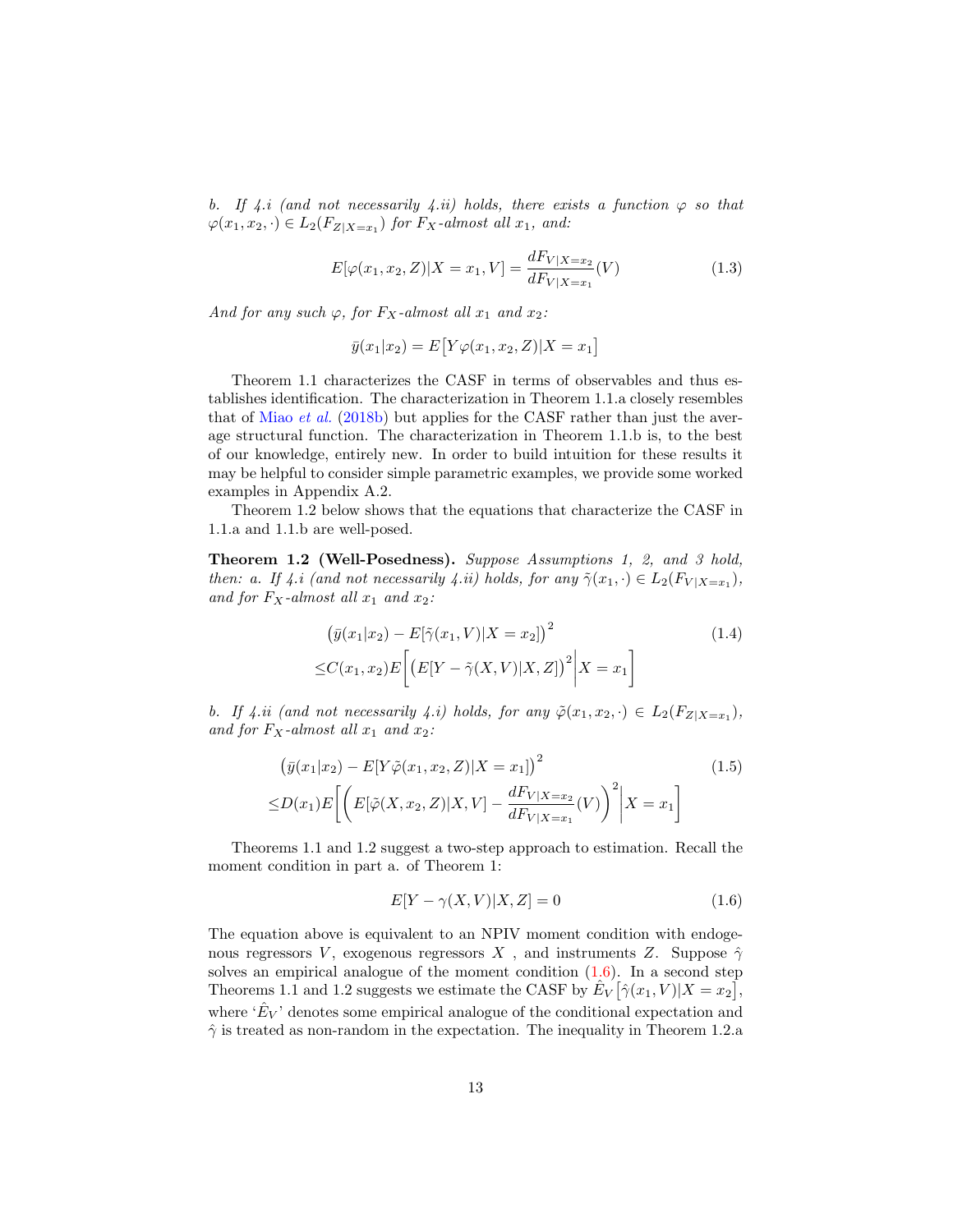implies that if  $\hat{\gamma}$  satisfies the population moment condition [\(1.6\)](#page-12-0) with small error (in a mean-squared sense), then  $E_V[\hat{\gamma}(x_1, V)|X = x_2]$  is close to the CASF  $\bar{y}(x_1|x_2)$ . If, in addition,  $E_V[\hat{\gamma}(x_1, V)|X = x_2]$  is close to the sample analogue  $\hat{E}_V[\hat{\gamma}(x_1, V)|X = x_2],$  then the latter provides a good estimate of the CASF. This motivates our estimator in Section 3.

Theorem 1.2.a suggests that the estimation problem based on Theorem 1.1.a is well-posed. Well-posedness plays a crucial role in our analysis. It allows us to derive simple convergence rates for our estimation method that are comparable to those in standard non-parametric regression and do not depend on any 'sievemeasure of ill-posedness' (see [Blundell](#page-30-5) et al. [\(2007\)](#page-30-5), [Chen & Pouzo](#page-30-8) [\(2012\)](#page-30-8)).

The well-posedness of our problem may be surprising because it is wellknown that estimation of an NPIV regression function is generally ill-posed. However, we characterize the CASF as a linear functional (specifically a conditional mean) of an NPIV regression function. Estimation of a sufficiently smooth linear functional of an NPIV regression function is well-posed. In particular, the existence of a solution to  $(1.3)$  guarantees sufficient smoothness of the relevant linear functional. Because Assumption 4 ensures this existence, this assumption is crucial to the well-posedness. Existence conditions of a similar kind are shown to be closely related to root-n estimability [\(Ai & Chen](#page-30-1) [\(2003\)](#page-30-1), [Severini & Tripathi](#page-32-9) [\(2012\)](#page-32-9), [Ichimura & Newey](#page-31-10) [\(2017\)](#page-31-10)) and to robust estimation [\(Deaner](#page-31-11) [\(2019\)](#page-31-11)) in NPIV.

One could also motivate an estimator based on part b. of Theorem 1.1. In particular one would first estimate  $\frac{dF_{V|X=x_2}}{dF_{V|X=x_1}}(\cdot)$  and then solve for  $\varphi$  in an empiri-cal analogue of equation [\(1.3\)](#page-12-1). One would then plug the empirical solution  $\hat{\varphi}$  into an empirical analogue of the conditional expectation  $E_Z[Y\hat{\varphi}(x_1,x_2,Z)|X=x_1],$ where  $\hat{\varphi}$  is treated as non-random in the expectation. One could also construct a doubly robust estimator based on a combination of both characterizations in Theorem 1.1. We intend to explore this avenue in future work.

## 2 Panel Models

The analysis in the previous section considers the model  $(1.1)$  which may apply in both cross-sectional and panel settings. In panel settings, observations from previous periods are a natural source of proxy controls. Recall that perfect controls explain confounding between treatments and potential outcomes. Thus (if there is confounding) perfect controls are associated with both treatments and outcomes. If the perfect controls are persistent, and explain confounding in each period, treatments and outcomes in other periods are associated with (i.e., informative about) the perfect controls. If the proxies  $V$  and  $Z$  contain treatments (and/or outcomes) from different periods, then the conditional independence restrictions in Assumptions 1.i and 2 can be understood in terms of the serial dependence structure.

In the panel setting, the data have a 'time' dimension and a 'unit' dimension. To apply our analysis in the panel case we rewrite the model [\(1.1\)](#page-4-1) with time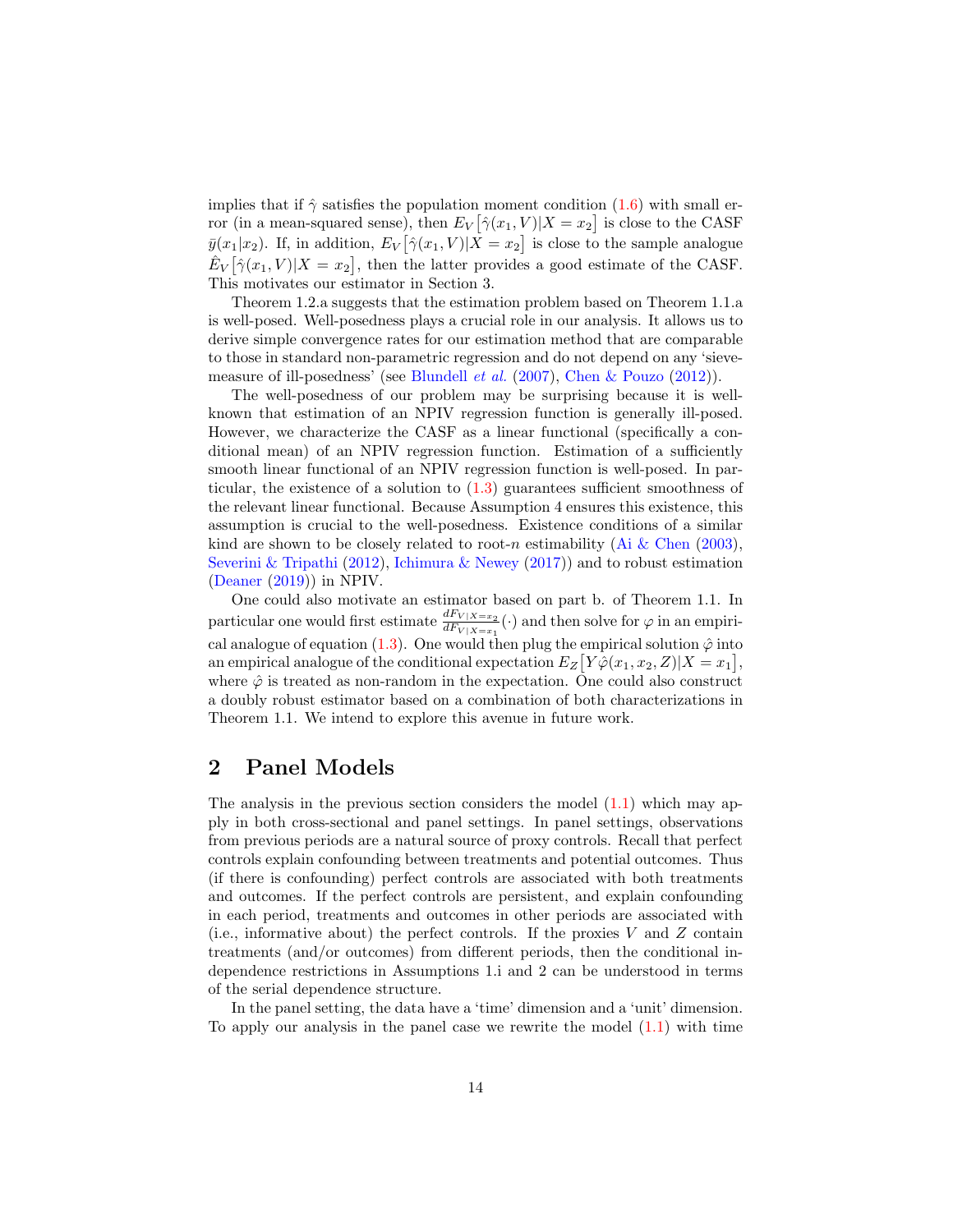subscripts as  $Y_t = y_{0,t}(X_t, U_t)$ . Then for each group there is an associated draw of the random variables  $(X_1, ..., X_T)$ ,  $(U_1, ..., U_T)$  and a resulting sequence of outcomes  $(Y_1, ..., Y_T)$ . <sup>[11](#page-14-0)</sup>

In the panel setting our goal is to identify and estimate for a particular value of t,  $E[y_{0,t}(x_1, U_t)|X_t = x_2]$ . This is the conditional average potential outcome at period t from treatment  $x_1$  conditional on assignment of treatment  $x_2$  at t. In this context Assumptions 1.i, 2.i and 2.ii state that  $U_t \perp (X_t, Z)|W^*$  and  $V \perp\!\!\!\perp (X_t, Z)|W^{*}$  [12](#page-14-1)

Note that  $W^*$  does not have a time-subscript. In Application 2 we consider  $W^*$  to be composed of two sets of components. These are  $\tilde{W}^*$  which are timeinvariant factors that represent aspects of household consumption preferences, and the treatments in a previous period  $\bar{t}$  which are used to account for serial dependence in the treatments. Thus  $\tilde{W}^*$  are analogous to the fixed effects in linear panel models but can be multi-dimensional and need not be additively separable in the structural function. More generally we could allow  $W^*$  to contain time-varying confounding factors.

Below we present two cases in which the conditional independence restrictions above follow from primitive conditions on the panel structure for appropriate choices of  $V$  and  $Z$ . In both cases  $V$  and  $Z$  are composed of lagged observables. These cases are not exhaustive, instead they should be understood as leading examples. Under different assumptions on the serial dependence one could justify say, proxy controls that include leads of observables as well as lags.

### 2.1 Markov Treatment Assignments and Predetermination

Suppose we are interested in the CASF at some fixed period  $t$ . Suppose that conditional on some (possibly period t-specific) latent variables  $\tilde{W}^*$ , the following conditional independence restriction holds:

<span id="page-14-2"></span>
$$
U_t \perp \!\!\!\perp (X_1, \ldots, X_t) | \tilde{W}^* \tag{2.1}
$$

In words, the condition above states that the history of treatments up to and including period  $t$  is only related to potential outcomes through some factors  $\tilde{W}^*$ . If  $\tilde{W}^*$  is taken to represent some persistent latent factors, then the restriction is a non-parametric analogue of the 'predetermination' condition often employed in linear panel models. One justification for the assumption is as follows. Suppose we interpret  $\tilde{W}^*$  to contain all persistent factors in the potential outcomes. Then any remaining variation in  $U_t$  represents shocks to potential outcomes. In this case the assumption states that the history of treatments up to and including time  $t$  is uninformative about these shocks. However, the assumption allows for the possibility that shocks to potential outcomes impact (or are otherwise associated with) future treatment assignments.

<span id="page-14-0"></span> $11$ Note that this specification above allows for dynamic models with feedback, for example if  $X_t$  includes lags of  $Y_t$ .

<span id="page-14-1"></span><sup>&</sup>lt;sup>12</sup>We have used that,  $U_t \perp\!\!\!\perp (X_t, Z)|W^*$  is equivalent to the combination of  $U_t \perp\!\!\!\perp X_t|W^*$ and  $U_t \perp \!\!\! \perp Z | (X_t, W^*)$ .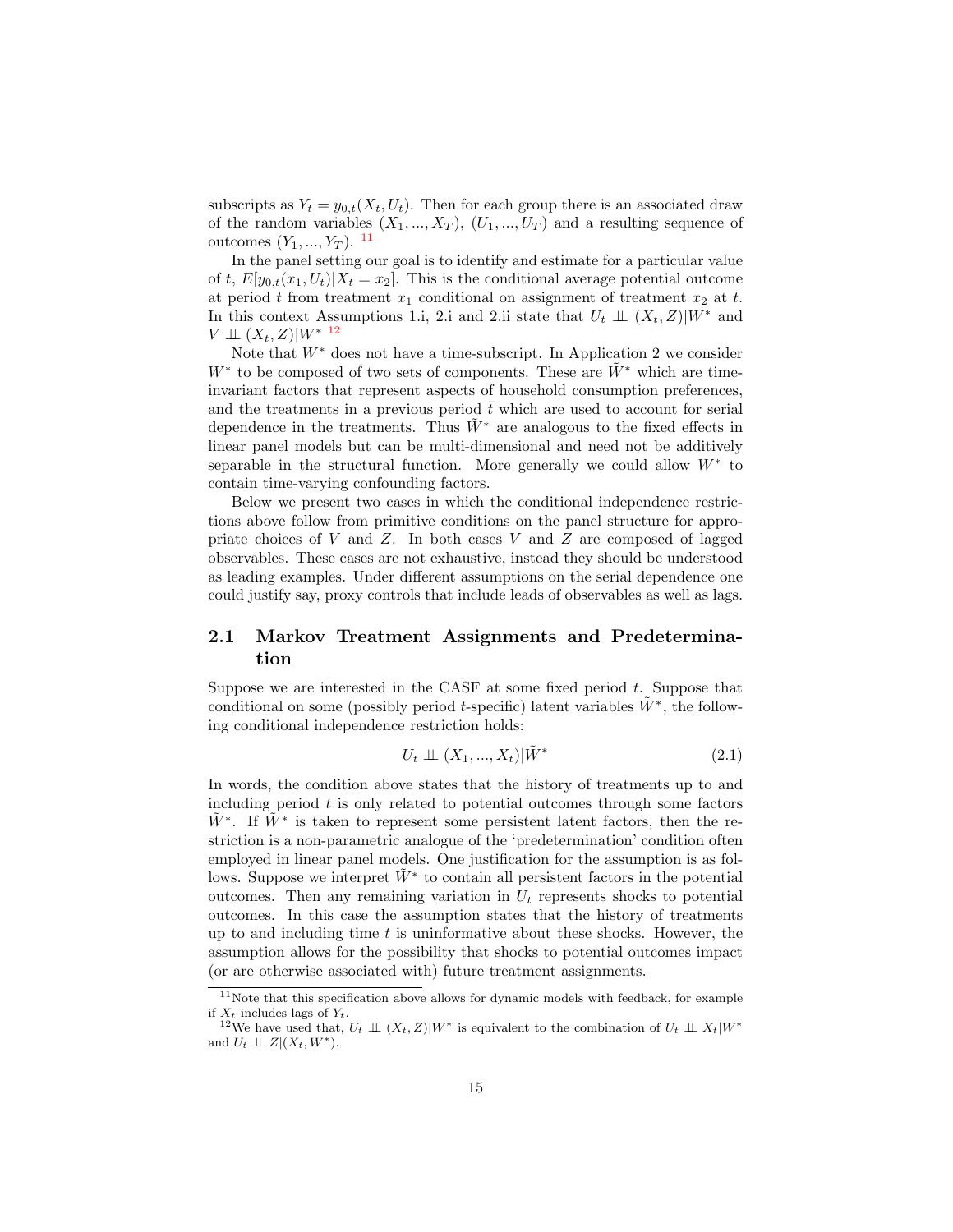In the context of Application 2 (the causal effect of the household nondurables budget on food expenditure),  $U_t$  represents variation in the household's spending on food given their total budget for nondurables. Suppose we interpret  $W^*$  as some fixed factors that explain household preferences (including say, permanent income), then remaining variation in  $U_t$  represents the time-varying component of preferences. If preferences vary over time due to events like the discovery of new preferred food products or the need to provide food for a new family member, then the assumption requires that these events were not anticipated by the household in earlier periods (or if they were, that it did not effect the total amount spent on nondurables). If the length of each time period is long, as it is in our dataset, then the ability to anticipate these preference shocks is likely reduced and the predetermination assumption more plausible. Note that predetermination allows for the possibility that these shocks (due to say, welcoming a new family member) affect future budgets for nondurables.

Suppose that conditional on the latent variables  $\tilde{W}^*$ , the regressors satisfy a first-order Markov dependence structure at some period  $\bar{t}$ . Formally:

<span id="page-15-0"></span>
$$
(X_1, ..., X_{\bar{t}}) \perp \!\!\!\perp (X_{\bar{t}+1}, ..., X_T) | (\tilde{W}^*, X_{\bar{t}})
$$
\n
$$
(2.2)
$$

That is, conditional on the latent variables  $\tilde{W}^*$ , the treatment assignments for periods strictly prior to the given period  $t$  are only only related to treatments after  $t$  through the treatment at  $t$ .

The length of time between periods may play a key role in justifying firstorder Markov dependence. If periods represent long stretches of time then the assumption is easier to justify, because in that case direct causal effects of periods before the previous are less likely. For example, in the context of Application 2, we may worry that the household budgets in periods prior to  $t-1$  might directly affect the household's budget in period t because they affect the credit scores of the householders. However, in the data we use to for this application the time between subsequent periods is two years, and so this is less likely than if say, periods lasted a month. Similarly, we may be concerned about trends in household income that span multiple periods. But on longer time-scales it is perhaps plausible that household income follows a random walk around a deterministic trend.

Proposition 2.1 below shows that in this setting Assumptions 1.i and 2 hold for V and Z composed of particular lagged treatments. Let  $\bar{t}$  be some period between 1 and  $t$ .

**Proposition 2.1.** Suppose that  $(2.1)$  and  $(2.2)$  hold. Set  $V = (X_1, ..., X_{\overline{t}})$ ,  $Z = (X_{\bar{t}},...,X_{t-1}),$  and  $W^* = (\tilde{W}^*,X_{\bar{t}}).$  Then Assumptions 1.i and 2 hold:  $U_t \perp \!\!\! \perp (X_t, Z)|W^*$  and  $V \perp \!\!\! \perp (X_t, Z)|W^*$ .

Note that we treat  $X_{\bar{t}}$  as an observable perfect control, we therefore include it in both V and Z. Given the Markov structure, conditioning on the treatment at period  $\bar{t}$  removes the dependence between V and Z.

The causal diagrams in Figure 3 may clarify how the serial dependence restrictions imply the general proxy control conditional independence assumptions. In Sub-Figure 3.a is a causal diagram that implies  $(2.1)$  holds and  $(2.2)$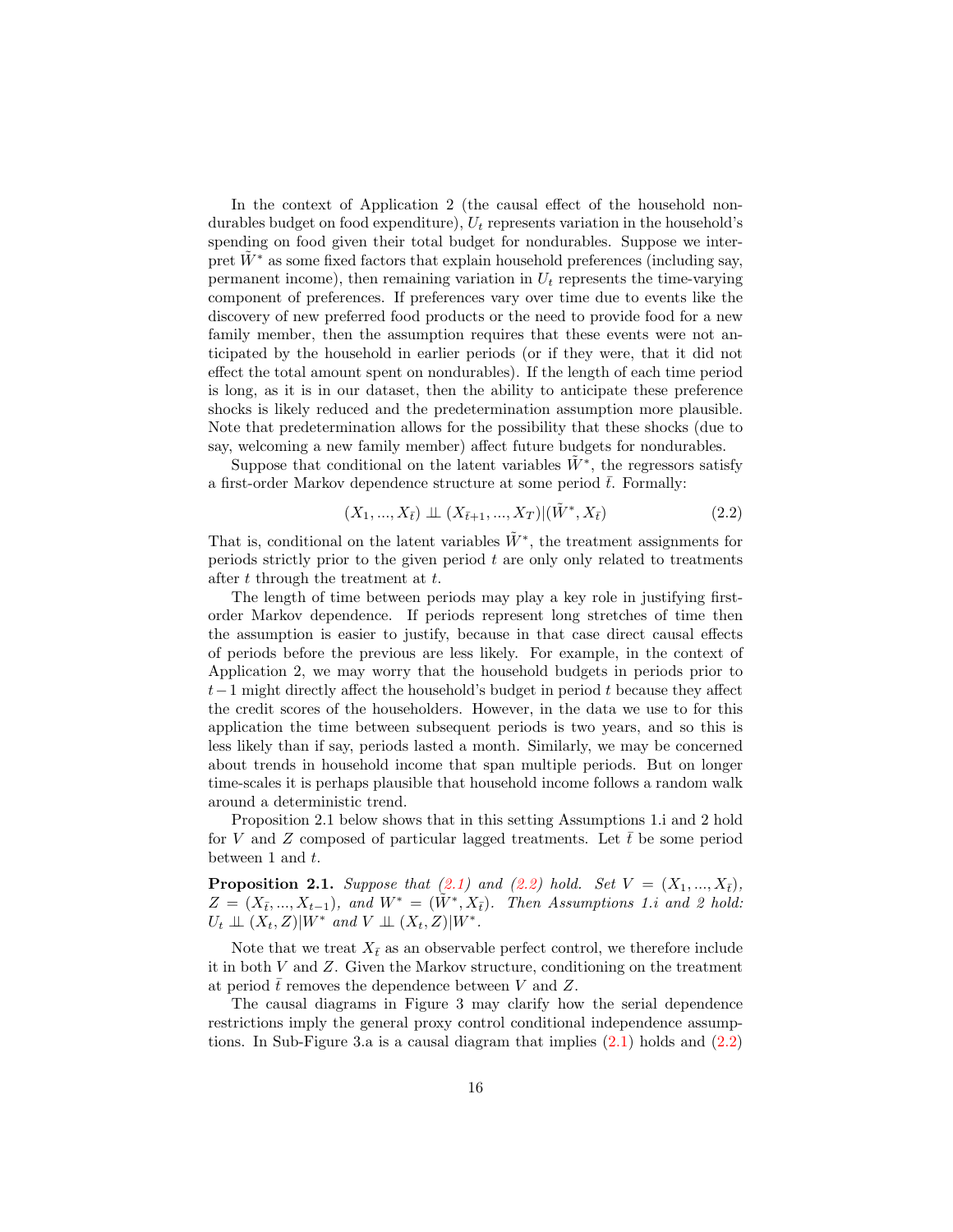holds at period  $\bar{t}$ . The observations are grouped by color into corresponding variables  $V$  (red),  $Z$  (purple), and  $W^*$  (sky blue). With the observations grouped in this way, the causal structure in Sub-Figure 3.a collapses to the structure in Sub-Figure 3.b. The causal structure in Sub-Figure 3.b is a special case of Sub-Figure 2.a, where there is no causal link between  $V$  and  $Y$ , causation runs from  $Z$  to  $X$ , and  $W^*$  and  $V$  simultaneously cause each other (due to the shared presence of  $X_{\bar{t}}$ ).

Figure 3: Conditional Independence in the Panel Case



(a) Pre-Determination and First-Order Markov Treatments (b) Group Structure

One can extend our results straight-forwardly to the case of second- or thirdorder Markov dependence and higher orders. In this case, instead of Z and V overlapping by one period  $\bar{t}$ , they must overlap by two periods in the secondorder case, three periods in the third-order case, and so on. Again, the treatments from periods in both V and Z must be included in  $W^*$ . If treatments are mutually independent given latent characteristics  $\tilde{W}^*$  (this must be true for some latent characteristics is treatments are exchangeable over time), then Z and V need not overlap.

### 2.2 Markov Treatment Assignments and Heterogeneity

We now give conditions under which  $Z$  and  $V$  may be composed not only of treatment assignments from periods other than  $t$ , but also the outcomes from other periods. We strengthen the conditional independence restriction from the previous subsection:

<span id="page-16-0"></span>
$$
U_t \perp \!\!\!\perp (X_1, ..., X_t, U_1, ..., U_{t-1}) | \tilde{W}^* \tag{2.3}
$$

Loosely speaking, the above strengthens the pre-determination condition by imposing (conditional) serial independence of the shocks  $U_t$ .

We suppose that conditional on the latent variables  $\tilde{W}^*$ , both the treatment assignments and heterogeneity follow a joint first-order Markov dependence structure, at least at some period  $\bar{t}$ . Formally, conditional on  $(\tilde{W}^*, X_{\bar{t}}, U_{\bar{t}})$ :

<span id="page-16-1"></span>
$$
(X_1, ..., X_{\bar{t}-1}, U_1, ..., U_{\bar{t}-1}) \perp \!\!\!\perp (X_{\bar{t}+1}, ..., X_t, U_{\bar{t}+1}, ..., U_t) \tag{2.4}
$$

Finally, we assume (without much loss of generality) that  $y_{0,t}(x, \cdot)$  is injective for all x. The following proposition shows that if we set  $V, Z$  and  $W^*$  much as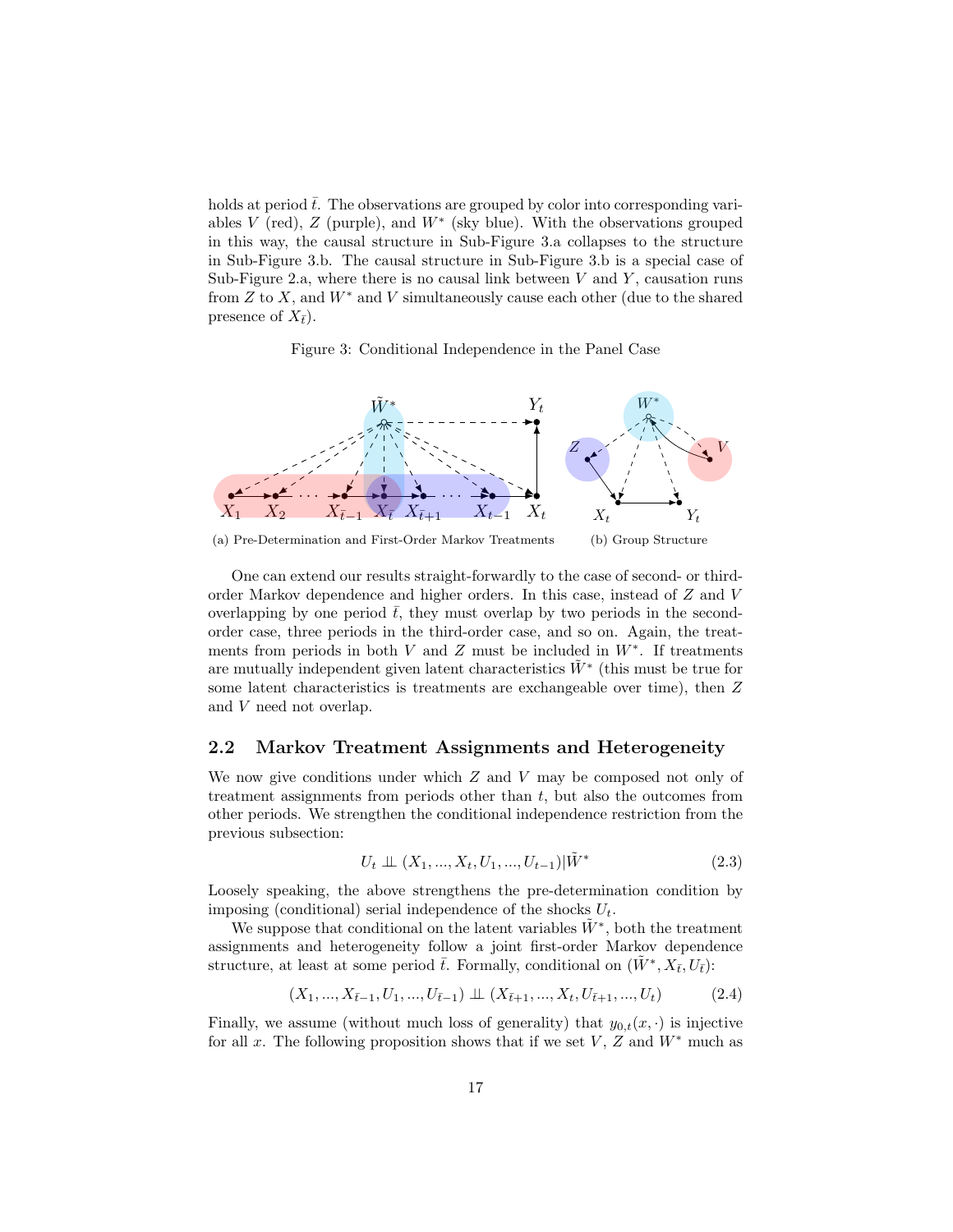in the previous subsection but now with lagged outcomes, then Assumptions 1.i and 2 hold.

**Proposition 2.2.** Suppose [\(2.3\)](#page-16-0), [\(2.4\)](#page-16-1) and for all x,  $y_{0,t}(x, \cdot)$  is injective. Set  $W^* = (\tilde{W}^*, X_{\bar{t}}, Y_{\bar{t}})$  and set V and Z as follows:

$$
V = (X_1, ..., X_{\bar{t}}, Y_1, ..., Y_{\bar{t}})
$$
  

$$
Z = (X_{\bar{t}}, ..., X_{t-1}, Y_{\bar{t}}, ..., Y_{t-1})
$$

Then Assumptions 1.i and 2 hold:  $U_t \perp \!\!\! \perp (X_t, Z)|W^*$  and  $V \perp \!\!\! \perp (X_t, Z)|W^*$ .

### 2.3 Assumption 3 and the Order Condition in Panels

As we discuss in Section 1, Assumption 3 requires both  $V$  and  $Z$  be relevant instruments for the perfect controls W<sup>∗</sup> . In the Markov treatment assignment case of Subsection 2.2, both  $V$  and  $Z$  are likely to be strongly associated with the perfect controls  $W^* = (\tilde{W}^*, X_{\bar{t}})$ . Both Z and V contain  $X_{\bar{t}}$  and treatment assignments for periods other than t. By predetermination,  $\tilde{W}^*$  explains the confounding between  $(X_1, ..., X_t)$  and  $U_t$ . If there is confounding in each period that is explained by the presence of those same variables  $\tilde{W}^*$  then each component of V and Z ought to be informative about  $\tilde{W}^*$ . In Subsection 2.2, V and Z also contain outcomes, and so the case is even stronger because outcomes are associated shocks  $U_t$  (and hence  $\tilde{W}^*$ ) by construction.

In the case of Markov treatment assignments and heterogeneity, outcomes can also be used as proxies. With more proxies the informativeness assumptions are weaker (if a set of proxies satisfy the informativeness assumptions then so does any set of proxies that contains that set). Outcome variables are generally correlated with confounding factors by construction, and so the additional proxies are likely to be informative about  $\tilde{W}^*$ . Thus we see there is a trade-off between the conditional independence assumptions and informativeness assumptions: the conditional independence restrictions are stronger when outcomes are used as proxies but the informativeness conditions are weaker.

Note that if  $T$  is large then there are more observations from different periods from which to form V and Z. V and Z are then more likely to satisfy Assumption 3. Recall the order condition discussed in Section 1: V and Z each be of a weakly larger dimension than  $W^*$ . Suppose we are interested in the CASF at the final period T. Consider the first-order Markov treatment assignment example and let  $\bar{t}$  be  $|T/2|$  (the greatest integer less than  $T/2$ ). If treatments are scalar, Z is of length  $T - |t/2|$  and V is of length  $|T/2|$ . Therefore, the order condition requires that  $\tilde{W}^*$  be of length at most  $|T/2|-1$ . If we are interested in the CASF at the final period T then  $\tilde{W}^*$  must be of length no greater than  $|T/2|-1$ .

### 3 Estimation and Inference

In this section we describe our estimation and inference procedures and analyze their asymptotic properties. The key step in estimation corresponds to penalized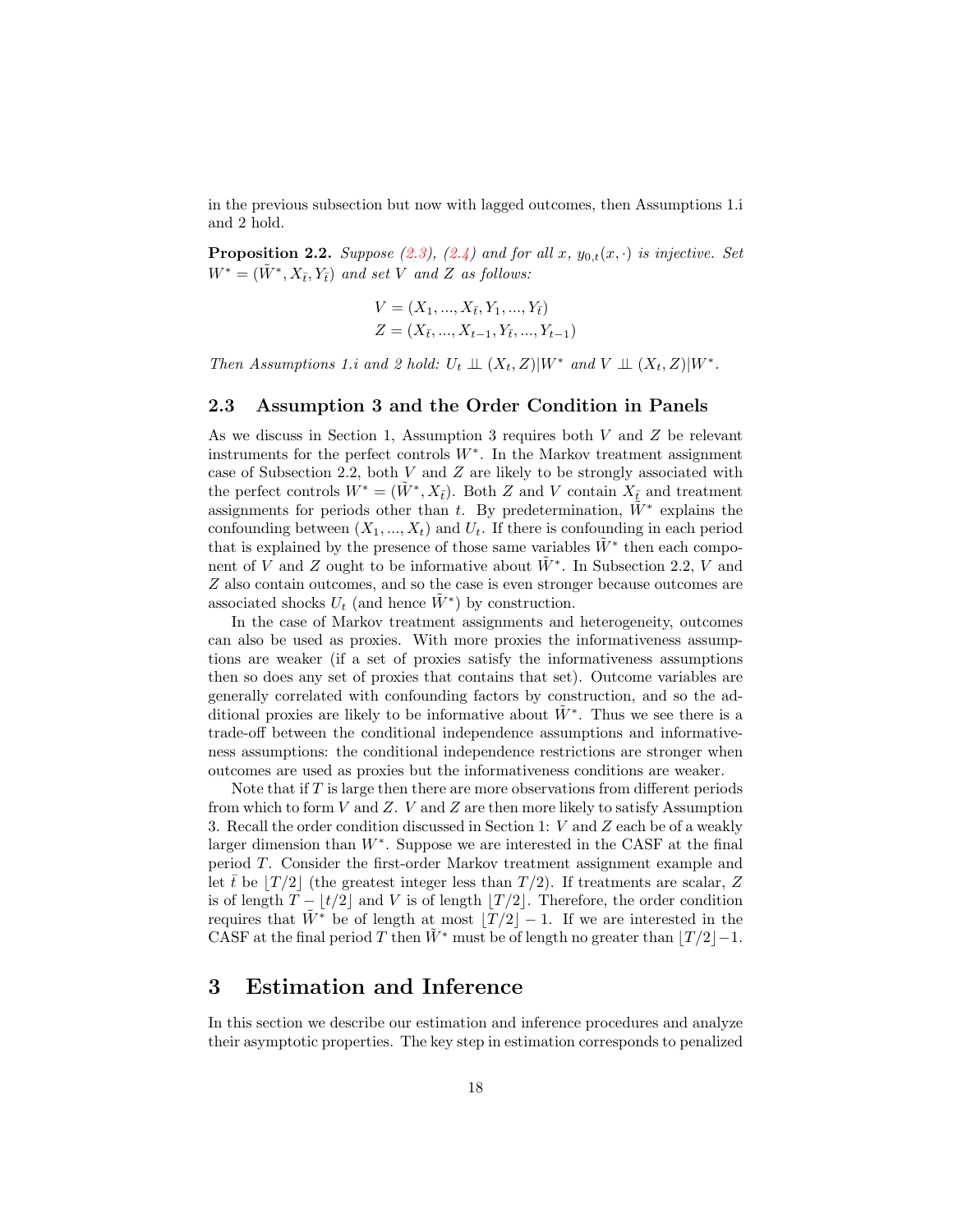sieve minimum distance (PSMD) estimation (see [Chen & Pouzo](#page-30-8) [\(2012\)](#page-30-8) and [Chen & Pouzo](#page-30-9) [\(2015\)](#page-30-9)). Inference is based on the multiplier bootstrap (see for example [Belloni](#page-30-10) et al. [\(2015\)](#page-30-10)). Our methods can be applied in panel settings or to cross-sectional data. To emphasize this generality we return to the notation in Section 1 in which we suppress time subscripts.

Because our method is sieve-based it has a natural parametric analogue in which the number of basis functions is kept fixed rather than allowed to grow with the sample size. We discuss some parametric analogues of the method in Appendix A.2.

Let  $\{(Y_i, X_i, Z_i, V_i)\}_{i=1}^n$  be a sample of n observations of the variables Y, X, Z, and V. In the panel case,  $Y_i$  and  $X_i$  should be understood to come from one fixed period t. For each n let  $\phi_n$  be a column vector of basis functions defined on the support of  $(X, V)$ . The first stage of the procedure consists of non-parametric regression. The practitioner estimates regression functions  $g$ ,  $\pi_n$  and  $\alpha_n$  which are defined by:

$$
g(x, z) = E[Y|X = x, Z = z]
$$

$$
\pi_n(x, z) = E[\phi_n(X, V)|X = x, Z = z]
$$

$$
\alpha_n(x_1, x_2) = E[\phi_n(x_1, V)|X = x_2]
$$

The estimation of each function above can be carried out using a standard nonparametric regression method like local-linear regression or series least-squares. Denote estimates of the fitted values  $g(X_i, Z_i)$ ,  $\pi_n(X_i, Z_i)$ , and  $\alpha_n(x_1, x_2)$  by  $\hat{g}_i$ ,  $\hat{\pi}_{n,i}$ , and  $\hat{\alpha}_n(x_1, x_2)$  respectively.

Let  $Pen(\cdot)$  be some penalty function. Let  $\lambda_{0,n}$  be a positive scalar penalty parameter. In the second stage, the researcher evaluates a vector of coefficients  $\theta$  that minimize the penalized least-squares objective:

<span id="page-18-0"></span>
$$
\frac{1}{n} \sum_{i=1}^{n} (\hat{g}_i - \hat{\pi}'_{n,i} \theta)^2 + \lambda_{0,n} Pen(\theta)
$$
\n(3.1)

The estimate of the CASF is then given by:

<span id="page-18-1"></span>
$$
\bar{y}(x_1|x_2) \approx \hat{\alpha}_n(x_1, x_2)'\hat{\theta}
$$
\n(3.2)

Some of our asymptotic results pertain to a particular version of the method described above in which the first-stage regressions are carried out using series ridge, a ridge penalty is used in the second stage and there is sample-splitting between some of the first-stage regressions.

The series ridge version of our estimator is carried out as follows. Let  $\mathcal{I}_q$ ,  $\mathcal{I}_{\pi}$ , and  $\mathcal{I}_{\alpha}$  represent subsets of  $\{1, 2, ..., n\}$  of size  $n_g$ ,  $n_{\pi}$ , and  $n_{\alpha}$ . Let  $Pen(\cdot)$ be a ridge penalty so  $Pen(\theta) = ||\theta||^2$ . Let I denote the identity matrix and define  $\sum_{\lambda_{0,n}} = \frac{1}{n_g} \sum_{i \in \mathcal{I}_g} \hat{\pi}_{n,i} \hat{\pi}'_{n,i} + \lambda_{0,n}I$ . Then the objective  $(3.1)$  is minimized by setting  $\hat{\theta} = \sum_{\lambda_{0,n}}^{-1} \frac{1}{n_g} \sum_{i \in \mathcal{I}_g} \hat{\pi}_{n,i} \hat{g}_i$ .

We assume the basis functions  $\phi_n(x, v)$  are multiplicatively separable in x and v. In particular there are length  $k(n)$  and  $l(n)$  vectors of functions,  $\rho_n$  and  $\chi_n$ , so that  $\phi_n(x, v) = \rho_n(v) \otimes \chi_n(x)$  where ' $\otimes$ ' is the Kronecker product.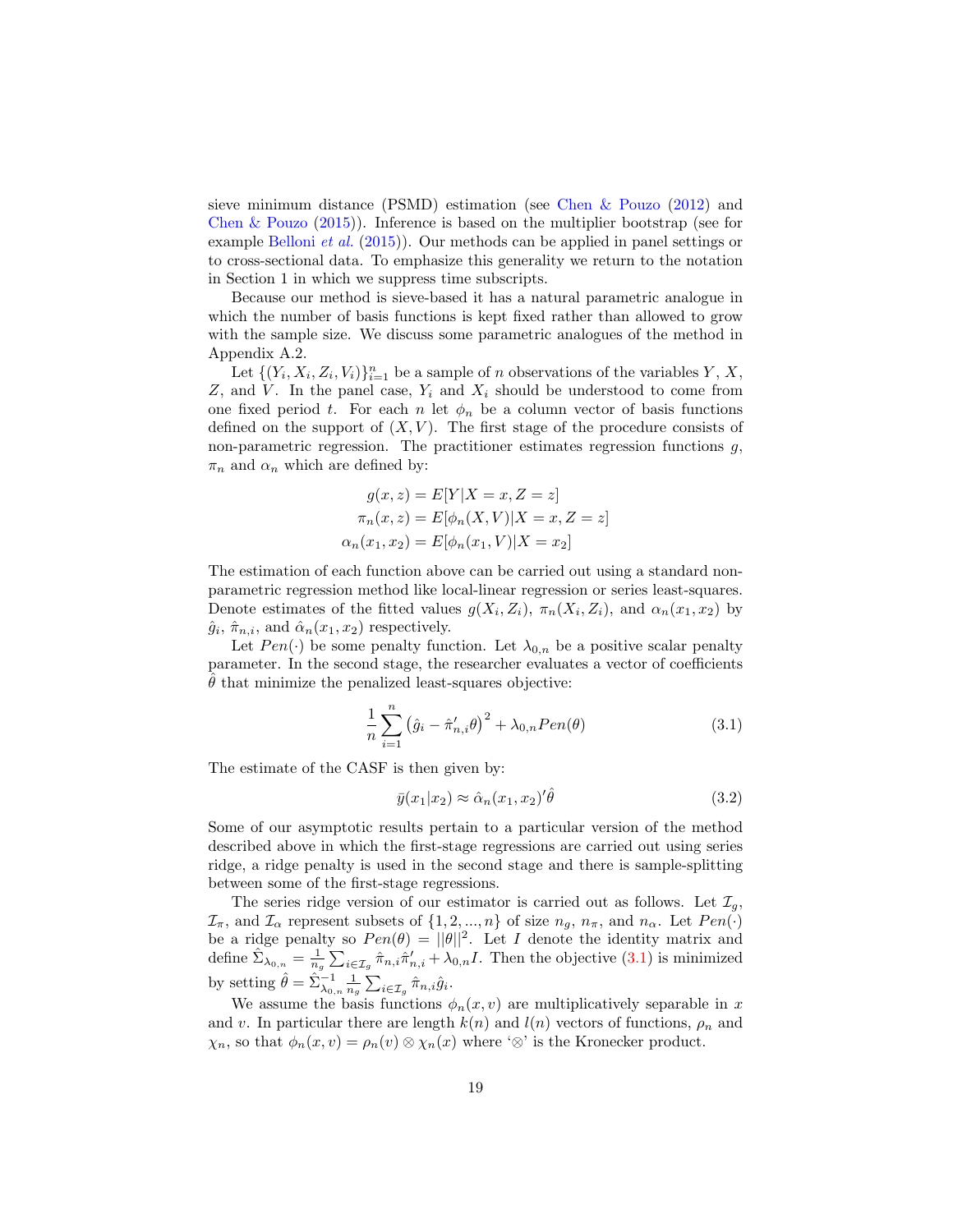The first-stage regressions are then carried out using series ridge regression with penalty parameters  $\lambda_{1,n}$ ,  $\lambda_{2,n}$ , and  $\lambda_{3,n}$ . Let  $\psi_n$  be a length-m(n) vector of basis functions defined on the support of  $(X, Z)$  and let  $\psi_{n,i} = \psi_n(X_i, Z_i)$ . Similarly, let  $\zeta_n$  be a length- $p(n)$  on  $(X, Z)$  and  $\zeta_{n,i} = \zeta_n(X_i, Z_i)$ . Similarly, let  $\rho_{n,i} = \rho_n(V_i)$  and  $\chi_{n,i} = \chi_n(X_i)$ . For any  $\lambda$  define  $\hat{\Omega}_{\lambda} = \frac{1}{n_{\pi}} \sum_{i \in \mathcal{I}_{\pi}} \psi_{n,i} \psi'_{n,i} + \lambda I$ ,  $\hat{\Xi}_{\lambda} = \frac{1}{n_g} \sum_{i \in \mathcal{I}_g} \zeta_{n,i} \zeta'_{n,i} + \lambda I$ , and  $\hat{G}_{\lambda} = \frac{1}{n_\alpha} \sum_{i \in \mathcal{I}_\alpha} \chi_{n,i} \chi'_{n,i} + \lambda I$ . We obtain estimates  $\hat{g}_i$ ,  $\hat{\pi}_{n,i}$ , and  $\hat{\alpha}_n(x_1, x_2)$  as follows:

<span id="page-19-0"></span>
$$
\hat{g}_i = \zeta'_{n,i} \hat{\Xi}_{\lambda_{1,n}}^{-1} \frac{1}{n_g} \sum_{j \in \mathcal{I}_g} \zeta_{n,j} Y_j
$$
\n
$$
\hat{\pi}_{n,i} = (\psi'_{n,i} \hat{\Omega}_{\lambda_{2,n}}^{-1} \frac{1}{n_\pi} \sum_{j \in \mathcal{I}_\pi} \psi_{n,j} \rho_{n,j}) \otimes \chi_{n,i}
$$
\n
$$
\hat{\alpha}_n(x_1, x_2) = (\chi_n(x_2)'\hat{G}_{\lambda_{3,n}}^{-1} \frac{1}{n_\alpha} \sum_{j \in \mathcal{I}_\alpha} \chi_{n,j} \rho_{n,j}) \otimes \chi_n(x_1)
$$
\n
$$
(3.3)
$$

#### 3.1 Consistency and Convergence Rate

We prove the consistency of our estimator and derive convergence rates under primitive conditions similar to those common in the literature on standard nonparametric regression.

Let us introduce some additional notation.  $||a||$  is the Euclidean norm of a vector a and  $||A||$  is the spectral norm of a matrix A. For sequences of scalars  $a_n$  and  $b_n$ ,  $a_n \precsim b_n$  means  $a_n/b_n = O(1)$  and  $a_n \prec b_n$  means that  $a_n/b_n = o(1)$ . For sequences of random scalars  $a_n \precsim_p b_n$  means  $a_n/b_n = O_p(1)$ and  $a_n \prec_p b_n$  means  $a_n/b_n = o_p(1)$ . We say  $a_n(x) \preceq_p b_n(x)$  uniformly (over x) if  $\sup_x a_n(x)/b_n(x) \preceq_p 1$ .

For any  $s, c > 0$  let  $\Lambda_s^d(c)$  be the space of smooth functions defined as follows. For any vector  $q = (q_1, q_2, ..., q_d) \in \mathbb{N}_0^d$ , let  $D_q$  be the partial derivative operator. That is, for any scalar function  $\delta$  on  $\mathbb{R}^d$ ,  $D_q[\delta](r) = \frac{\partial^{q_1+q_2+\ldots+q_d}}{\partial^{q_1}r, \partial^{q_2}r_0}$  $\frac{\partial^{q_1+q_2+\cdots+q_d}}{\partial^{q_1}r_1\partial^{q_2}r_2\ldots\partial^{q_{\dim}(R)}r_{\dim(R)}}\delta(r).$ Then  $\delta \in \Lambda_s^d(c)$  if any only if, for any  $q \in \mathbb{N}_0^d$  with  $\sum_{k=1}^d q_k \leq \lfloor s \rfloor$ ,  $D_q[\delta]$  exists and has magnitude bounded uniformly by c, and for all  $\sum_{k=1}^{d} q_k = \lfloor s \rfloor$  and  $r_1, r_2 \in \mathbb{R}^d$ :

$$
|D_q[\delta](r_1) - D_q[\delta](r_2)| \le c||r_1 - r_2||^{s - \lfloor s \rfloor}
$$

Let  $\tilde{\psi}_{n,i} = \psi_{n,i} \otimes \chi_{n,i}$ , and then let  $\tilde{\Omega}_n = E[(\tilde{\psi}_{n,i}\tilde{\psi}'_{n,i})]$ . Let us define matrices  $Q_n = E[\rho_{n,i}\rho'_{n,i}], G_n = E[\chi_{n,i}\chi'_{n,i}], \Omega_n = E[\psi_{n,i}\psi'_{n,i}], \text{ and } \Xi_n = E[\zeta_{n,i}\zeta'_{n,i}].$ 

Let us define scalars  $\xi_{\rho,n} = \text{ess}\sup ||Q_n^{-1/2}\rho_{n,i}||$ ,  $\xi_{\chi,n} = \text{ess}\sup ||G_n^{-1/2}\chi_{n,i}||$ ,  $\xi_{\psi,n} = \operatorname{ess} \operatorname{sup} ||\Omega_n^{-1/2} \psi_{n,i}||, \, \xi_{\zeta,n} = \operatorname{ess} \operatorname{sup} ||\Xi_n^{-1/2} \zeta_{n,i}||,$  and finally let us define  $\xi_{\tilde{\psi},n} = \operatorname{ess} \operatorname{sup} ||\tilde{\Omega}_n^{-1/2} \tilde{\psi}_{n,i}||.$ 

**Assumption 5.1 (Bases).** i.  $Q_n$  is non-singular. For any  $s > 0$ ,  $\ell_{\rho,n}(s) \prec 0$ and uniformly over  $c > 0$  and  $\delta \in \Lambda_s^{\dim(V)}(c)$ :

$$
\inf_{\beta \in \mathbb{R}^{k(n)}} E\big[ \big(\delta(V) - \rho_n(V)'\beta\big)^2 \big]^{1/2} \precsim c\ell_{\rho,n}(s)
$$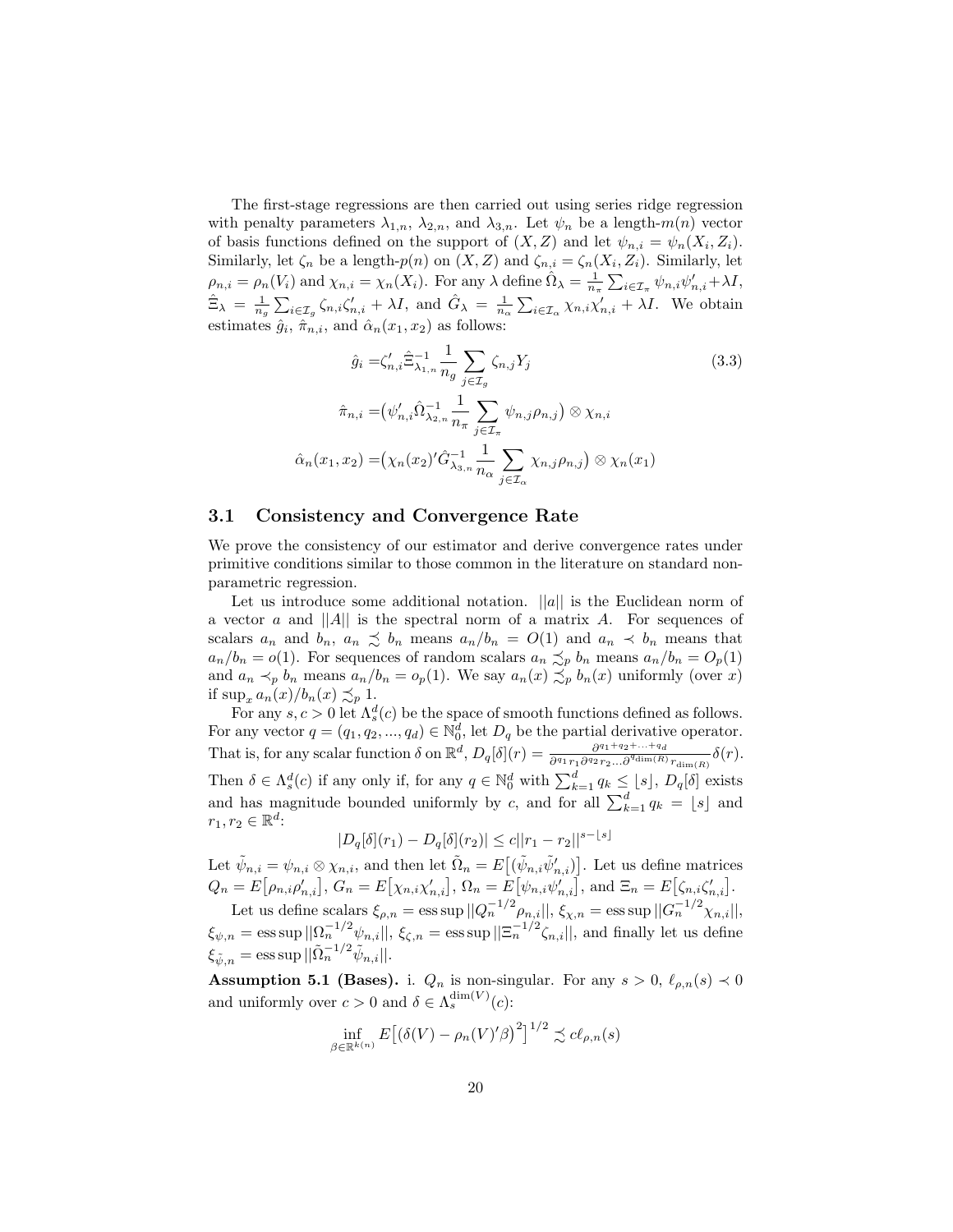ii. Either X is has finite discrete support and for sufficiently large  $n$  any scalar function on X is a linear transformation of  $\chi_n$ , or  $G_n$  is non-singular, and for any  $s > 0$ ,  $\ell_{\chi,n}(s) \prec 0$  and uniformly over  $c > 0$  and  $\delta \in \Lambda_s^{\dim(X)}(c)$ , if  $\beta^*[\delta]$ minimizes  $E[(\delta(X) - \chi_n(X)'\beta)^2]$  then:

ess sup 
$$
|\delta(X) - \chi_n(X)'\beta^*[\delta]| \precsim cl_{\chi,n}(s)
$$

iii.  $\Omega_n$  is non-singular, and for any  $s > 0$ ,  $\ell_{\psi,n}(s) \prec 0$  and uniformly over  $c > 0$ and  $\delta \in \Lambda_s^{\dim(X,Z)}(c)$ , if  $\beta^*[\delta]$  minimizes  $E[(\delta(X,Z) - \psi_n(X,Z)'\beta)^2]$ :

ess sup 
$$
|\delta(X, Z) - \psi_n(X, Z)'\beta^*[\delta]| \preceq cl_{\psi,n}(s)
$$

iv.  $\Xi_n$  is non-singular, and for any  $s > 0$ ,  $\ell_{\zeta,n}(s) \prec 0$  and uniformly over  $c > 0$ and  $\delta \in \Lambda_s^{\dim(X,Z)}(c)$ , if  $\beta^*[\delta]$  minimizes  $E[(\delta(X,Z) - \zeta_n(X,Z)'\beta)^2]$ :

ess sup 
$$
|\delta(X, Z) - \zeta_n(X, Z)'\beta^*[\delta]| \precsim cl_{\zeta, n}(s)
$$

Assumption 5.2 (Densities, Conditional Variance). i. The joint distribution  $F_{(X,Z,V)}$  is absolutely continuous with the product of the marginals  $F_{(X,Z)} \otimes F_V$ . ii. The Radon-Nikodym derivative  $\frac{dF_{(X,V)}}{dF_X \otimes F_V}$  is bounded above and away from zero. iii.  $X$  has finite discrete support or  $X$  is continuously distributed on support  $\mathcal{X} \in \mathbb{R}^{\dim(X)}$ , X admits a probability density  $f_X$  that is bounded above and away from zero, and there exist  $b > 0$  and  $r > 0$ , so that for any  $x \in \mathcal{X}$  and  $0 < b' \leq b$ ,  $vol(B_{x,b'} \cap \mathcal{X}) \geq \text{r}vol(B_{0,b'})$ , where  $B_{x,b'}$  is the Euclidean ball of radius b' centered at x and  $vol(\cdot)$  returns the volume. iv. there exists  $\bar{\sigma}_Y < \infty$  so that with probability 1,  $E[Y^2|X, Z] \leq \bar{\sigma}_Y^2$ .

**Assumption 5.3 (Smoothness).** In each case, for  $F_{(X,Z,V)}$ -almost all  $(x, z, v)$ , i.  $\frac{dF_{(X,Z,V)}}{F_{(X,Z)} \otimes dF_V}(x,z,\cdot) \in \Lambda_{s_1}^{\dim(V)}(c_1)$  and  $\frac{dF_{(X,Z,V)}}{F_{(X,Z)} \otimes dF_V}(\cdot,z,v) \in \Lambda_{s_2}^{\dim(X)}(c_2)$  ii.  $g(\cdot, z) \in \Lambda_{s_3}^{\dim(X)}(c_3)$ , iii.  $\frac{dF(x, z, v)}{F(x, z) \otimes dF_V}(\cdot, \cdot, v) \in \Lambda_{s_4}^{\dim(X, Z)}(c_4)$ , iv. Either X has finite discrete support or  $\frac{dF_{(X,V)}}{dF_X \otimes F_V}(\cdot, v) \in \Lambda_{s_5}^{\dim(X,Z)}(c_5)$ .

**Assumption 5.4 (Sieve Growth).** i.  $\frac{\xi_{\chi,n}^2 \log(l(n))}{n}$  $\frac{\log(l(n))}{n_{\alpha}} \prec 1$ , ii.  $\frac{\xi_{\psi,n}^2 \log(m(n))}{n_{\pi}}$  $\frac{n_{\pi}^{(m(n))}}{n_{\pi}} \prec 1,$ iii.  $\frac{\xi_{\zeta,n}^2 \log(p(n))}{n}$  $\frac{\log(p(n))}{n_g} \prec 1$ , iv.  $\frac{\xi_{\psi,n}^2 \log(m(n)l(n))}{n_g}$  $\frac{m(n)\epsilon(n)}{n_g} \prec 1$ 

Assumption 5.1 specifies the rate at which the basis functions can approximate smooth functions. Precise bounds for particular basis functions can be found in the approximation literature (see DeVore  $\&$  Lorentz [\(1993\)](#page-31-12)). <sup>[13](#page-20-0)</sup>

Assumption 5.2.i is a weak condition on the joint distribution of V and  $(X, Z)$ . It is satisfied if, for example, V, X, and Z have a non-zero joint probability density on a rectangular support. Assumption 5.2.ii holds if, for example,

<span id="page-20-0"></span><sup>&</sup>lt;sup>13</sup>For example, if  $\rho_n$ ,  $\chi_n$ ,  $\psi_n$ , and  $\zeta_n$  are spline series, local polynomial partition series, or Cohen-Daubechies-Vial wavelets of order  $s_0 \geq s$ , then  $\xi_{\psi,n}^2 \precsim m(n)$ ,  $\xi_{\rho,n}^2 \precsim k(n)$ ,  $\xi^2_{\chi,n} \precsim l(n), \, \xi^2_{\zeta,n} \precsim p(n), \, \ell_{\psi,n}(s) \precsim m(n)^{-s/\dim(X,Z)}, \, \ell_{\zeta,n}(s) \precsim p(n)^{-s/\dim(X,Z)}, \, \ell_{\rho,n}(s) \precsim p(n)$  $k(n)^{-s/\dim(V)}$ , and  $\ell_{\chi,n}(s) \precsim l(n)^{-s/\dim(X)}$  (see for example [Chernozhukov](#page-30-11) *et al.* [\(2014\)](#page-30-11)).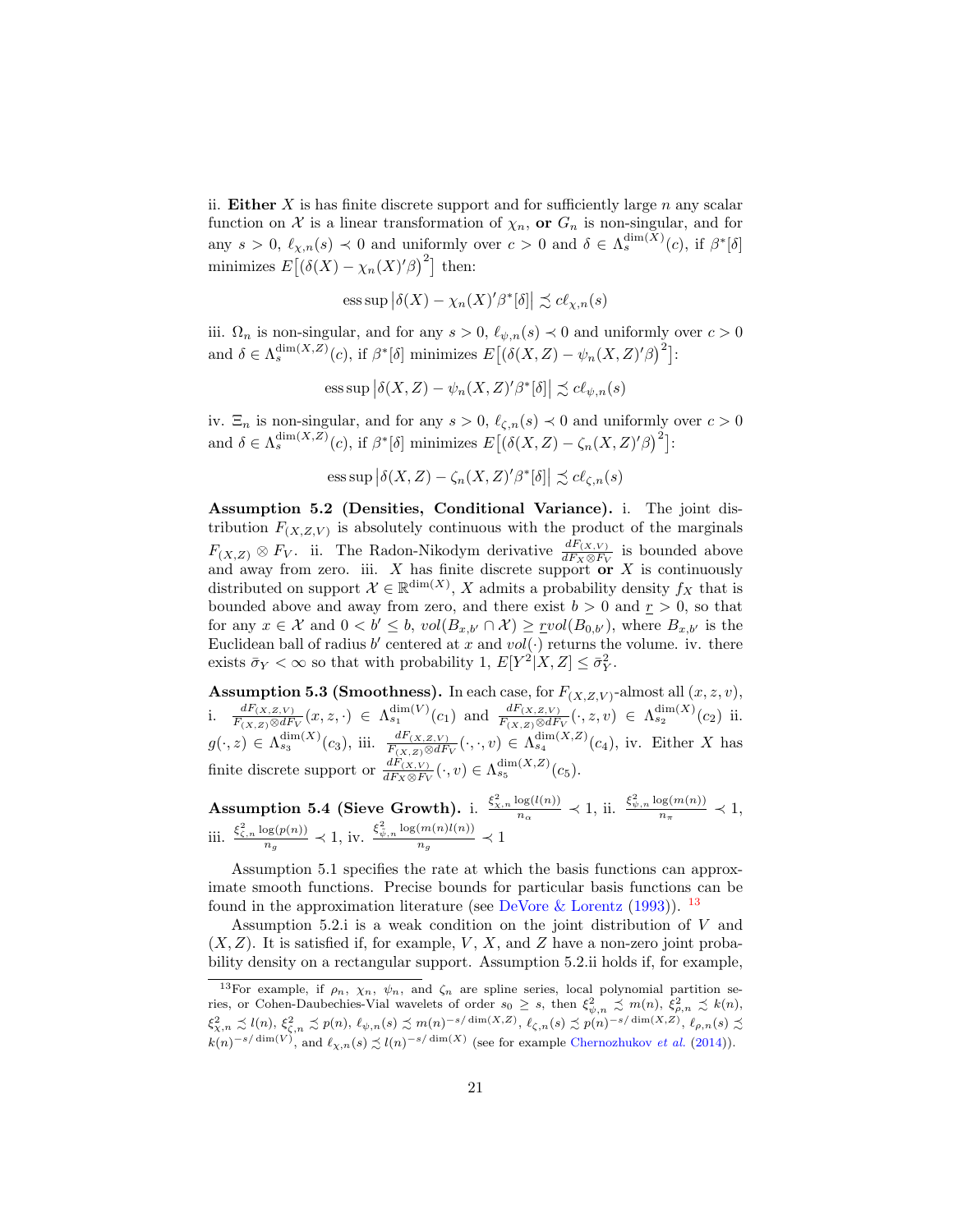X and V have joint probability density that is bounded above and away from zero on a rectangular support. The condition on the support of  $X$  in the continuous case in 5.2.iii is very weak condition on the boundary. It holds, for example, if  $\mathcal X$  is rectangular. 5.2.iv is standard in the non-parametric regression literature.

Assumption 5.3 imposes that some reduced-form objects be smooth. Note the assumption does not directly impose smoothness on any structural objects (such as  $\gamma$  or  $\varphi$  from Theorem 1.1).

Assumption 5.4 restricts the rate at which the numbers of basis functions can grow. This assumption allows us to apply Rudelson's matrix law of large numbers [\(Rudelson](#page-32-10) [\(1999\)](#page-32-10)).

Theorem 3.1 establishes a rate of convergence for the estimator in terms of the first stage convergence rates. Theorem 3.1 refers to rates  $R_{g,n}$ ,  $R_{\pi,n}$ ,  $R_{\pi,n}(x_1)$ , and  $R_{\alpha,n}(x_1,x_2)$  which are rates of convergence for  $\hat{g}_i$ ,  $\hat{\pi}_{n,i}$ , and  $\hat{\alpha}_n$ respectively. In particular we let  $\frac{1}{n_g} \sum_{i \in \mathcal{I}_g} (\hat{g}_i - g_i)^2 \precsim_p R_{g,n}^2$  and:

$$
\frac{1}{n_g}\sum_{i\in\mathcal{I}_g}|(\pi_{n,i}-\hat{\pi}_{n,i})'\theta|^2\precsim_pR^2_{\pi,n}
$$

Further, uniformly over  $F_X$ -almost all  $x_1$  and  $x_2$  and over all  $\theta \in \mathbb{R}^{k(n)l(n)}$  with  $E\big[|\phi_n(X,V)'\theta|^2\big] = 1:$ 

$$
E_Z\left[\left|\left(\pi_{n,i} - \hat{\pi}_{n,i}\right)'\theta\right|^2 \middle| X = x_1\right] \preceq_p R_{\pi,n}(x_1)^2
$$

$$
\left(\hat{\alpha}_n(x_1, x_2) - \alpha_n(x_1, x_2)\right)' \theta \preceq_p R_{\alpha,n}(x_1, x_2)
$$

Finally, let  $\mu^2$  $\mu_n^2 = \mu_{min}(Q_n)\mu_{min}(G_n)$  and  $\bar{\mu}_n^2 = \mu_{max}(Q_n)\mu_{max}(G_n)$  for  $\mu_{min}(Q_n)$  and  $\mu_{max}(Q_n)$  the smallest and largest eigenvalues of  $Q_n$  and likewise for  $G_n$ . Define  $\xi_{\tilde{\Omega},n}(x_1) = ||E[\tilde{\psi}_{n,i}\tilde{\psi}'_{n,i}|X=x_1]^{1/2}\tilde{\Omega}_n^{-1/2}||$  and define  $\xi_{\Omega,n}(x_1)$ by  $\xi_{\Omega,n}(x_1) = ||E[\psi_{n,i}\psi'_{n,i}|X=x_1]^{1/2}\Omega_n^{-1/2}||.$ 

**Theorem 3.1 (Convergence).** Suppose Assumptions 1-4 hold with  $D(\cdot)$  and  $C(\cdot, \cdot)$  in Assumption 4 uniformly bounded and that Assumptions 5.1.i-ii, 5.2.iiii, 5.3.i-ii, 5.3.iv, and 5.4.iv hold. Let  $\hat{\theta}$  be defined as in [\(3\)](#page-18-1) and let  $\phi_n(x, v) =$  $\rho_n(v) \otimes \chi_n(x)$ . For any first-stage estimators  $\hat{g}_i$ , and  $\hat{\alpha}_{n,i}$  and any series estimator  $\hat{\pi}_{n,i}$  of the form  $\hat{\pi}_{n,i} = (\hat{\omega}'_n \psi_{n,i}) \otimes \chi_{n,i}$  with  $\hat{\omega}_n$  a matrix of estimated coefficients:

$$
\bar{y}(x_1|x_2) - \hat{\alpha}_n(x_1, x_2)'\hat{\theta} \n\lesssim_p \left( \frac{\bar{\mu}_n}{\underline{\mu}_n} + \frac{\bar{\mu}_n}{\lambda_{0,n}^{1/2}} (R_{\theta,n} + R_{\pi,n} + R_{g,n}) \right) \left( R_{\pi,n}(x_1) + R_{\alpha,n}(x_1, x_2) \right) \n+ \xi_{\tilde{\Omega},n}(x_1) (R_{\theta,n} + R_{\pi,n} + R_{g,n} + \frac{\lambda_{0,n}^{1/2}}{\underline{\mu}_n}) + R_{\theta,n}
$$

Where  $R_{\theta,n} = \ell_{\rho,n}(s_1)$  if X has finite discrete support and otherwise we have  $R_{\theta,n} = \ell_{\rho,n}(s_1) + (\xi_{\rho,n}\ell_{\chi,n}(1))^{\tilde{s}},$  for  $\tilde{s} = \frac{\min\{s_2,s_3,1\}}{\min\{s_2,s_3,1\}+1}.$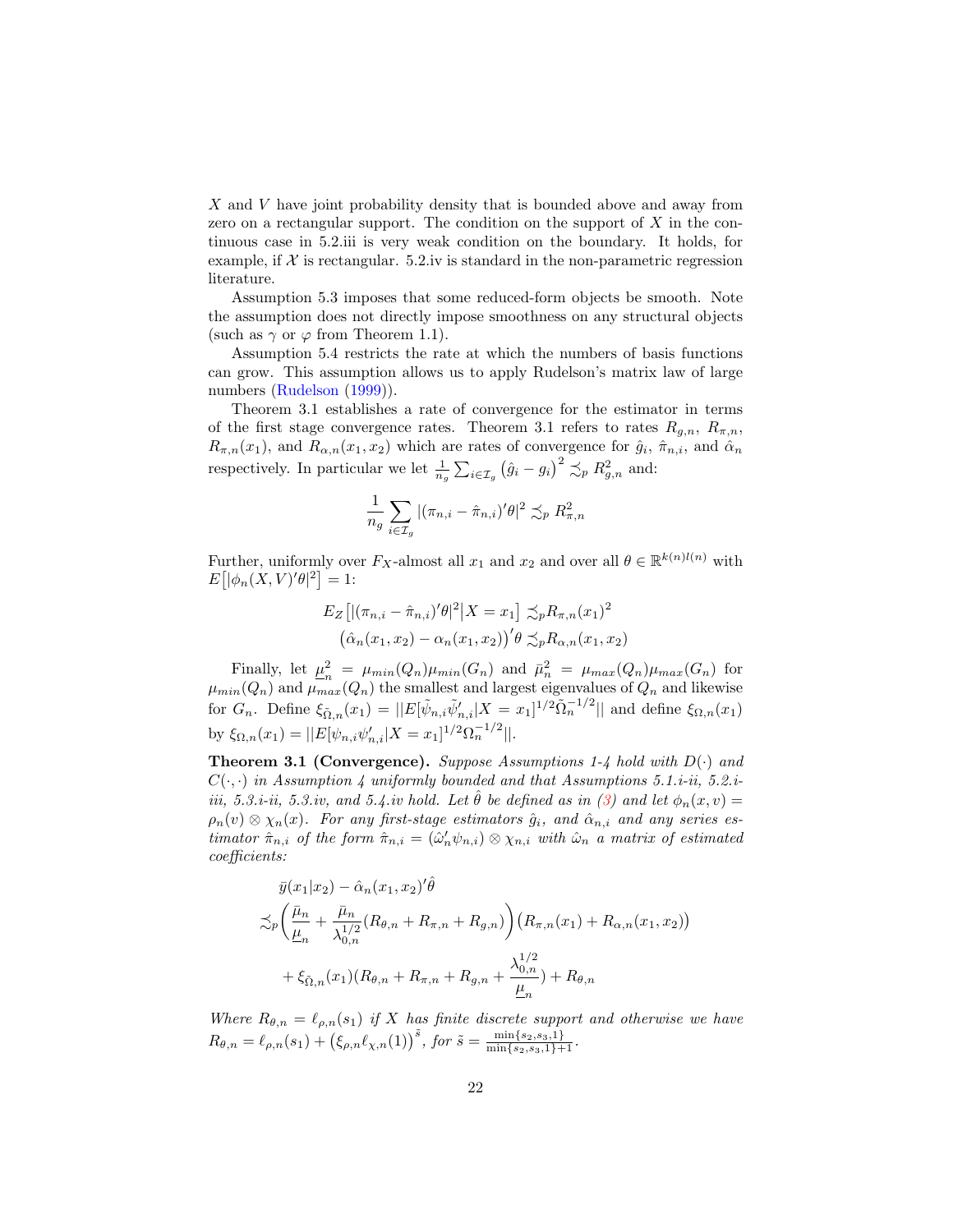Theorem 3.2 (First-Stage Rates). Suppose Assumptions 5.1-5.4 all hold and  $\hat{g}, \hat{\pi}_n$ , and  $\hat{\alpha}_n$  are the series ridge estimates given by [\(3.3\)](#page-19-0), then:

$$
R_{g,n} = \sqrt{p(n)/n_g} + \ell_{\zeta,n}(s_3) + \lambda_{1,n}||\Xi_n^{-1}||
$$
  
\n
$$
R_{\pi,n} = \xi_{\chi,n} \left( \sqrt{\xi_{\psi,n}^2 k(n) \wedge \xi_{\rho,n}^2 m(n)/n_\pi} + \ell_{\psi,n}(s_4) \right) + \lambda_{2,n}||\Omega_n^{-1}||
$$
  
\n
$$
R_{\pi,n}(x_1) = \xi_{\Omega,n}(x_1)R_{\pi,n} + (1 - \xi_{\Omega,n}(x_1))\xi_{\chi,n}\ell_{\psi,n}(s_4)
$$
  
\n
$$
R_{\alpha,n}(x_1, x_2) = \xi_{\chi,n} \left(1 + \sqrt{\xi_{\chi,n}^2 l(n)/n_\alpha}\right) \ell_{\chi,n}(s_5) + \lambda_{3,n}\xi_{\chi,n}^2||G_n^{-1}||
$$
  
\n
$$
+ \xi_{\chi,n}^2 \sqrt{\xi_{\chi,n}^2 k(n) \wedge \xi_{\rho,n}^2 l(n)/n_\alpha}
$$

While our estimator is of the PSMD type, our convergence rate results differ markedly from those of PSMD estimators of the structural function in NPIV models. In particular, our results do not depend on a sieve-measure of illposedness. In fact, Theorem 3.1 suggests rates of convergence comparable to standard nonparametric regression are attainable. Suppose  $\lambda_{0,n}$  is chosen to optimize the rate in Theorem 3.1, then rate simplifies to: $^{14}$  $^{14}$  $^{14}$ 

$$
\bar{y}(x_1|x_2) - \hat{\alpha}_n(x_1, x_2)'\hat{\theta} \n\lesssim_P \frac{\bar{\mu}_n}{\underline{\mu}_n} (R_{\pi,n}(x_1) + R_{\alpha,n}(x_1, x_2)) + \xi_{\tilde{\Omega},n}(x_1)(R_{\theta,n} + R_{\pi,n} + R_g) + R_{\theta,n}
$$

For many commonly used bases  $\frac{\bar{\mu}_n}{\mu_n}$  is bounded above and away from zero under very weak conditions [\(Belloni](#page-30-10) *et*  $\ddot{a}l$ *.* [\(2015\)](#page-30-10)), and in the discrete treatment case  $\xi_{\tilde{\Omega},n}(x_1)$  is bounded above. Then estimator converges as quickly as either the slowest first-stage nonparametric regression or  $R_{\theta,n}$ .

Theorems 3.1 and 3.2 together imply that if  $\ell_{\rho,n}(s)$ ,  $\ell_{\chi,n}(s)$ ,  $\ell_{\psi,n}(s)$ , and  $\ell_{\mathcal{L},n}(s)$  each go to zero exponentially quickly in s, and if the penalty parameters, number of basis functions, and sub-sample sizes are set optimally, then as the smoothness parameters approach infinity the convergence rate approaches  $n^{-1/2}$ .

The term  $R_{\theta,n}$  in Theorem 3.1 accounts for the approximation error due to the use of a finite vector of basis functions  $\phi_n$ . Remarkably, this term is guaranteed to converge quickly to zero under smoothness conditions on only reduced-form objects.<sup>[15](#page-22-1)</sup> This allows us to avoid directly placing any smoothness restrictions on objects like  $\gamma$  and  $\varphi$  in Theorem 1.1 which do not generally have a simple structural interpretation.

Theorem 1.2 plays a key role in our analysis. Recall that Theorem 1.2 establishes that under our identifying assumptions, our estimation problem is well-posed. This is why a sieve measure of ill-posedness does not show up in

 $\lambda_{0,n} = \xi_{\tilde{\Omega},n}(x_1)^{-1} \underline{\mu}_n \bar{\mu}_n (R_{\theta,n} + R_{g,n} + R_{\pi,n}) (R_{\pi,n}(x_1) + R_{\alpha,n}(x_1, x_2))$ 

<span id="page-22-0"></span><sup>&</sup>lt;sup>14</sup>The  $\lambda_{0,n}$  that optimizes the rate in Theorem 3.1 is given below:

<span id="page-22-1"></span> $15$ see Lemma C.9 in the supporting materials, which may be of independent interest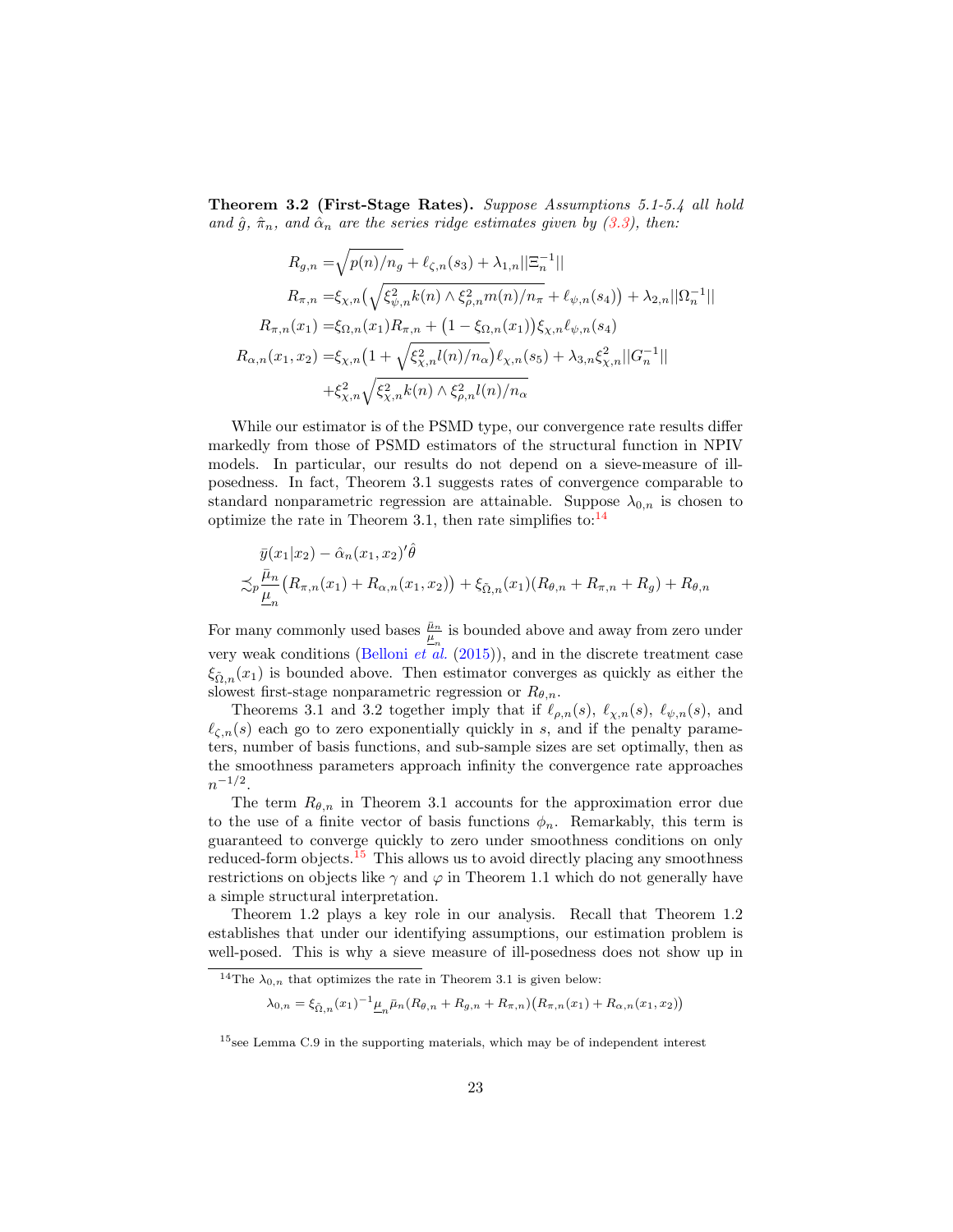the convergence rate and we are able to achieve rates comparable to standard nonparametric regression.

Let us briefly discuss the role of penalization. The first-stage rates in Theorem 3.2 are optimized by setting the first-stage penalties equal to zero or letting the penalties go to zero sufficiently quickly. Nonetheless, it may be useful to penalize the first-stage regressions in finite samples. By contrast, the second stage penalty parameter  $\lambda_{0,n}$  that optimizes the rate in Theorem 3.1 goes to zero at a rate comparable to the convergence rates of the first stage regressions. The second-stage penalization in our problem is not used to regularize an ill-posed inverse problem (as it may be in NPIV). Instead, penalization in the second stage prevents a norm the mean-square norm of the function  $\phi_n(x_1, \cdot)'\hat{\theta}$ , given by  $E_V[|\phi_n(x_1, V)'\hat{\theta}|^2]^{1/2}$ , from blowing up too quickly. This norm matters because the final estimator  $\hat{\alpha}_n(x_1, x_2)'\hat{\theta}$ , is a fitted-value from regression of  $\phi_n(x_1, V_i)'\hat{\theta}$  on  $X_i$ . The variance (conditional on  $\hat{\theta}$ ) of the dependent variable is bounded by  $E_V[|\phi_n(x_1, V)' \hat{\theta}|^2]^{1/2}$ .

### 3.2 Asymptotic Normality

We now provide conditions under which the estimated CASF can be asymptotically approximated by a Gaussian process. The Gaussian approximation motivates a multiplier bootstrap method for constructing uniform confidence bands.

The results in this subsection apply specifically to the series ridge version of our estimator with sample splitting. Crucially, we require that  $\pi_n$  be estimated using an entirely separate sub-sample from that used to estimate  $g$ , formally  $\mathcal{I}_g \cap \mathcal{I}_{\pi} = \emptyset$ . We also require additional conditions stated below.

Assumption 5.5 (Inference). i. There is a sequence  $R_{\mathcal{N},n} \prec 1$  that satisfies  $p(n)^2 \xi_{\zeta,n} n_g^{-1/2} R_{\mathcal{N},n}^{-3} log(n_g) \to 0$ . ii.  $E[(Y_i - g_i)^2 | X_i, Z_i] \ge \underline{\sigma}_Y^2 > 0$  with probability 1. iii.  $E[(Y_i - g_i)^3 | X_i, Z_i] \leq \bar{\kappa}_3 < \infty$  with probability 1. iv.  $ln(n_g) \xi_{\zeta,n} log(p(n))$  $\frac{\zeta_{i} n \log(p(n))}{n_g} \prec 1$ . v.  $E[(Y_i - g_i)^4 | X_i, Z_i] \leq \bar{\kappa}_4 < \infty$  with probability 1.

Assumption 5.5 i. restricts the growth of  $p(n)$  relative to  $n<sub>g</sub>$ . This condition is used in our application of Yurinskii's coupling, which plays the role of a central limit theorem in our analysis. 5.5.ii helps us lower bound the variance of the Gaussian approximation. 5.5.iii bounds the conditional third moment of  $Y_i$  for use in Yurinskii's coupling. 5.5.iv slightly strengthens Assumption 5.4.iii, and 5.5.v bounds the fourth moment of  $Y_i$ .

To state Theorem 3.3 we must introduce some additional notation. Let  $\tilde{\alpha}_n(x_1, x_2) = E\big[\varphi(x_1, x_2, Z_i)\hat{\pi}_{n,i} | \mathcal{I}_\pi, X_i = x_1\big]$  where  $\varphi$  is the function in Theorem 1.1.ii. Note that the expectation in the definition of  $\tilde{\alpha}_n$  is conditional on  $\mathcal{I}_{\pi}$ , by which we mean we condition on all the observations in the sub-sample  $\mathcal{I}_{\pi}$ . Let  $\Gamma_n = E\big[\zeta_{n,i}\zeta'_{n,i}(Y_i - \zeta'_{n,i}\Xi_n^{-1}E[\zeta_{n,i}g_i])^2\big], \ \bar{\Sigma}_n = E\big[\hat{\pi}_{n,i}\hat{\pi}'_{n,i}|\mathcal{I}_{\pi}\big],$  and  $\bar{\Sigma}_{\lambda_{0,n}} = \bar{\Sigma}_n + \lambda_{0,n}I$ . Then define the vector-valued function  $s_n$  by:

$$
s_n(x_1, x_2)' = \tilde{\alpha}(x_1, x_2)' \bar{\Sigma}_{\lambda_{0,n}}^{-1} E\big[\hat{\pi}_{n,i} \zeta'_{n,i} \big| \mathcal{I}_{\pi} \big] \Xi_n^{-1} \Gamma_n^{1/2}
$$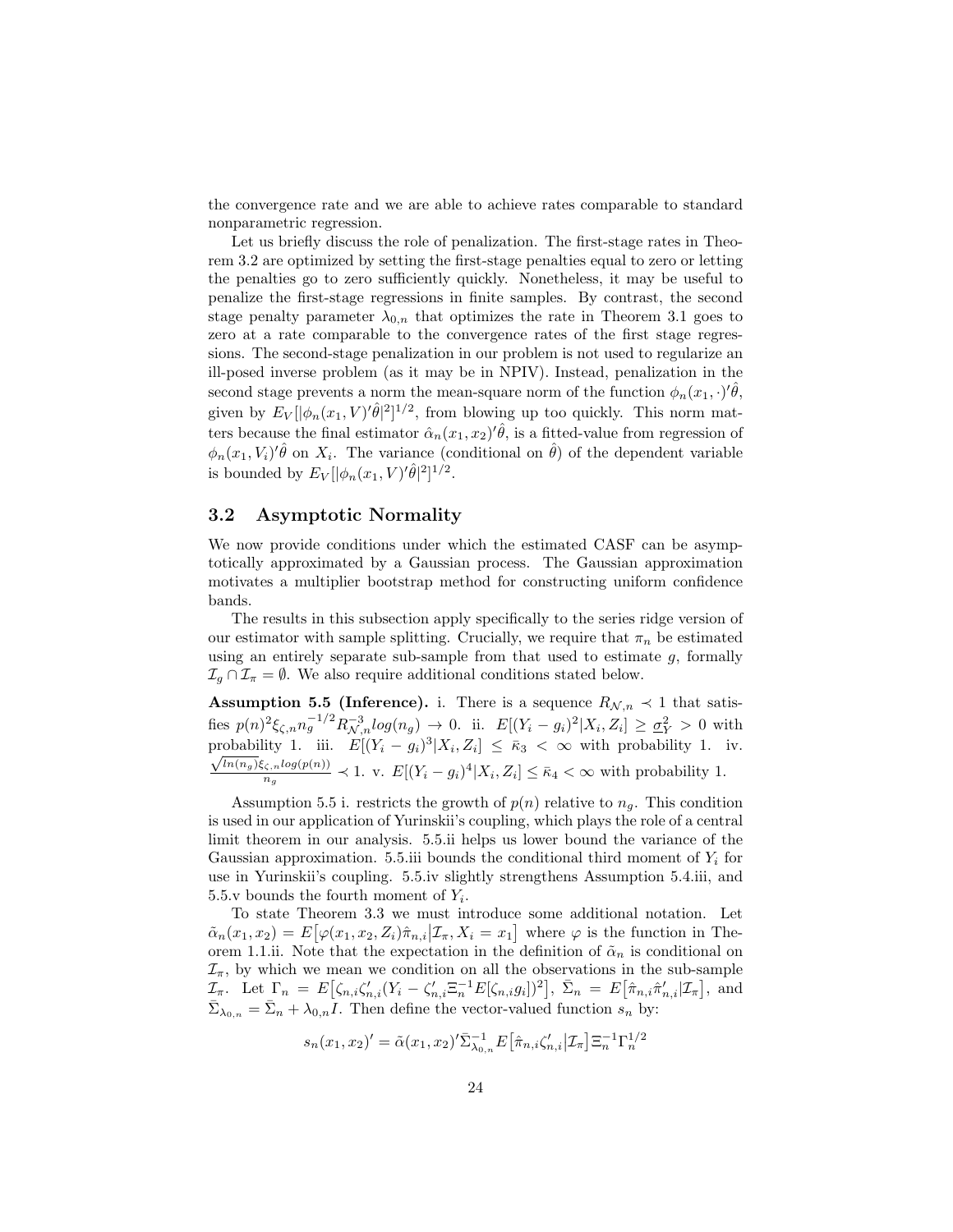Define  $b_n = ||E\left[\Xi_n^{-1/2} \zeta_{n,i} \tilde{\psi}'_{n,i} \tilde{\Omega}_n^{-1/2}\right]^{-1}||$ , and let  $\underline{c}_n$  be a deterministic function that satisfies:

$$
\underline{c}_n(x_1, x_2) \precsim_p ||E\big[\Xi_n^{-1/2} \zeta_{n,i}(\hat{\pi}'_{n,i} \bar{\Sigma}_{\lambda_{0,n}}^{-1} \tilde{\alpha}(x_1, x_2)) | \mathcal{I}_{\pi} \big] ||
$$

Theorem 3.3 (Asymptotic Normality). Suppose Assumptions 1-5.5.iii all hold with  $D(\cdot)$  and  $C(\cdot, \cdot)$  in Assumption 4 uniformly bounded. Let  $\hat{\theta}$  be defined as in [\(3\)](#page-18-1) and  $\hat{g}$ ,  $\hat{\pi}_n$ , and  $\hat{\alpha}_n$  as in [\(3.3\)](#page-19-0) with  $\mathcal{I}_q \cap \mathcal{I}_\pi = \emptyset$ . Then for each n there is a length-k(n)l(n) random vector  $\mathcal{N}_n \sim N(0, I)$  that is independent of the observations in sub-sample  $\mathcal{I}_{\pi}$  so that uniformly:

<span id="page-24-1"></span>
$$
\frac{\sqrt{n_g}(\bar{y}(x_1|x_2) - \hat{\alpha}_n(x_1, x_2)'\hat{\theta})}{||s_n(x_1, x_2)||} - \frac{s_n(x_1, x_2)'}{||s_n(x_1, x_2)||} \mathcal{N}_n
$$
  

$$
\lesssim_p R_{\mathcal{N}, n} + \xi_{\zeta, n} \frac{p(n)}{n_g} + b_n(R_{\theta, n} + R_{\pi, n} + \ell_{\zeta, n}(s_3) + \lambda_{1, n}||\Xi_n^{-1}||)
$$
  

$$
+ \frac{\sqrt{n_g}}{\underline{c}_n(x_1, x_2)} R_n(x_1) \tag{3.4}
$$

The remainder term  $R_n(x_1)$  is given by:

$$
R_{\theta,n} + \left(\frac{\bar{\mu}_n}{\underline{\mu}_n} + \frac{\bar{\mu}_n}{\lambda_{0,n}^{1/2}} (R_{\theta,n} + R_{\pi,n} + R_{g,n})\right) \left(R_{\pi,n}(x_1) + R_{\alpha,n}(x_1, x_2)\right)
$$
  
+
$$
\xi_{\tilde{\Omega},n}(x_1) \sqrt{\frac{p(n)}{n_g}} \left(\sqrt{\xi_{\zeta,n}^2 k(n)l(n)/n_g} + \left(\xi_{\tilde{\psi},n}^2 log(l(n)m(n))/n_g\right)^{1/4}\right)
$$
  
+
$$
\xi_{\tilde{\Omega},n}(x_1) \lambda_{0,n}^{1/2} \underline{\mu}_n^{-1}
$$

Theorem 3.3 gives a rate at which the normalized estimation error can be approximated by a zero mean Gaussian process. The term  $b_n$  is often simple to bound, for example  $b_n = 1$  whenever  $\tilde{\Omega}_n^{-1/2} \tilde{\psi}_n(x, z)$  is a subvector of  $\Xi_n^{-1/2}\zeta_n(x,z).$ 

The sequence  $\underline{c}_n(x_1, x_2)^2$  is (under our assumptions) a lower bound on the rate of the conditional asymptotic variance  $||s_n(x_1, x_2)||^2$ . Thus  $\frac{\sqrt{n_g}}{c_n(x_1, x_2)}R_n(x_1)$ is the ratio of an asymptotic bias term  $\sqrt{n_g}R_n(x_1)$  and the rate of the asymp-totic variance.<sup>[16](#page-24-0)</sup> Thus, for  $\frac{\sqrt{n_g}}{c_n(x_1,x_2)}R_n(x_1)$  to converge to zero one must 'undersmooth'. Under-smoothing is a common strategy for inference in non-parametric models, to under-smooth one lets the bias decrease more quickly than the variance.  $c_n(x_1, x_2)$  is the norm of a length  $p(n)$  vector and so, loosely speaking, letting  $p(n)$  grow sufficiently quickly helps to ensure  $c_n(x_1, x_2)$  shrinks to zero slowly enough that  $\frac{\sqrt{n_g}}{6\sqrt{x_g}}$  $\frac{\sqrt{n_g}}{c_n(x_1,x_2)}R_n(x_1) \to 0.$ 

<span id="page-24-0"></span><sup>&</sup>lt;sup>16</sup>Strictly speaking  $R_n(x_1)$  captures more than just bias. It captures some of the error of the Gaussian approximation which can also be due to noise in the first-stage estimation. We refer to it as bias because in the context of inference in our setting it plays a role analogous to bias in nonparametric regression.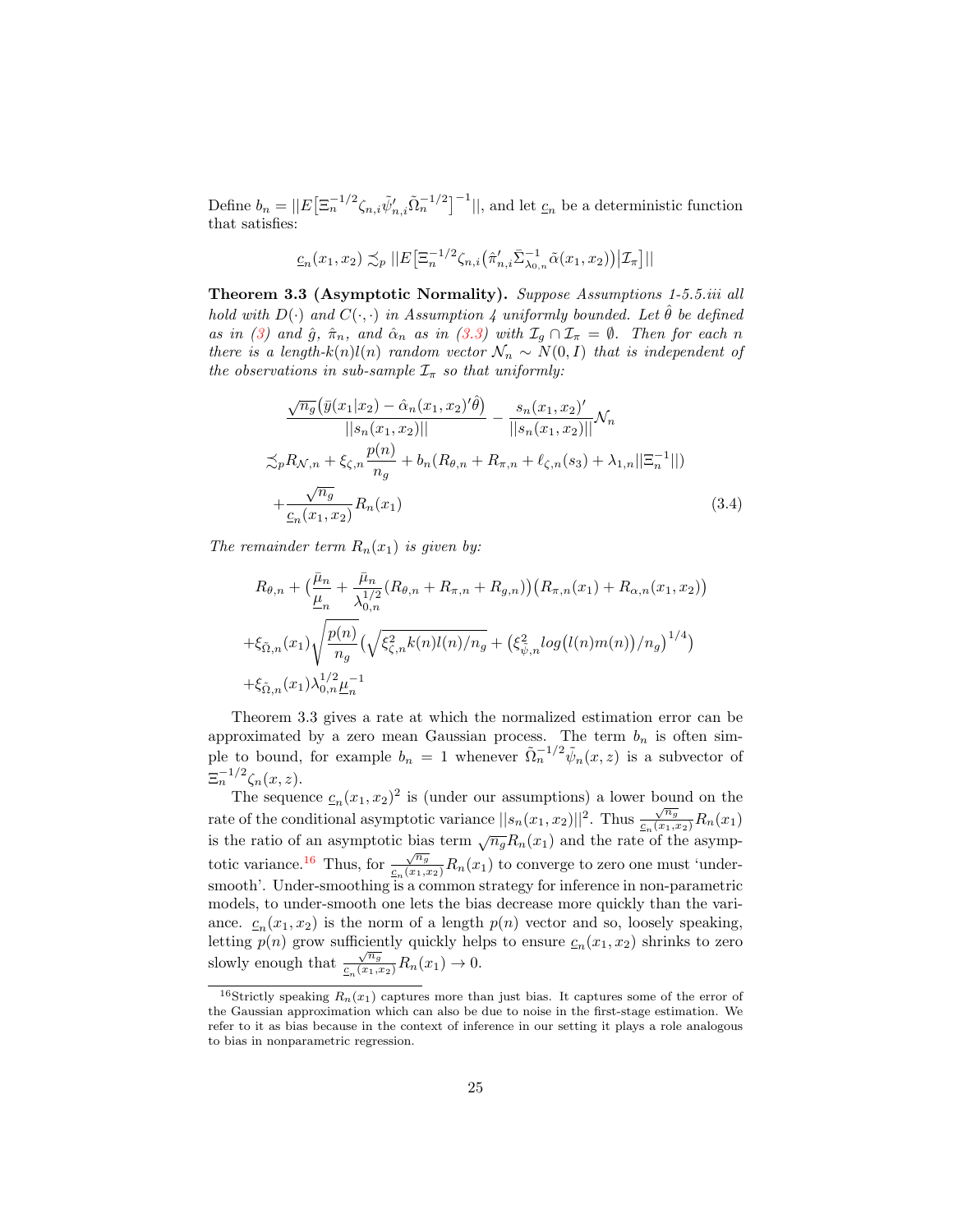#### 3.3 Uniform Confidence Bands

If the RHS of [\(3.4\)](#page-24-1) goes to zero and a consistent estimate of the asymptotic variance is available. Then Theorem 3.3 immediately implies that asymptotically valid pointwise inference on  $\bar{y}(x_1|x_2)$  can be achieved in the usual way using a zero-mean Gaussian approximation. For uniform inference we describe a multiplier bootstrap procedure for constructing confidence bands that are asymptotically valid uniformly over all  $(x_1, x_2)$  in a set X.

Let  $\hat{\theta}$  be defined as in [\(3\)](#page-18-1) and let  $\hat{g}$ ,  $\hat{\pi}_n$ , and  $\hat{\alpha}_n$  be given by the formulas in [\(3.3\)](#page-19-0) with  $\mathcal{I}_g \cap \mathcal{I}_{\pi} = \emptyset$ . Let  $Q_{b,i}$  for each  $i \in \mathcal{I}_g$  and  $b \in \{1, ..., B\}$  be iid standard exponential random variables that are independent of the data. <sup>[17](#page-25-0)</sup> The  $b^{th}$  multiplier bootstrap estimate is  $\hat{\alpha}_n(x_1, x_2)'\hat{\theta}_b$  where  $\hat{\theta}_b$  is given by  $\hat{\Sigma}_{\lambda_{0,n}}^{-1} \frac{1}{n_q} \sum_{i \in \mathcal{I}_g} \hat{\pi}_{n,i} \hat{g}_{i,b}$  where  $\hat{g}_{i,b} = \zeta'_{n,i} \hat{\beta}_b$  for  $\hat{\beta}_b$  is defined by:

$$
\hat{\beta}_b = \left(\frac{1}{n_g} \sum_{i \in \mathcal{I}_g} Q_{b,i} \zeta_{n,i} \zeta'_{n,i} + \lambda_{1,n} I\right)^{-1} \frac{1}{n_g} \sum_{i \in \mathcal{I}_g} Q_{b,i} \zeta_{n,i} Y_i
$$

The goal of the bootstrap procedure is to approximate the distribution of  $\bar{y}(x_1|x_2) - \hat{\alpha}_n(x_1,x_2)'\hat{\theta}$  using the distribution of  $\hat{\alpha}_n(x_1,x_2)'\hat{\theta} - \hat{\alpha}_n(x_1,x_2)'\hat{\theta}_b$ . A size-a bootstrap confidence band is an interval-valued random function  $\hat{\Theta}_{1-a}$ of the form:

$$
\hat{\Theta}_{1-a}(x_1, x_2) = \left[ \hat{\alpha}_n(x_1, x_2)' \hat{\theta} - \frac{\hat{\sigma}(x_1, x_2)}{\sqrt{n_g}} \hat{c}_{1-a}, \hat{\alpha}_n(x_1, x_2)' \hat{\theta} + \frac{\hat{\sigma}(x_1, x_2)}{\sqrt{n_g}} \hat{c}_{1-a} \right]
$$

Where  $\hat{\sigma}(x_1, x_2) > 0$  is an estimate of  $||s_n(x_1, x_2)||$  and  $\hat{c}_{1-a}$  is a critical value. The uniform (over all pairs  $(x_1, x_2)$  in a set X) critical value is the smallest scalar  $c > 0$  that satisfies the inequality below:

$$
\frac{1}{B} \sum_{b=1}^{B} 1 \Big\{ \sup_{x_1, x_2 \in \mathcal{X}} \Big| \frac{\hat{\alpha}_n(x_1, x_2)'\hat{\theta}_b - \hat{\alpha}_n(x_1, x_2)'\hat{\theta}}{\hat{\sigma}(x_1, x_2) / \sqrt{n_g}} \Big| \le c \Big\} \ge 1 - a
$$

Theorem 3.4 (Uniform Inference). Suppose Assumptions 1-5 all hold with  $D(\cdot)$  and  $C(\cdot, \cdot)$  in Assumption 4 uniformly bounded. Suppose that for some  $\bar{r}_n \to 0$ :

$$
\sup_{(x_1,x_2)\in\mathcal{X}} |R_{\mathcal{N},n} + \frac{\xi_{\zeta,n}p(n)}{\sqrt{n_g}} + b_n (R_{\theta,n} + R_{\pi,n}) + \frac{\sqrt{n_g}}{\underline{c}_n(x_1,x_2)} R_n(x_1) + b_n(\ell_{\zeta,n}(s_3) + \lambda_{1,n}||\Xi_n^{-1}||)| \prec_p \bar{r}_n
$$

Where  $R_{\mathcal{N},n}$ ,  $R_{\theta,n}$ ,  $R_{\pi,n}$  and  $R_n(x_1)$  are as defined in Theorem 3.3. Further, suppose  $\sup_{(x_1,x_2)\in\mathcal{X}}\left|\frac{s_n(x_1,x_2)}{\left|\left|s_n(x_1,x_2)\right|\right|}\right|$  $||s_n(x_1,x_2)||$  $\left|\mathcal{N}_n\right| \, < \, \infty$  almost surely, suppose that

<span id="page-25-0"></span><sup>&</sup>lt;sup>17</sup>We follow [\(Belloni](#page-30-10) *et al.* [\(2015\)](#page-30-10)) and use the standard exponential, but  $Q_{b,i}$  may have any distribution with mean and variance both equal to 1 and  $\max_{i \in \mathcal{I}_g} |Q_{b,i}| \lesssim_p ln(n_g)$ .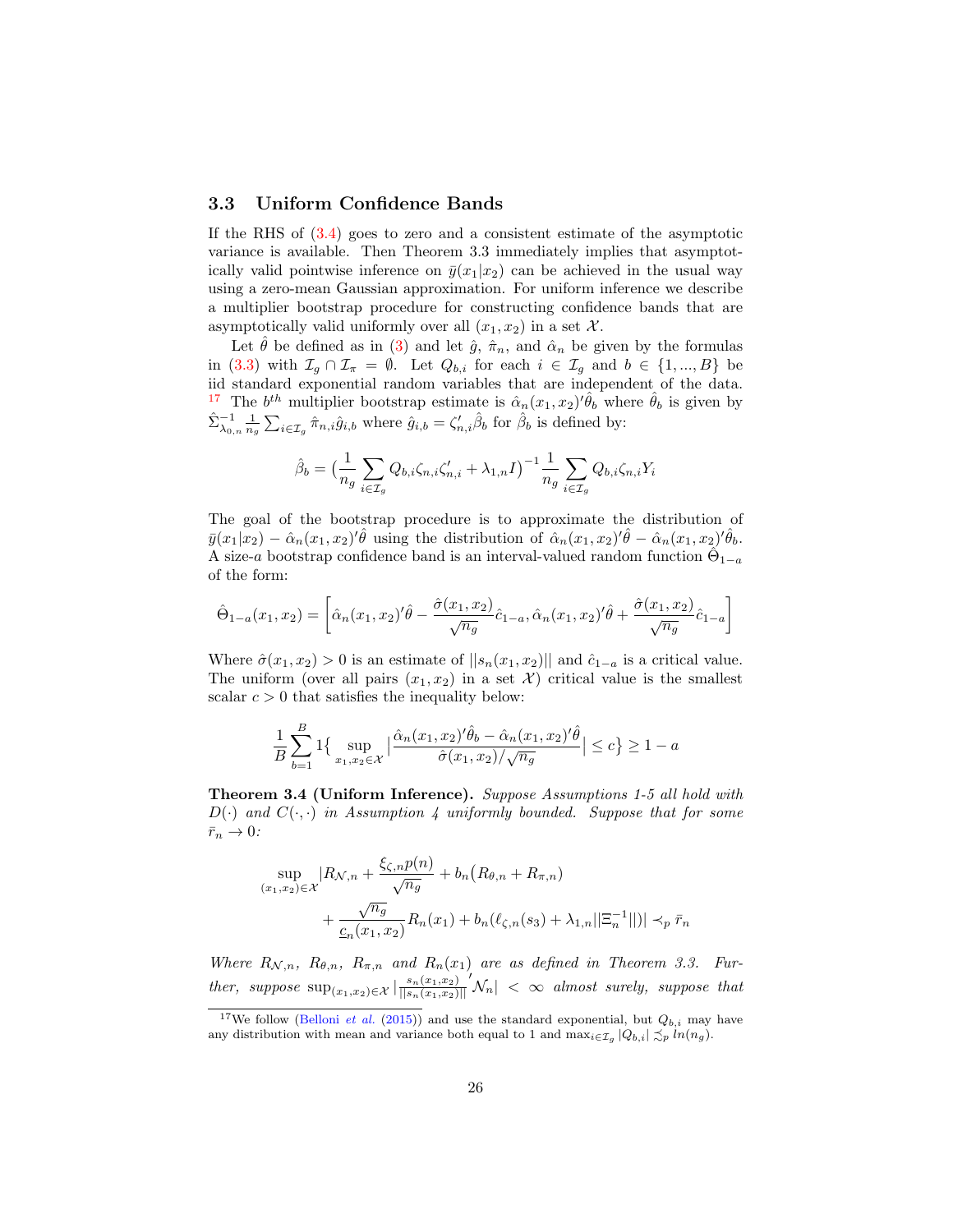$E\left[\sup_{(x_1,x_2)\in\mathcal{X}}\left|\frac{s_n(x_1,x_2)}{\|s_n(x_1,x_2)\right|\right]$  $||s_n(x_1,x_2)||$  $\left[\mathcal{N}_n\right] \precsim \bar{r}_n^{-1}$  and  $\sup_{(x_1,x_2)\in\mathcal{X}}\left|\frac{\hat{\sigma}(x_1,x_2)}{||s_n(x_1,x_2)||}-1\right| \prec_p \bar{r}_n^2$ . If  $B \to \infty$  sufficiently quickly with the sample size:

$$
P(\bar{y}(x_1|x_2) \in \hat{\Theta}_{1-a}(x_1, x_2), \forall (x_1, x_2) \in \mathcal{X}) = 1 - a + o(1)
$$

The conditions in Theorem 3.4 on the Gaussian process  $\frac{s_n(x_1,x_2)}{||s_n(x_1,x_2)||}$  $N_n$  are needed in order to apply results from [\(Chernozhukov](#page-30-11) *et al.* [\(2014\)](#page-30-11)). In the case in which  $\mathcal X$  is a finite set they hold trivially.

## 4 Empirical Applications

We apply our methodology to real data. In order to emphasize the applicability of our approach to both cross-sectional and panel models we present two separate empirical settings. In our first application we use cross-sectional variation to estimate causal effects, and in the second application we exploit the panel structure of the data. Estimation was carried out using the series ridge version of our estimator with sample-splitting. In all cases we use as our basis functions the first, second, and third powers of each variable and up to three-way interactions (this includes say, the interaction between the square of one variable and one other variable). In each case the penalty parameter is set to the square root of the size of the subsamples.

### 4.1 Causal Impact of Grade Retention

[Fruehwirth](#page-31-1) et al. [\(2016\)](#page-31-1) examine the causal effect of being made to repeat a particular grade level on the cognitive development of US students. They use data from the ECLS-K panel study which contains panel data on the early cognitive development of US children. We use our methods to examine the effect of grade retention on the cognitive outcomes of children in the 1998- 1999 kindergarten school year using cleaned data available with their paper. Following [Fruehwirth](#page-31-1) et al. [\(2016\)](#page-31-1), we take our outcome variables to be the tests scores in reading and math when aged approximately eleven. Also in line with [Fruehwirth](#page-31-1) et al. [\(2016\)](#page-31-1) our treatments are indicators for retention in kindergarten, 'early' (in first or second grade) and 'late' (in third or fourth grade). The cleaned data from [Fruehwirth](#page-31-1) *et al.*  $(2016)$  contains only students who are retained at most once in the sample period and no students who skip a grade.

The ECLS-K dataset contains scores that measure a student's behavioral and social skills and their scores on a range of cognitive tests at different ages. To account for the confounding effect of unmeasured ability (see the arguments in Section 1), [Fruehwirth](#page-31-1) *et al.* [\(2016\)](#page-31-1) estimate a latent factor model with a particular structure. They assume that all confounding between grade retention and potential future cognitive test scores is due entirely to the presence of three latent factors representing different dimensions of ability. [Fruehwirth](#page-31-1) et al. [\(2016\)](#page-31-1) then use test scores to recover the distribution of the latent factors and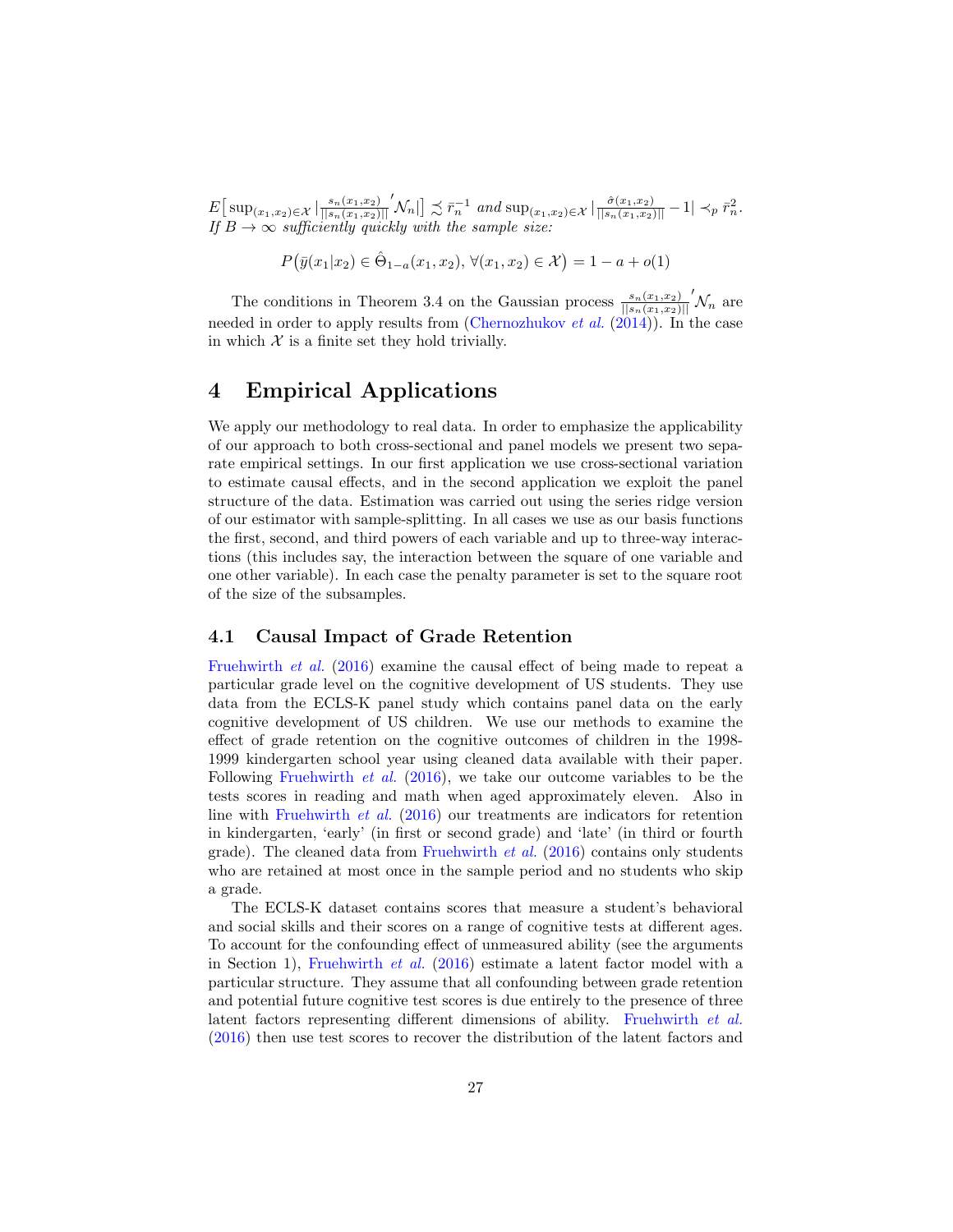their loadings. They assume a particular multiplicative structure between the factors (which are time-invariant) and time-specific factor loadings in both their outcome and selection equations.

In our approach,  $W^*$  represents underlying propensity to perform well academically, and plays a role analogous to the latent factors in their analysis. Our methods allow us to avoid any strong assumptions on the factor structure. As we discuss in Section 1, we let the set of proxies  $V$  contain the student's scores on the cognitive and behavioral tests in kindergarten and Z contain the scores from early in elementary school (first or second grade). See Section 1 for discussion of our identifying assumptions in this context.

We apply the estimation method set out in Section 3 to estimate average effects of retention at different grades. Table 1 below presents our results, and corresponds roughly to Table 4 in [Fruehwirth](#page-31-1) et al. [\(2016\)](#page-31-1).

| $n = 1998$            | Observed retention status: |              |          |          |  |  |
|-----------------------|----------------------------|--------------|----------|----------|--|--|
| Difference from       | Not                        | Retained     | Retained | Retained |  |  |
| non-retention:        | retained                   | kindergarten | early    | late     |  |  |
| Retained kindergarten | 0.01                       | $-0.06$      | $-0.03$  | $-0.01$  |  |  |
|                       | (0.04)                     | (0.04)       | (0.05)   | (0.04)   |  |  |
| Retained early        | $-0.11$                    | $-0.13$      | $-0.16$  | $-0.03$  |  |  |
|                       | (0.04)                     | (0.02)       | (0.03)   | (0.02)   |  |  |
| Retained late         | $-0.01$                    | 0.04         | 0.02     | 0.00     |  |  |
|                       | (0.03)                     | (0.02)       | (0.02)   | (0.01)   |  |  |
| Reading<br>'a)        |                            |              |          |          |  |  |

Table 1: Effects of Grade Retention on Cognitive Performance

| $n = 1999$            | Observed retention status: |              |          |          |  |
|-----------------------|----------------------------|--------------|----------|----------|--|
| Difference from       | Not                        | Retained     | Retained | Retained |  |
| non-retention:        | retained                   | kindergarten | early    | late     |  |
| Retained kindergarten | 0.08                       | $-0.01$      | 0.02     | $-0.02$  |  |
|                       | (0.04)                     | (0.03)       | (0.03)   | (0.03)   |  |
| Retained early        | $-0.01$                    | $-0.09$      | $-0.09$  | $-0.07$  |  |
|                       | (0.04)                     | (0.03)       | (0.03)   | (0.03)   |  |
| Retained late         | $-0.02$                    | $-0.03$      | 0.01     | 0.01     |  |
|                       | (0.04)                     | (0.03)       | (0.03)   | (0.02)   |  |

#### (b) Math

Estimates of the treatment effects for groups with different treatment statuses. Numbers in parentheses are standard errors calculated as the standard deviation of the estimates over 1000 replications of the multiplier bootstrap method detailed in Section 3. The sample size  $n$  differs because for some individuals not all three outcomes are available.

Consider the average effects of treatment on the treated for each of the three treatments (retention in kindergarten, early in elementary, and late in elementary). These are highlighted in sky blue in Table 1. We estimate that retention in kindergarten and retention in first or second grade lowers the average scores for reading and math for those students who were in fact retained at these ages, we estimate that retention late in elementary raises scores in both reading and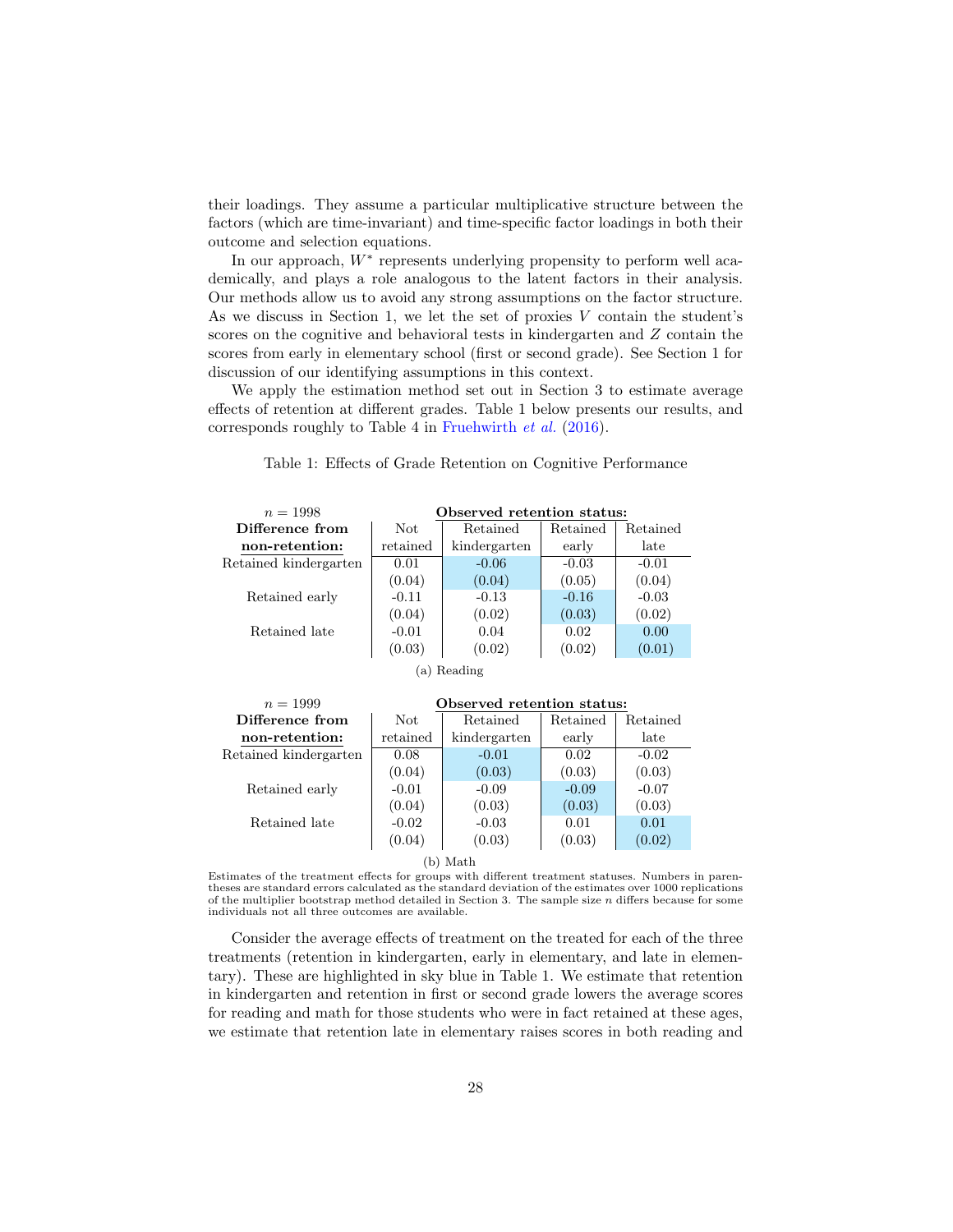math. The figures for retention early in elementary are statistically significant at the 99% level, but the estimated effects of treatment on the treated for both retenition in kindergarten and late in elementary are statistically insignificant. These findings [Fruehwirth](#page-31-1) et al. [\(2016\)](#page-31-1) who estimate mostly negative ATTs.

The first column in each table gives the counterfactual effects of retention at different ages for those students who were not retained at any of the ages covered in our data. We find a mix of positive and negative effects. Only two of these counterfactual estimates are statistically significant at the 95% level: the negative estimated effect of early elementary retention on the reading scores of those not retained, and the positive effect of retention in kindergarten on the math scores of those not retained. [Fruehwirth](#page-31-1)  $et \, al.$  [\(2016\)](#page-31-1) estimate positive effects of all treatments on both the reading and math scores of those students who were not retained.

### 4.2 Structural Engel Curve for Food

A household's Engel curve for a particular class of good captures the relationship between the share of the household's budget spent on that class and the total expenditure of the household. An Engel curve is 'structural' if it captures the effect of an exogenous change in total expenditure. Imagine an ideal experiment in which the household's total expenditure is chosen by a researcher using a random number generator and the household then chooses how to allocate that total expenditure between different classes of goods. Then the resulting relationship between the total expenditure and budget share is a structural Engel curve.

Nonparametric regression of the budget share spent on food and the total expenditure on certain classes of goods is unlikely to represent the average structural Engel curve. This is because, as we argue in Section 1, total expenditure is chosen by the household and thus depends upon the household's underlying consumption preferences. These same preferences partially determine the household's expenditure on food.

We estimate average structural Engel curves for food eaten at home using data from the Panel Study of Income Dynamics (PSID). The PSID study follows US households over a number years and record expenditure on various classes of goods. We use ten periods of data from the surveys carried out every two years between 1999 and 2017. We drop all households whose household heads are not married or cohabiting and drop all households for which we lack the full ten periods of data, leaving us with 840 households. We take as the total expenditure the sums of expenditures on food (both at home and away from home), housing, utilities, transportation, education, childcare and health-care.

We apply the approach to identification with fixed- $T$  panels described in Section 2, in particular the Markov treatment assignment and predetermination case. Let  $X_t$  denote the total expenditure in period t, which is the treatment in this setting. We aim to estimate the average and conditional average structural Engel curve for period T. Let  $\tilde{W}^*$  consist of factors that capture heterogeneity in household preferences. In Section 2 we argue these assumptions are plauble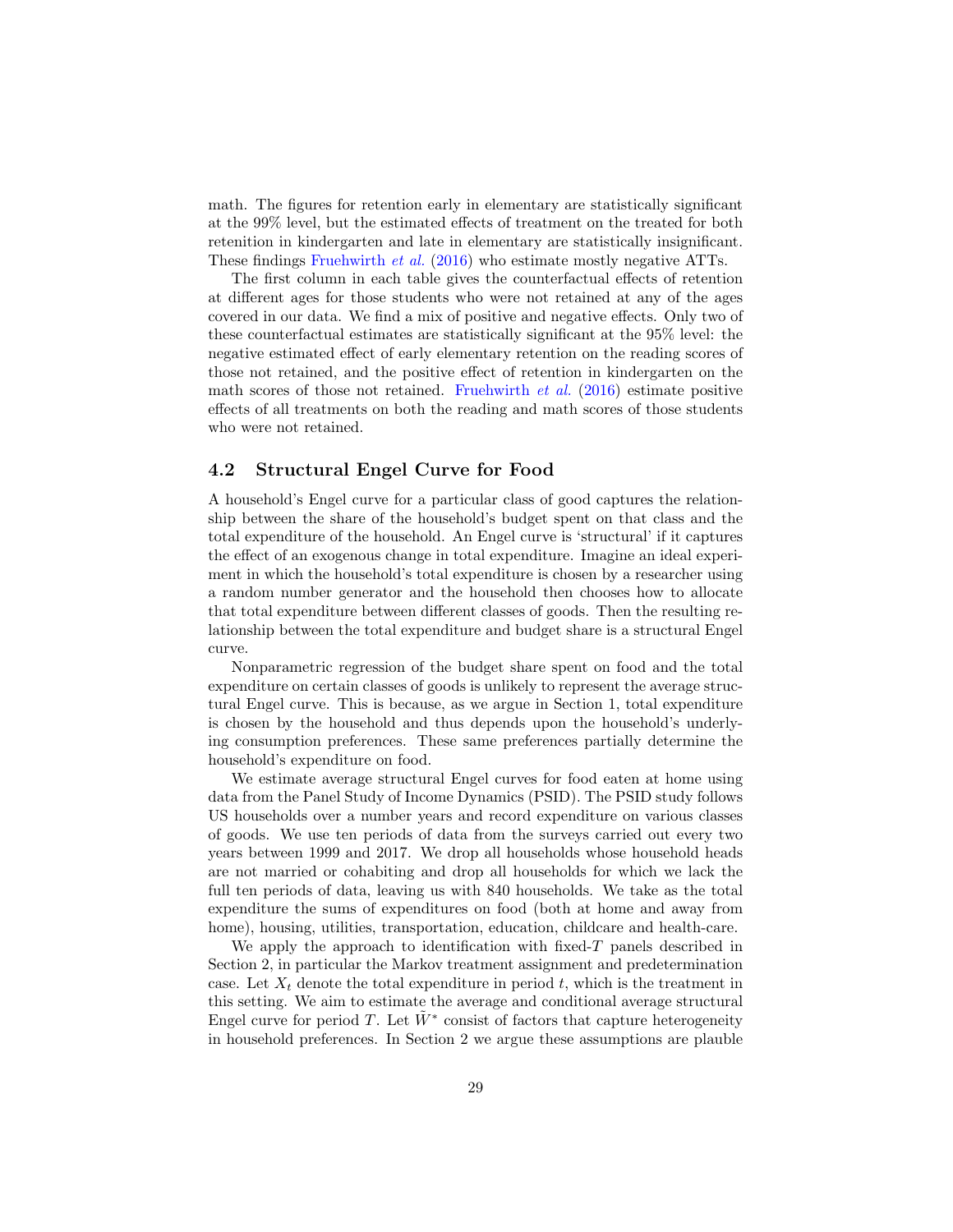in this setting, in particular because of the length of time between periods is long.

We set V and Z in line with the suggestions in Section 2. That is,  $V =$  $(X_1, ..., X_5)$  and  $Z = (X_5, ..., X_9)$ . The order condition here requires that the dimension of preferences  $\tilde{W}^*$  be no greater than four.

#### Figure 4: Demand for Food



Estimates are plotted at 100 points evenly spaced (in levels not logs) between the 10% and 90% quantiles of total expenditure. For Sub-Figure 4.a we estimate  $\frac{1}{n} \sum_{i=1}^{n} \bar{y}(x, X_i)$  at each point x on the grid. For Sub-Figure 4.b we estimate  $\bar{y}(1.1x, x) - \bar{y}(x, x)$  for each x. The uniform confidence bands are evaluated using 1000 replications of the multiplier bootstrap as detailed in Section 3. The pointwise standard errors were set equal to pointwise standard deviations over the bootstrap replications.

Sub-Figure 4.a plots our nonparametric estimate of the average over our sample of the structural Engel curve for food. The sub-figure shows a downwardsloping Engel curve that (with a log scale for total expenditure) is subtly concave. The downward slope of the curve suggests that food is a normal good, at least in aggregate.

Sub-Figure 4.b presents estimates of the average change in the budget share of food from an exogenous 10% increase in total expenditure broken down by the observed total expenditure. This is the difference of two conditional average structural Engel curves. In all cases the estimated change in expenditure share is negative, which again would be true of a normal good.

### Conclusion

We present new results on identification, estimation, and inference with proxy controls in cross-sectional and panel settings. The present work raises a number of questions for future research. Firstly we have yet to explore a doubly robust approach to estimation based on both of the characterizations in Theorem 1.1.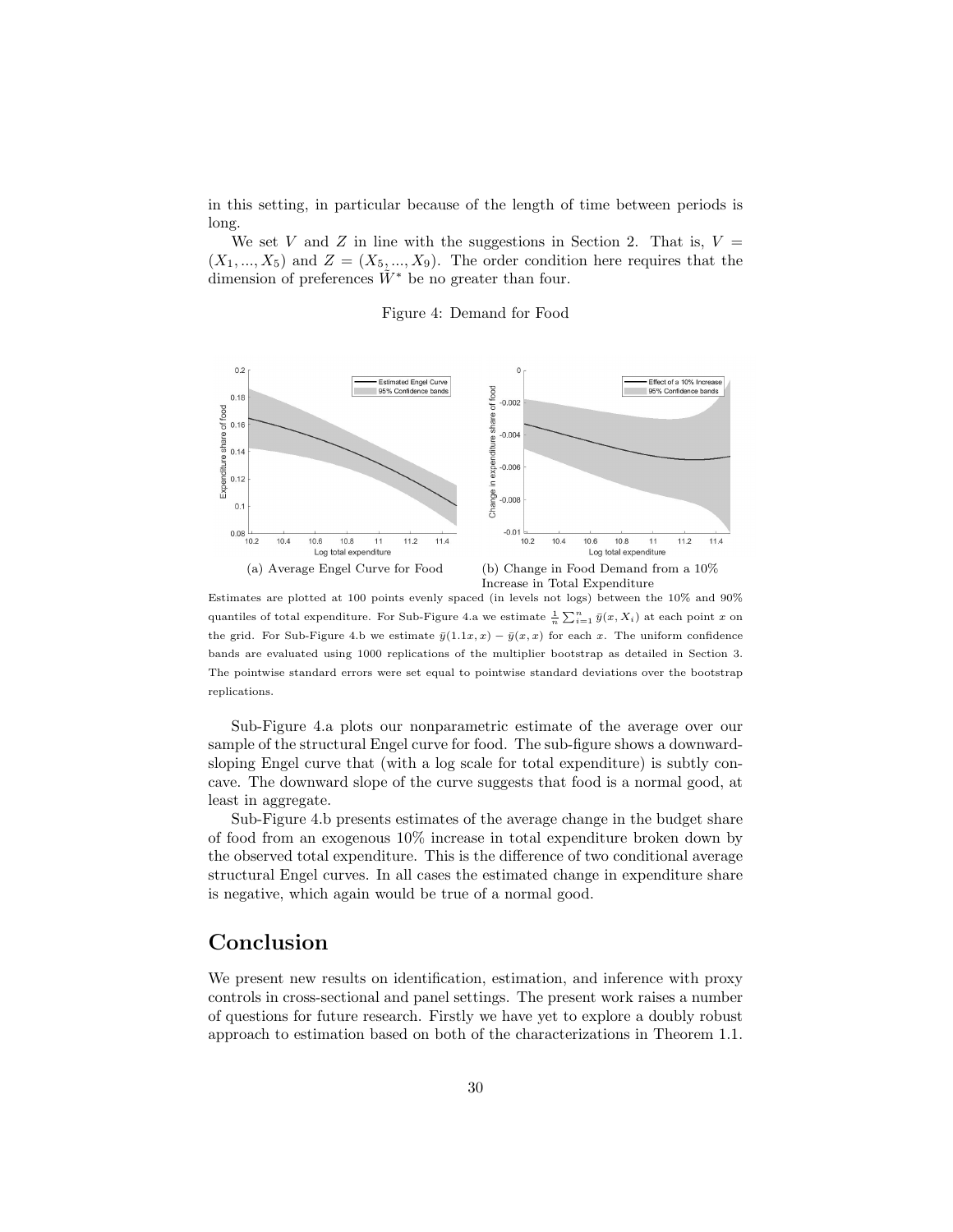It is also unclear whether one can achieve valid inference without the need for the regularity conditions in Assumption 4. We conjecture that it is possible and we intend to address this in future work.

### References

- <span id="page-30-1"></span>Ai, Chunrong, & Chen, Xiaohong. 2003. Efficient estimation of models with conditional moment restrictions containing unknown functions. Econometrica,  $71(6)$ , 1795–1843.
- <span id="page-30-7"></span>Andrews, Donald WK. 2017. Examples of L2-complete and boundedly-complete distributions. Journal of Econometrics, 199(2), 213–220.
- <span id="page-30-0"></span>Angrist, Joshua D., & Krueger, Alan B. 1999. Empirical Strategies in Labor Economics, Chapter 23 Handbook of Labor Economics, Volume 3.
- <span id="page-30-4"></span>Arellano, Manuel, & Bond, Stephen. 1991. Some tests of specification for panel data: Monte Carlo evidence and an application to employment equations. The review of economic studies,  $58(2)$ ,  $277-297$ .
- <span id="page-30-3"></span>Arellano, Manuel, & Bonhomme,  $StACD$ hane. 2016. Nonlinear panel data estimation via quantile regressions. The Econometrics Journal, 19, C61–C94.
- <span id="page-30-10"></span>Belloni, Alexandre, Chernozhukov, Victor, Chetverikov, Denis, & Kato, Kengo. 2015. Some new asymptotic theory for least squares series: Pointwise and uniform results. Journal of Econometrics, 186, 345–366.
- <span id="page-30-5"></span>Blundell, Richard, Chen, Xiaohong, & Kristensen, Dennis. 2007. Seminonparametric IV estimation of shape-invariant Engel curves. Econometrica. Journal of the Econometric Society, 75(6), 1613–1669.
- <span id="page-30-8"></span>Chen, Xiaohong, & Pouzo, Demian. 2012. Estimation of Nonparametric Conditional Moment Models with Possibly Nonsmooth Generalized Residuals. Econometrica.
- <span id="page-30-9"></span>Chen, Xiaohong, & Pouzo, Demian. 2015. Sieve Wald and QLR Inferences on Semi/Nonparametric Conditional Moment Models. Econometrica, 83, 1013– 1079.
- <span id="page-30-11"></span>Chernozhukov, Victor, Chetverikov, Denis, & Kato, Kengo. 2014. Anticoncentration and honest, adaptive confidence bands. The Annals of Statistics, 42, 1787–1818.
- <span id="page-30-6"></span>Chernozhukov, Victor, Fern $\hat{A}$ <sub>i</sub>ndez-Val, Ivn, Hoderlein, Stefan, Holzmann, Hajo, & Newey, Whitney. 2015. Nonparametric identification in panels using quantiles. Journal of Econometrics, 188, 378–392.
- <span id="page-30-2"></span>Cui, Yifan, Pu, Hongming, Shi, Xu, Miao, Wang, & Tchetgen, Eric Tchetgen. 2020 (Nov.). Semiparametric proximal causal inference.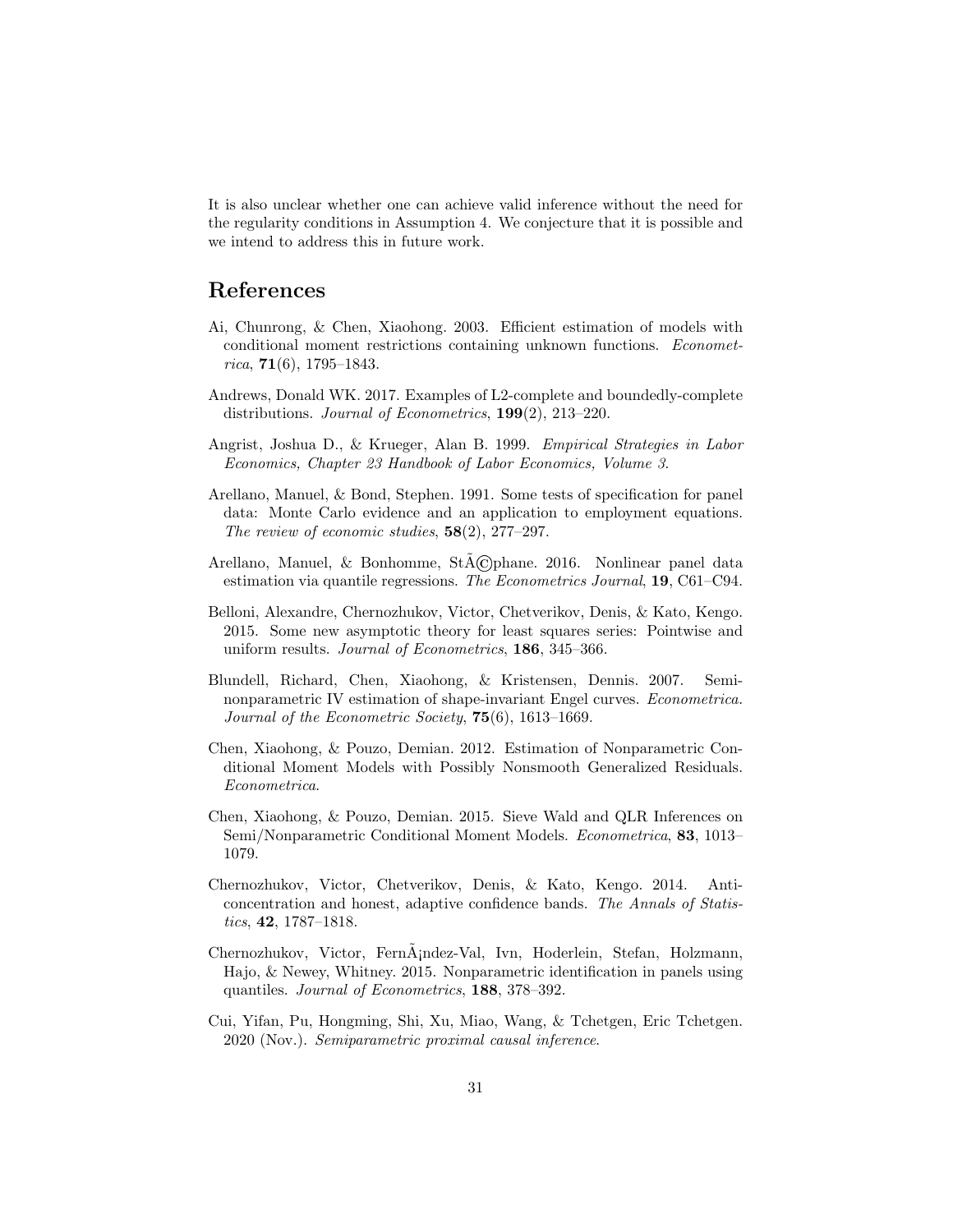- <span id="page-31-15"></span>Darolles, Serge, Fan, Yanqin, Florens, Jean-Pierre, & Renault, Eric. 2011. Nonparametric Instrumental Regression. Econometrica.
- <span id="page-31-3"></span>Deaner, Ben. 2018. Nonparametric Estimation and Identification in Non-Separable Models Using Panel Data.
- <span id="page-31-11"></span>Deaner, Ben. 2019. Nonparametric Instrumental Variables Estimation Under Misspecification. W.
- <span id="page-31-12"></span>DeVore, Ronald A., & Lorentz, George G. 1993. Constructive Approximation. Springer-Verlag.
- <span id="page-31-8"></span>Evdokimov, Kirill. 2009. Identification and Estimation of a Nonparametric Panel Data Model with Unobserved Heterogeneity.
- <span id="page-31-7"></span>Freyberger, Joachim. 2018. Non-parametric panel data models with interactive fixed effects. Review of Economic Studies, 85(3), 1824–1851.
- <span id="page-31-1"></span>Fruehwirth, Jane Cooley, Navarro, Salvador, & Takahashi, Yuya. 2016. How the Timing of Grade Retention Affects Outcomes: Identification and Estimation of Time-Varying Treatment Effects. Journal of Labor Economics, 34, 979– 1021.
- <span id="page-31-0"></span>Griliches, Zvi. 1977. Estimating the Returns to Schooling: Some Econometric Problems. Econometrica, 45, 1.
- <span id="page-31-14"></span>Hall, Peter, & Horowitz, Joel L. 2005. Nonparametric methods for inference in the presence of instrumental variables. The Annals of Statistics, 33, 2904– 2929.
- <span id="page-31-5"></span>Hausman, Jerry A., & Taylor, William E. 1981. Panel Data and Unobservable Individual Effects. Econometrica, 49, 1377.
- <span id="page-31-6"></span>Holtz-Eakin, Douglas, Newey, Whitney, & Rosen, Harvey S. 1988. Estimating Vector Autoregressions with Panel Data. Econometrica, 56, 1371.
- <span id="page-31-2"></span>Hu, Yingyao, & Schennach, Susanne M. 2008. Instrumental Variable Treatment of Nonclassical Measurement Error Models. E, 76, 195–216.
- <span id="page-31-4"></span>Hu, Yingyao, & Shum, Matthew. 2012. Nonparametric identification of dynamic models with unobserved state variables. Journal of Econometrics, 171, 32–44.
- <span id="page-31-10"></span>Ichimura, Hidehiko, & Newey, Whitney K. 2017. The influence function of semiparametric estimators.
- <span id="page-31-9"></span>Jimerson, Shane R. 2001. Meta-analysis of grade retention research: Implications for practice in the 21st century. School psychology review,  $30(3)$ , 420–437.
- <span id="page-31-13"></span>Kress, Rainer. 1999. Linear Integral Equations. Springer.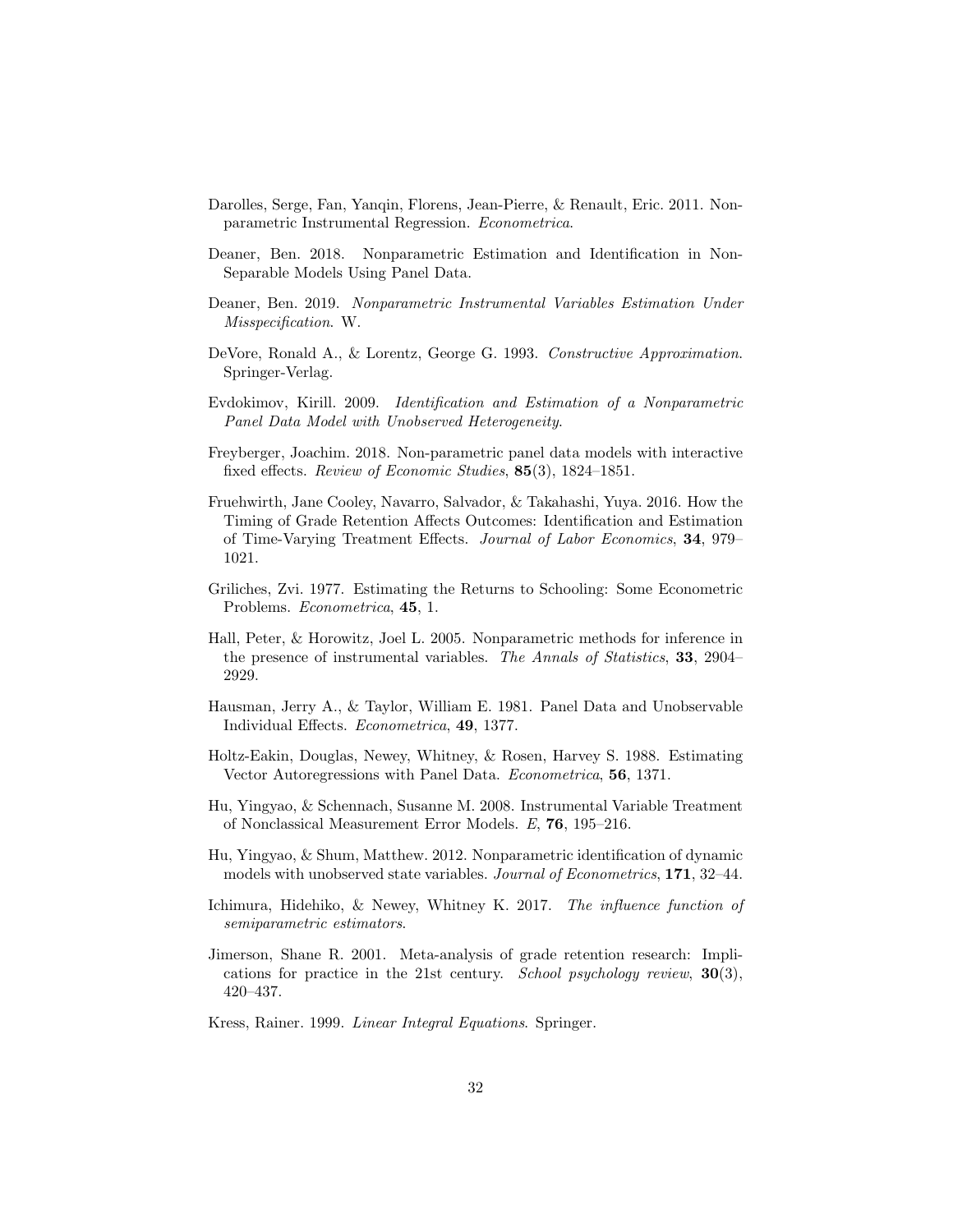- <span id="page-32-6"></span>Lewbel, Arthur. 2008. Engel Curves. In: The New Palgrave Dictionary of Economics, 2nd Edition. Palgrave.
- <span id="page-32-2"></span>Miao, Wang, Shi, Xu, & Tchetgen, Eric Tchetgen. 2018a (Aug.). A Confounding Bridge Approach for Double Negative Control Inference on Causal Effects. First version appeared on Arxiv on 15th August 2018.
- <span id="page-32-1"></span>Miao, Wang, Geng, Zhi, & Tchetgen, Eric J. Tchetgen. 2018b. Identifying causal effects with proxy variables of an unmeasured confounder. Biometrika, 105, 987–993.
- <span id="page-32-0"></span>Newey, Whitney K., & Powell, James L. 2003. Instrumental Variable Estimation of Nonparametric Models. Econometrica, 71, 1565–1578.
- <span id="page-32-8"></span>Pearl, Judea. 2009. Causality: Models, Reasoning, and Inference (Second Edition). Cambridge University Press.
- Pollard, David. 2001. A User's Guide to Measure Theoretic Probability. Cambridge University Press.
- <span id="page-32-7"></span>Rokkanen, Miikka AT. 2015. Exam schools, ability, and the effects of affirmative action: Latent factor extrapolation in the regression discontinuity design. Working paper.
- <span id="page-32-10"></span>Rudelson, M. 1999. Random Vectors in the Isotropic Position. Journal of Functional Analysis, 164, 60–72.
- <span id="page-32-9"></span>Severini, Thomas A., & Tripathi, Gautam. 2012. Efficiency bounds for estimating linear functionals of nonparametric regression models with endogenous regressors. Journal of Econometrics, 170, 491–498.
- <span id="page-32-3"></span>Shi, Xu, Miao, Wang, Nelson, Jennifer C., & Tchetgen, Eric J. Tchetgen. 2020. Multiply robust causal inference with double-negative control adjustment for categorical unmeasured confounding. Journal of the Royal Statistical Society, 82, 521–540.
- Sunder, Viakalathur Shankar. 2016. Operators on Hilbert space. Vol. 71. Springer.
- <span id="page-32-4"></span>Tchetgen, Eric J. Tchetgen, Ying, Andrew, Cui, Yifan, Shi, Xu, & Miao, Wang. 2020 (Sept.). An Introduction to Proximal Causal Learning. Appeared on Arxiv 23 Sep 2020.
- <span id="page-32-5"></span>Wilhelm, Daniel. 2015 (June). Identification and estimation of nonparametric panel data regressions with measurement error. CENMAP working paper.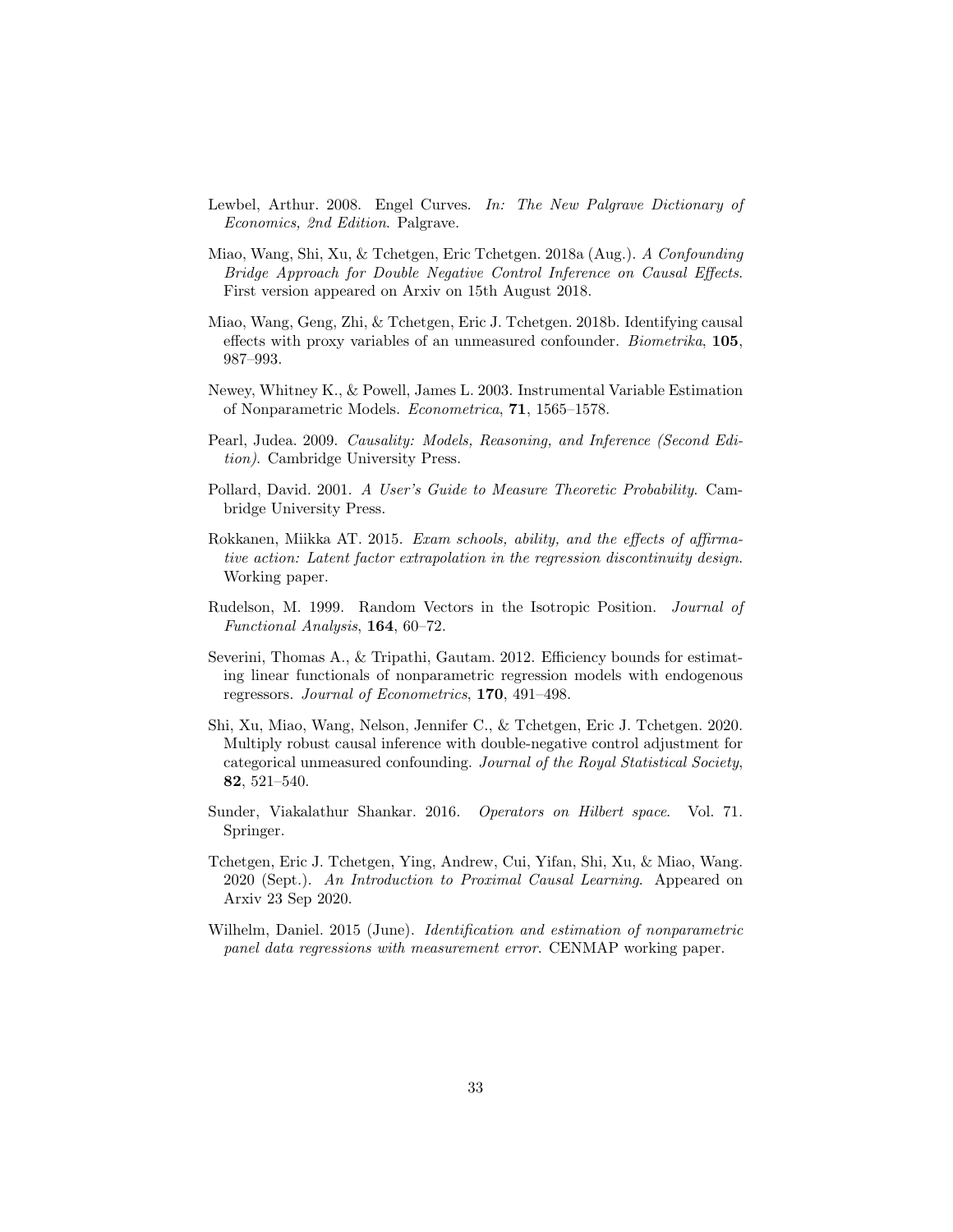### Appendix A.1: Regularity Conditions

First, let us introduce some additional notation. The vectors  $Z$  and  $V$  may share some common components. Denote the shared components by  $\bar{W}$  and let  $\tilde{V}$  and  $\tilde{Z}$  contain the remaining components of V and Z respectively. Thus we can decompose  $V = (V, W), Z = (Z, W)$ .

For each  $(x, \bar{w})$  in the support of  $(X, W)$  define a linear operator  $A_{x, \bar{w}}$ :  $L_2(F_{\tilde{V}|X=x,\bar{W}=\bar{w}}) \to L_2(F_{\tilde{Z}|X=x,\bar{W}=\bar{w}})$  by:

$$
A_{x,\bar{w}}[\delta](\tilde{z})=E[\delta(\tilde{V})|\tilde{Z}=\tilde{z},X=x,\bar{W}=\bar{w}]
$$

The adjoint of this linear operator  $A^*_{x,\bar{w}}: L_2(F_{\tilde{Z}|X=x,\bar{W}=\bar{w}}) \to L_2(F_{\tilde{V}|X=x,\bar{W}=\bar{w}})$ is given by:

$$
A^*_{x,\bar{w}}[\delta](\tilde{v}) = E[\delta(\tilde{Z}) | \tilde{V} = \tilde{v}, X = x, \bar{W} = w]
$$

**Assumption A.1 (Compact Operator).** The following holds for  $F_{(X,\bar{W})}$ almost all  $(x, \bar{w})$ . Let ' $F_{prod}$ ' denote the product measure of  $\tilde{V}$  and  $\tilde{Z}$  conditional on  $(X, \bar{W}) = (x, \bar{w})^{18}$  $(X, \bar{W}) = (x, \bar{w})^{18}$  $(X, \bar{W}) = (x, \bar{w})^{18}$  The conditional joint measure  $F_{(\tilde{V}, \tilde{Z})|X=x, \bar{W}=\bar{w}}$  is absolutely continuous with respect to  $F_{prod}$  and the corresponding Radon-Nikodym derivative is square integrable with respect to  $F_{prod}$ :

$$
\int \left(\frac{dF_{(\tilde{V},\tilde{Z})|X=x,\tilde{W}= \bar{w}}}{dF_{prod}}(\tilde{v},\tilde{z})\right)^2 F_{prod}(d\tilde{v},d\tilde{z}) < \infty
$$

Under Assumption A.1 for  $F_{(X,\bar{W})}$ -almost all  $(x,\bar{w})$  there exists a unique singular system (indexed by  $(x,\bar{w})$ )  $\{(u_k^{(x,\bar{w})})\}$  $_{k}^{(x,\bar{w})},v_{k}^{(x,\bar{w})}$  $_{k}^{(x,\bar{w})},\mu_{k}^{(x,\bar{w})}$  $_{k}^{(x,\bar{w})}$ } $_{k=1}^{\infty}$  for  $A_{x,\bar{w}}$ .  $\mu_{k}^{(x,\bar{w})}$ k is the  $k^{th}$  singular value of  $A_{x,\bar{w}}$ .  $u_k^{(x,\bar{w})}$  $\binom{x,w}{k}$  is a real-valued function that maps from the support of  $\tilde{V}$  conditional on  $(X, \bar{W}) = (x, \bar{w})$ .  $v_k^{(x, \bar{w})}$  $\binom{x,w}{k}$  is a scalar valued function that maps from the support of  $\tilde{Z}$  conditional on  $(X,\bar{W}) = (x,\bar{w})$ .  $u_k^{(x,\bar{w})}$  $\binom{(x,\bar{w})}{k}$  and  $v_k^{(x,\bar{w})}$  $\binom{x,\bar{w}}{k}$  are the  $k^{th}$  singular functions of the operator  $A_{x,\bar{w}}$ .<sup>[19](#page-33-1)</sup>

Define functions  $\{(u_k, v_k, \mu_k)\}_{k=1}^{\infty}$  as follows. For each k, and each pair  $(x, \bar{w}), u_k(x, v) = u_k^{(x, \bar{w})}$  $\binom{x,w}{k}(\tilde{v})$  where  $v = (\tilde{v}, \bar{w})$  (recall that we can decompose  $V = (\tilde{V}, \bar{W})$ . Similarly we let  $v_k(x, z) = v_k^{(x, \bar{w})}$  $\binom{x,w}{k}(\tilde{z})$  where  $z = (\tilde{z}, \bar{w})$  and  $\mu_k(x,\bar{w}) = \mu_k^{(x,\bar{w})}$  $\binom{x,w}{k}$ .

Assumption 4 (Regularity). For both 4.i and 4.ii below assume the following: Assumptions A.1, 1.ii, and 2.ii hold, and for  $F_{\bar{W}}$ -almost all  $\bar{w}$  and  $F_X$ -almost all  $x_1$  and  $x_2$ ,  $\frac{dF_{V|X=x_2}}{dF_{V|X=x_1}}$  $\frac{d d^T V |X=x_2}{d F_{V|X=x_1}}(V)$  and  $E[Y|X,Z]$  have finite mean squares conditional on  $(X, \bar{W}) = (x_1, \bar{w}).$ 

i. For some function  $\tilde{C}$  with  $E[\tilde{C}(x_1, x_2, \bar{W})|X=x_1] = C(x_1, x_2) < \infty$ :

$$
\sum_{k=1}^{\infty}\frac{1}{\mu_{k}(x_{1},\bar{w})^{2}}E[\frac{dF_{V|X=x_{2}}}{dF_{V|X=x_{1}}}(V)u_{k}(X,V)|X=x_{1},\bar{W}=\bar{w}]^{2}\leq \tilde{C}(x_{1},x_{2},\bar{w})
$$

<span id="page-33-0"></span><sup>&</sup>lt;sup>18</sup>In more conventional notation  $F_{prod}$  is equal to  $F_{\tilde{V}|X=x,\bar{W}=\bar{w}} \otimes F_{\tilde{Z}|X=x,\bar{W}=\bar{w}}$ .

<span id="page-33-1"></span><sup>19</sup>See, e.g., [Kress](#page-31-13) [\(1999\)](#page-31-13) Theorem 15.16 and associated discussion.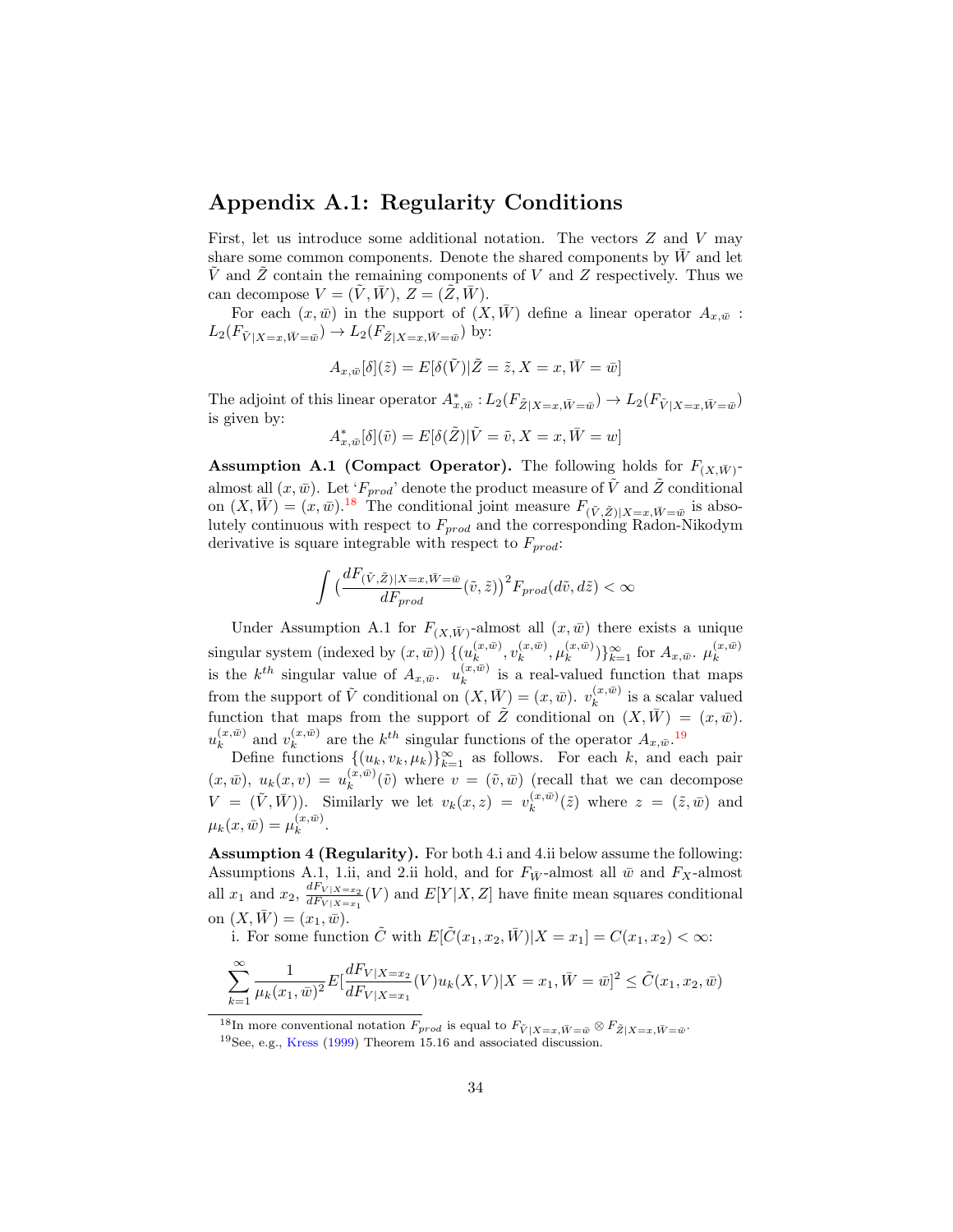ii. For some function  $\tilde{D}$  with  $E[\tilde{D}(X,\bar{w})|X=x] = D(x) < \infty$ :

$$
\sum_{k=1}^{\infty} \frac{1}{\mu_k(x, \bar{w})^2} E\big[E[Y|X, Z]v_k(X, Z)\big| X = x, \bar{W} = \bar{w}\big]^2 \le \tilde{D}(x, \bar{w})
$$

Assumption 4 states that  $\frac{dF_{V|X=x_2}}{dF_{V|X=x_1}}(V)$  and  $E[Y|X,Z]$  have finite conditional mean squares so that the terms of the sums in 4.i and 4.ii are well-defined. 4.i and 4.ii each require that generalized Fourier coefficients go to zero sufficiently quickly. These restrictions can be understood as smoothness conditions (see Hall  $\&$  Horowitz [\(2005\)](#page-31-14)). Conditions of the same form are used elsewhere in the literature, for example in [Darolles](#page-31-15) et al. [\(2011\)](#page-31-15) and Miao [et al.](#page-32-1) [\(2018b\)](#page-32-1).

## Appendix A.2: Parametric Examples

To build intuition it may be helpful to show how our analysis applies in some simple parametric settings. This also serves to demonstrate the connection of our methods to [Griliches](#page-31-0) [\(1977\)](#page-31-0).

### The Classical Additive Linear Case

Recall  $Y = y_0(X, U)$ , suppose  $y_0$  is linear so that for a vector  $\beta$ :

$$
y_0(x, u) = x'\beta + u
$$

For simplicity we assume variables are zero mean so we can ignore intercepts. We assume without loss of generality that  $E[W^*W^{*}]$  is positive definite. We assume that the following conditional expectations are linear in the conditioning variables:  $E[U|W^*,V], E[V|W^*], E[W^*|V,X],$  and  $EW^*[Z,X].$  In particular, we assume:  $U = \omega'W^* + \xi'V + \varepsilon$ ,  $V = BW^* + \nu$ , and  $W^* = CZ + DX + \eta$ . Where A, B, C, and D are matrices of parameters and  $E[\varepsilon|W^*,V]=0, E[v|W^*]=0$ , and  $E[\eta|X,Z] = 0$ . Finally, we assume that  $E[ZZ'|X=x]$  is positive definite. Assumption 1.ii, the linearity assumptions, and Assumption 3.ii together imply that  $B'B$  is non-singular, in which case we get the following linear IV model:

$$
Y = X'\beta + V'\delta + \epsilon
$$

$$
V = FZ + GX + e
$$

In the first equation  $\delta = B(B'B)^{-1}\omega + \xi$  and  $\epsilon = \varepsilon - \omega'(B'B)^{-1}B'v$ . In the second equation  $F = BC$ ,  $G = BD$ , and  $e = B\eta + v$ .

Assumption 2.i states that  $U \perp\!\!\!\perp (X,Z)|W^*$  which implies  $E[\varepsilon|X,Z] = 0$ . Assumption 2.ii states  $V \perp\!\!\!\perp (X,Z)|W^*$  and so  $E[v|X,Z] = 0$ . Therefore,  $E[\epsilon|X,Z] = 0$  and  $E[\epsilon|X,Z] = 0$ . One can show that for  $\beta$  to be identified in the linear IV model above, it suffices that there exists a matrix  $M$  so that  $G = FM$ . In our case this holds with  $M = C'(CC')^{-1}D$  where invertibility of  $(CC')$  follows by Assumpton 3.i. Note that we do not need to identify  $\delta$  to recover the CASF.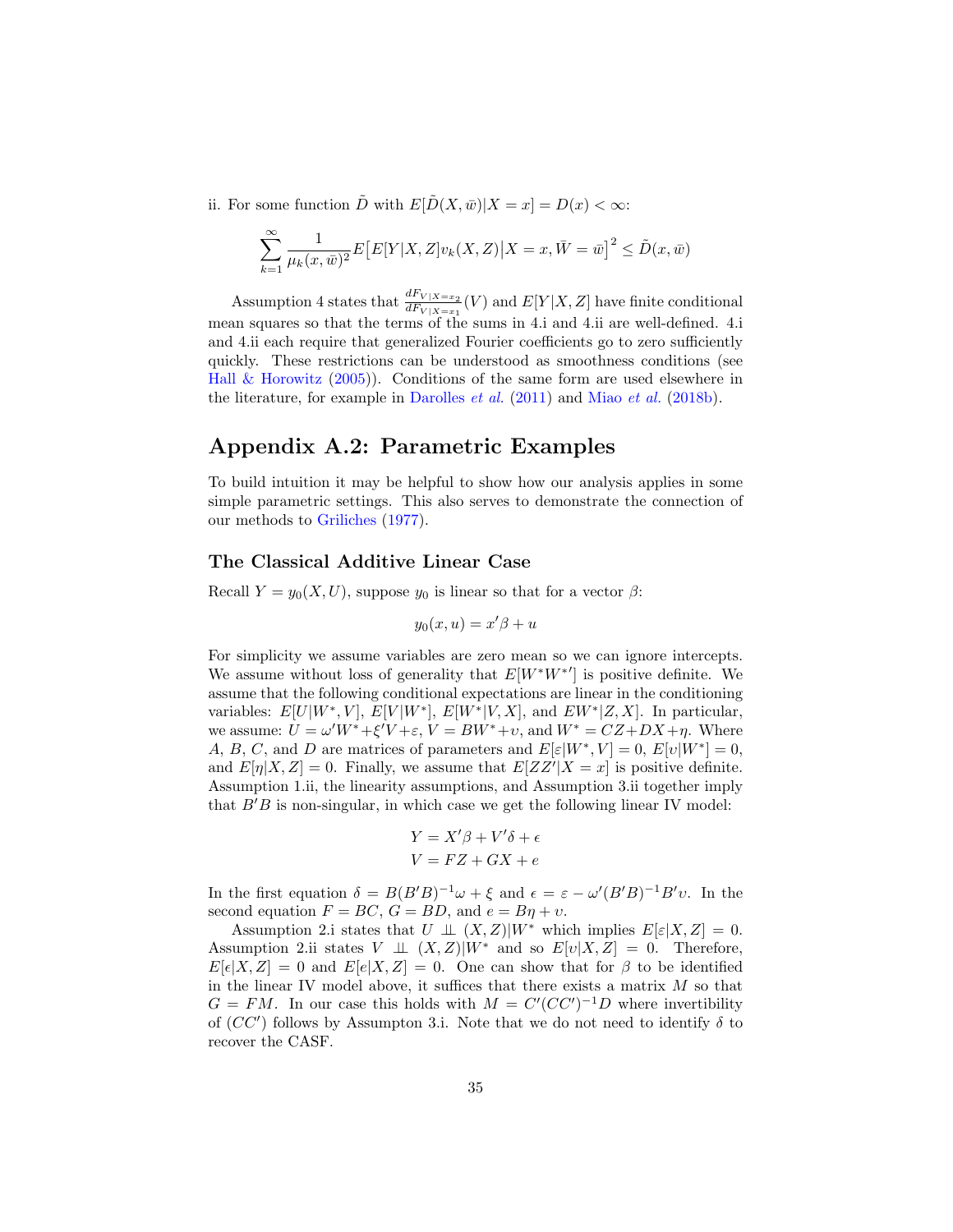Thus  $\beta$  is identified and can be recovered by standard IV methods. This is the approach of [Griliches](#page-31-0) [\(1977\)](#page-31-0). From  $\beta$  we immediately get treatment effects (in the linear additive model treatments effects are the same for all individuals), and the CASF is given by  $\bar{y}(x_1|x_2) = (x_1 - x_2)'\beta + E[Y|X = x_2]$ . If the basis functions in our method consist only of linear terms and there is no penalization or sample-splitting, then our method reduces to that of [Griliches](#page-31-0) [\(1977\)](#page-31-0). To be precise, let  $\phi_n(x, v) = (x', v')', \ \psi_n(x, z) = \zeta_n(x, z) = (x', z')'.$  Then our estimator  $\hat{\theta}$  is equal to  $(\hat{\beta}', \hat{\delta}')'$  where  $\hat{\beta}$  and  $\hat{\delta}$  are 2SLS estimates of  $\beta$  and  $\delta$ in the linear model above. In this setting the conclusion of Lemma 1.1.b holds with  $\gamma(x, v) = x'\beta + v'\delta$ .

### The Linear Multiplicative Case

Now let us consider the linear multiplicative case, with  $y_0(x, u) = x'u_1 + u_2$ , so that  $u = (u_1, u_2)'$ . Again let us assume linearity of the conditional means of  $U_1$ ,  $U_2$ , and  $V$  in  $W^*$  and of  $W^*$  in  $Z$  and  $X$ . We have  $Y = X'U_1 + U_2$ ,  $U_1 = \omega_1 W^* + \varepsilon_1$ ,  $U_2 = \omega_2 W^* + \varepsilon_2$ ,  $V = BW^* + v$ , and  $W^* = CZ + DX + \eta$ . Where  $E[\varepsilon_1|W^*] = E[\varepsilon_2|W^*] = 0$ ,  $E[v|W^*] = 0$ , and  $E[\eta|W^*, X] = 0$ . In this case one can show that under our assumptions we get the following IV model:

$$
Y = (X \otimes V)' \rho + V' \delta + \epsilon
$$
  
\n
$$
V = FZ + GX + e
$$
  
\n
$$
X \otimes V = H(X \otimes Z) + J(X \otimes X) + \tilde{e}
$$

 $\infty$ ' denotes the Kronecker product and  $\rho = vec(\omega_1(B'B)^{-1}B')$  where  $vec(\cdot)$ returns the vectorization of its matrix argument.  $\delta = B(B'B)^{-1}\omega_2$ , F, G and e are defined as in the linear additive case.  $H = I \otimes F$  where I is the identity matrix of appropriate size, and  $J = I \otimes G$ . Further:

$$
\epsilon = -X'(B'B)^{-1}B'v + X'\epsilon_1 - \omega_2(B'B)^{-1}B'v + \epsilon_2
$$

And  $\tilde{e} = X \otimes e$ . Under our Assumptions  $E[e|X, Z] = E[\tilde{e}|X, Z] = 0$  and  $E[\epsilon|X,Z] = 0$  and so the conclusion of Lemma 1.1.b holds with the function  $\gamma$ given by  $\gamma(x, v) = (x \otimes v)'\rho + v'\delta$ .

Consider the 2SLS estimates of  $\rho$  and  $\delta$  in the model above where we treat Z, X,  $X \otimes Z$ , and  $X \otimes X$  as instruments, and  $(X \otimes V)$  and V as endogenous regressors. With no penalization nor sample-splitting then our PSMD estimate  $\hat{\theta}$  is identical to these 2SLS estimates if we choose  $\phi_n(x, v) = ((x \otimes v)', v')'$  and  $\psi_n(x, z) = \zeta_n(x, z) = (z', x', (x \otimes z)', (x \otimes x)')'.$  In this case an appropriate choice for  $\chi_n(x)$  would be  $(x', (x \otimes x)')$ .

### Appendix B: Proofs

*Proof Theorem 1.1.* Throughout the proof, statements involving  $x_1$  and  $x_2$  should be understood to hold for  $F_X$ -almost all  $x_1$  and  $x_2$ .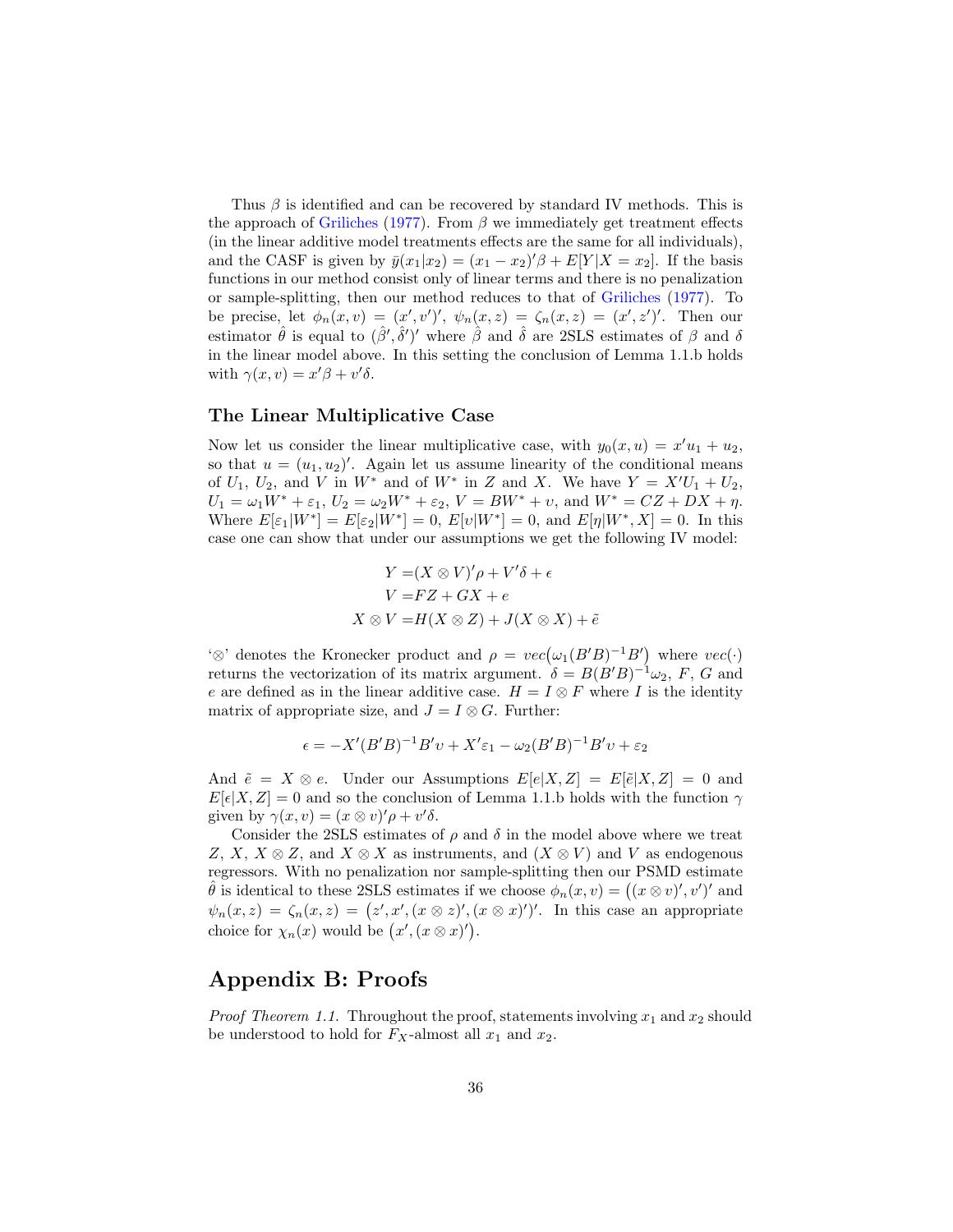Theorem 1.1.a: By Lemma 1.1, under Assumption 4.ii there exists a function  $\gamma$  with  $E[\gamma(X,V)^2|X] < \infty$  so that  $E[Y-\gamma(X,V)|X,Z] = 0$ . Fix such a  $\gamma$ , by iterated expectations and Assumption 2.ii:

$$
E[\gamma(X,V)|X,Z] = E\big[E[\gamma(X,V)|X,W^*,Z]\big|X,Z\big]
$$
  
= 
$$
E\big[E[\gamma(X,V)|X,W^*]\big|X,Z\big]
$$

And by iterated expectations and Assumption 2.i:

$$
E[Y|X, Z] = E[y_0(X, U)|X, Z]
$$
  
= 
$$
E[E[y_0(X, U)|X, W^*, Z]|X, Z]
$$
  
= 
$$
E[E[y_0(X, U)|X, W^*]|X, Z]
$$

And so:

$$
E[E[y_0(X, U)|X, W^*] - E[\gamma(X, V)|X, W^*]|X, Z] = 0
$$

But then by Assumption 3.i:

$$
E[y_0(X, U)|X, W^*] = E[\gamma(X, V)|X, W^*]
$$

By Assumption 1.i and 1.ii:

$$
E[y_0(X, U)|X = x_1, W^*] = E[y_0(x_1, U)|X = x_2, W^*]
$$

And by Assumption 2.ii:

$$
E[\gamma(X, V)|X = x_1, W^*] = E[\gamma(x_1, V)|X = x_2, W^*]
$$

And so:

$$
E[y_0(x_1, U)|X = x_2, W^*] = E[\gamma(x_1, V)|X = x_2, W^*]
$$

The LHS has finite expectation conditional on  $X = x_2$  by Assumption 1.iii, and thus so does the RHS above. By iterated expectations:

$$
E[y_0(x_1, U)|X = x_2] = E[\gamma(x_1, V)|X = x_2]
$$

And by definition the LHS equals  $\bar{y}(x_1|x_2)$ .

Theorem 1.1.b: By Lemma 1.1, under Assumption 4.i there exists a function  $\varphi$  with  $E[\varphi(x_1, x_2, Z)^2 | X = x_1] < \infty$  so that:

$$
E[\varphi(x_1, x_2, Z)|X = x_1, V] = \frac{dF_{V|X=x_2}}{dF_{V|X=x_1}}(V)
$$

Fix such a  $\varphi$ . The next step refers to  $\frac{dF_{W^*|X=x_2}}{dF_{W^*|X=x_1}}$ , which is the Radon-Nikodym derivative of  $F_{W^*|X=x_2}$  with respect to  $F_{W^*|X=x_1}$ . By the Radon-Nikodym theorem this exists if the two distributions are absolutely continuous which is in turn is implied by Assumption 1.ii.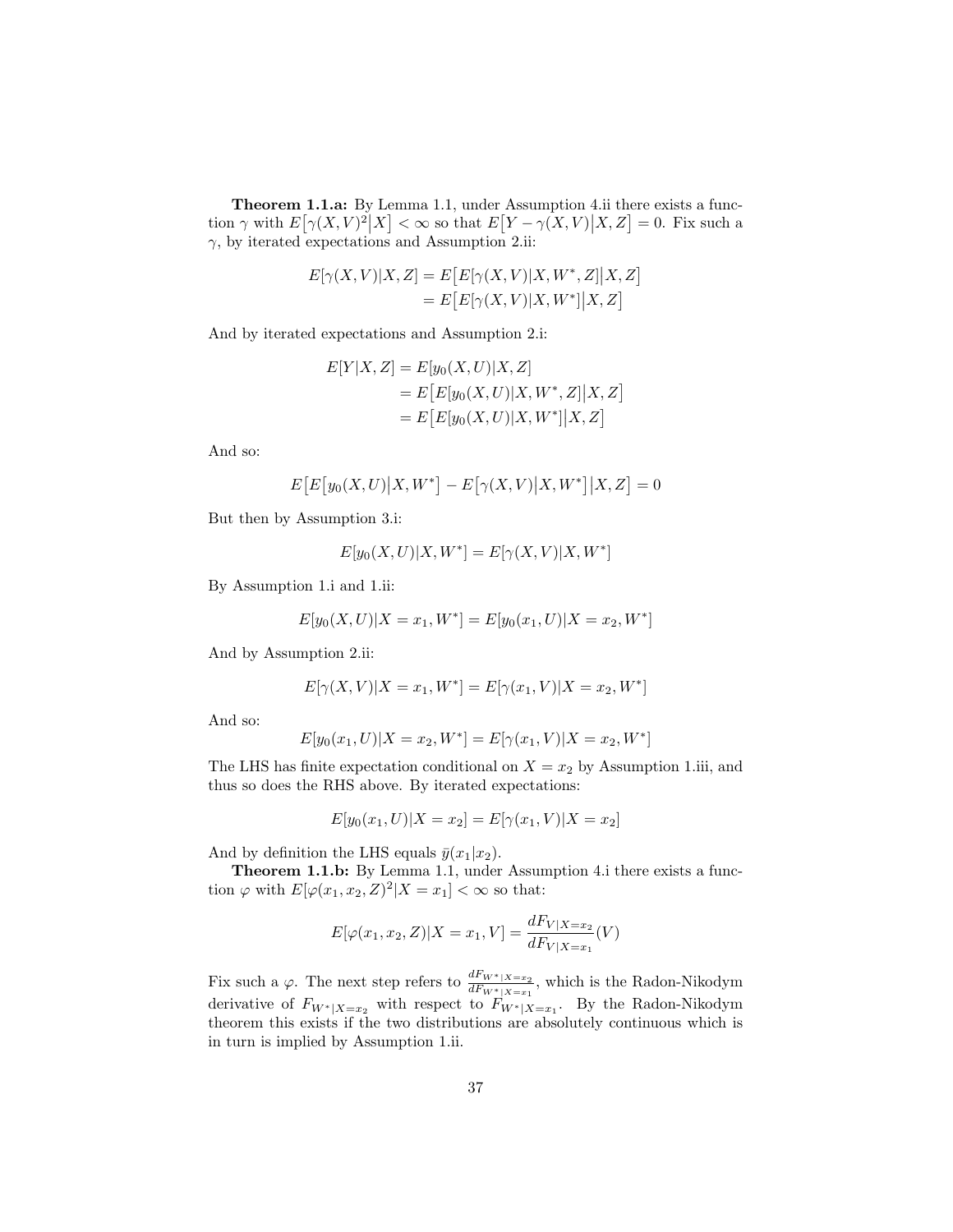Note that under Assumption 2.ii:

<span id="page-37-2"></span>
$$
E\left[\frac{dF_{W^*|X=x_2}}{dF_{W^*|X=x_1}}(W^*)\big|X=x_1, V=v\right] = \frac{dF_{V|X=x_2}}{dF_{V|X=x_1}}(v)
$$

To see this note that by properties of Radon-Nikodym derivatives:

$$
E\left[\frac{dF_{W^*|X=x_2}}{dF_{W^*|X=x_1}}(W^*)\big|X=x_1, V=v\right] = E\left[\frac{dF_{V|W^*,X=x_1}}{dF_{V|X=x_1}}(v, W^*)\big|X=x_2\right] \tag{.1}
$$

By Assumption 2.ii  $\frac{dF_{V|W^*,X=x_1}}{dF_{V|X=x_1}} = \frac{dF_{V|W^*,X=x_2}}{dF_{V|X=x_1}}$  $\frac{dF_{V|X=x_1}}{dF_{V|X=x_1}}$ , and so:

$$
E\left[\frac{dF_{V|W^*,X=x_1}}{dF_{V|X=x_1}}(v,W^*)\big|X=x_2\right] = E\left[\frac{dF_{V|W^*,X=x_2}}{dF_{V|X=x_1}}(v,W^*)\big|X=x_2\right]
$$

$$
=\frac{dF_{V|X=x_2}}{dF_{V|X=x_1}}(v)
$$

Where the final equality follows by the properties of the Radon-Nikodym derivative. Further, by iterated expectations and Assumption 2.ii:

$$
E[\varphi(x_1, x_2, Z)|X = x_1, V] = E[E[\varphi(x_1, x_2, Z)|W^*, X, V]|X = x_1, V]
$$
  
= 
$$
E[E[\varphi(x_1, x_2, Z)|W^*, X]|X = x_1, V]
$$

So we have:

$$
E\left[\frac{dF_{W^*|X=x_2}}{dF_{W^*|X=x_1}}(W^*) - E[\varphi(x_1, x_2, Z)|W^*, X]|X = x_1, V\right] = 0
$$

By Assumption 3.ii this implies:

<span id="page-37-1"></span><span id="page-37-0"></span>
$$
E[\varphi(x_1, x_2, Z)|W^*, X = x_1] = \frac{dF_{W^*|X=x_2}}{dF_{W^*|X=x_1}}(W^*)
$$
\n(.2)

By iterated expectations and Assumptions 1.i and 1.ii:

$$
E[y_0(x_1, U)|X = x_2] = E[E[y_0(x_1, U)|X = x_2, W^*]|X = x_2]
$$
  
= 
$$
E[E[y_0(X, U)|X = x_1, W^*]|X = x_2]
$$
 (.3)

And by the Radon-Nikodym theorem:

$$
E[E[Y|X = x_1, W^*]|X = x_2]
$$
  
=
$$
E\left[\frac{dF_{W^*|X = x_2}}{dF_{W^*|X = x_1}}(W^*)E[y_0(X, U)|X, W^*]|X = x_1\right]
$$

Substituting for the LHS by [\(.3\)](#page-37-0) and for the Radon-Nikodym derivative on the RHS by [\(.2\)](#page-37-1) we get that  $E[y_0(x_1, U)|X = x_2]$  is equal to:

$$
E\big[E[\varphi(x_1,x_2,Z)|W^*,X]E[y_0(X,U)|X,W^*]\big|X=x_1\big]
$$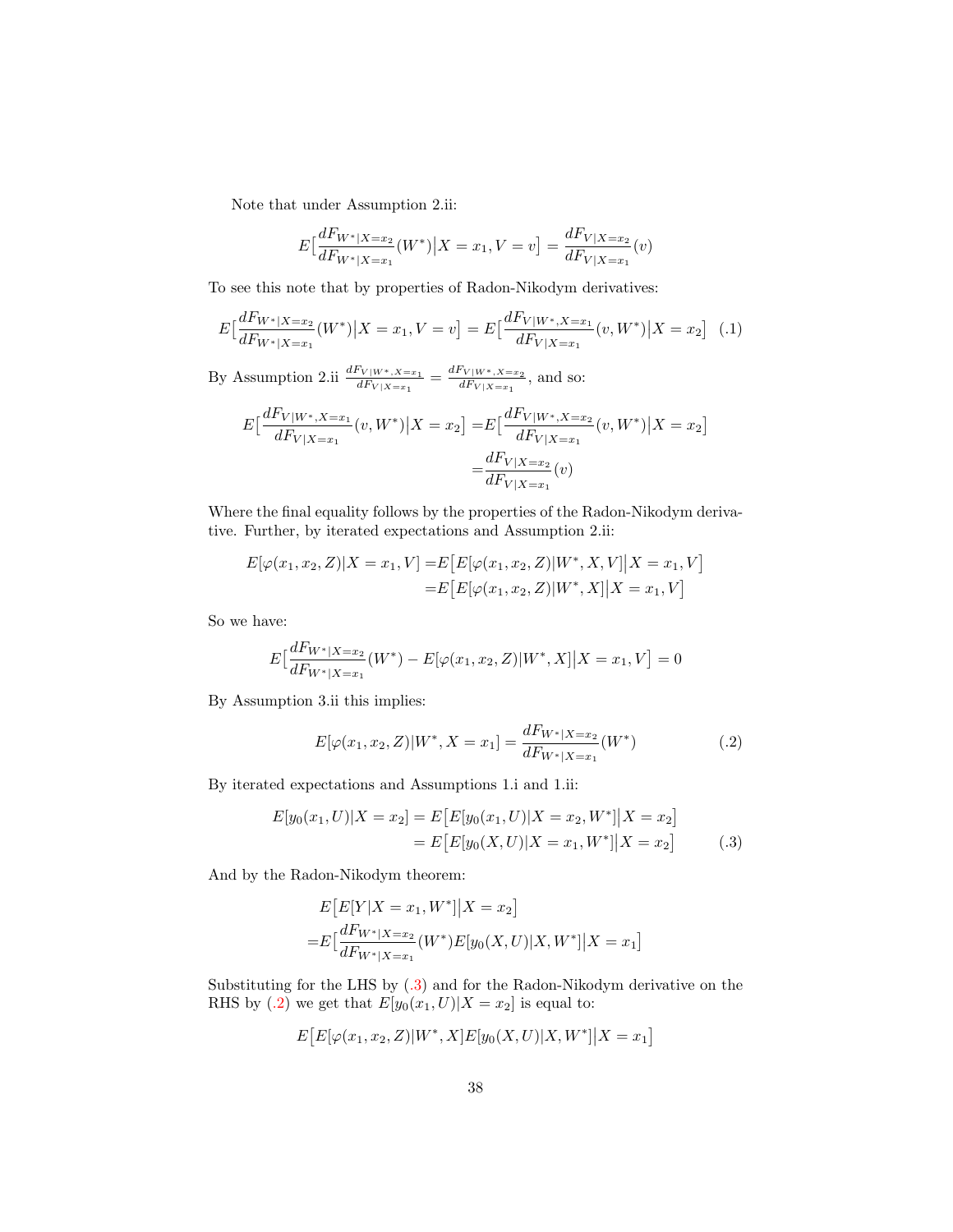Next note that:

$$
E\big[E[\varphi(x_1, x_2, Z)|W^*, X]E[y_0(X, U)|X, W^*]|X = x_1\big]
$$
  
=  $E\big[\varphi(x_1, x_2, Z)E[y_0(X, U)|X, W^*]|X = x_1\big]$   
=  $E\big[\varphi(x_1, x_2, Z)E[y_0(X, U)|X, W^*, Z]|X = x_1\big]$   
=  $E\big[\varphi(x_1, x_2, Z)y_0(X, U)|X = x_1\big]$   
=  $E\big[\varphi(x_1, x_2, Z)Y|X = x_1\big]$ 

Where the first equality follows by iterated expectations, the second by Assumption 2.i, the third by iterated expectations and the final by the definition of Y . Combining we get:

$$
E[y_0(x_1, U)|X = x_2] = E[\varphi(x_1, x_2, Z)Y|X = x_1]
$$

Proof Theorem 1.2. Theorem 1.2.a: By The Radon-Nikodym theorem, for any  $\tilde{\gamma}$  with  $E[\tilde{\gamma}(X,V)^2 | X = x]$  finite for  $F_X$ -almost all x, we have:

$$
E\big[\tilde{\gamma}(x_1, V) \big| X = x_2\big] = E\big[\tilde{\gamma}(X, V) \frac{dF_{V|X=x_2}}{dF_{V|X=x_1}}(V) \big| X = x_1\big]
$$

$$
= E\big[\tilde{\gamma}(X, V) E[\varphi(x_1, x_2, Z) \big| X, V] \big| X = x_1\big]
$$

Where  $\varphi$  satisfies conclusion a. of Lemma 1.1. By iterated expectations:

$$
E\big[\tilde{\gamma}(X,V)E[\varphi(x_1,x_2,Z)|X,V]|X=x_1\big]
$$
  
=
$$
E\big[E[\tilde{\gamma}(X,V)|X,Z]\varphi(x_1,x_2,Z)|X=x_1\big]
$$

Under the conditions of 1.2.a, Theorem 1.1.b holds, and so combining the characterization of  $\bar{y}(x_1|x_2)$  in Theorem 1.1.b and the equation above we get:

$$
\bar{y}(x_1|x_2) - E[\tilde{\gamma}(x_1, V)|X = x_2] \n= E[(Y - E[\tilde{\gamma}(X, V)|X, Z])\varphi(x_1, x_2, Z)|X = x_1]
$$

Applying Cauchy-Schwartz:

$$
(\bar{y}(x_1|x_2) - E[\tilde{\gamma}(x_1, V)|X = x_2])^2
$$
  
 
$$
\leq E[\varphi(x_1, x_2, Z)^2 | X = x_1] E[(Y - E[\tilde{\gamma}(X, V)|X, Z])^2 | X = x_1]
$$

By Lemma 1.1  $E[\varphi(x_1, x_2, Z)^2 | X = x_1] \leq C(x_1, x_2)$ .

**Theorem 1.2.b:** By iterated expectations for any function  $\tilde{\varphi}$  that satisfies  $E[\tilde{\varphi}(x_1, x_2, Z)^2 | X = x_1] \leq \infty$  for  $F_X$ -almost all  $x_1$  and  $x_2$ , we have:

$$
E[\tilde{\varphi}(x_1, x_2, Z)Y|X = x_1] = E[\tilde{\varphi}(x_1, x_2, Z)E[Y|X, Z]|X = x_1]
$$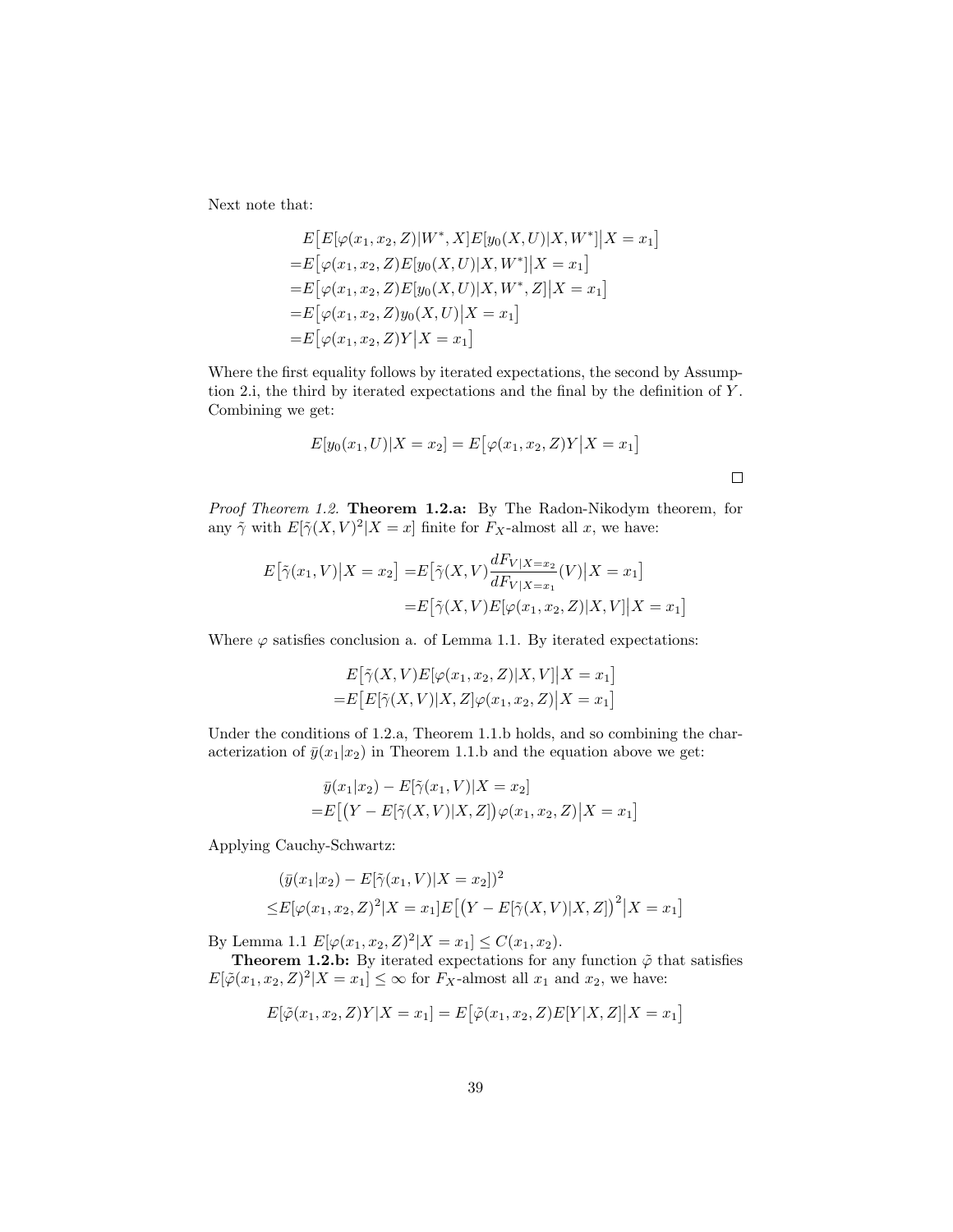Letting  $\gamma$  satisfy the equations in conclusion b. of Lemma 1.1 we can substitute out  $E[Y|X, Z]$  in the above to get:

$$
E[\tilde{\varphi}(x_1, x_2, Z)Y|X = x_1]
$$
  
=
$$
E[\tilde{\varphi}(x_1, x_2, Z)E[\gamma(X, V)|X, Z]|X = x_1]
$$
  
=
$$
E[E[\tilde{\varphi}(x_1, x_2, Z)|X, V]\gamma(X, V)|X = x_1]
$$
 (.4)

Where the second equality follows by iterated expectations. Recall that under the conditions of part a. of the Theorem 1.1:

<span id="page-39-1"></span><span id="page-39-0"></span>
$$
\bar{y}(x_1|x_2) = E[\gamma(x_1, V)|X = x_2]
$$
\n(.5)

By the Radon-Nikodym theorem:

$$
E[\gamma(x_1, V)|X = x_2] = E[\gamma(X, V)\frac{dF_{V|X=x_2}}{dF_{V|X=x_1}}(V)|X = x_1]
$$

Combining with  $(0.4)$  and  $(0.5)$  we get:

$$
\bar{y}(x_1|x_2) - E[\tilde{\varphi}(x_1, x_2, Z)Y|X = x_1]
$$
  
=  $E[\gamma(X, V) \left( \frac{dF_{V|X=x_2}}{dF_{V|X=x_1}} (V) - E[\tilde{\varphi}(x_1, x_2, Z)|X, V] \right) | X = x_1]$ 

By Cauchy-Schwartz:

$$
(\bar{y}(x_1|x_2) - E[\tilde{\varphi}(x_1, x_2, Z)Y|X = x_1])^2
$$
  
=  $E[\gamma(X, V)^2|X = x_1]$   

$$
\times E\left[\left(\frac{dF_{V|X=x_2}}{dF_{V|X=x_1}}(v) - E[\tilde{\varphi}(x_1, x_2, Z)|X, V]\right)^2|X = x_1\right]
$$

By Lemma 1.1 with  $E[\gamma(x_1, V)^2 | X = x_1] \leq D(x_1)$ .

The proofs of Propositions 2.1 and 2.2 below use the following three facts about conditional independence. Let  $W_1, W_2, W_3$ , and  $W_4$  be random variables. We have:

$$
W_1 \perp\!\!\!\perp W_2 | (W_3, W_4) \implies W_1 \perp\!\!\!\perp (W_2, W_3) | (W_3, W_4) \tag{.6}
$$

$$
W_1 \perp \!\!\!\perp (W_2, W_3)|W_4 \implies W_1 \perp \!\!\!\perp (W_2, W_3)|(W_3, W_4) \tag{.7}
$$

$$
W_1 \perp\!\!\!\perp (W_2, W_3)|W_4 \implies W_1 \perp\!\!\!\perp W_2|W_4 \tag{.8}
$$

Proof of Proposition 2.1. By supposition:

$$
(X_1, ..., X_{\lfloor t/2 \rfloor - 1}) \perp \perp (X_{\lfloor t/2 \rfloor + 1}, ..., X_T) | (\tilde{W}^*, X_{\lfloor t/2 \rfloor}) \tag{.9}
$$

$$
U_t \perp \!\!\!\perp (X_1, \ldots, X_t) | \tilde{W}^* \tag{.10}
$$

<span id="page-39-6"></span><span id="page-39-5"></span><span id="page-39-4"></span><span id="page-39-3"></span><span id="page-39-2"></span> $\Box$ 

Using [\(.7\)](#page-39-2), [\(.10\)](#page-39-3) implies  $U_t \perp \!\!\!\perp (X_1, ..., X_t) | (\tilde{W}^*, X_{\lfloor t/2 \rfloor})$  Applying [\(.8\)](#page-39-4) we get  $U_t \perp\!\!\!\perp (X_{\lfloor t/2 \rfloor},...,X_t)|(\tilde{W}^*, X_{\lfloor t/2 \rfloor}).$  Substituting the definitions of Z and  $W^*$ gives  $U_t \perp \perp (X_t, Z) |W^*$ .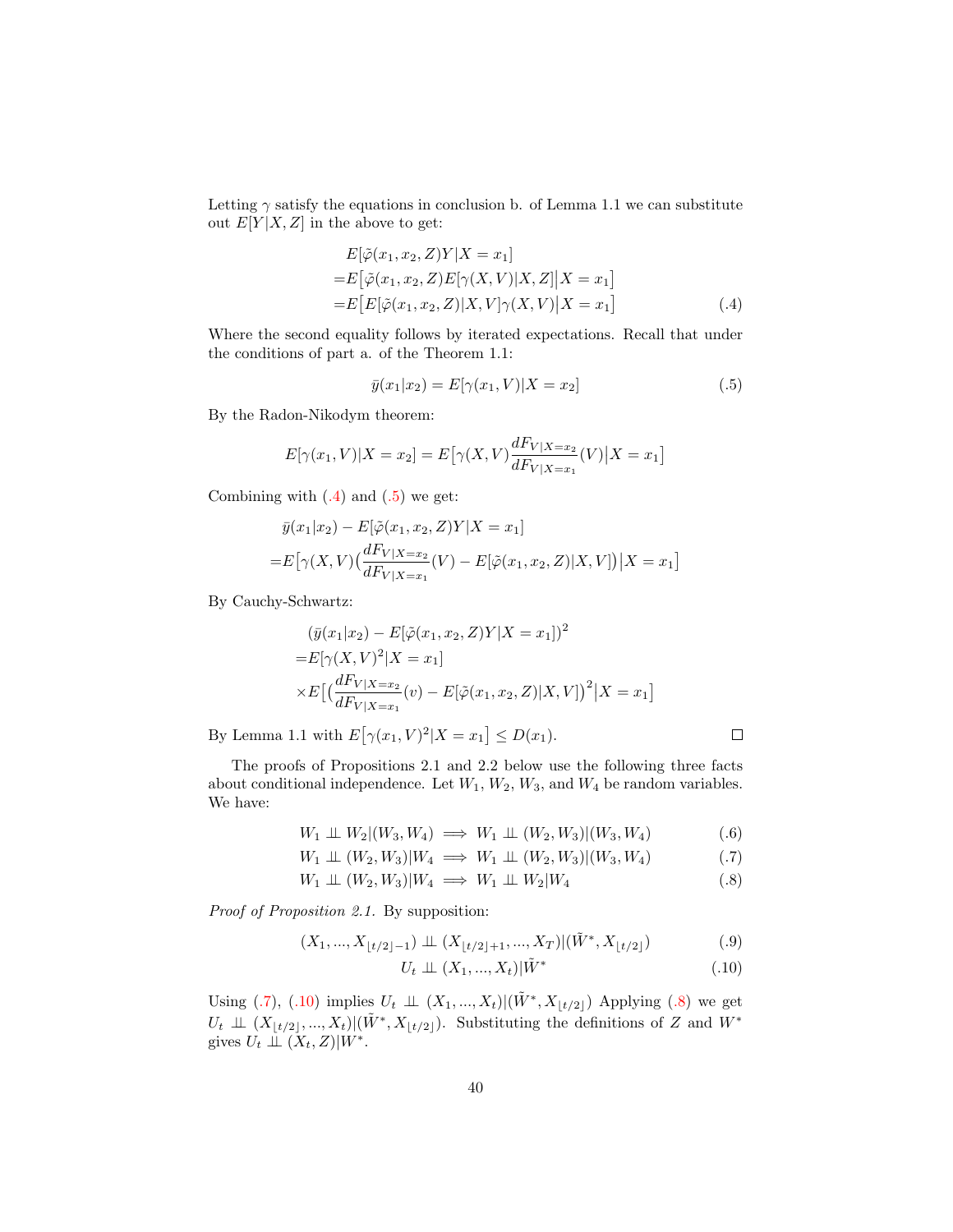Twice applying  $(.6)$  to  $(.9)$  implies that:

$$
(X_1,...,X_{\lfloor t/2 \rfloor})\perp \!\!\! \perp (X_{\lfloor t/2 \rfloor},...,X_t)|(\tilde W^*,X_{\lfloor t/2 \rfloor})
$$

Substituting the definitions of V, Z and  $W^*$  we get  $V \perp \!\!\!\perp (X_t, Z)|W^*$ .  $\Box$ 

Proof of Proposition 2.2. By Supposition:

<span id="page-40-1"></span><span id="page-40-0"></span>
$$
U_t \perp \!\!\!\perp (X_1, ..., X_t, U_1, ..., U_{t-1}) | \tilde{W}^* \tag{.11}
$$

and conditional on  $(\tilde{W}^*, X_{\lfloor t/2 \rfloor}, U_{\lfloor t/2 \rfloor})$ :

$$
(X_1, ..., X_{\lfloor t/2 \rfloor - 1}, U_1, ..., U_{\lfloor t/2 \rfloor - 1}) \perp (X_{\lfloor t/2 \rfloor + 1}, ..., X_t, U_{\lfloor t/2 \rfloor + 1}, ..., U_t) \quad (.12)
$$

For all x and  $u_1 \neq u_2$ ,  $y_{0,t}(x, u_1) \neq y_{0,t}(x, u_2)$ . So from [\(.11\)](#page-40-0):

$$
U_t \perp \!\!\! \perp (X_1,...,X_t,Y_1,...,Y_{t-1})|\tilde{W}^*
$$

Applying [\(.7\)](#page-39-2) we get:

$$
U_t \perp \!\!\! \perp (X_1,...,X_t,Y_1,...,Y_{t-1}) | (\tilde{W}^*,X_{\lfloor t/2 \rfloor},Y_{\lfloor t/2 \rfloor})
$$

Applying [\(.8\)](#page-39-4):

$$
U_t \perp \!\!\! \perp (X_{\lfloor t/2 \rfloor},...,X_t,Y_{\lfloor t/2 \rfloor},...,Y_{t-1})|(\tilde W^*,X_{\lfloor t/2 \rfloor},Y_{\lfloor t/2 \rfloor})
$$

Substituting the definitions of Z and  $W^*$  gives  $U_t \perp \!\!\!\perp (X_t, Z)|W^*$ .

For all x and  $u_1 \neq u_2$ ,  $y_{0,t}(x, u_1) \neq y_{0,t}(x, u_2)$ , so [\(.12\)](#page-40-1) implies that conditional on  $(\tilde{W}^*, X_{\lfloor t/2 \rfloor}, Y_{\lfloor t/2 \rfloor})$ :

$$
(X_1,...,X_{\lfloor t/2 \rfloor-1},Y_1,...,Y_{\lfloor t/2 \rfloor-1})\perp \!\!\! \perp (X_{\lfloor t/2 \rfloor+1},...,X_t,Y_{\lfloor t/2 \rfloor+1},...,Y_{t-1})
$$

Applying [\(.6\)](#page-39-5) we get that conditional on  $(\tilde{W}^*, X_{\lfloor t/2 \rfloor}, Y_{\lfloor t/2 \rfloor})$ :

$$
(X_1, ..., X_{\lfloor t/2 \rfloor}, Y_1, ..., Y_{\lfloor t/2 \rfloor}) \perp (X_{\lfloor t/2 \rfloor}, ..., X_t, Y_{\lfloor t/2 \rfloor}, ..., Y_{t-1})
$$

Substituting the definitions of  $V$ ,  $Z$  and  $W^*$  we see the above is equivalent to  $V \perp\!\!\!\perp (X_t, Z)|W^*$ .  $\Box$ 

*Proof of Theorem 3.1.* From Theorem 1.2, for any function  $\tilde{\gamma}$  that satisfies the condition  $E[\tilde{\gamma}(X, V)^2 | X = x] < \infty$ , for  $F_X$ -almost all x, we have :

$$
E[\tilde{\gamma}(x_1, V)|X = x_2] = E[\varphi(x_1, x_2, Z)E[\tilde{\gamma}(X, V)|X = x_1, Z]|X = x_1]
$$

Where  $\varphi$  satisfies the conclusion of Lemma 1.1.a. From the above, and the definitions of  $\alpha_n$  and  $\pi_n$ , it follows that:

$$
\alpha_n(x_1, x_2) = E[\varphi(x_1, x_2, Z)\pi_n(x_1, Z)|X = x_1]
$$

By Theorem 1.1.b:

$$
\bar{y}(x_1|x_2) = E[\varphi(x_1, x_2, Z)g(x_1, Z)|X = x_1]
$$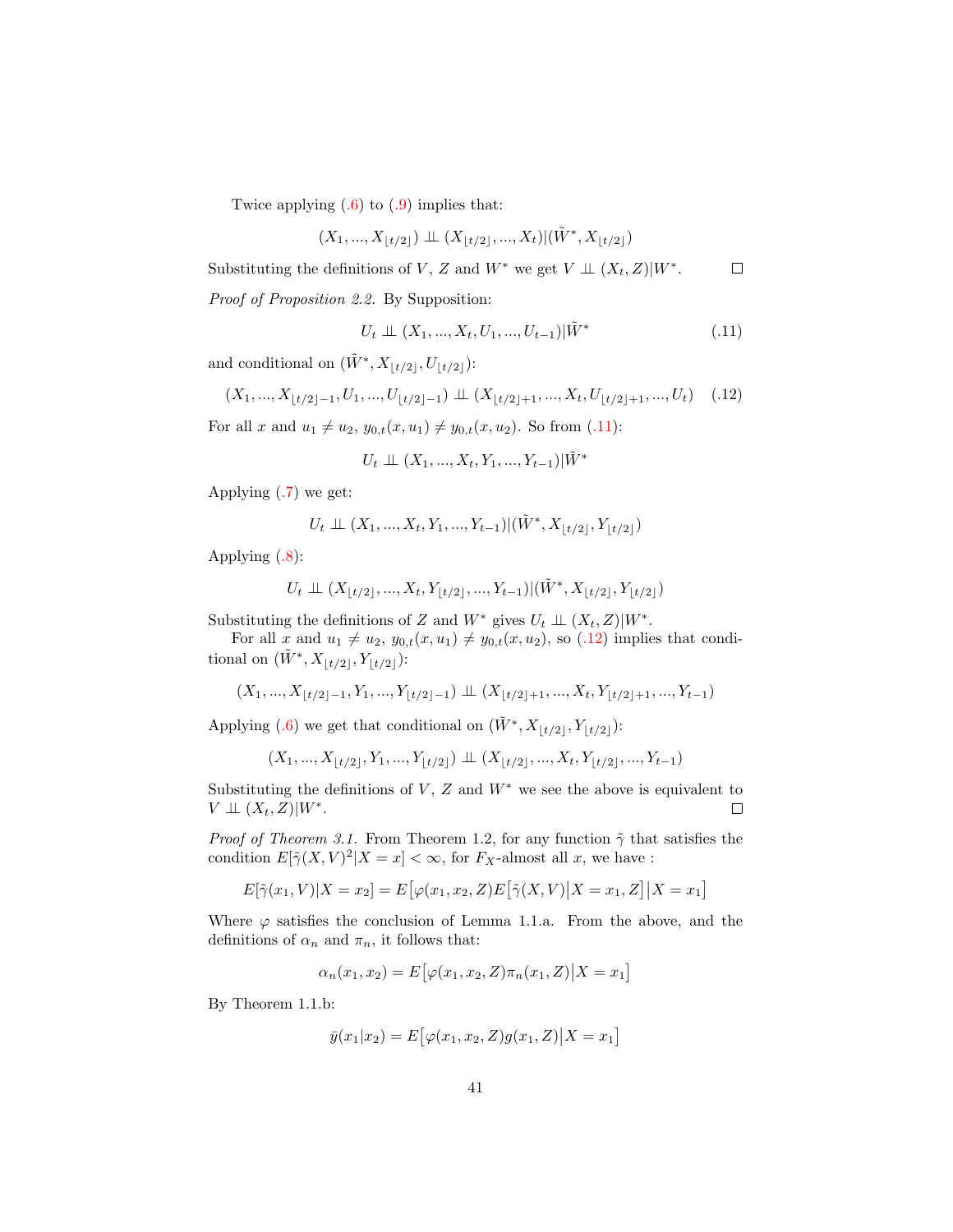Let  $\tilde{\alpha}_n(x_1, x_2) = E_Z \big[ \varphi(x_1, x_2, Z) \hat{\pi}_n(x_1, Z) \big] X = x_1 \big]$ . By Lemma C.9 there is a sequence  $\{\theta_n\}_{n=1}^{\infty}$  with  $E\left[ |\phi_n(X, V)' \theta_n|^2 \right]$  bounded above over n so that, uniformly over  $F_{(X,Z)}$ -almost all  $(x, z)$ ,  $|g(x, z) - \pi_n(x, z)' \theta_n| \precsim R_\theta$ . Adding and subtracting terms we get:

$$
\overline{y}(x_1|x_2) - \hat{\alpha}_n(x_1, x_2)'\hat{\theta}
$$
  
\n
$$
= \tilde{\alpha}_n(x_1, x_2)'(\theta_n - \hat{\theta})
$$
  
\n
$$
+ E\big[\varphi(x_1, x_2, Z)(g(x_1, Z) - \pi_n(x_1, Z)'\theta_n)\big|X = x_1\big]
$$
  
\n
$$
+ E_Z\big[\varphi(x_1, x_2, Z)(\pi_n(x_1, Z) - \hat{\pi}_n(x_1, Z))\big|X = x_1\big]'(\theta_n - \hat{\theta})
$$
  
\n
$$
+ (\alpha_n(x_1, x_2) - \hat{\alpha}_n(x_1, x_2))'\hat{\theta}
$$

 $E[\varphi(x_1, x_2, Z)^2 | X = x_1] \leq C(x_1, x_2)$ , so applying Cauchy-Schwartz and the triangle inequality:

$$
\begin{aligned} & \left| \left( \bar{y}(x_1|x_2) - \hat{\alpha}_n(x_1, x_2)'\hat{\theta} \right) - \tilde{\alpha}_n(x_1, x_2)'\left( \theta_n - \hat{\theta} \right) \right| \\ &\leq & C(x_1, x_2)^{1/2} E\left[ |g_n(x_1, Z) - \pi_n(x_1, Z)'\theta_n|^2 \right] X = x_1 \right]^{1/2} \\ & + C(x_1, x_2)^{1/2} E_Z\left[ \left| \left( \pi_n(x_1, Z) - \hat{\pi}_n(x_1, Z) \right)' \left( \theta_n - \hat{\theta} \right) \right|^2 \right] X = x_1 \right]^{1/2} \\ & + ||\left( \hat{\alpha}_n(x_1, x_2) - \alpha_n(x_1, x_2) \right)' \hat{\theta}|| \end{aligned}
$$

By the definition of the rate  $R_{\pi,n}(x_1)$ :

$$
E_Z\left[\left|\left(\pi_n(x_1, Z) - \hat{\pi}_n(x_1, Z)\right)'(\theta_n - \hat{\theta})\right|^2\right]X = x_1\right]^{1/2}
$$
  

$$
\lesssim_p R_{\pi, n}(x_1) E\left[\left|\phi_n(V, X)'(\theta_n - \hat{\theta})\right|^2\right]^{1/2}
$$

And:

$$
(\hat{\alpha}_n(x_1,x_2) - \alpha_n(x_1,x_2))'\hat{\theta} \preceq_p R_{\alpha,n}(x_1,x_2)E\big[|\phi_n(V,X)'\theta_n|^2\big]^{1/2}
$$

Lemma C.3 implies that  $E\left[ |\phi_n(V,X)'\hat{\theta}|^2 \right]^{1/2} \precsim \frac{\bar{\mu}_n}{\underline{\mu}_n} + \frac{\bar{\mu}_n R_n}{\lambda_{0,n}^{1/2}}$  $\frac{\lambda_1 R_n}{\lambda_0^{1/2}}$  and likewise for  $0, n$  $E\big[\big|\phi_n(V,X)'(\theta_n-\hat{\theta})|^2\big]^{1/2}$ , where  $R_n$  satisfies  $\frac{1}{n_g}\sum_{i\in\mathcal{I}_g}(\hat{g}_i-\hat{\pi}'_{n,i}\theta_n)^2 \precsim_p R_n^2$ . By the triangle inequality and since  $E[ |\phi_n(V, X)' \theta_n|^2 ]^{1/2} \precsim 1$  the condition on  $R_n$  is satisfied by  $R_n = R_{\theta,n} + R_{g,n} + R_{\pi,n}$ , so we get:

<span id="page-41-1"></span>
$$
\left| \left( \bar{y}(x_1|x_2) - \hat{\alpha}_n(x_1, x_2)' \hat{\theta} \right) - \tilde{\alpha}_n(x_1, x_2)' (\theta_n - \hat{\theta}) \right|
$$
  
\n
$$
\lesssim_p R_{\theta,n} + \left( \frac{\bar{\mu}_n}{\mu_n} + \frac{\bar{\mu}_n(R_{\theta,n} + R_{g,n} + R_{\pi,n})}{\lambda_{0,n}^{1/2}} \right) \left( R_{\pi,n}(x_1) + R_{\alpha,n}(x_1, x_2) \right) \quad (.13)
$$

Uniformly when  $C(x_1, x_2)$  is uniformly bounded. We now derive a rate for  $\tilde{\alpha}_n(x_1, x_2)'(\theta_n - \hat{\theta})$ . Recall that  $\hat{\theta} = \hat{\Sigma}_{\lambda_{0,n}}^{-1} \frac{1}{n_g} \sum_{i \in \mathcal{I}_g} \hat{\pi}_{n,i} \hat{g}_i$ . Adding and subtracting terms:

<span id="page-41-0"></span>
$$
\tilde{\alpha}_n(x_1, x_2)'(\hat{\theta} - \theta_n) = \tilde{\alpha}_n(x_1, x_2)' \hat{\Sigma}_{\lambda_{0,n}}^{-1} \frac{1}{n_g} \sum_{i \in \mathcal{I}_g} \hat{\pi}_{n,i}(\hat{g}_i - g_i) \n+ \tilde{\alpha}_n(x_1, x_2)' \hat{\Sigma}_{\lambda_{0,n}}^{-1} \hat{\Sigma}_n^{1/2} \tilde{r}_n - \tilde{\alpha}_n(x_1, x_2)' \lambda_{0,n} \hat{\Sigma}_{\lambda_{0,n}}^{-1} \theta_n
$$
\n(.14)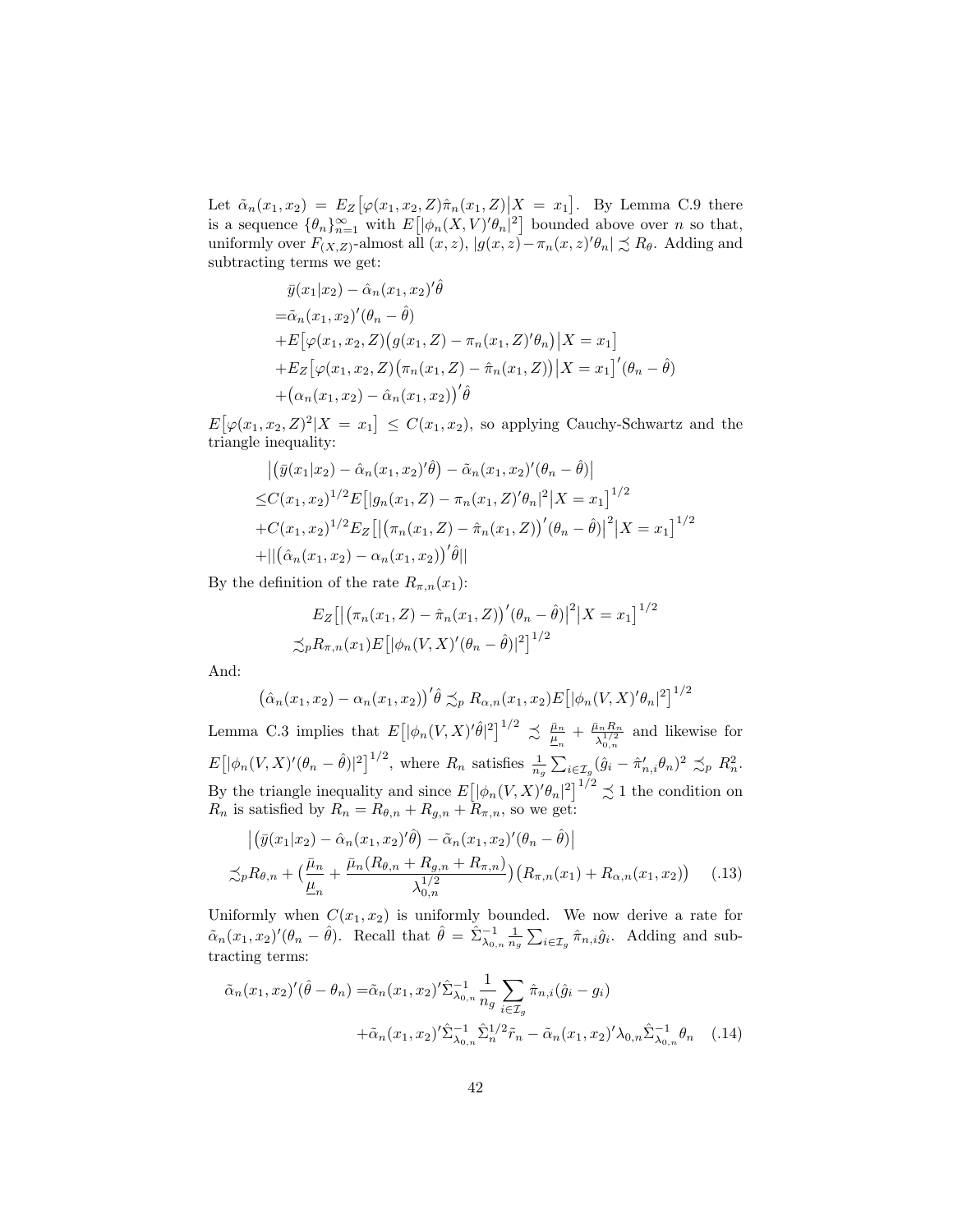Where  $\tilde{r}_n$  is defined by:

$$
\tilde{r}_n = \hat{\Sigma}_n^{-1/2} \frac{1}{n_g} \sum_{i \in \mathcal{I}_g} \hat{\pi}_{n,i}(g_i - \pi'_{n,i} \theta_n) + \hat{\Sigma}_n^{-1/2} \frac{1}{n_g} \sum_{i \in \mathcal{I}_g} \hat{\pi}_{n,i}(\pi_{n,i} - \hat{\pi}_{n,i})' \theta_n
$$

By the triangle inequality and definition of the operator norm:

$$
||\tilde{r}_n|| \leq ||\hat{\Sigma}_n^{-1/2} \frac{1}{n_g} \sum_{i \in \mathcal{I}_g} \hat{\pi}_{n,i}(g_i - \pi'_{n,i} \theta_n)||
$$
  
+ 
$$
||\hat{\Sigma}_n^{-1/2} \frac{1}{n_g} \sum_{i \in \mathcal{I}_g} \hat{\pi}_{n,i}(\pi_{n,i} - \hat{\pi}_{n,i})' \theta_n||
$$

By the properties of least squares projection and Markov's inequality:

$$
||\hat{\Sigma}_n^{-1/2} \frac{1}{n_g} \sum_{i \in \mathcal{I}_g} \hat{\pi}_{n,i}(g_i - \pi'_{n,i} \theta_n)|| \le \left(\frac{1}{n_g} \sum_{i \in \mathcal{I}_g} (g_i - \pi'_{n,i} \theta_n)^2\right)^{1/2}
$$

$$
\lesssim_p E\left[ (g_i - \pi'_{n,i} \theta_n)^2\right]^{1/2} \lesssim_p R_{\theta,n}
$$

Similarly, by properties of least squares projection we get:

$$
||\hat{\Sigma}_n^{-1/2} \frac{1}{n_g} \sum_{i \in \mathcal{I}_g} \hat{\pi}_{n,i} (\pi_{n,i} - \hat{\pi}_{n,i})' \theta_n || \leq \left(\frac{1}{n_g} \sum_{i \in \mathcal{I}_g} \left( (\pi_{n,i} - \hat{\pi}_{n,i})' \theta_n \right)^2 \right)^{1/2} \leq p R_{\pi,n}
$$

And so  $||\tilde{r}_n|| \precsim_p R_{\theta,n} + R_{\pi,n}$ . Next, note that  $||\tilde{\Sigma}_{\lambda_{0,n}}^{-1/2}|| \leq \lambda_{0,n}^{-1/2}$  and so, using  $E[|\phi_n(X,V)'\theta_n|^2] \precsim 1$ :

$$
\lambda_{0,n}||\hat{\Sigma}_{\lambda_{0,n}}^{-1/2}\theta_n|| \leq \lambda_{0,n}||\hat{\Sigma}_{\lambda_{0,n}}^{-1}||^{1/2}||\theta_n|| \leq \lambda_{0,n}^{1/2}||\theta_n||
$$
  

$$
\leq \lambda_{0,n}^{1/2}\underline{\mu}_n^{-1}E\big[|\phi_n(X,V)'\theta_n|^2\big]^{1/2} \precsim \lambda_{0,n}^{1/2}\underline{\mu}_n^{-1}
$$

Substituting the rates derived above for  $||\tilde{r}_n||$  and  $\lambda_{0,n}||\tilde{\Sigma}_{\lambda_{0,n}}^{-1/2}\theta_n||$  into [\(.14\)](#page-41-0) and applying Cauchy-Schwartz:

$$
\tilde{\alpha}_n(x_1, x_2)'(\hat{\theta} - \theta_n) - \tilde{\alpha}_n(x_1, x_2)' \hat{\Sigma}_{\lambda_{0,n}}^{-1} \frac{1}{n_g} \sum_{i \in \mathcal{I}_g} \hat{\pi}_{n,i}(\hat{g}_i - g_i)
$$
  
\n
$$
\lesssim_p ||\hat{\Sigma}_n^{1/2} \hat{\Sigma}_{\lambda_{0,n}}^{-1} \tilde{\alpha}_n(x_1, x_2)||(R_{\theta,n} + R_{\pi,n})
$$
  
\n
$$
+ ||\hat{\Sigma}_{\lambda_{0,n}}^{-1/2} \tilde{\alpha}_n(x_1, x_2)||\lambda_{0,n}^{1/2} \underline{\mu}_n^{-1}
$$
\n(.15)

Again, by the properties of least squares:

<span id="page-42-0"></span>
$$
||\hat{\Sigma}_n^{-1/2} \frac{1}{n_g} \sum_{i \in \mathcal{I}_g} \hat{\pi}_{n,i} (\hat{g}_i - g_i) || \le \left(\frac{1}{n_g} \sum_{i \in \mathcal{I}_g} (\hat{g}_i - g_i)^2\right)^{1/2} \lesssim_p R_g
$$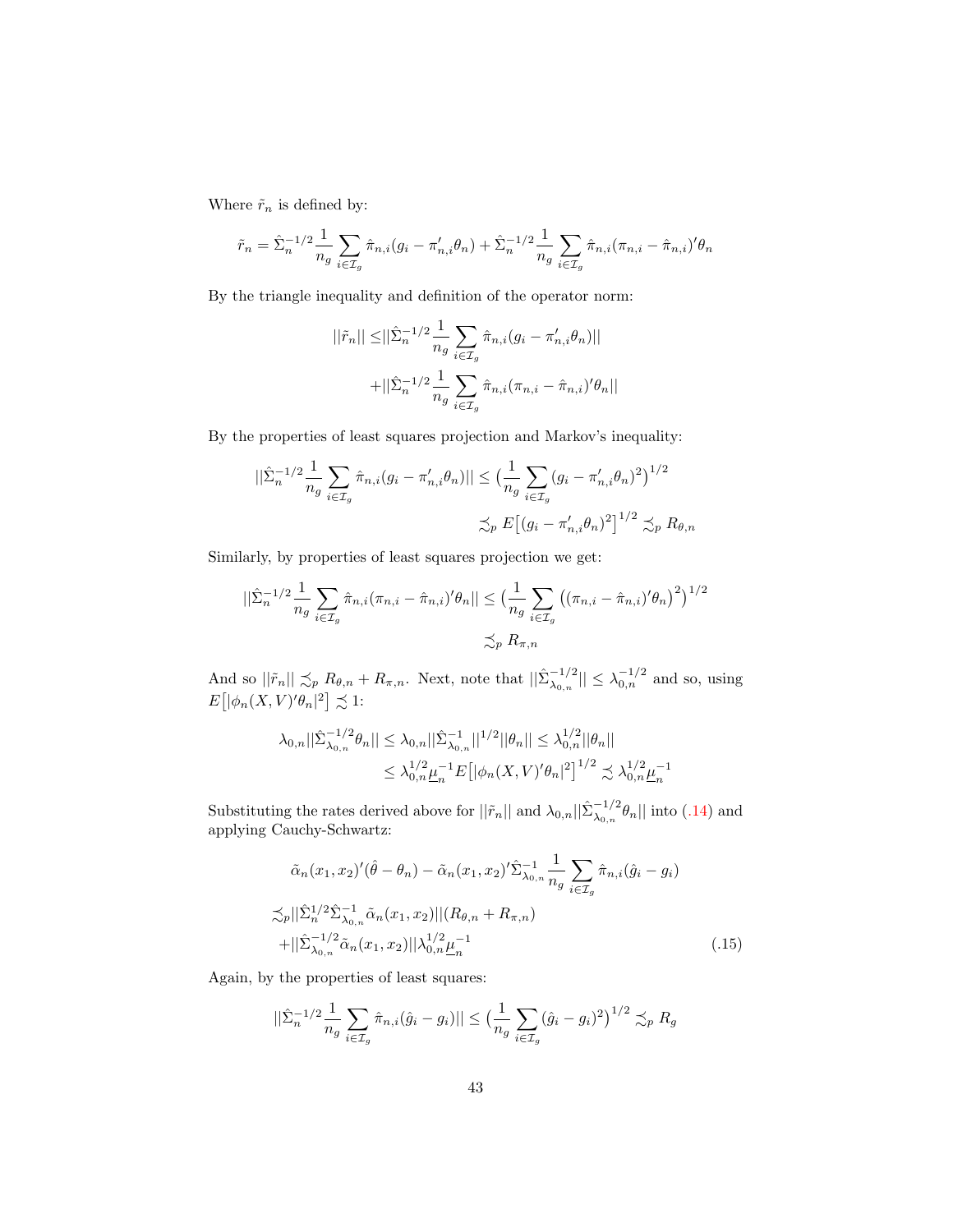Combining by the triangle inequality we get:

$$
\tilde{\alpha}_n(x_1, x_2)'(\hat{\theta} - \theta_n) \preceq_p ||\hat{\Sigma}_n^{1/2} \hat{\Sigma}_{\lambda_{0,n}}^{-1} \tilde{\alpha}_n(x_1, x_2)||(R_{\theta,n} + R_{\pi,n} + R_g) \n+ ||\hat{\Sigma}_{\lambda_{0,n}}^{-1/2} \tilde{\alpha}_n(x_1, x_2)||\lambda_{0,n}^{1/2} \underline{\mu}_n^{-1}
$$
\n(.16)

From Lemma C.8 we have  $||\hat{\Sigma}_n^{1/2} \hat{\Sigma}_{\lambda_{0,n}}^{-1} \tilde{\alpha}_n(x_1, x_2)||^2 \precsim_p C(x_1, x_2) \xi_{\tilde{\Omega},n}^2(x_1)$  and  $||\hat{\Sigma}_{\lambda_{0,n}}^{-1/2}\tilde{\alpha}_n(x_1,x_2)||^2 \precsim_p C(x_1,x_2)\xi_{\tilde{\Omega},n}^2(x_1)$ . Combining with [\(.16\)](#page-43-0) and [\(.13\)](#page-41-1) gives the conclusion.  $\Box$ 

Proof of Theorem 3.2. Follows immediately from Lemmas C.5, C.6, and C.7.  $\Box$ 

Proof of Theorem 3.3. Recall from the proof of Theorem 3.1 that:

<span id="page-43-1"></span><span id="page-43-0"></span>
$$
\left\|\hat{\Sigma}_{\lambda_{0,n}}^{-1/2}\tilde{\alpha}(x_1,x_2)\right\|\precsim_p \xi_{\tilde{\Omega},n}(x_1)
$$

and the rate above is uniform if  $C(x_1, x_2)$  from 4.i is uniformly bounded. Combining this with  $(.13)$  and  $(.15)$ :

$$
\left(\bar{y}(x_1|x_2) - \hat{\alpha}_n(x_1, x_2)'\hat{\theta}\right) - \tilde{\alpha}(x_1, x_2)'\hat{\Sigma}_{\lambda_{0,n}}^{-1} \frac{1}{n_g} \sum_{i \in \mathcal{I}_g} \hat{\pi}_{n,i}(\hat{g}_i - g_i)
$$
  

$$
\lesssim_p R_{\theta,n} + \left(\frac{\bar{\mu}_n}{\underline{\mu}_n} + \frac{\bar{\mu}_n(R_{\theta,n} + R_{g,n} + R_{\pi,n})}{\lambda_{0,n}^{1/2}}\right) \left(R_{\pi,n}(x_1) + R_{\alpha,n}(x_1, x_2)\right)
$$
  

$$
+ ||\hat{\Sigma}_n^{1/2}\hat{\Sigma}_{\lambda_{0,n}}^{-1}\tilde{\alpha}_n(x_1, x_2)||(R_{\theta,n} + R_{\pi,n}) + \xi_{\tilde{\Omega},n}(x)\lambda_{0,n}^{1/2}\underline{\mu}_n^{-1}
$$
(.17)

Our estimator  $\hat{g}_i$  is given by  $\hat{g}_i = \zeta'_{n,i} \hat{\beta}$  with  $\hat{\beta} = \hat{\Xi}_{\lambda_{1,n}}^{-1} \frac{1}{n_g} \sum_{i \in \mathcal{I}_g} \zeta_{n,i} Y_i$ . Let  $\tilde{\beta} = \hat{\Xi}_n^{-1} \frac{1}{n_g} \sum_{i \in \mathcal{I}_g} \zeta_{n,i} Y_i$ , let  $\bar{\Sigma}_{\lambda_{0,n}} = E[\hat{\pi}_{n,i} \hat{\pi}'_{n,i} | \mathcal{I}_\pi] + \lambda_{0,n} I$  and lastly define  $\beta_n$ by  $\beta_n = \Xi_n^{-1} E[\zeta_{n,i} g_i]$ . We can decompose:

$$
\tilde{\alpha}(x_1, x_2)' \hat{\Sigma}_{\lambda_0, n}^{-1} \frac{1}{n_g} \sum_{i \in \mathcal{I}_g} \hat{\pi}_{n, i} (\hat{g}_i - g_i)
$$
  
\n
$$
= \tilde{\alpha}(x_1, x_2)' \bar{\Sigma}_{\lambda_0, n}^{-1} E [\hat{\pi}_{n, i} \zeta'_{n, i}] \mathcal{I}_{\pi} \Big] \Xi_n^{-1} \sum_{i \in \mathcal{I}_g} \zeta_{n, i} (r_{n, i} + \epsilon_i)
$$
  
\n
$$
+ \tilde{\alpha}(x_1, x_2)' (\hat{\Sigma}_{\lambda_0, n}^{-1} \hat{\Sigma}_{n}^{1/2} \hat{r}_{1, n} + \hat{\Sigma}_{\lambda_0, n}^{-1} \hat{\Sigma}_{n}^{1/2} \hat{r}_{2, n})
$$
  
\n
$$
+ \tilde{\alpha}(x_1, x_2)' (\bar{\Sigma}_{n}^{-1/2} \hat{r}_{3, n} \Xi_{n}^{1/2} (\tilde{\beta} - \beta_n) + \bar{\Sigma}_{\lambda_0, n}^{-1} E [\hat{\pi}_{n, i} \zeta'_{n, i}] \mathcal{I}_{\pi} \Big] \Xi_n^{-1/2} \hat{r}_{4, n})
$$

Where  $\hat{r}_{1,n}$ ,  $\hat{r}_{2,n}$ ,  $\hat{r}_{3,n}$ , and  $\hat{r}_{4,n}$ , are given by the formulas below: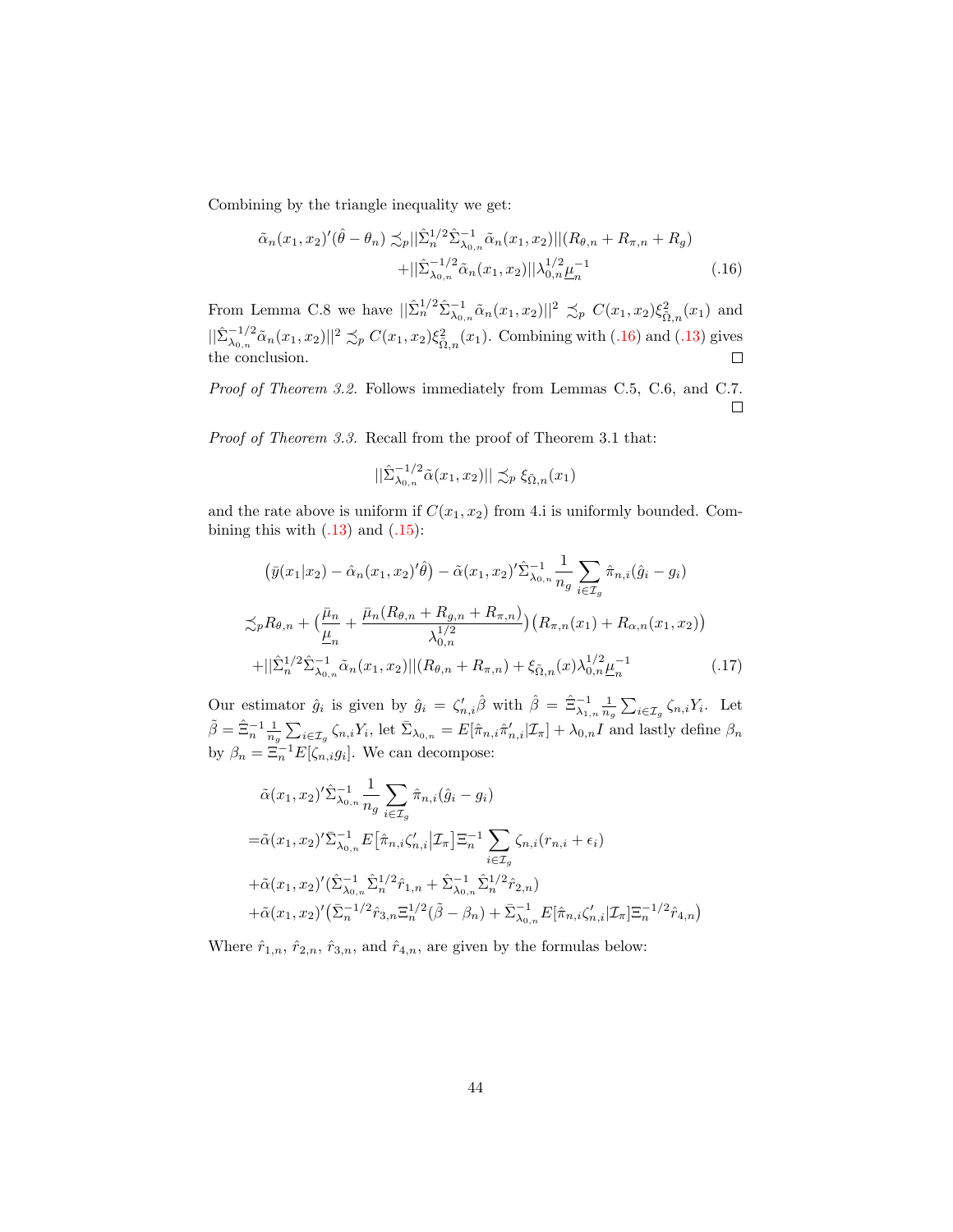$$
\hat{r}_{1,n} = \hat{\Sigma}_n^{-1/2} \frac{1}{n_g} \sum_{i \in \mathcal{I}_g} \hat{\pi}_{n,i} (\zeta'_{n,i} \beta_n - g_i)
$$
  
\n
$$
\hat{r}_{2,n} = \hat{\Sigma}_n^{-1/2} \frac{1}{n_g} \sum_{i \in \mathcal{I}_g} \hat{\pi}_{n,i} \zeta'_{n,i} (\hat{\beta}_n - \tilde{\beta}_n)
$$
  
\n
$$
\hat{r}_{3,n} = \bar{\Sigma}_n^{1/2} (\hat{\Sigma}_{\lambda_{0,n}}^{-1} \frac{1}{n_g} \sum_{i \in \mathcal{I}_g} \hat{\pi}_{n,i} \zeta'_{n,i} - \bar{\Sigma}_{\lambda_{0,n}}^{-1} E[\hat{\pi}_{n,i} \zeta'_{n,i} | \mathcal{I}_{\pi}]) \Xi_n^{-1/2}
$$
  
\n
$$
\hat{r}_{4,n} = \Xi_n^{1/2} (\tilde{\beta} - \beta_n) - \Xi_n^{-1/2} \sum_{i \in \mathcal{I}_g} \zeta_{n,i} (r_{n,i} + \epsilon_i)
$$

And so, by the triangle inequality and Cauchy-Schwartz:

$$
\tilde{\alpha}(x_1, x_2)' \hat{\Sigma}_{\lambda_0, n}^{-1} \frac{1}{n_g} \sum_{i \in \mathcal{I}_g} \hat{\pi}_{n, i} (\hat{g}_i - g_i)
$$
  
\n
$$
- \tilde{\alpha}(x_1, x_2)' \bar{\Sigma}_{\lambda_0, n}^{-1} E [\hat{\pi}_{n, i} \zeta'_{n, i}] \mathcal{I}_{\pi} ] \Xi_n^{-1} \sum_{i \in \mathcal{I}_g} \zeta_{n, i} (r_{n, i} + \epsilon_i)
$$
  
\n
$$
\lesssim_p ||\hat{\Sigma}_n^{1/2} \hat{\Sigma}_{\lambda_0, n}^{-1} \tilde{\alpha}(x_1, x_2)|| (||\hat{r}_{1, n}|| + ||\hat{r}_{2, n}||)
$$
  
\n
$$
+ ||\bar{\Sigma}_n^{-1/2} \tilde{\alpha}(x_1, x_2)|| \cdot ||\hat{r}_{3, n}|| \cdot ||\Xi_n^{1/2} (\tilde{\beta} - \beta_n)||
$$
  
\n
$$
+ ||\Xi_n^{-1/2} E[\zeta_{n, i} \hat{\pi}'_{n, i}] \mathcal{I}_{\pi}] \bar{\Sigma}_{\lambda_0, n}^{-1} \tilde{\alpha}(x_1, x_2)|| \cdot ||\hat{r}_{4, n}||
$$
\n(.18)

From Lemma C.8 we get the following two rates:

<span id="page-44-0"></span>
$$
||\bar{\Sigma}_n^{-1/2}\tilde{\alpha}_n(x_1, x_2)||^2 \precsim C(x_1, x_2)\xi_{\tilde{\Omega},n}^2(x_1)
$$
  

$$
||\tilde{\Sigma}_n^{1/2}\tilde{\Sigma}_{\lambda_{0,n}}^{-1}\tilde{\alpha}_n(x_1, x_2)|| \precsim_{P} ||\bar{\Sigma}_n^{1/2}\bar{\Sigma}_{\lambda_{0,n}}^{-1}\tilde{\alpha}_n(x_1, x_2)||
$$

Now let  $r_{n,i} = g_i - \zeta'_{n,i} \beta_n$  and  $\epsilon_i = Y_i - g_i$ . Then adding and subtracting terms and using the definition of the operator norm:

$$
||\Xi_n^{1/2}(\tilde{\beta} - \beta_n)||
$$
  
\n
$$
\leq ||\Xi_n^{1/2}\tilde{\Xi}_n^{-1}\Xi_n^{1/2}|| \cdot ||\Xi_n^{-1/2}\frac{1}{n_g}\sum_{i \in \mathcal{I}_g} \zeta_{n,i}(r_{n,i} + \epsilon_i)|| \precsim_p \sqrt{\frac{p(n)}{n_g}}
$$
 (.19)

Where the final line above follows because  $||\Xi_n^{1/2} \hat{\Xi}_n^{-1} \Xi_n^{1/2}|| \precsim_p 1$  from Assumption 5.4.iii and Lemma C.1 and  $||\Xi_n^{-1/2} \frac{1}{n_g} \sum_{i \in \mathcal{I}_g} \zeta_{n,i}(r_{n,i} + \epsilon_i)|| \precsim_p \sqrt{\frac{p(n)}{n_g}}$  which is shown in Lemma C.7. Now we derive rates for  $||\hat{r}_{1,n}||, ||\hat{r}_{2,n}||, ||\hat{r}_{3,n}||$ , and  $||\hat{r}_{4,n}||.$ 

**Rate for**  $||\hat{r}_{1,n}||$ : By Assumptions 5.1.iii and 5.3.ii,  $|\zeta'_{n,i}\beta_n - g_i| \precsim_p \ell_{\zeta,n}(s_3)$ almost surely. And so:

<span id="page-44-1"></span>
$$
||\hat{r}_{1,n}|| \le \left(\frac{1}{n_g} \sum_{i \in \mathcal{I}_g} (\zeta'_{n,i} \beta_n - g_i)^2\right)^{1/2} \precsim_p \ell_{\zeta,n}(s_3)
$$
 (.20)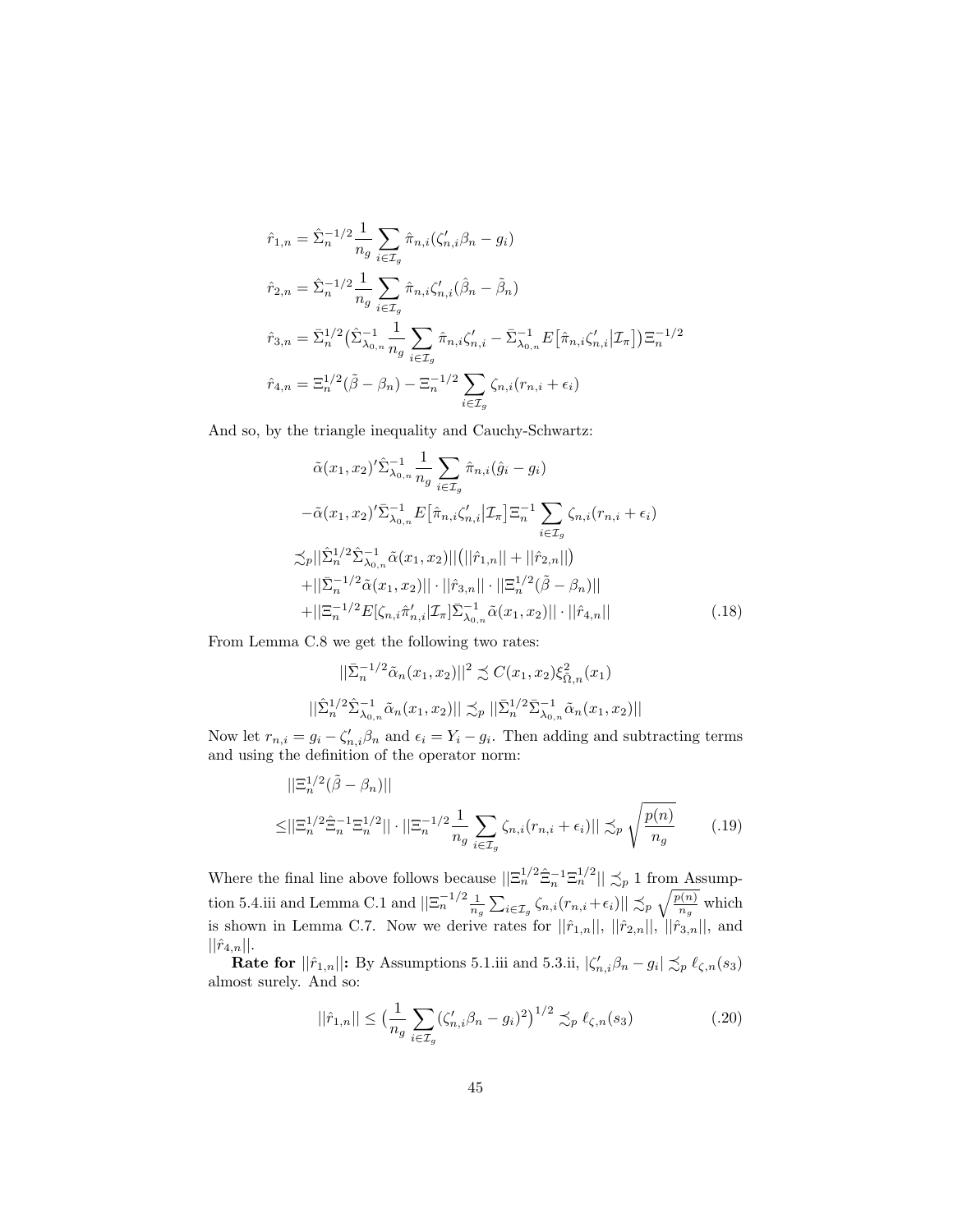**Rate for**  $||\hat{r}_{2,n}||$ : By the definition of the operator norm  $||\hat{r}_{2,n}||$  is less than:

$$
||\frac{1}{n_g} \sum_{i \in \mathcal{I}_g} \hat{\Sigma}_n^{-1/2} \hat{\pi}_{n,i} \zeta_{n,i} \hat{\Xi}_n^{-1/2} || \cdot ||\hat{\Xi}_n^{-1/2} (\hat{\Xi}_{\lambda_{2,n}}^{-1} - \hat{\Xi}_n^{-1}) \frac{1}{n_g} \sum_{i \in \mathcal{I}_g} \zeta_{n,i} Y_i ||
$$

By properties of least-squares projection, for any  $\theta$ :

$$
||\frac{1}{n_g} \sum_{i \in \mathcal{I}_g} \hat{\Sigma}_n^{-1/2} \hat{\pi}_{n,i} \zeta_{n,i}' \hat{\Xi}_n^{-1/2} \theta|| \le \left(\frac{1}{n_g} \sum_{i \in \mathcal{I}_g} (\zeta_{n,i}' \hat{\Xi}_n^{-1/2} \theta)^2\right)^{1/2} = ||\theta||
$$

And so  $||\hat{\Sigma}_n^{-1/2} \frac{1}{n_g} \sum_{i \in \mathcal{I}_g} \hat{\pi}_{n,i} \zeta'_{n,i} \overline{\Xi}_n^{-1/2}|| \leq 1$ . Further, note that:

$$
\begin{split} &||\hat{\Xi}_{n}^{1/2}(\hat{\Xi}_{\lambda_{1,n}}^{-1}-\hat{\Xi}_{n}^{-1})\frac{1}{n_{g}}\sum_{i\in\mathcal{I}_{g}}\zeta_{n,i}Y_{i}||\\ \leq&||\hat{\Xi}_{n}^{1/2}\hat{\Xi}_{\lambda_{1,n}}^{-1}\hat{\Xi}_{n}^{1/2}-I||\cdot||\frac{1}{n_{g}}\sum_{i\in\mathcal{I}_{g}}\hat{\Xi}_{n}^{-1/2}\zeta_{n,i}Y_{i}||\\ \leq&||\hat{\Xi}_{n}^{1/2}\hat{\Xi}_{\lambda_{1,n}}^{-1}\hat{\Xi}_{n}^{1/2}-I||\big(\frac{1}{n_{g}}\sum_{i\in\mathcal{I}_{g}}Y_{i}^{2}\big)^{1/2} \end{split}
$$

By Assumption 5.2.iv  $\left(\frac{1}{n_g}\sum_{i\in\mathcal{I}_g}Y_i^2\right)^{1/2}\lesssim_p E[Y_i^2]\leq \bar{\sigma}_Y\precsim 1$ , and note that:

$$
\begin{aligned} &||\hat{\Xi}_n^{1/2}\hat{\Xi}_{\lambda_{1,n}}^{-1}\hat{\Xi}_n^{1/2}-I||\\ \leq &\lambda_{1,n}||\hat{\Xi}_n^{1/2}\hat{\Xi}_{\lambda_{1,n}}^{-1}\hat{\Xi}_n^{1/2}||\cdot||\Xi_n^{-1}||\cdot||\Xi_n^{1/2}\hat{\Xi}_n^{-1}\Xi_n^{1/2}|| \end{aligned}
$$

 $||\hat{\Xi}_n^{1/2}\hat{\Xi}_{\lambda_{1,n}}^{-1}\hat{\Xi}_n^{1/2}|| \leq 1$ , and by Assumption 5.4.iii and Lemma C.1 we have  $||\Xi_n^{-1/2}\hat{\Xi}_n \Xi_n^{-1/2}|| \precsim_p 1$ , and so  $||\hat{\Xi}_n^{1/2}\hat{\Xi}_{\lambda_1,n}^{-1}\hat{\Xi}_n^{1/2} - I|| \precsim_p \lambda_{1,n}||\Xi_n^{-1}||$ . Combining we get:

<span id="page-45-0"></span>
$$
||\hat{r}_{2,n}|| \preceq_{p} \lambda_{1,n}||\Xi_{n}^{-1}|| \tag{.21}
$$

**Rate for**  $||\hat{r}_{3,n}||$ : By the triangle inequality and definition of the operator norm:

$$
\begin{split} ||\hat{r}_{3,n}|| \leq & \big(||\bar{\Sigma}_{n}^{1/2} \bar{\Sigma}_{\lambda_{0,n}}^{-1} \bar{\Sigma}_{n}^{1/2} - \bar{\Sigma}_{n}^{1/2} \hat{\Sigma}_{\lambda_{0,n}}^{-1} \bar{\Sigma}_{n}^{1/2}|| \\ & \qquad \times ||E\big[\bar{\Sigma}_{n}^{-1/2} \hat{\pi}_{n,i} \zeta'_{n,i} \Xi_{n}^{-1/2} |\mathcal{I}_{\pi} \big]|| \big) \\ & + \big(||\bar{\Sigma}_{n}^{1/2} \hat{\Sigma}_{\lambda_{0,n}}^{-1} \bar{\Sigma}_{n}^{1/2} || \cdot ||E\big[\bar{\Sigma}_{n}^{-1/2} \hat{\pi}_{n,i} \zeta'_{n,i} \Xi_{n}^{-1/2} |\mathcal{I}_{\pi} \big] \\ & - \frac{1}{n_{g}} \sum_{i \in \mathcal{I}_{g}} \bar{\Sigma}_{n}^{-1/2} \hat{\pi}_{n,i} \zeta'_{n,i} \Xi_{n}^{-1/2} || \big) \end{split}
$$

From Lemma C.8:

$$
||\bar{\Sigma}_{n}^{1/2} \bar{\Sigma}_{\lambda_{0,n}}^{-1} \bar{\Sigma}_{n}^{1/2} - \bar{\Sigma}_{n}^{1/2} \hat{\Sigma}_{\lambda_{0,n}}^{-1} \bar{\Sigma}_{n}^{1/2}|| \precsim_{p} (\xi_{\tilde{\psi},n}^{2} log(l(n)m(n))/n_g)^{1/4}
$$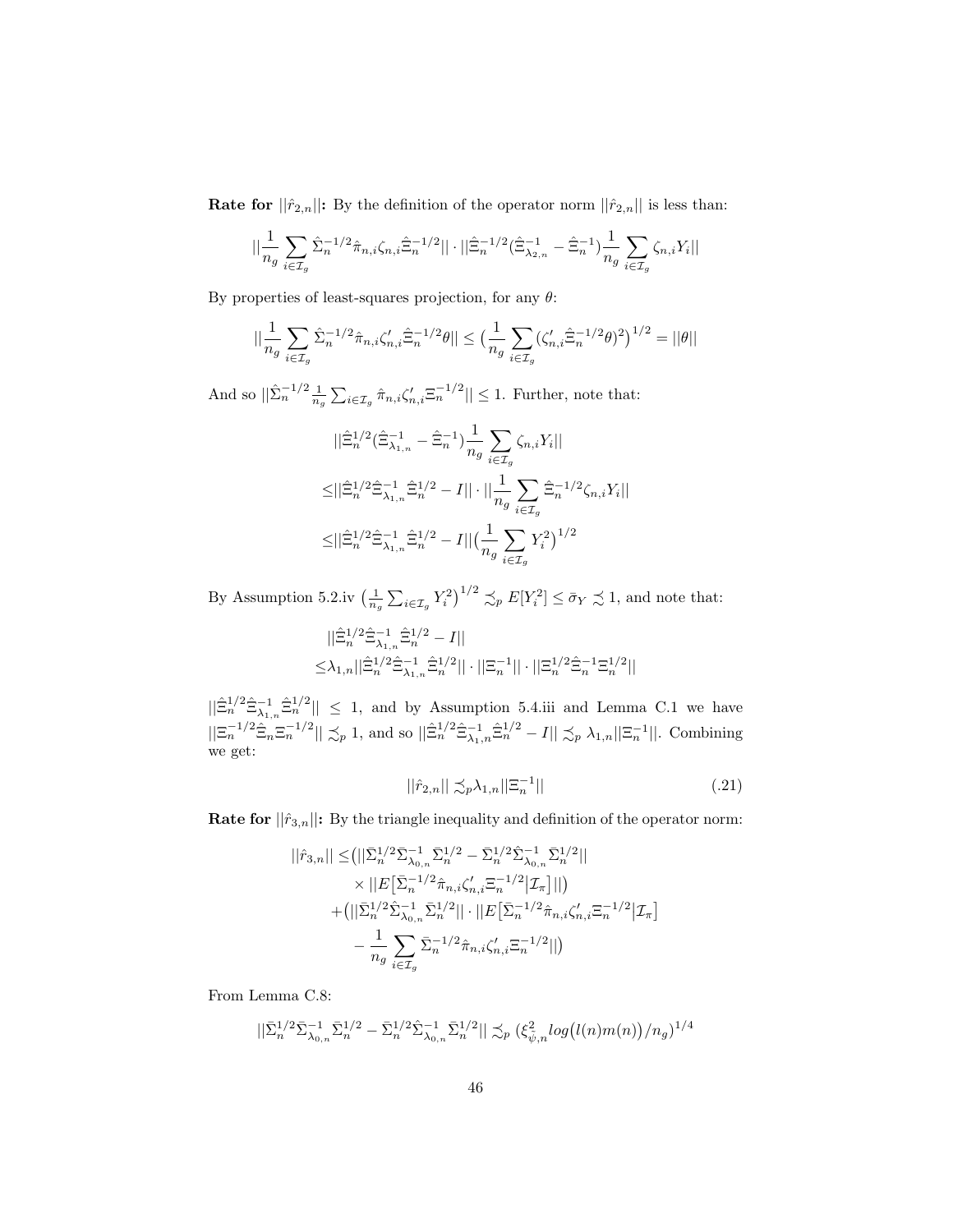Because the RHS above converges to zero by Assumption 5.4.iv, this also implies  $||\bar{\Sigma}_n^{1/2} \hat{\Sigma}_{\lambda_{0,n}}^{-1} \bar{\Sigma}_n^{1/2}|| \precsim_p 1$ . Applying Lemma C.4 conditional on the sample  $\mathcal{I}_{\pi}$ :

$$
||E\left[\bar{\Sigma}_n^{-1/2}\hat{\pi}_{n,i}\zeta'_{n,i}\Xi_n^{-1/2}\Big|\mathcal{I}_\pi\right] - \frac{1}{n_g}\sum_{i\in\mathcal{I}_g}\bar{\Sigma}_n^{-1/2}\hat{\pi}_{n,i}\zeta'_{n,i}\Xi_n^{-1/2}||^2
$$
  

$$
\lesssim_p \frac{1}{n_g}E\left[||\bar{\Sigma}_n^{-1/2}\hat{\pi}_{n,i}||^2||\Xi_n^{-1/2}\zeta_{n,i}||^2\Big|\mathcal{I}_\pi\right] \lesssim_p \frac{1}{n_g}\xi_{\zeta,n}^2k(n)l(n)
$$

In all:

$$
||\hat{r}_{3,n}|| \lesssim_{p} \left(\sqrt{\xi_{\zeta,n}^{2} k(n)l(n)/n_g} + \left(\xi_{\tilde{\psi},n}^{2} log(l(n)m(n))/n_g\right)^{1/4}\right) \tag{.22}
$$

**Rate for**  $||\hat{r}_{4,n}||$ : Adding and subtracting terms and applying the definition of the operator norm we get:

$$
|\Xi_n^{1/2}(\tilde{\beta} - \beta_n) - \Xi_n^{-1/2} \sum_{i \in \mathcal{I}_g} \zeta_{n,i}(r_{n,i} + \epsilon_i)|
$$
  

$$
\leq ||\Xi_n^{1/2}(\hat{\Xi}_n^{-1} - \Xi_n^{-1})\Xi_n^{1/2}|| \cdot ||\Xi_n^{-1/2} \sum_{i \in \mathcal{I}_g} \zeta_{n,i}(r_{n,i} + \epsilon_i)|| \precsim_p \xi_{\zeta,n} \frac{p(n)}{n_g}
$$

Where the final line above follows because by Assumption 5.4.iii and Lemma C.1  $\|\Xi_n^{1/2}(\hat{\Xi}_n^{-1} - \Xi_n^{-1})\Xi_n^{1/2}\| \preceq_p \sqrt{\xi_{\zeta,n}^2 p(n)/n_g}$  and we already showed that  $||\Xi_n^{-1/2}\sum_{i\in\mathcal{I}_g}\zeta_{n,i}(r_{n,i}+\epsilon_i)|| \precsim_p \sqrt{\frac{p(n)}{n_g}}.$  And so:

<span id="page-46-2"></span><span id="page-46-1"></span><span id="page-46-0"></span>
$$
||\hat{r}_{4,n}|| \precsim_{p} \xi_{\zeta,n} \frac{p(n)}{n_g} \tag{.23}
$$

Combine previous steps: Together, [\(4.2\)](#page-44-0), [\(.17\)](#page-43-1),[\(.18\)](#page-44-0), [\(4.2\)](#page-44-0), [\(.20\)](#page-44-1), [\(.21\)](#page-45-0), [\(.22\)](#page-46-0), and  $(.23)$  give:

$$
\begin{split}\n& (\bar{y}(x_{1}|x_{2}) - \hat{\alpha}_{n}(x_{1}, x_{2})'\hat{\theta}) \\
& - \tilde{\alpha}(x_{1}, x_{2})'\bar{\Sigma}_{\lambda_{0,n}}^{-1} E\big[\hat{\pi}_{n,i}\zeta'_{n,i} \big|\mathcal{I}_{\pi}\big]\Xi_{n}^{-1} \sum_{i \in \mathcal{I}_{g}} \zeta_{n,i}(r_{n,i} + \epsilon_{i}) \\
& \lesssim_{p} ||\bar{\Sigma}_{n}^{1/2}\bar{\Sigma}_{\lambda_{0,n}}^{-1}\tilde{\alpha}_{n}(x_{1}, x_{2})|| \\
& \times (R_{\theta,n} + R_{\pi,n} + \ell_{\zeta,n}(s_{3}) + \lambda_{1,n}||\Xi_{n}^{-1}||) \\
& + \xi_{\zeta,n} \frac{p(n)}{n_{g}} ||\Xi_{n}^{-1/2} E\big[\zeta_{n,i}\hat{\pi}'_{n,i} \big|\mathcal{I}_{\pi}\big]\bar{\Sigma}_{\lambda_{0,n}}^{-1}\tilde{\alpha}(x_{1}, x_{2})|| \\
& + R_{n}(x_{1})\n\end{split} \tag{24}
$$

For  $R_n(x_1)$  defined as in the statement of the theorem.

Apply Yurinskii's coupling for Gaussian approximation Yurinskii's coupling (see e.g., Theorem 10 in [Pollard](#page-32-0) [\(2001\)](#page-32-0) or [Belloni](#page-30-0) et al. [\(2015\)](#page-30-0)), states that for any  $\delta > 0$  and sequence of independent, zero-mean length- $K_n$  vectors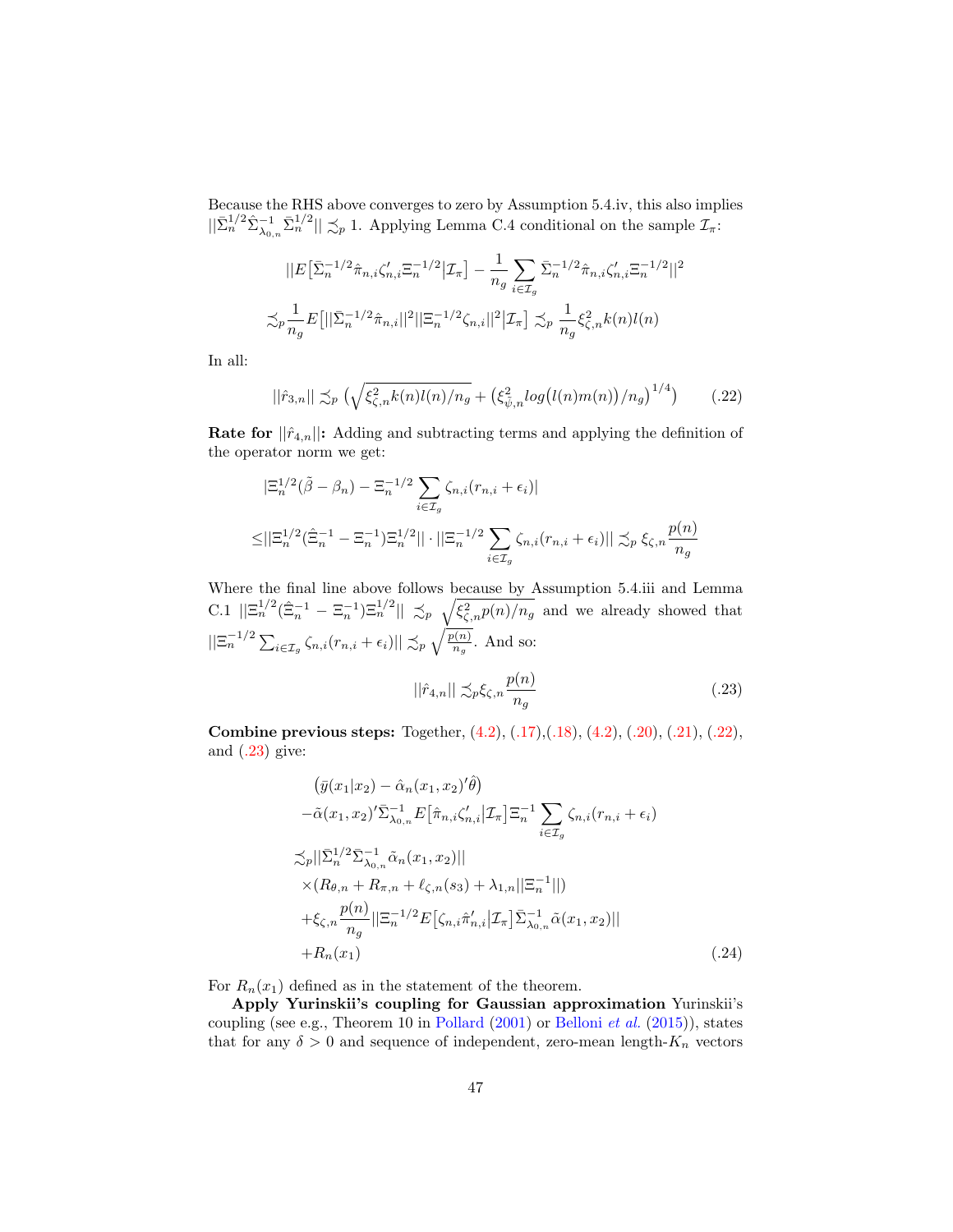$a_{n,i}$  with finite third moments, there a length- $K_n$  multivariate Guassian  $\mathcal{N}_n$ with mean zero and same covariance matrix as  $\frac{1}{\sqrt{n}} \sum_{i=1}^n a_{n,i}$  so that:

$$
P[||\frac{1}{\sqrt{n}}\sum_{i=1}^{n}a_{n,i}-\mathcal{N}_n||>3\delta] \leq C_0K_nq_n n^{-1/2}\delta^{-3}\left(1+\frac{|-\log(K_nq_n\delta^{-3}n^{-1/2})|}{K_n}\right)
$$

 $C_0$  is a finite constant and  $q_n = E[\frac{1}{\sqrt{n}}\sum_{i=1}^n ||a_{n,i}||^3]$ . To apply this in our case we take the probability space conditional on the sample  $\mathcal{I}_{\pi}$  so that  $\mathcal{N}_n$  is independent of  $\mathcal{I}_{\pi}$  and so we take the index i over  $\mathcal{I}_{g}$  so that n is replaced by  $n_g$  in the above. For each  $i \in \mathcal{I}_g$ , let  $a_{n,i} = \Gamma^{-1/2} \zeta_{n,i}(r_{n,i} + \epsilon_i)$  and note that  $E[a_{n,i}] = 0$  and  $E[a_{n,i}a'_{n,i}] = I$ . Furthermore  $K_n$  is replaced by  $p(n)$  and the average third moment  $q_n$  satisfies:

$$
q_n = E[||\Gamma_n^{-1/2}\zeta_{n,i}(r_{n,i} + \epsilon_i)||^3 | \mathcal{I}_{\pi}]
$$
  
\n
$$
\leq ||\Xi_n^{1/2}\Gamma_n^{-1}\Xi_n^{1/2}||^{1/2}E[||\Xi_n^{-1/2}\zeta_{n,i}||^2] \text{ess sup } ||\Xi_n^{-1/2}\zeta_{n,i}||
$$
  
\n
$$
\times (\text{ess sup } |r_{n,i}| + \text{ess sup } E[\epsilon_i^3|X_i, Z_i]^{1/3})^3
$$
  
\n
$$
\lesssim p(n)\xi_{\psi,n}
$$

Where we have used that by Assumption 5.5.iii, ess sup  $E[\epsilon_i^3 | X_i, Z_i]^{1/3} \precsim 1$ . Assumption 5.5.i states that  $p(n)^2 \xi_{\zeta,n} n_g^{-1/2} R_{\mathcal{N},n}^{-3} log(n_g) \to 0$  and so for sufficiently large n:

$$
p(n)q_n n_g^{-1/2} \delta^{-3} R_{\mathcal{N},n}^{-3} \left(1 + \frac{|-\log(p(n)q_n n_g^{-1/2} \delta^{-3} R_{\mathcal{N},n}^{-3})|}{p(n)}\right)
$$
  

$$
\leq p(n)q_n n_g^{-1/2} \delta^{-3} R_{\mathcal{N},n}^{-3} \left(1 + \frac{\log(n_g)}{2p(n)}\right) \prec 1
$$

So using the Yurinskii coupling gives us that for all  $\delta$ :

$$
P[||\frac{1}{\sqrt{n_g}}\sum_{i\in\mathcal{I}_g}\Gamma_n^{-1/2}\zeta_{n,i}(r_{n,i}+\epsilon_i)-\mathcal{N}_n||>3R_{\mathcal{N},n}\delta|\mathcal{I}_\pi]\prec_p 1
$$

Where the multivariate normal  $\mathcal{N}_n$  has the same variance covariance matrix as  $\frac{1}{\sqrt{n_g}} \sum_{i \in \mathcal{I}_g} \Gamma_n^{-1/2} \zeta_{n,i}(r_{n,i} + \epsilon_i)$  which is simply the identity matrix. Because all of the expressions inside the probability are independent of the observations in sub-sample  $\mathcal{I}_{\pi}$  the above implies:

$$
P[||\frac{1}{\sqrt{n_g}}\sum_{i\in\mathcal{I}_g}\Gamma_n^{-1/2}\zeta_{n,i}(r_{n,i}+\epsilon_i)-\mathcal{N}_n||>3R_{\mathcal{N},n}\delta]\prec_p 1
$$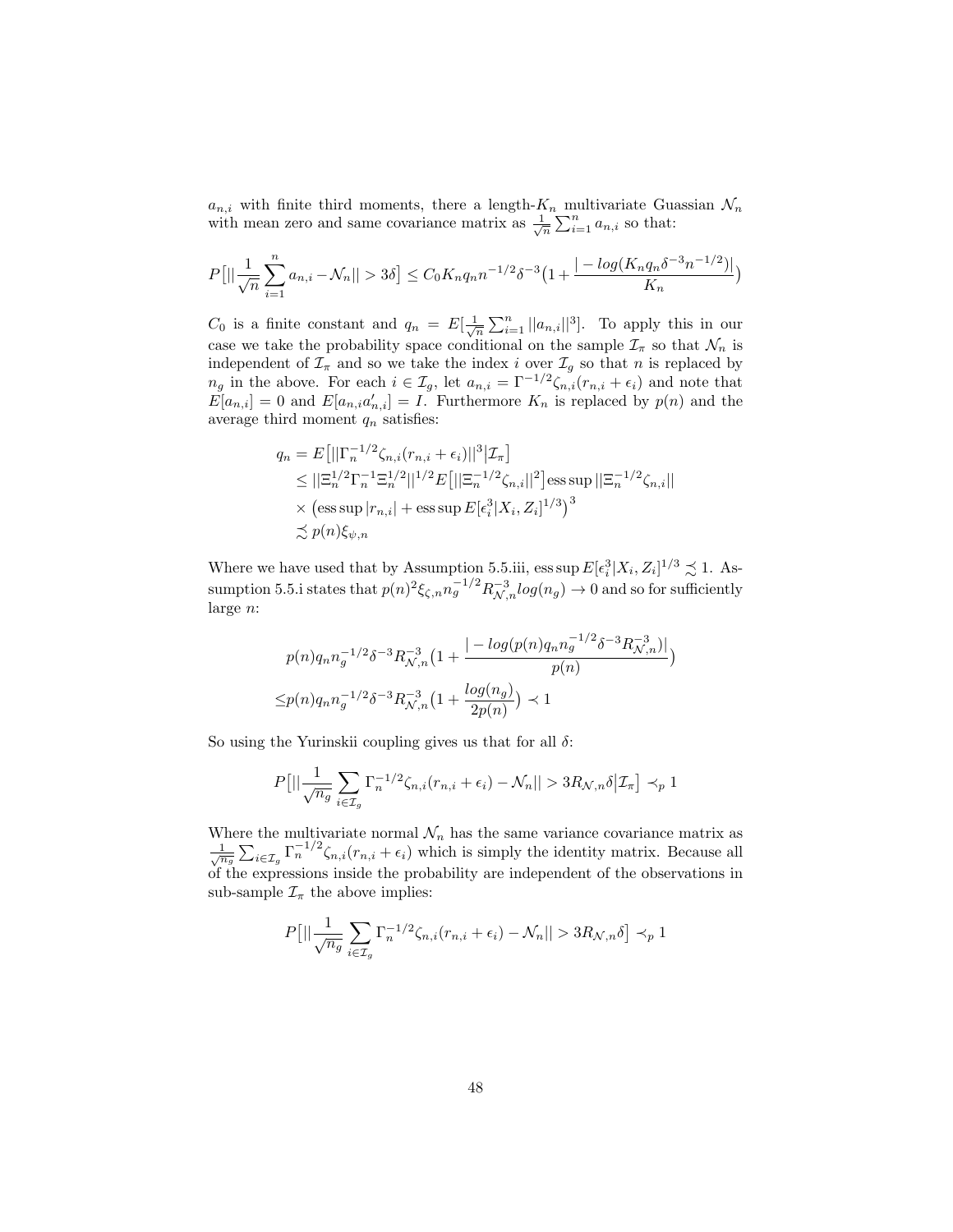Then using the definition of  $s_n$  and  $(.24)$ :

$$
\frac{\sqrt{n_g}(\bar{y}(x_1|x_2) - \hat{\alpha}_n(x_1, x_2)' \hat{\theta})}{||s_n(x_1, x_2)||} - \frac{s_n(x_1, x_2)'}{||s_n(x_1, x_2)||} \mathcal{N}_n
$$
  

$$
\lesssim_{p} R_{\mathcal{N}, n} + \frac{R_n(x_1)}{||s_n(x_1, x_2)||}
$$
  

$$
+ \xi_{\psi, n} \frac{m(n)}{n_g} \frac{||\tilde{\alpha}(x_1, x_2)' \bar{\Sigma}_{\lambda_{0,n}}^{-1/2} E[\hat{\pi}_{n,i} \zeta_{n,i}' | \mathcal{I}_{\pi}] \Xi_n^{-1/2}||}{||s(x_1, x_2)||}
$$
  

$$
+ \frac{||\bar{\Sigma}_n^{1/2} \bar{\Sigma}_{\lambda_{0,n}}^{-1} \tilde{\alpha}_n(x_1, x_2)||}{||s(x_1, x_2)||} (R_{\theta,n} + R_{\pi,n} + \ell_{\zeta,n}(s_3) + \lambda_{1,n}||\Xi_n^{-1}||)
$$

Now note that:

$$
||s(x_1, x_2)|| \ge ||\Xi_n^{1/2} \Gamma_n^{-1/2}||^{-1} ||E[\Xi_n^{-1/2} \zeta_{n,i} \hat{\pi}'_{n,i} | \mathcal{I}_{\pi}] \bar{\Sigma}_{\lambda_{0,n}}^{-1} \tilde{\alpha}(x_1, x_2)||
$$

Recall  $\Gamma_n = E\left[\zeta_{n,i}\zeta'_{n,i}(r_{n,i} + \epsilon_i)^2\right]$ , then:

$$
||\Xi_n^{1/2}\Gamma_n^{-1}\Xi_n^{1/2}||^2\geq \mathrm{ess}\inf E[\epsilon_i^2|X_i,Z_i]
$$

By Assumption 5.5.ii, ess inf  $E[\epsilon_i^2 | X_i, Z_i] \succsim_p 1$  so  $||\Xi_n^{1/2}\Gamma_n^{-1}\Xi_n^{1/2}|| \succsim 1$ . The matrix  $\Xi_n^{1/2} \Gamma_n^{-1/2}$  is square and so  $||\Xi_n^{1/2} \Gamma_n^{-1/2}|| = ||\Xi_n^{1/2} \Gamma_n^{-1} \Xi_n^{1/2}||^{1/2}$ , hence:

$$
||s(x_1, x_2)|| \sum_{p} ||E[\Xi_n^{-1/2} \zeta_{n,i} \hat{\pi}'_{n,i} | \mathcal{I}_{\pi}] \bar{\Sigma}_{\lambda_0, n}^{-1} \tilde{\alpha}(x_1, x_2)||
$$

Furthermore, using that  $\hat{\pi}_n(x, z) = (\hat{\omega}'_n \psi_n(x, z)) \otimes \chi_n(x)$ :

$$
||E[\Xi_n^{-1/2}\zeta_{n,i}\hat{\pi}'_{n,i}|\mathcal{I}_\pi]\bar{\Sigma}_{\lambda_{0,n}}^{-1}\tilde{\alpha}(x_1, x_2)||
$$
  
\n=||E[\Xi\_n^{-1/2}\zeta\_{n,i}\tilde{\psi}'\_{n,i}\tilde{\Omega}\_n^{-1/2}]\tilde{\Omega}\_n^{1/2}vec(\hat{\omega}\_n\iota(\bar{\Sigma}\_{\lambda\_{0,n}}^{-1}\tilde{\alpha}(x\_1, x\_2))||  
\n
$$
\geq ||E[\Xi_n^{-1/2}\zeta_{n,i}\tilde{\psi}'_{n,i}\tilde{\Omega}_n^{-1/2}]^{-1}||^{-1}||\tilde{\Omega}_n^{1/2}vec(\hat{\omega}_n\iota(\bar{\Sigma}_{\lambda_{0,n}}^{-1}\tilde{\alpha}(x_1, x_2))||
$$
  
\n
$$
\geq ||E[\Xi_n^{-1/2}\zeta_{n,i}\tilde{\psi}'_{n,i}\tilde{\Omega}_n^{-1/2}]^{-1}||^{-1}||\bar{\Sigma}_n^{1/2}\bar{\Sigma}_{\lambda_{0,n}}^{-1}\tilde{\alpha}(x_1, x_2)||
$$

By definition  $||E\left[\Xi_n^{-1/2}\zeta_{n,i}\tilde{\psi}'_{n,i}\tilde{\Omega}_n^{-1/2}\right]^{-1}|| \precsim b_n$ , and so we have:

$$
\frac{\sqrt{n_g}(\bar{y}(x_1|x_2) - \hat{\alpha}_n(x_1, x_2)'\hat{\theta})}{||s_n(x_1, x_2)||} - \frac{s_n(x_1, x_2)'}{||s_n(x_1, x_2)||} \mathcal{N}_n
$$
  

$$
\lesssim_p R_{\mathcal{N}, n} + \xi_{\zeta, n} \frac{p(n)}{n_g} + b_n(R_{\theta, n} + R_{\pi, n} + \ell_{\zeta, n}(s_3) + \lambda_{1, n}||\Xi_n^{-1}||)
$$
  

$$
+ \frac{\sqrt{n_g}R_n(x_1)}{||E[\Xi_n^{-1/2}\zeta_{n,i}(\hat{\pi}'_{n,i}\bar{\Sigma}_{\lambda_{0,n}}^{-1}\tilde{\alpha}(x_1, x_2))|\mathcal{I}_\pi]||}
$$

And by definition  $||E\left[\Xi_n^{-1/2}\zeta_{n,i}\left(\hat{\pi}'_{n,i}\bar{\Sigma}_{\lambda_{0,n}}^{-1}\tilde{\alpha}(x_1,x_2)\right)|\mathcal{I}_{\pi}\right]|| \succsim_p c_n(x_1,x_2)$ , which gives the result.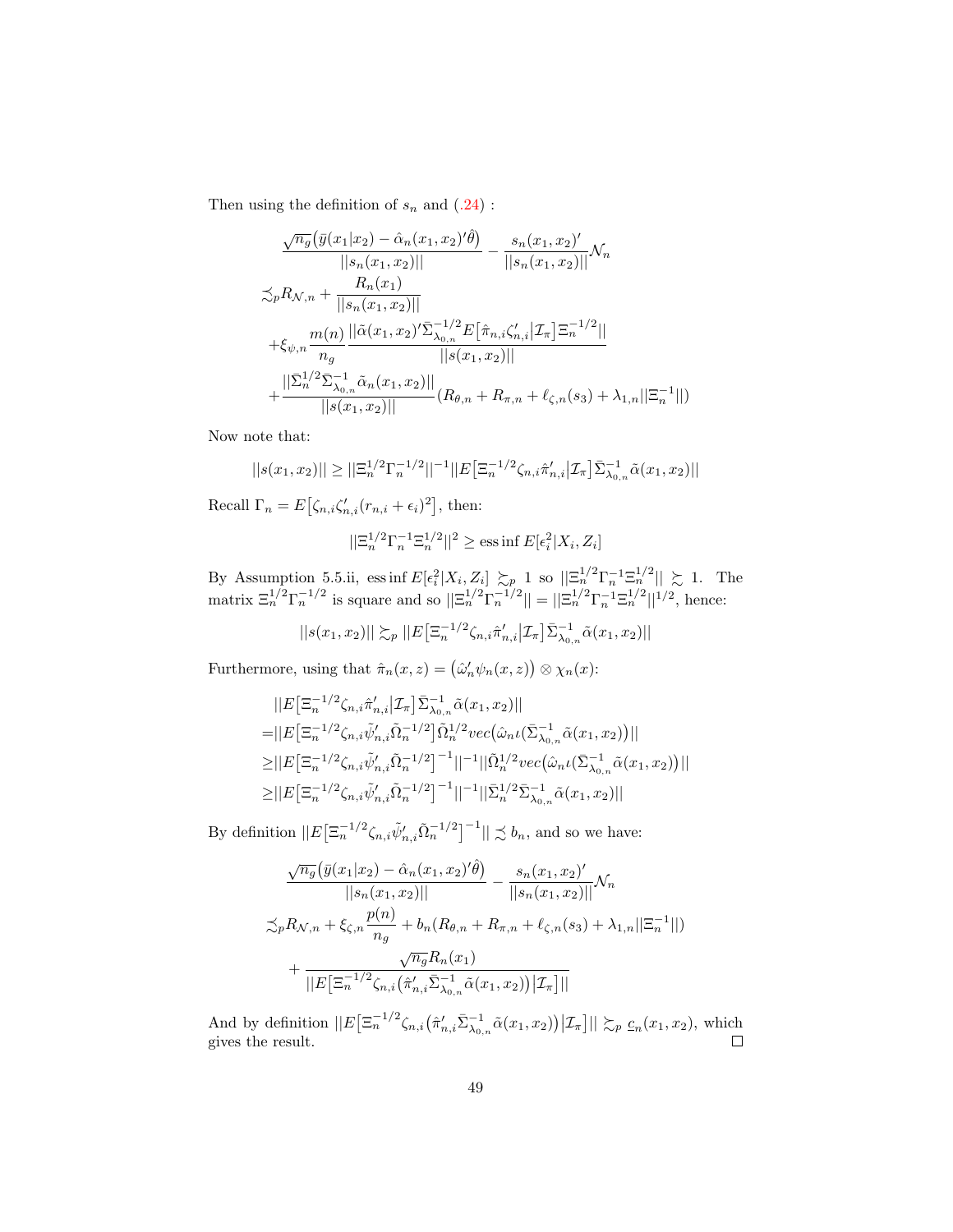Proof of Theorem 3.4. Define  $Y_{i,b} = \sqrt{Q_{b,i}} Y_i$ , define  $\zeta_{n,i,b} = \sqrt{Q_{b,i}} \zeta_{n,i}$ , and let  $\hat{\Xi}_{\lambda_{1,n},b} = \hat{\Xi}_{n,b} + \lambda_{1,n}I$  for  $\hat{\Xi}_{n,b} = \frac{1}{n_g}\sum_{i\in\mathcal{I}_g}\zeta_{n,i,b}\zeta'_{n,i,b}$ . The bootstrap estimator  $\hat{\alpha}_n(x_1, x_2)'\hat{\theta}_b$  differs from the estimator  $\hat{\alpha}_n(x_1, x_2)'\hat{\theta}$  only in that  $\hat{g}_i$  in the formula for  $\hat{\theta}$  is replaced by  $\hat{g}_{i,b} = \zeta'_{n,i} \hat{\beta}_b$  where  $\hat{\beta}_b$  is defined by  $\hat{\beta}_b = \hat{\Xi}_{\lambda_{1,n},b}^{-1} \frac{1}{n_g} \sum_{i \in \mathcal{I}_g} \zeta_{n,i,b} Y_{i,b}.$ 

Let  $r_{n,i} = g_i - \zeta'_{n,i} \beta_n$  where  $\beta_n = \Xi_n^{-1} E[\zeta_{n,i} Y_i]$  and  $\epsilon_i = Y_i - g_i$ . Note then that  $Y_{i,b} = \zeta'_{n,i,b}\beta_n + \sqrt{Q_{b,i}}r_{n,i} + \sqrt{Q_{b,i}}\epsilon_i.$ 

This decomposition can take the place of the analogous decomposition of  $Y_i$  in the proofs of Lemmas 3.7 and Theorem 3.3.  $\{Q_{b,i}\}_{i=1}^{n_g}$  are independent of the data and  $E[Q_{b,i}] = 1$ , so  $E[\zeta_{n,i,b}\zeta'_{n,i,b}] = \Xi_n$  and using Assumption 5.2.iv,  $E[(\sqrt{Q_{b,i}}\epsilon_i)^2 | X_i, Z_i] \leq \bar{\sigma}_Y^2$ . Further,  $E[\zeta_{n,i,b}(\sqrt{Q_{b,i}}r_{n,i} + \sqrt{Q_{b,i}}\epsilon_i)] = 0$ .  $\max_{i \in \mathcal{I}_g} |Q_{b,i}| \precsim_p ln(n_g)$ , and so:

$$
\max_{i \in \mathcal{I}_g} ||E[\zeta_{n,i,b}\zeta'_{n,i,b}]^{-1/2}\zeta_{n,i,b}|| = \max_{i \in \mathcal{I}_g} ||\sqrt{\frac{Q_{b,i}}{E[Q_{b,i}]}}E[\zeta_{n,i}\zeta'_{n,i}]^{-1/2}\zeta_{n,i}||
$$
  

$$
\leq \xi_{\zeta,n}\sqrt{\max_{i \in \mathcal{I}_g} |Q_{b,i}|} \precsim_p \xi_{\zeta,n}\sqrt{\ln(n_g)}
$$

Given the above it is clear that the analysis of the non-bootstrap estimator applies unchanged for the bootstrap estimator with the exception that the rate  $\xi_{\zeta,n}$  is replaced by  $\xi_{\zeta,n}\sqrt{\ln(n_g)}$ . Applying Lemma C.1 and Assumption 5.5.iv this gives  $||\Xi_n^{1/2}\hat{\Xi}_{n,b}^{-1}\Xi_n^{1/2} - I|| \precsim_p \sqrt{\ln(n_g)\xi_{\zeta,n}^2p(n)/n_g} \prec 1$ , which is slower than the non-bootstrap equivalent by a factor  $\sqrt{ln(n_g)}$ .

Following the steps in Lemma C.7 for the bootstrap estimator and we get:

$$
\left(\frac{1}{n_g} \sum_{i \in \mathcal{I}_g} \left(\hat{g}_{i,b} - g_i\right)^2\right)^{1/2} \lesssim_p \sqrt{\frac{p(n)}{n_g}} + \ell_{\zeta,n}(s_3) + \lambda_{1,n}||\Xi_n^{-1}|| = R_g
$$

Where  $R<sub>g</sub>$  is given in Theorem 3.2. And following steps in Theorem 3.3 for the bootstrap estimator we get:

$$
\begin{split}\n&\left(\bar{y}(x_1|x_2) - \hat{\alpha}_n(x_1, x_2)'\hat{\theta}_b\right) \\
&- \tilde{\alpha}(x_1, x_2)'\bar{\Sigma}_{\lambda_{0,n}}^{-1} E\big[\hat{\pi}_{n,i}\zeta'_{n,i}\big|\mathcal{I}_{\pi}\big]\Xi_n^{-1} \sum_{i \in \mathcal{I}_g} Q_{b,i}\zeta_{n,i}(r_{n,i} + \epsilon_i) \\
&\lesssim_p ||\bar{\Sigma}_n^{1/2} \bar{\Sigma}_{\lambda_{0,n}}^{-1} \tilde{\alpha}_n(x_1, x_2)||(R_{\theta,n} + R_{\pi,n} + \ell_{\zeta,n}(s_3) + \xi_{\tilde{\Omega},n}(x_1)\lambda_{2,n}||\Xi_n^{-1}||) \\
&+ \ln(n_g)\xi_{\zeta,n} \frac{p(n)}{n_g} ||\tilde{\alpha}(x_1, x_2)'\bar{\Sigma}_{\lambda_{0,n}}^{-1/2} E\big[\hat{\pi}_{n,i}\psi'_{n,i}\big|\mathcal{I}_{\pi}\big]\Xi_n^{-1/2}|| + R_n(x_1)\n\end{split}
$$

Note that this differs from the rate [\(.24\)](#page-46-2) derived in the proof of Theorem 3.3 only in the multiplication by  $ln(n_q)$  in the second line due to the slower convergence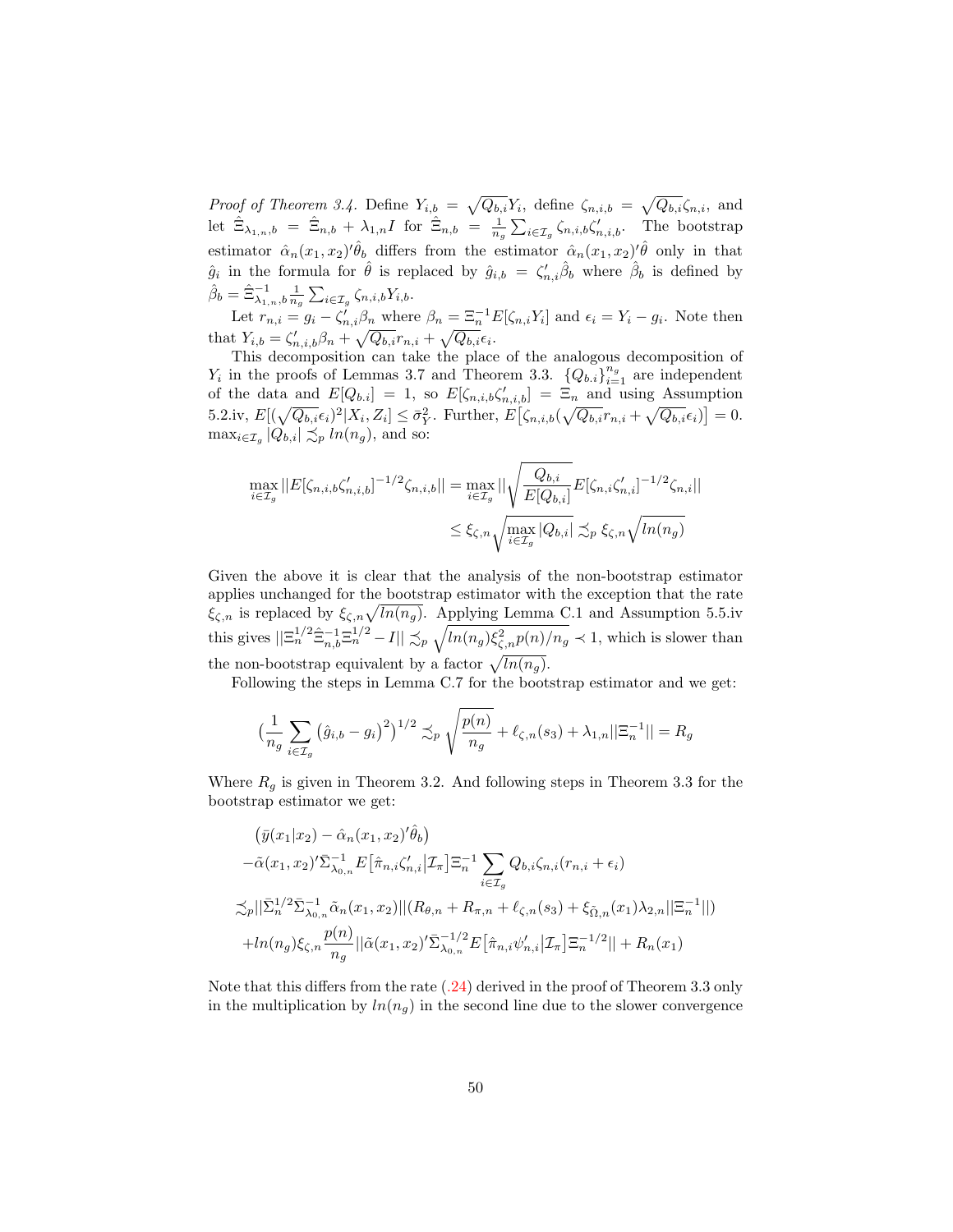of  $||\Xi_n^{1/2} \hat{\Xi}_{n,b}^{-1} \Xi_n^{1/2} - I||$ . Subtracting [\(.24\)](#page-46-2) from the above:

$$
(\hat{\alpha}_n(x_1, x_2)'\hat{\theta} - \hat{\alpha}_n(x_1, x_2)'\hat{\theta}_b)
$$
  
\n
$$
-\tilde{\alpha}(x_1, x_2)'\bar{\Sigma}_{\lambda_{0,n}}^{-1} E[\hat{\pi}_{n,i}\zeta'_{n,i}|\mathcal{I}_{\pi}] \Xi_n^{-1} \sum_{i \in \mathcal{I}_g} (Q_{b,i} - 1)\zeta_{n,i}(r_{n,i} + \epsilon_i)
$$
  
\n
$$
\lesssim_p ||\bar{\Sigma}_n^{1/2} \bar{\Sigma}_{\lambda_{0,n}}^{-1} \tilde{\alpha}_n(x_1, x_2)||(R_{\theta,n} + R_{\pi,n} + \ell_{\zeta,n}(s_3) + \xi_{\tilde{\Omega},n}(x_1)\lambda_{2,n}||\Xi_n^{-1}||)
$$
  
\n
$$
+ ln(n_g) \xi_{\zeta,n} \frac{p(n)}{n_g} ||\tilde{\alpha}(x_1, x_2)'\bar{\Sigma}_{\lambda_{0,n}}^{-1/2} E[\hat{\pi}_{n,i}\psi'_{n,i}|\mathcal{I}_{\pi}] \Xi_n^{-1/2}|| + R_n(x_1) \qquad (.25)
$$

The Yurinskii's coupling argument in Theorem 3.3 can be applied with

$$
\frac{1}{\sqrt{n_g}} \sum_{i \in \mathcal{I}_g} \Gamma_n^{-1/2} (Q_{b,i} - 1) \zeta_{n,i} (r_{n,i} + \epsilon_i)
$$

replacing  $\frac{1}{\sqrt{n_g}}\sum_{i\in\mathcal{I}_g}\Gamma_n^{-1/2}\zeta_{n,i}(r_{n,i}+\epsilon_i)$  and conditioning on the whole data  $\mathcal{I}$ rather than just the sub-sample  $\mathcal{I}_{\pi}$ . The average third moment conditional on the data is stochastically bounded by the unconditional average third moment in Theorem 3.3, that is:

$$
E[||\Gamma_n^{-1/2}(Q_{b,i}-1)\zeta_{n,i}(r_{n,i}+\epsilon_i)||^3|Z] \precsim_{p} E[||\Gamma_n^{-1/2}\zeta_{n,i}(r_{n,i}+\epsilon_i)||^3]
$$

Then applying the steps in Theorem 3.3 we get:

$$
P[||\frac{1}{\sqrt{n_g}}\sum_{i\in\mathcal{I}_g}\Gamma_n^{-1/2}(Q_{b,i}-1)\zeta_{n,i}(r_{n,i}+\epsilon_i)-\hat{\mathcal{N}}_n||>3R_{\mathcal{N},n}\delta|\mathcal{I}]\prec_p 0
$$

Where  $\hat{\mathcal{N}}_n$  is a multivariate Guassian independent of the data with covariance matrix  $\Gamma_n^{-1/2} \tilde{\Gamma}_n \Gamma_n^{-1/2}$  where:

$$
\tilde{\Gamma}_n = E\left[\frac{1}{n_g} \sum_{i \in \mathcal{I}_g} (Q_{b,i} - 1)^2 \zeta_{n,i} \zeta'_{n,i} (r_{n,i} + \epsilon_i)^2 | \mathcal{I}\right]
$$

which equals  $\frac{1}{n_g} \sum_{i \in \mathcal{I}_g} \zeta_{n,i} \zeta'_{n,i}(r_{n,i}+\epsilon_i)^2$ . We can define a multivariate Gaussian random vector  $\tilde{\mathcal{N}}_n$  that is independent of the data and has identity covariance matrix so that  $\hat{\mathcal{N}}_n = (\Gamma_n^{-1/2} \tilde{\Gamma}_n \Gamma_n^{-1/2})^{1/2} \tilde{\mathcal{N}}_n$ . The remaining arguments in Theorem 3.3 go through unchanged and so uniformly over  $F_X$ -almost all  $x_1$  and x2:

$$
\frac{\sqrt{n_g}(\hat{\alpha}_n(x_1, x_2)'\hat{\theta} - \hat{\alpha}_n(x_1, x_2)'\hat{\theta}_b) - s_n(x_1, x_2)'(\Gamma_n^{-1/2}\tilde{\Gamma}_n\Gamma_n^{-1/2})^{1/2}\tilde{\mathcal{N}}_n}{||s_n(x_1, x_2)||}
$$
  

$$
\lesssim_p R_{\mathcal{N}, n} + \ln(n_g) \xi_{\zeta, n} \frac{p(n)}{n_g} + b_n(R_{\theta, n} + R_{\pi, n} + \ell_{\zeta, n}(s_3) + \lambda_{1, n}||\Xi_n^{-1}||)
$$
  

$$
+ \frac{b_n \sqrt{n_g} R_n(x_1)}{\underline{c}_n(x_1, x_2)}
$$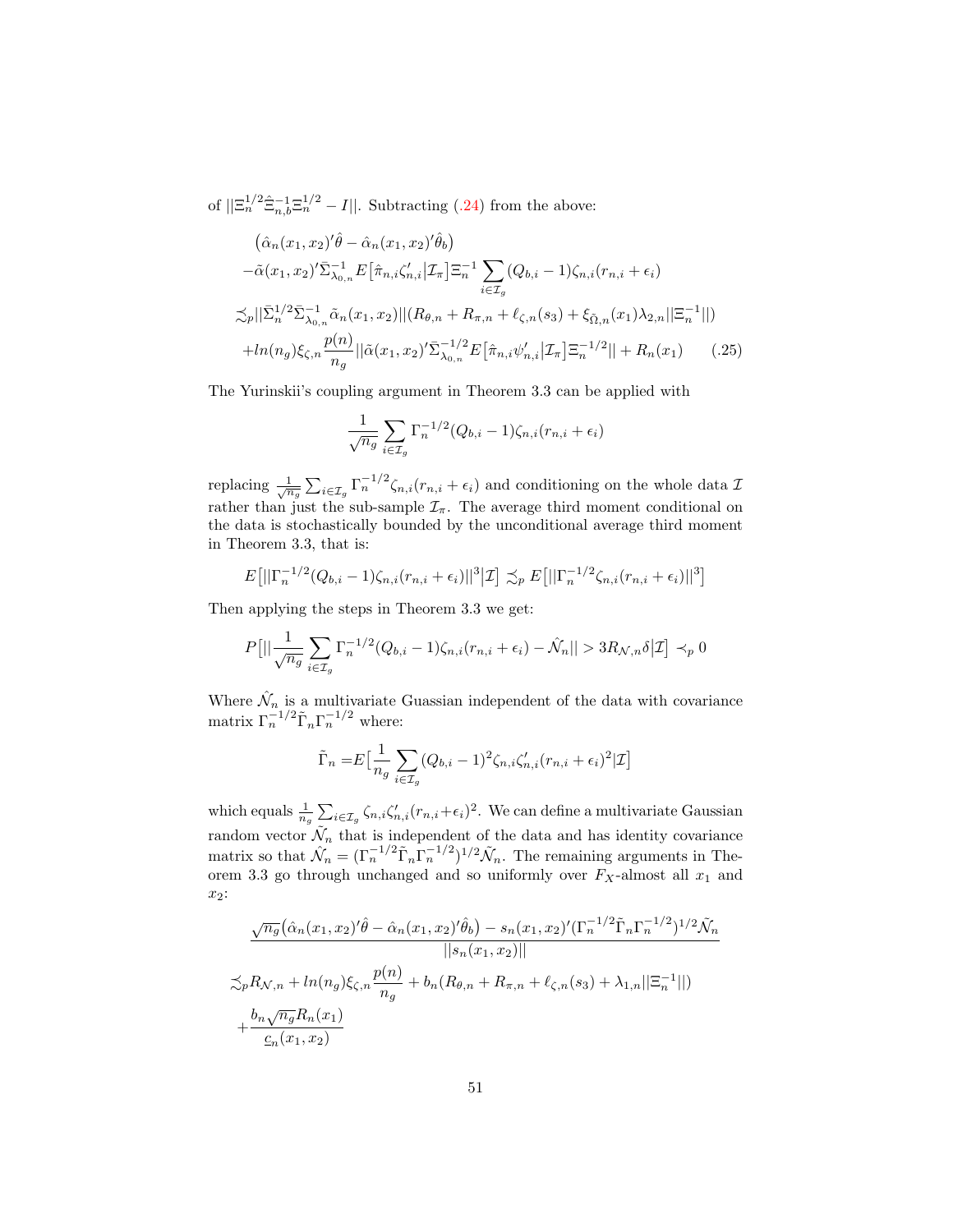By Lemma C.4:

$$
\begin{aligned}\n&||\Gamma_n^{-1/2} \tilde{\Gamma}_n \Gamma_n^{-1/2} - I||^2 \\
&= ||\frac{1}{n_g} \Big( \sum_{i \in \mathcal{I}_g} \Gamma_n^{-1/2} \zeta_{n,i} \zeta'_{n,i} (r_{n,i} + \epsilon_i)^2 \Gamma_n^{-1/2} - I \Big) ||^2 \\
&\lesssim_p \frac{1}{n_g} E\big[ ||\Gamma_n^{-1/2} \zeta_{n,i} (r_{n,i} + \epsilon_i) ||^4 \big| \big] \\
&\lesssim_p \frac{1}{n_g} \xi_{\zeta,n}^2 p(n) \Big( \text{ess} \sup r_{n,i}^4 + \text{ess} \sup [\epsilon_i^4 | X_i, Z_i] \Big) \lesssim_p \frac{1}{n_g} \xi_{\zeta,n}^2 p(n)\n\end{aligned}
$$

Where we have used that  $||\Gamma_n^{-1/2} \Xi_n^{1/2}||^2 \leq ||\Xi_n^{1/2} \Gamma_n^{-1} \Xi_n^{1/2}|| \precsim_p 1$  as shown in the proof of Theorem 3.3, and ess sup  $|r_{n,i}| \prec 0$  from Assumptions 5.1.iv and 5.3.ii, and ess sup  $E[\epsilon_i^4 | X_i, Z_i] < \infty$  by Assumption 5.5.v. For any symmetric positive definite matrix  $A$ ,  $||A^{1/2} - I|| \le ||A - I||$ , and so:

$$
\left\| \left( \Gamma_n^{-1/2} \tilde{\Gamma}_n \Gamma_n^{-1/2} \right)^{1/2} - I \right\| \lesssim_p \sqrt{\frac{\xi_{\zeta,n}^2 p(n)}{n_g}}
$$

It follows then that:

$$
||\tilde{\mathcal{N}}_n - (\Gamma_n^{-1/2} \tilde{\Gamma}_n \Gamma_n^{-1/2})^{1/2} \tilde{\mathcal{N}}_n|| \le ||(\Gamma_n^{-1/2} \tilde{\Gamma}_n \Gamma_n^{-1/2})^{1/2} - I|| \cdot ||\tilde{\mathcal{N}}_n||
$$
  

$$
\lesssim_p \sqrt{\frac{\xi_{\zeta,n}^2 p(n)^2}{n_g}}
$$

Where we have used that  $||\tilde{\mathcal{N}}_n||^2 \preceq_p p(n)$  by Markov's inequality. And so uniformly over  $F_X$ -almost all  $x_1$  and  $x_2$ :

$$
\frac{\sqrt{n_g}(\hat{\alpha}_n(x_1, x_2)'\hat{\theta} - \hat{\alpha}_n(x_1, x_2)'\hat{\theta}_b)}{||s_n(x_1, x_2)||} - \frac{s_n(x_1, x_2)'}{||s_n(x_1, x_2)||} \tilde{\mathcal{N}}_n
$$
  

$$
\lesssim_p R_{\mathcal{N}, n} + \sqrt{\frac{\xi_{\zeta, n}^2 p(n)^2}{n_g}} + \ln(n_g) \xi_{\zeta, n} \frac{p(n)}{n_g}
$$
  
+
$$
b_n(R_{\theta, n} + R_{\pi, n} + \ell_{\zeta, n}(s_3) + \lambda_{1, n} ||\Xi_n^{-1}||) + \frac{b_n \sqrt{n_g} R_n(x_1)}{c_n(x_1, x_2)}
$$
(.26)

Using the condition on  $\bar{r}_n$  we thus have that for some multivariate Guassian random vector  $\tilde{\mathcal{N}}_n$ , independent of the whole data  $\mathcal I$  and with identity variancecovariance matrix:

<span id="page-51-0"></span>
$$
\sup_{(x_1,x_2)\in\mathcal{X}}\left|\frac{\sqrt{n_g}\left(\hat{\alpha}_n(x_1,x_2)'\hat{\theta}-\hat{\alpha}_n(x_1,x_2)'\hat{\theta}_b\right)}{||s_n(x_1,x_2)||_2} - \frac{s_n(x_1,x_2)'}{||s_n(x_1,x_2)||_2}\tilde{\mathcal{N}}_n\right| \prec_p \bar{r}_n \quad (.27)
$$

By Theorem 3.3 and since  $\xi_{\zeta,n} \frac{p(n)}{n_a}$  $\frac{\rho(n)}{n_g} \precsim \sqrt{\frac{\xi^2_{\zeta,n}p(n)^2}{n_g}}$  $\frac{dP^{(n)}}{n_g}$  we also have for some other multivariate Guassian random vector  $\dot{\mathcal{N}}_n$ , independent of the sub-sample  $\mathcal{I}_{\pi}$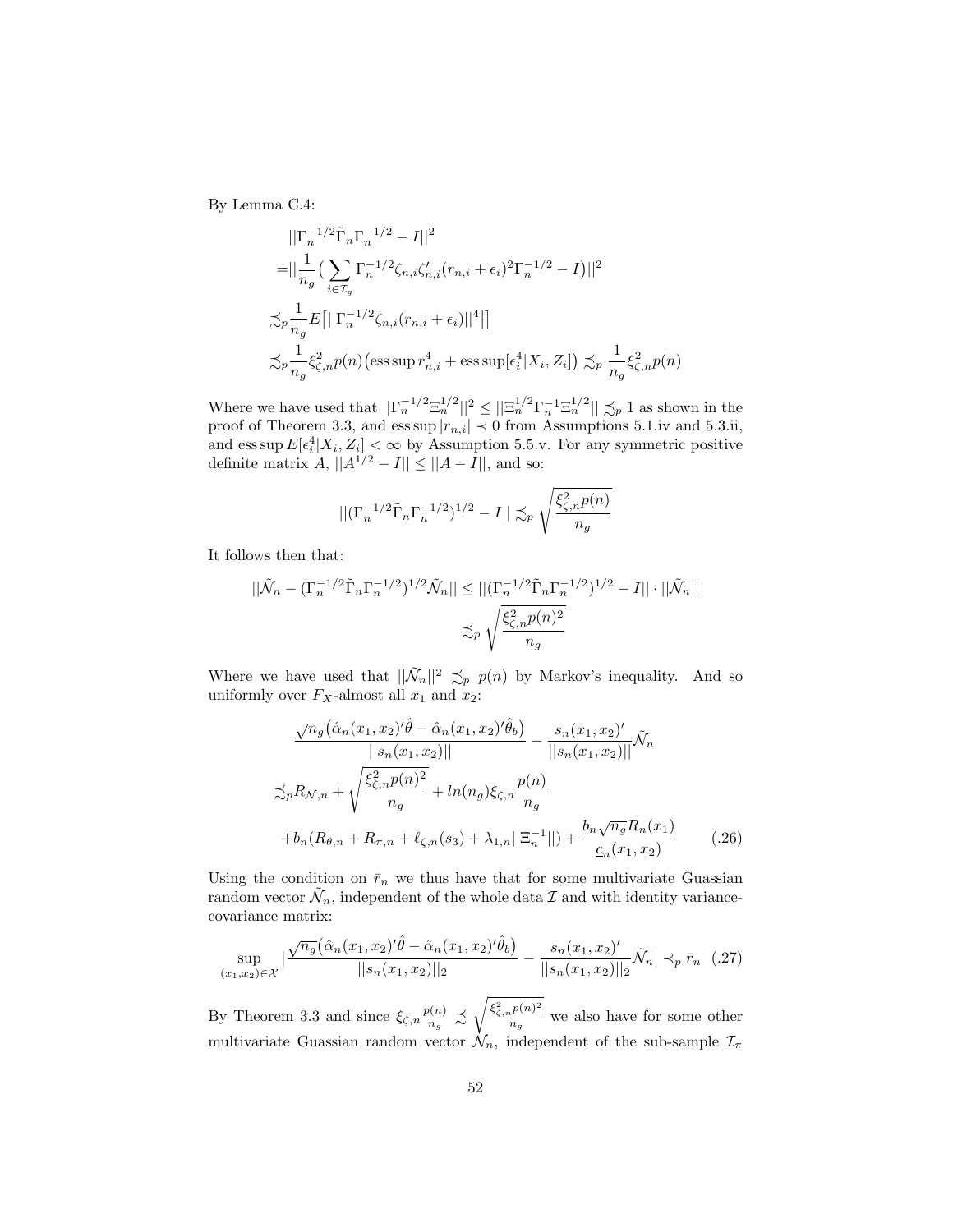with identity variance-covariance matrix:

<span id="page-52-0"></span>
$$
\sup_{(x_1,x_2)\in\mathcal{X}}\left|\frac{\sqrt{n_g}\left(\bar{y}(x_1|x_2)-\hat{\alpha}_n(x_1,x_2)'\hat{\theta}\right)}{||s_n(x_1,x_2)||_2} - \frac{s_n(x_1,x_2)'}{||s_n(x_1,x_2)||_2}\mathcal{N}_n\right| \prec_p \bar{r}_n \qquad (.28)
$$

Let  $\hat{err}_n$  denote the quantity on the LHS of [\(.28\)](#page-52-0) above and define the scalar  $R_{\sigma,n}$  by  $R_{\sigma,n} = \sup_{(x_1,x_2) \in \mathcal{X}} |\frac{||s_n(x_1,x_2)||_2}{\hat{\sigma}_n(x_1,x_2)} - 1|$ . Note that:

$$
\sup_{(x_1,x_2)\in\mathcal{X}}\left|\frac{\sqrt{n_g}\left(\bar{y}(x_1|x_2)-\hat{\alpha}_n(x_1,x_2)'\hat{\theta}\right)}{\hat{\sigma}_n(x_1,x_2)}-\frac{s_n(x_1,x_2)'}{\|s_n(x_1,x_2)\|_2}\mathcal{N}_n\right|
$$
  

$$
\leq R_{\sigma,n} \sup_{(x_1,x_2)\in\mathcal{X}}\left|\frac{s_n(x_1,x_2)'}{\|s_n(x_1,x_2)\|_2}\mathcal{N}_n\right|+(1+R_{\sigma,n})e\hat{r}r_{1,n} \prec_p \bar{r}_n
$$
 (.29)

Where we have used that  $R_{\sigma,n} \prec_p \bar{r}_n^2 \prec 1$ ,  $e\hat{r}_{1,n} \prec_p \bar{r}_n$ , and by Markov's inequality:

$$
\sup_{(x_1,x_2)\in\mathcal{X}}\frac{s_n(x_1,x_2)'}{||s_n(x_1,x_2)||_2}\mathcal{N}_n \precsim_{p} E\big[\sup_{(x_1,x_2)\in\mathcal{X}}\big|\frac{s_n(x_1,x_2)'}{||s_n(x_1,x_2)||_2}\mathcal{N}_n\big|\big]
$$

which is  $O(\bar{r}_n^{-1})$  by supposition. Call the LHS of the first inequality in [\(.29\)](#page-52-1)  $e\tilde{r}r_{1,n}$ . Now, for any random scalars a, b, and c:

<span id="page-52-1"></span>
$$
|P(a \le c) - P(b \le c)| \le P(|b - c| \le |a - b|)
$$

It follows that for any deterministic sequence  $c_n$ :

$$
|P\left(\sup_{(x_1,x_2)\in\mathcal{X}}\left|\frac{\sqrt{n_g}(\bar{y}(x_1|x_2)-\hat{\alpha}_n(x_1,x_2)'\hat{\theta})}{\hat{\sigma}_n(x_1,x_2)}\right| \leq c_n|\mathcal{I}_\pi) -P\left(\sup_{(x_1,x_2)\in\mathcal{X}}\left|\frac{s_n(x_1,x_2)'}{\|s_n(x_1,x_2)\|}\mathcal{N}_n\right| \leq c_n|\mathcal{I}_\pi)\right| \leq P(\left|\sup_{(x_1,x_2)\in\mathcal{X}}\left|\frac{s_n(x_1,x_2)'}{\|s_n(x_1,x_2)\|}\mathcal{N}_n\right| - c_n| \leq e\tilde{r}r_{1,n}|\mathcal{I}_\pi) \n\lesssim_P P(\left|\sup_{(x_1,x_2)\in\mathcal{X}}\left|\frac{s_n(x_1,x_2)'}{\|s_n(x_1,x_2)\|}\mathcal{N}_n\right| - c_n| \leq e\tilde{r}r_{1,n}\right)
$$

Where the final step follows by Markov's inequality. We have that  $\tilde{err}_{1,n} \prec_p \bar{r}_n$ and so:

$$
P\left(\left|\sup_{(x_1,x_2)\in\mathcal{X}}\left|\frac{s_n(x_1,x_2)'}{\hat{\sigma}_n(x_1,x_2)}\mathcal{N}_n\right|-c_n\right|\leq e\tilde{r}r_{1,n}\right)
$$

$$
\lesssim P\left(\left|\sup_{(x_1,x_2)\in\mathcal{X}}\left|\frac{s_n(x_1,x_2)'}{\hat{\sigma}_n(x_1,x_2)}\mathcal{N}_n\right|-c\right|\leq \bar{r}_n\right)
$$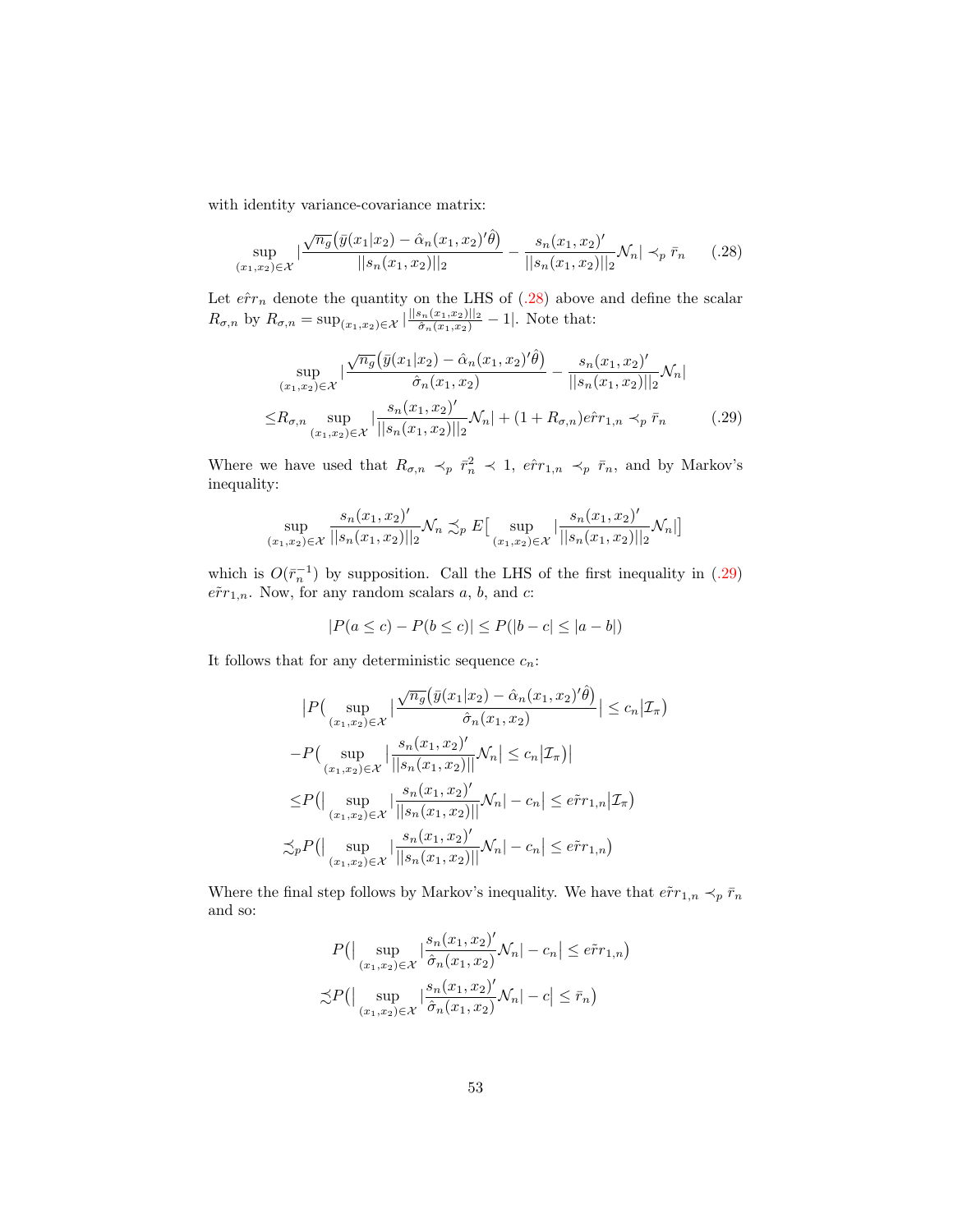So in all:

<span id="page-53-0"></span>
$$
\left| P\left(\sup_{(x_1,x_2)\in\mathcal{X}} \left| \frac{\sqrt{n_g} \left( \bar{y}(x_1|x_2) - \hat{\alpha}_n(x_1,x_2)'\hat{\theta} \right)}{\hat{\sigma}_n(x_1,x_2)} \right| \le c_n | \mathcal{I}_\pi \right) \right|
$$
  
-
$$
P\left(\sup_{(x_1,x_2)\in\mathcal{X}} \left| \frac{s_n(x_1,x_2)'}{\left| |s_n(x_1,x_2)| \right|} \mathcal{N}_n \right| \le c_n | \mathcal{I}_\pi \right) \right|
$$
  

$$
\lesssim_p P\left(\left| \sup_{(x_1,x_2)\in\mathcal{X}} \left| \frac{s_n(x_1,x_2)'}{\left| |s_n(x_1,x_2)| \right|} \mathcal{N}_n \right| - c_n \right| \le \bar{r}_n \right) \tag{30}
$$

By similar reasoning, from [.27](#page-51-0) similar steps give:

$$
|P\left(\sup_{(x_1,x_2)\in\mathcal{X}}\left|\frac{\sqrt{n_g}(\hat{\alpha}_n(x_1,x_2)'\hat{\theta}-\hat{\alpha}_n(x_1,x_2)'\hat{\theta}_b)}{\hat{\sigma}_n(x_1,x_2)}\right| \le c_n|\mathcal{I}\right)
$$

$$
-P\left(\sup_{(x_1,x_2)\in\mathcal{X}}\left|\frac{s_n(x_1,x_2)'}{||s_n(x_1,x_2)||_2}\mathcal{N}_n\right| \le c_n|\mathcal{I}_n\right)|
$$

$$
\lesssim_p P\left(\left|\sup_{(x_1,x_2)\in\mathcal{X}}\left|\frac{s_n(x_1,x_2)'}{||s_n(x_1,x_2)||_2}\mathcal{N}_n|-c_n\right| \le \bar{r}_n\right) \tag{.31}
$$

In the above we have used that:

<span id="page-53-1"></span>
$$
P\left(\sup_{(x_1,x_2)\in\mathcal{X}}\left|\frac{s_n(x_1,x_2)'}{||s_n(x_1,x_2)||_2}\tilde{\mathcal{N}}_n\right|\le c_n|\mathcal{I}\right)
$$
  
=
$$
P\left(\sup_{(x_1,x_2)\in\mathcal{X}}\left|\frac{s_n(x_1,x_2)'}{||s_n(x_1,x_2)||_2}\mathcal{N}_n\right|\le c_n|\mathcal{I}_\pi\right)
$$

By supposition, with probability 1 we have  $\frac{s_n(x_1,x_2)}{\prod_{s} (x_s-x_s)}$  $||s_n(x_1,x_2)||_2$  $|\mathcal{N}_n| < \infty$  for every pair  $(x_1, x_2) \in \mathcal{X}$ , and  $E\left[\sup_{(x_1, x_2) \in \mathcal{X}} |\frac{s_n(x_1, x_2)}{||s_n(x_1, x_2)||} \right]$  $||s_n(x_1,x_2)||_2$  $\left[\mathcal{N}_n\right] \preceq_p \bar{r}_n^{-1}$ . By Corollary 2.1 in [Chernozhukov](#page-30-1)  $et \ al. (2014)$  $et \ al. (2014)$  this implies:

<span id="page-53-2"></span>
$$
\sup_{c \in \mathbb{R}} P(|\sup_{(x_1, x_2) \in \mathcal{X}} |\frac{s_n(x_1, x_2)'}{||s_n(x_1, x_2)||_2} \mathcal{N}_n| - c| \leq \bar{r}_n) \prec 1
$$

So from [\(.30\)](#page-53-0):

$$
\left| P\left(\sup_{(x_1, x_2) \in \mathcal{X}} \left| \frac{\sqrt{n_g} \left( \bar{y}(x_1 | x_2) - \hat{\alpha}_n(x_1, x_2)' \hat{\theta} \right)}{\hat{\sigma}_n(x_1, x_2)} \right| \le c_n |\mathcal{I}_\pi \right) \right|
$$
  
-
$$
P\left(\sup_{(x_1, x_2) \in \mathcal{X}} \left| \frac{s_n(x_1, x_2)'}{\|s_n(x_1, x_2)\|_2} \mathcal{N}_n \right| \le c_n |\mathcal{I}_\pi| \right| \prec_p 1 \qquad (32)
$$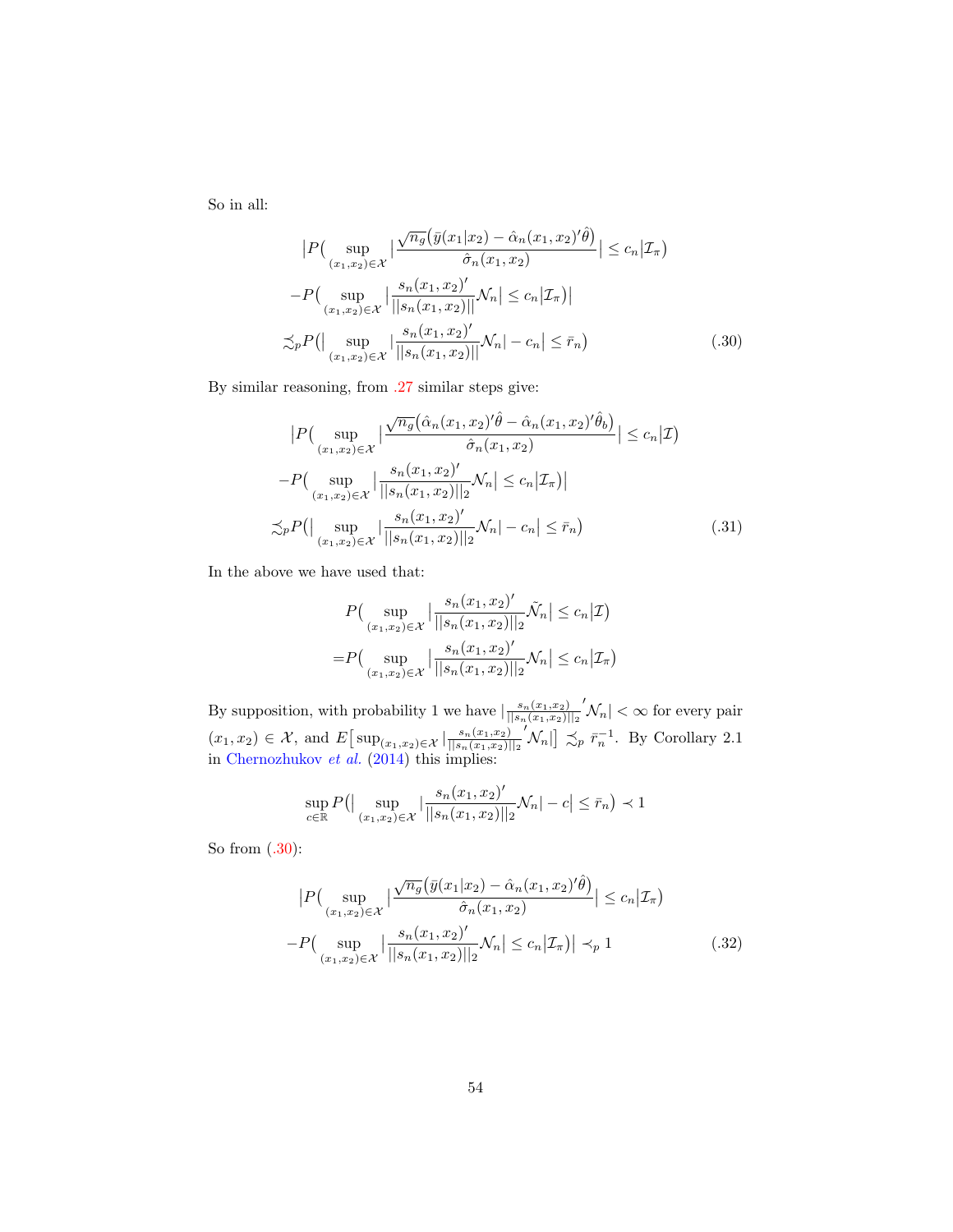And also using  $(.31)$ :

$$
|P\left(\sup_{(x_1,x_2)\in\mathcal{X}}\left|\frac{\sqrt{n_g}\left(\bar{y}(x_1|x_2)-\hat{\alpha}_n(x_1,x_2)'\hat{\theta}\right)}{\hat{\sigma}_n(x_1,x_2)}\right| \leq c_n|\mathcal{I}_\pi\right)
$$

$$
-P\left(\sup_{(x_1,x_2)\in\mathcal{X}}\left|\frac{\sqrt{n_g}\left(\hat{\alpha}_n(x_1,x_2)'\hat{\theta}-\hat{\alpha}_n(x_1,x_2)'\hat{\theta}_b\right)}{\hat{\sigma}_n(x_1,x_2)}\right| \leq c_n|\mathcal{I}\right)|
$$

$$
\prec_p 1
$$

By Glivenko-Cantelli, if  $B \to \infty$  sufficiently quickly then the above implies:

<span id="page-54-0"></span>
$$
\frac{1}{B} \sum_{b=1}^{B} 1 \{ \sup_{(x_1, x_2) \in \mathcal{X}} \left| \frac{\sqrt{n_g} (\hat{\alpha}_n(x_1, x_2)' \hat{\theta} - \hat{\alpha}_n(x_1, x_2)' \hat{\theta}_b)}{\hat{\sigma}(x_1, x_2)} \right| \leq c_n \}
$$

$$
-P \Big( \sup_{(x_1, x_2) \in \mathcal{X}} \left| \frac{\sqrt{n_g} (\bar{y}(x_1 | x_2) - \hat{\alpha}_n(x_1, x_2)') \hat{\theta}}{\hat{\sigma}_n(x_1, x_2)} \right| \leq c_n | \mathcal{I}_\pi) \prec_p 1 \qquad (.33)
$$

[\(.33\)](#page-54-0) and [\(.32\)](#page-53-2) together imply:

$$
\frac{1}{B} \sum_{b=1}^{B} 1 \{ \sup_{(x_1, x_2) \in \mathcal{X}} \left| \frac{\sqrt{n_g} (\hat{\alpha}_n(x_1, x_2)' \hat{\theta} - \hat{\alpha}_n(x_1, x_2)' \hat{\theta}_b)}{\hat{\sigma}(x_1, x_2)} \right| \le c_n \}
$$

$$
-P \Big( \sup_{(x_1, x_2) \in \mathcal{X}} \left| \frac{s_n(x_1, x_2)'}{\|s_n(x_1, x_2)\|_2} \mathcal{N}_n \right| \le c_n \left| \mathcal{I}_n \right| \prec_p 1 \tag{34}
$$

 $\sup_{(x_1,x_2)\in\mathcal{X}}\left|\frac{s_n(x_1,x_2)'}{||s_n(x_1,x_2)||}\right|$  $\frac{s_n(x_1,x_2)}{||s_n(x_1,x_2)||_2} \mathcal{N}_n$  is continuously distributed conditional on the subsample  $\mathcal{I}_{\pi}$ , and so for any  $\tilde{a} \in (0,1)$  and any n there is some  $\tilde{c}$  so that:

<span id="page-54-1"></span>
$$
P\left(\sup_{(x_1,x_2)\in\mathcal{X}}\left|\frac{s_n(x_1,x_2)'}{||s_n(x_1,x_2)||_2}\mathcal{N}_n\right|\leq \tilde{c}|\mathcal{I}_\pi\right)=\tilde{a}
$$

It then follows from [\(.34\)](#page-54-1) that for any scalar  $\eta \in (0, a \vee |a-1|)$  there must exist a sequence of critical values  $\bar{c}_n$  so that:

$$
\frac{1}{B} \sum_{b=1}^{B} 1 \left\{ \sup_{(x_1, x_2) \in \mathcal{X}} \left| \frac{\sqrt{n_g} \left( \hat{\alpha}_n(x_1, x_2)' \hat{\theta} - \hat{\alpha}_n(x_1, x_2)' \hat{\theta}_b \right)}{\hat{\sigma}(x_1, x_2)} \right| \leq \bar{c}_n \right\} = 1 - a + \frac{1}{2} \eta + o_p(1)
$$

And a sequence of critical values  $c_n$  so that:

$$
\frac{1}{B} \sum_{b=1}^{B} 1 \left\{ \sup_{(x_1, x_2) \in \mathcal{X}} \left| \frac{\sqrt{n_g} \left( \hat{\alpha}_n(x_1, x_2)' \hat{\theta} - \hat{\alpha}_n(x_1, x_2)' \hat{\theta}_b \right)}{\hat{\sigma}(x_1, x_2)} \right| \leq \underline{c}_n \right\} = 1 - a - \frac{1}{2} \eta + o_p(1)
$$

Recall that  $\hat{c}_{1-a}$  is the smallest c that satisfies:

$$
\frac{1}{B} \sum_{b=1}^{B} 1 \left\{ \sup_{x_1, x_2 \in \mathcal{X}} \left| \frac{\hat{\alpha}_n(x_1, x_2)' \hat{\theta}_b - \hat{\alpha}_n(x_1, x_2)' \hat{\theta}}{\hat{\sigma}(x_1, x_2) / \sqrt{n_g}} \right| \leq \hat{c}_{1-a} \right\} \leq 1 - a
$$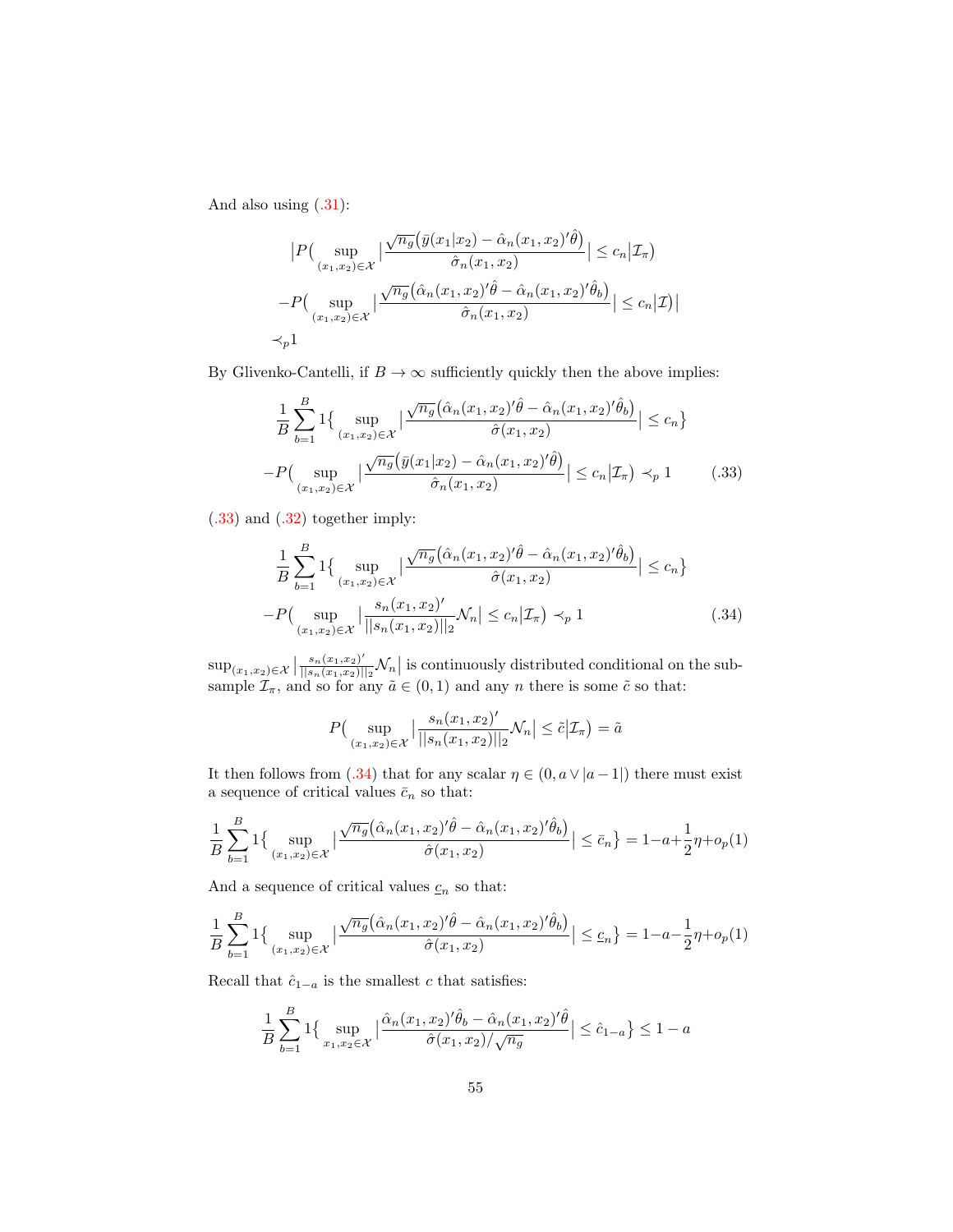So with probability approaching 1,  $\hat{c}_{1-a} \in [\underline{c}_n, \overline{c}_n]$ . Using [\(.33\)](#page-54-0) this then implies that with probability approaching 1:

$$
P\left(\sup_{(x_1,x_2)\in\mathcal{X}}\left|\frac{\sqrt{n_g}\left(\bar{y}(x_1|x_2)-\hat{\alpha}_n(x_1,x_2)'\hat{\theta}\right)}{\hat{\sigma}_n(x_1,x_2)}\right|\leq \hat{c}_{1-a}\left|\mathcal{I}_\pi\right) \in [1-a-\eta,1-a+\eta]
$$

Since  $\eta$  can be set to be arbitrarily small, it follows that:

$$
P\Big(\sup_{(x_1,x_2)\in\mathcal{X}}\Big|\frac{\sqrt{n_g}\big(\bar{y}(x_1|x_2)-\hat{\alpha}_n(x_1,x_2)'\hat{\theta}\big)}{\hat{\sigma}_n(x_1,x_2)}\Big|\leq \hat{c}_{1-a}\big|\mathcal{I}_\pi\Big)=1-a+o_p(1)
$$

Using the definition of  $\hat{\Theta}_{1-a}(x_1, x_2)$  the above implies:

$$
P(\bar{y}(x_1|x_2) \in \hat{\Theta}_{1-a}(x_1, x_2), \forall (x_1, x_2) \in \mathcal{X} | \mathcal{I}_{\pi}) = 1 - a + o_p(1)
$$

Convergence in probability of a bounded (in magnitude) random variable implies convergence of the mean, so:

$$
P(\bar{y}(x_1|x_2) \in \hat{\Theta}_{1-a}(x_1, x_2), \forall (x_1, x_2) \in \mathcal{X}) = 1 - a + o(1)
$$

## Appendix C: Additional Results and Supporting Lemmas

Proposition C.1. Under Assumption 1:

$$
\bar{y}(x_1|x_2) = E\big[E[Y|W^*, X = x_1]|X = x_2\big]
$$

Proof. By iterated expectations:

$$
\bar{y}(x_1|x_2) = E\big[E[y_0(x_2, U)|W^*, X = x_2]\big|X = x_2\big]
$$

By Assumption 1.i and the definition of  $y_0$ :

$$
E[y_0(x_1, U)|W^* = w^*, X = x_2] = E[Y|W^* = w^*, X = x_1]
$$

Under Assumption 1.ii  $E[Y|W^* = w^*, X = x_1]$  is well-defined for  $F_{W^*|X=x_2}$ almost all  $w^*$  (rather than just  $F_{W^*|X=x_1}$ -almost all  $w^*$ ). So we can substitute to get:

$$
\bar{y}(x_1|x_2) = E[E[Y|W^*, X = x_1]|X = x_2]
$$

Proposition C.2. Under Assumption 1.ii and 2.ii the Radon-Nikodym derivative  $\frac{dF_{V|X=x_2}}{dF_{V|X=x_1}}$  exists.

 $\Box$ 

 $\Box$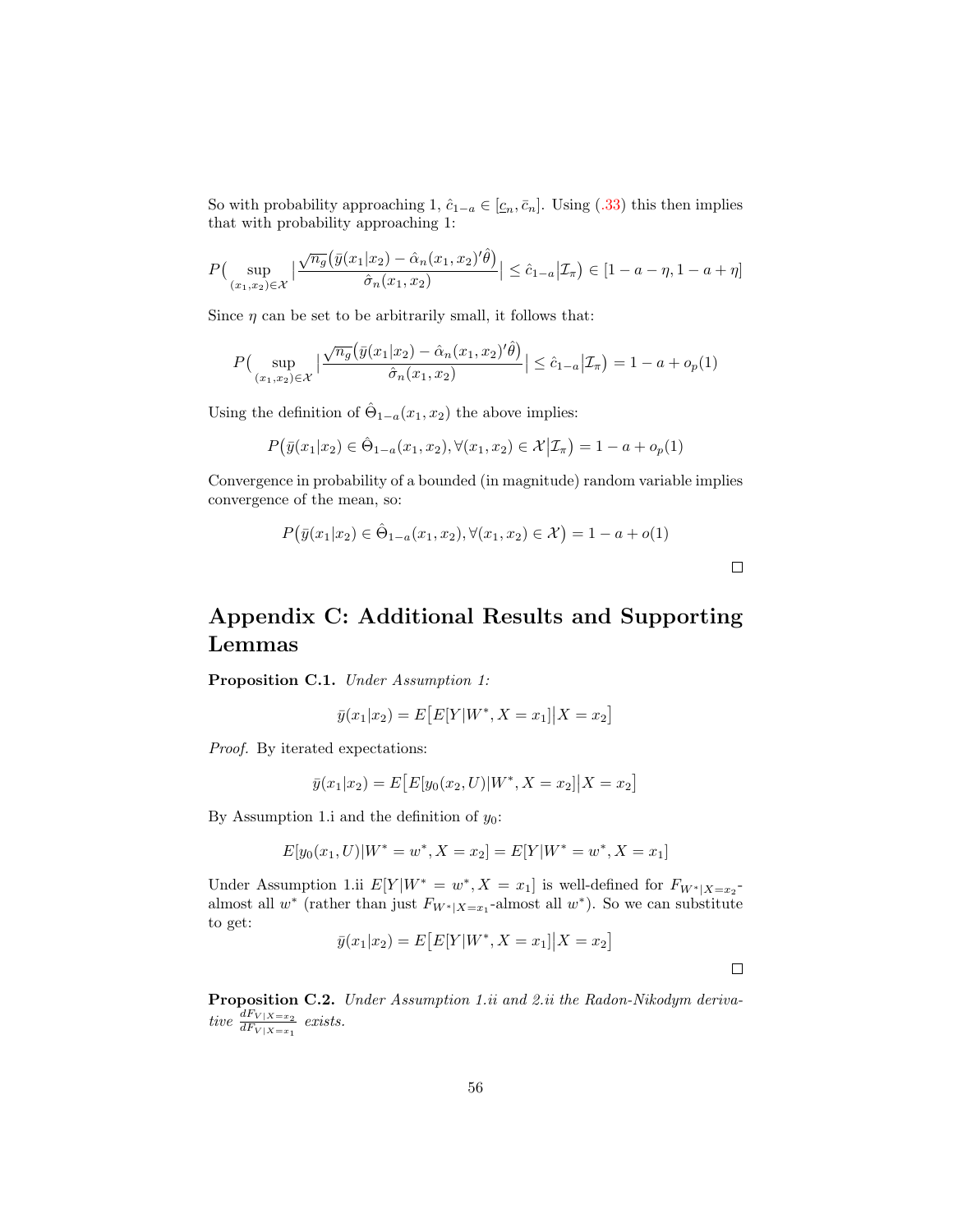*Proof.* Let  $F_{(X,V)}[A]$  be the probability that  $(X, V)$  is in the set A. Note that:

$$
F_{(X,V)}[A] = E[P[(X,V) \in A | X, W^*]]
$$
  
=  $\int P[(x,V) \in A | W^* = w^*] F_{(X,W^*)}(d(x, w^*))$ 

Where the first equality follows by iterated expectations and the second by Assumption 2.ii. Let  $F_X \otimes F_V[A]$  be the product measure of A. We have:

$$
F_X \otimes F_V[\mathcal{A}] = \int P[(x, V) \in \mathcal{A}] F_X(dx)
$$
  
= 
$$
\int P[(x, V) \in \mathcal{A}] W^* = w^*] F_X \otimes F_{W^*}(d(x, w^*))
$$

Where  $F_X \otimes F_{W^*}$  is the product measure of  $F_X$  and  $F_{W^*}$ . By Assumption 1.ii, the measure  $F_{(X,W^*)}$  is non-zero on precisely the sets for which  $F_X \otimes F_{W^*}$ is non-zero. Since  $P[(x, V) \in A | W^* = w^*]$  is weakly positive it follows that  $F_{(X,V)}[\mathcal{A}]$  is strictly positive if and only if  $F_X \otimes F_V[\mathcal{A}]$  is strictly positive. Since this holds for any  $A$ ,  $F_X \otimes F_V$  and  $F_{(X,V)}$  are absolutely continuous. Existence of  $\frac{dF_{V|X=x_2}}{dF_{V|X=x_1}}$  then follows by the Radon-Nikodym theorem.  $\Box$ 

Lemma 1.1 proved below is an application of Theorems 15.16 and 15.18 (Picard) in [Kress](#page-31-0) [\(1999\)](#page-31-0).

*Proof of Lemma 1.1.* Let  $A_{x_1,\bar{w}}, A^*_{x_1,\bar{w}}, \bar{W}, \tilde{W}^*, \tilde{V}$  and  $\tilde{Z}$  be defined as in Appendix A.1. Suppose that for  $F_{\bar{W}}$ -almost all  $\bar{w}$  and  $F_X$ -almost all  $x_1$  and  $x_2$ the function  $\frac{dF_{V|X=x_2}}{dF_{V|X=x_1}}((\cdot,\bar{w}))$  is in the range of  $A^*_{x_1,\bar{w}}$ . That is, there exists a function  $\tilde{\varphi}_{x_1,x_2,\bar{w}} \in L_2(F_{\tilde{Z}|X=x_1,\bar{W}=\bar{w}})$  so that:

$$
E[\tilde{\varphi}_{x_1,x_2,\bar{w}}(\tilde{Z})|X=x_1,\bar{W}=\bar{w},\tilde{V}=\tilde{v}]=\frac{dF_{V|X=x_2}}{dF_{V|X=x_1}}((\tilde{v},\bar{w}))
$$

For  $F_{\tilde{V}|X=x_1,\bar{W}=\bar{w}}$ -almost all  $\tilde{v}$ . Further suppose that for  $F_{\bar{W}|X=x_1}$ -almost all  $\bar{w}$ , has  $\tilde{\varphi}_{x_1,x_2,\bar{w}}$  has  $L_2(F_{\tilde{Z}|X=x_1,\bar{W}=\bar{w}})$ -norm bounded by  $\sqrt{\tilde{C}(x_1,x_2,\bar{w})}$ , that is:

$$
E\big[\tilde{\varphi}_{x_1,x_2,\bar{w}}(\tilde{Z})^2|X=x_1,\bar{W}=\bar{w}\big]\leq \tilde{C}(x_1,x_2,\bar{w})
$$

and  $E\big[\tilde{C}(x_1, x_2, \bar{W})\big|X = x_1\big] \leq C(x_1, x_2)$ . Then if we define  $\varphi$  according to  $\varphi(x_1, x_2, (\tilde{z}, \bar{w})) = \tilde{\varphi}_{x_1, x_2, \bar{w}}(\tilde{z})$ , the conclusion a. of the lemma holds.

Similarly, the following implies conclusion b. For  $F_{\bar{W}}$ -almost all  $\bar{w}$  and  $F_X$ almost all x the following conditions hold. The function  $E[Y|Z=(\cdot,\bar{w}), X=x]$ is in the range of  $A_{x,\bar{w}}$  and that the solution  $\tilde{\gamma}_{x,\bar{w}}$  has  $L_2(F_{\tilde{V}|X=x,\bar{W}=\bar{w}})$ -norm bounded by  $\sqrt{\tilde{D}(x,\bar{w})}$  and  $E[\tilde{D}(x,\bar{w})|X=x] \leq D(x)$ .

To establish the relevant functions are in the ranges of the desired operators we apply Theorem 15.18 (Picard) in [Kress](#page-31-0) [\(1999\)](#page-31-0). This states the following.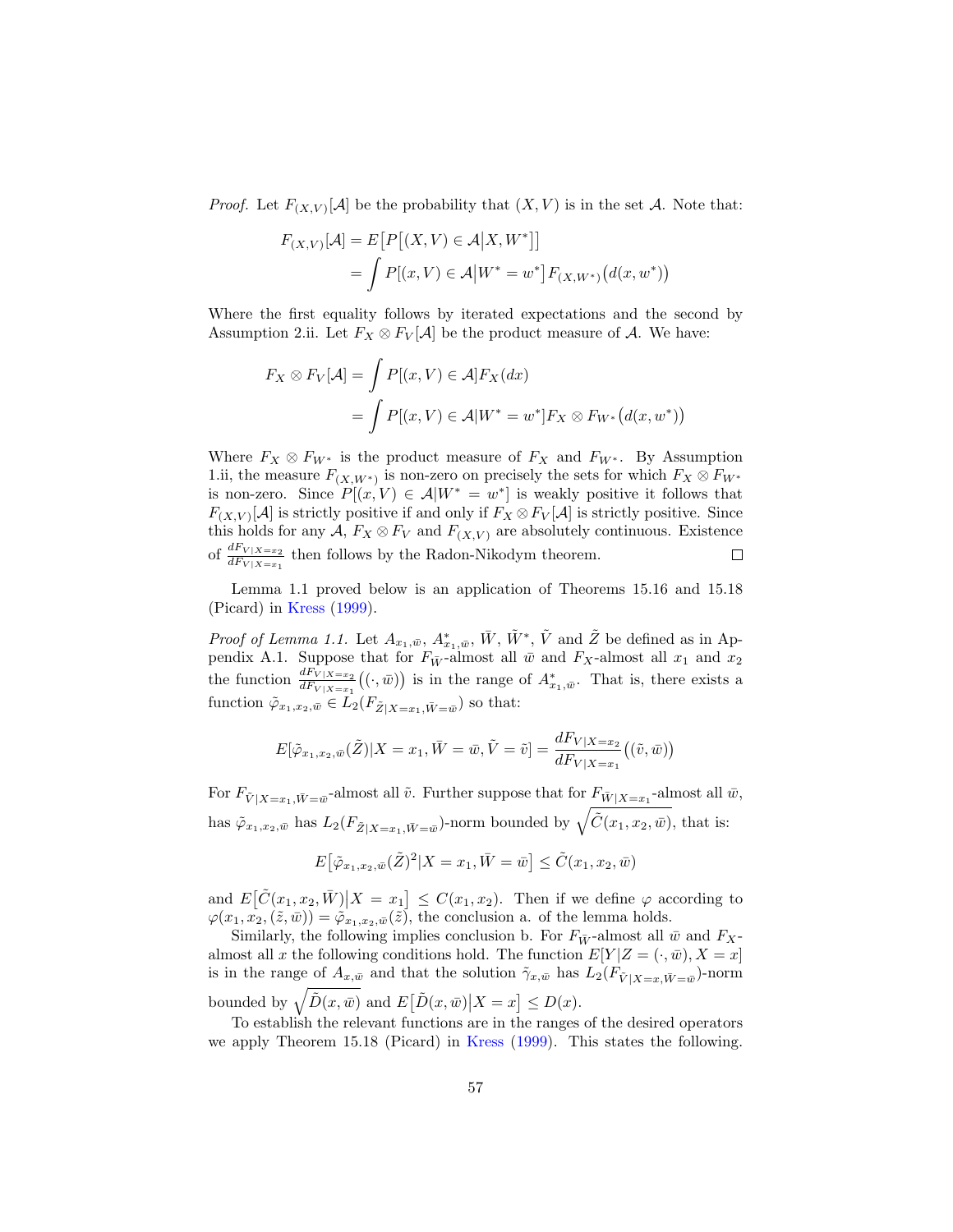Let  $T: H_1 \to H_2$  be a compact linear operator from a Hilbert space  $H_1$  to a Hilbert space  $H_2$  with singular system  $\{(u_k^{(T)}\)}$  $\binom{T}{k}, v_k^{(T)}$  $_{k}^{(T)}, \mu_{k}^{(T)}$  $\binom{T}{k}$ } $\}_{k=1}^{\infty}$ . Then  $\delta \in H_2$  is in the range of T if and only if  $\delta$  is in the orthogonal complement of the null space of the adjoint  $T^*$  and for some  $c < \infty$ :

<span id="page-57-0"></span>
$$
\sum_{k=1}^{\infty} \frac{1}{(\mu_k^{(T)})^2} |\langle \delta, v_k^{(T)} \rangle|^2 \le c \tag{.35}
$$

In which case the solution f with smallest norm has norm  $\sqrt{c}$ .  $\langle \cdot, \cdot \rangle$  is the inner product of  $H_2$ .

To apply Picard's theorem and show  $\frac{dF_{V|X=x_2}}{dF_{V|X=x_1}}((\cdot,\bar{w}))$  is in the range of  $A^*_{x_1,\bar{w}}$ with norm of a solution weakly less than  $\sqrt{\tilde{C}(x_1, x_2, \bar{w})}$  we need to show: a.  $A^*_{x_1,\bar{w}}$  is compact, b. that  $\frac{dF_{V|X=x_2}}{dF_{V|X=x_1}}((\cdot,\bar{w})) \in L_2(F_{\tilde{V}|X=x_1,\bar{W}=\bar{w}})$ , and c. that  $dF_{V|X=x_2}$  $\frac{d^F V|X=x_2}{d^F V|X=x_1}((\cdot,\bar{w}))$  is in the orthogonal complement of  $A_{x_1,\bar{w}}$ , and d. [\(.35\)](#page-57-0) holds for  $\frac{dF_{V|X=x_2}}{dF_{V|X=x_1}}((\cdot,\bar{w}))$  in place of  $\delta$  and for the relevant Hilbert space and operator  $A^*_{x_1,\bar{w}}$  and with c bounded by  $\tilde{C}(x_1, x_2, \bar{w})$ .

To show  $E[Y|Z=(.,\bar{w}), X=x]$  is in the range of  $A_{x,\bar{w}}$  so that there is a solution with norm bounded by  $\sqrt{\tilde{D}(x,\bar{w})}$ , we need to show: that e.  $A_{x,\bar{w}}$  is compact, f.  $E[Y|Z=(\cdot,\bar{w}),X=x] \in L_2(F_{\tilde{Z}|X=x,\bar{W}=\bar{w}})$ , g. that the regression function  $E[Y|Z = (\cdot, \bar{w}), X = x]$  is in the orthogonal complement of  $A^*_{x, \bar{w}},$  h.  $(.35)$  holds for  $E[Y|Z=(\cdot,\bar{w}), X=x]$  in place of  $\delta$  and for the relevant Hilbert space and operator  $A_{x,\bar{w}}$  and with c bounded by  $\bar{D}(x,\bar{w})$ 

First we show that Assumptions A.1 implies that the operator  $A_{x,\bar{w}}$  and its adjoint  $A^*_{x,\bar{w}}$  are compact and therefore have unique singular systems (points a. and e. above). To see this first note that:

$$
A_{x,\bar{w}}[\delta](\tilde{z}) = E[\delta(\tilde{V})|\tilde{Z} = \tilde{z}, X = x, \bar{W} = \bar{w}]
$$
  
= 
$$
\int \frac{dF(\tilde{V}, \tilde{Z})|X=x, \bar{W} = \bar{w}}{dF_{prod}}(\tilde{v}, \tilde{z})\delta(\tilde{w}^*)F_{\tilde{V}|X=x, \bar{W} = \bar{w}}(d\tilde{v})
$$

Thus  $A_{x,\bar{w}}: L_2(F_{\tilde{V}|X=x,\bar{W}=\bar{w}}) \to L_2(F_{\tilde{Z}|X=x,\bar{W}=\bar{w}})$  is an integral operator with kernel  $\frac{dF(\tilde{V},\tilde{Z})|X=x,\tilde{W}=w}{dF_{prod}}$  and Assumption A.1 states that the kernel is square integral with respect to the product measure of  $F_{\tilde{V}|X=x, \bar{W}=\bar{w}}$  and  $F_{\tilde{Z}|X=x, \bar{W}=\bar{w}}$ . This implies that the operator  $A_{x,\bar{w}}$  is Hilbert-Schmidt and therefore compact (see for example Section 3.3.1 of [Sunder](#page-32-1) [\(2016\)](#page-32-1)). Compactness of an operator implies compactness of its adjoint (alternatively we could simply repeat the steps above for  $A^*_{x,\bar{w}}$ . If  $A_{x,\bar{w}}$  is compact then by Theorem 15.16 of [Kress](#page-31-0) [\(1999\)](#page-31-0) it admits a singular system. Note that the singular system of the adjoint  $A_{x,\bar{w}}^*$  is the same as for  $A_{x,\bar{w}}$  but with the roles of the singular functions  $u_k^{(x,\bar{w})}$ k and  $v_k^{(x,\bar{w})}$  $\binom{x,w}{k}$  switched for each k. Thus we have shown a. and e. hold.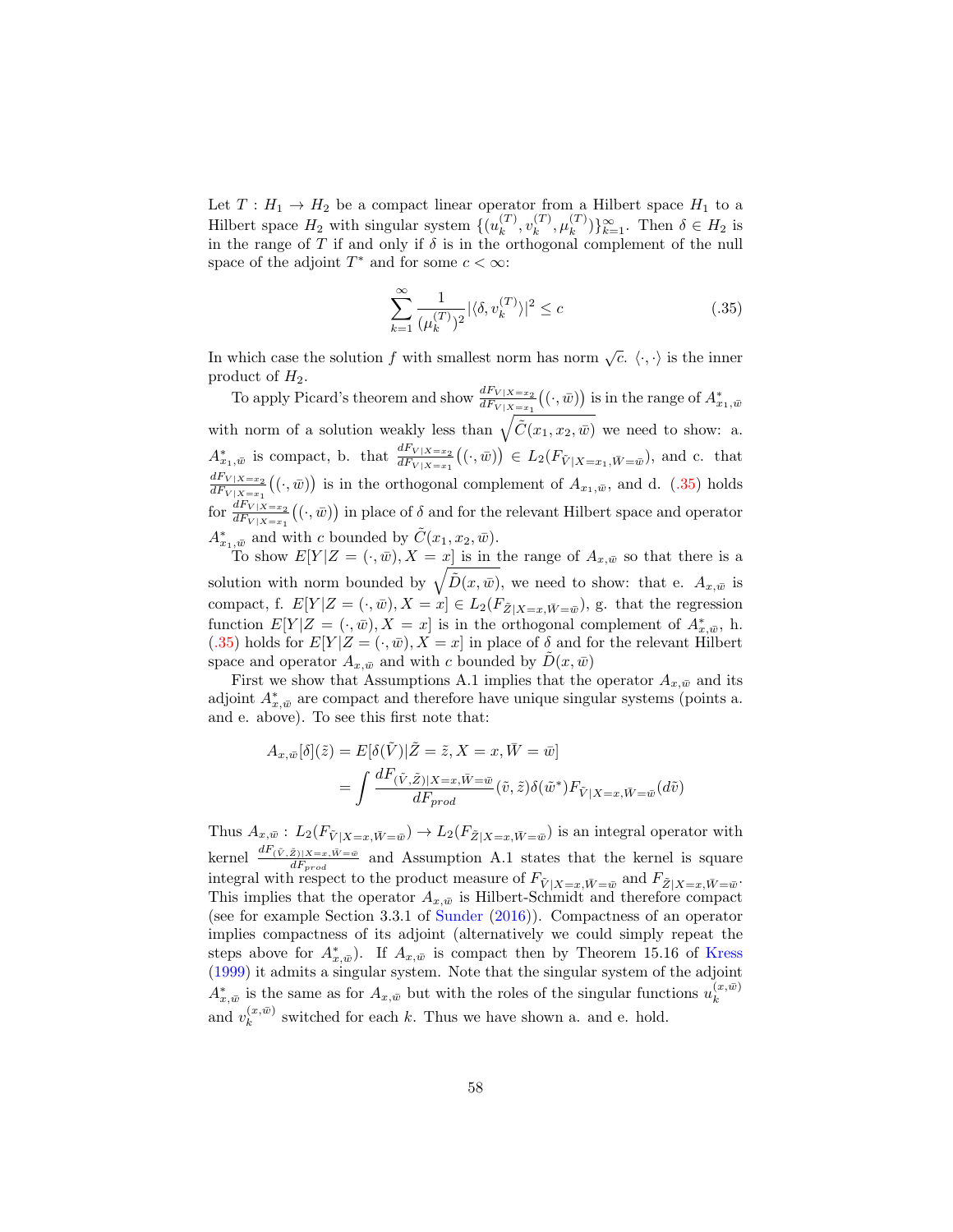Next note that the first part of Assumptions 4.i states that

$$
E\left[\frac{dF_{V|X=x_2}}{dF_{V|X=x_1}}\left((\tilde{V},\bar{W})\right)^2|X=x_1\right]<\infty
$$

or in other words:

$$
\frac{dF_{V|X=x_2}}{dF_{V|X=x_1}}((\cdot,\overline{w})) \in L_2(F_{\tilde{V}|X=x_1,\overline{W}=\overline{w}})
$$

Similarly the first part of 4.ii is equivalent to:

$$
E[Y|Z=(\cdot,\bar{w}),X=x]\in L_2(F_{\tilde{Z}|X=x_1,\bar{W}=\bar{w}})
$$

Thus 4.i and 4.ii imply point b. and f. respectively.

Now let us show that under Assumptions 1 and 2, c. and g. hold, that is the functions  $\frac{dF_{V|X=x_2}}{dF_{V|X=x_1}}((\cdot,\bar{w}))$  and  $E[Y|Z=(\cdot,\bar{w}),X=x]$  are in the orthogonal complements of the null spaces of operators  $A_{x_1,\bar{w}}$  and  $A_{x,\bar{w}}^*$  respectively.

Under Assumption 2.ii, for  $F_X$ -almost all  $x_1$  and  $x_2$ , and  $F_V$ -almost all v:

$$
E\left[\frac{dF_{W^*|X=x_2}}{dF_{W^*|X=x_1}}(W^*)\big|X=x_1, V=v\right] = \frac{dF_{V|X=x_2}}{dF_{V|X=x_1}}(v)
$$

For intermediate steps that show the above see [\(.1\)](#page-37-2) in the proof of Theorem 1.1 in Appendix B. Now, let a function  $\delta$  be in the null space of  $A_{x_1,\bar{w}}$ , that is  $F_{\tilde{Z}|X=x_1,\bar{W}=\bar{w}}$ -almost surely:

$$
E[\delta(\tilde{V})|X=x_1,\bar{W}=\bar{w},\tilde{Z}=z]=0
$$

Then by iterated expectations and Assumption 2.ii:

$$
E[\delta(\tilde{V})|X = x_1, \overline{W} = \overline{w}, \tilde{Z} = z]
$$
  
=
$$
E[E[\delta(\tilde{V})|X, W^*]|X = x_1, \overline{W} = \overline{w}, \tilde{Z} = z]
$$
  
=0

And so by Assumption 3.i  $F_{W^*|X=x_1,\bar{W}=\bar{w}}$ -almost surely:

$$
E[\delta(\tilde{V})|X = x_1, W^* = w^*] = 0
$$

But then we see that the  $L_2(F_{\tilde{V} | X=x_1, \bar{W}=\bar{w}})$ -inner product of  $\delta$  and  $\frac{dF_{V | X=x_2}}{dF_{V | X=x_1}}((\cdot, \bar{w}))$ is zero:

$$
E\left[\frac{dF_{V|X=x_2}}{dF_{V|X=x_1}}(V)\delta(\tilde{V})|X=x_1, \bar{W}=\bar{w}\right]
$$
  
=
$$
E\left[E\left[\frac{dF_{W^*|X=x_2}}{dF_{W^*|X=x_1}}(W^*)|X, V\right]\delta(\tilde{V})|X=x_1, \bar{W}=\bar{w}\right]
$$
  
=
$$
E\left[\frac{dF_{W^*|X=x_2}}{dF_{W^*|X=x_1}}(W^*)E[\delta(\tilde{V})|X=x_1, W^*]|X=x_1, \bar{W}=\bar{w}\right]
$$
  
=0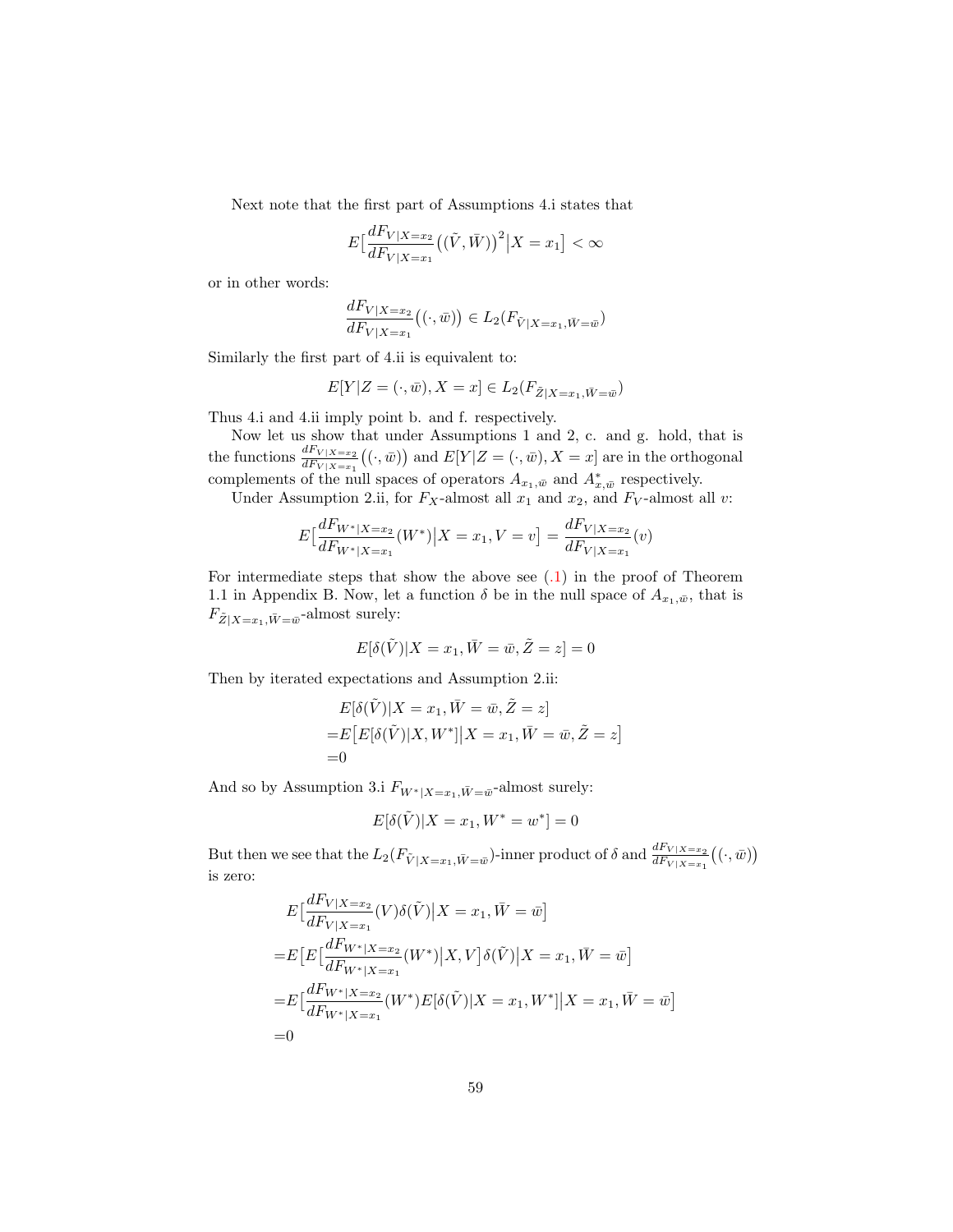Where the first equality follows by substituting for  $\frac{dF_{V|X=x_2}}{dF_{V|X=x_1}}$ , the second by iterated expectations and the third because  $E[\delta(\tilde{V})|X=x_1, W^*]$  is  $F_{W^*|X=x_1, \bar{W}=\bar{w}}$ almost surely zero. Since the inner product is zero for any  $\delta$  in the null-space of  $A_{x_1,\bar{w}}$ , by definition  $\frac{dF_{V|X=x_2}}{dF_{V|X=x_1}}((\cdot,\bar{w}))$  is in the orthogonal complement of the null-space. Thus c. holds.

Next note that Assumption 2.i and iterated expectations implies:

$$
E[E[Y|W^*, X]|X = x, Z = z] = E[Y|X = x, Z = z]
$$

Let a function  $\delta$  be in the null space of  $A^*_{x,\bar{w}}$ , that is, for  $F_{\tilde{V}|X=x,\bar{W}=\bar{w}}$ -almost all  $\tilde{v}$ :

$$
E[\delta(\tilde{Z})|X=x,\bar{W}=\bar{w},\tilde{V}=\tilde{v}]=0
$$

Then by iterated expectations and Assumption 2.ii:

$$
E[\delta(\tilde{Z})|X=x,\bar{W}=\bar{w},\tilde{V}=\tilde{v}]
$$
  
=
$$
E[E[\delta(\tilde{Z})|X,W^*]|X=x,\bar{W}=\bar{w},\tilde{V}=\tilde{v}]
$$
  
=0

And so by Assumption 3.ii  $F_{W^*|X=x,\bar{W}=\bar{w}}$ -almost surely:

$$
E[\delta(\tilde{V})|X=x, W^* = w^*] = 0
$$

But then we see that the  $L_2(F_{\tilde{Z}|X=x,\tilde{W}=\tilde{w}})$ -inner product of  $\delta$  and the regression function  $E[Y|X=x, Z=(\cdot, \bar{w})]$  is zero:

$$
E\big[E[Y|X,Z]\delta(\tilde{Z})|X=x,\bar{W}=\bar{w}\big]
$$
  
=
$$
E\big[E\big[E[Y|X,W^*]|X,Z\big]\delta(\tilde{Z})|X=x,\bar{W}=\bar{w}\big]
$$
  
=
$$
E\big[E[Y|X,W^*]E[\delta(\tilde{Z})|X=x,W^*]|X=x,\bar{W}=\bar{w}\big]
$$
  
=0

And so  $E[Y|X=x, Z=(.,\bar{w})]$  is in the null space of  $A^*_{x,\bar{w}}$ . Thus g. holds.

Finally, points d. and h. One can then see that for each given  $(x_1, \bar{w})$ Assumption 4.i. is precisely the condition [\(.35\)](#page-57-0) where  $\frac{dF_{V|X=x_2}}{dF_{V|X=x_1}}((\cdot,\bar{w}))$  is the function  $\delta$ , the inner-product is that of the space  $L_2(F_{\tilde{V}|X=x,\bar{W}=\bar{w}})$ , and the singular values,  $\mu_k^{(T)}$  $\binom{T}{k}$  and functions  $v_k^{(T)}$  $\mu_k^{(T)}$  are those of  $A^*_{x,\bar{w}}$ . In particular,  $\mu_k^{(T)}$ k and  $v_k^{(T)}$  $\mu_k^{(T)}$  are given by  $\mu_k^{(x,\bar{w})} = \mu_k(x,\bar{w})$  and  $u_k^{(x,\bar{w})} = u_k(x,(\cdot,\bar{w}))$ . Moreover, c is replaced by  $\tilde{C}(x_1, x_2, \bar{w})$ . For each given  $(x, \bar{w})$  Assumption 4.ii is precisely the condition [\(.35\)](#page-57-0) with  $\delta$  given by  $E[Y|Z=(\cdot,\bar{w}),X=x]$ , the inner-product that of  $L_2(F_{\tilde{Z}|X=x,\bar{W}=\bar{w}})$ , and the singular system that of  $A_{x,\bar{w}}$  and c equal to  $D(x,\bar{w}).$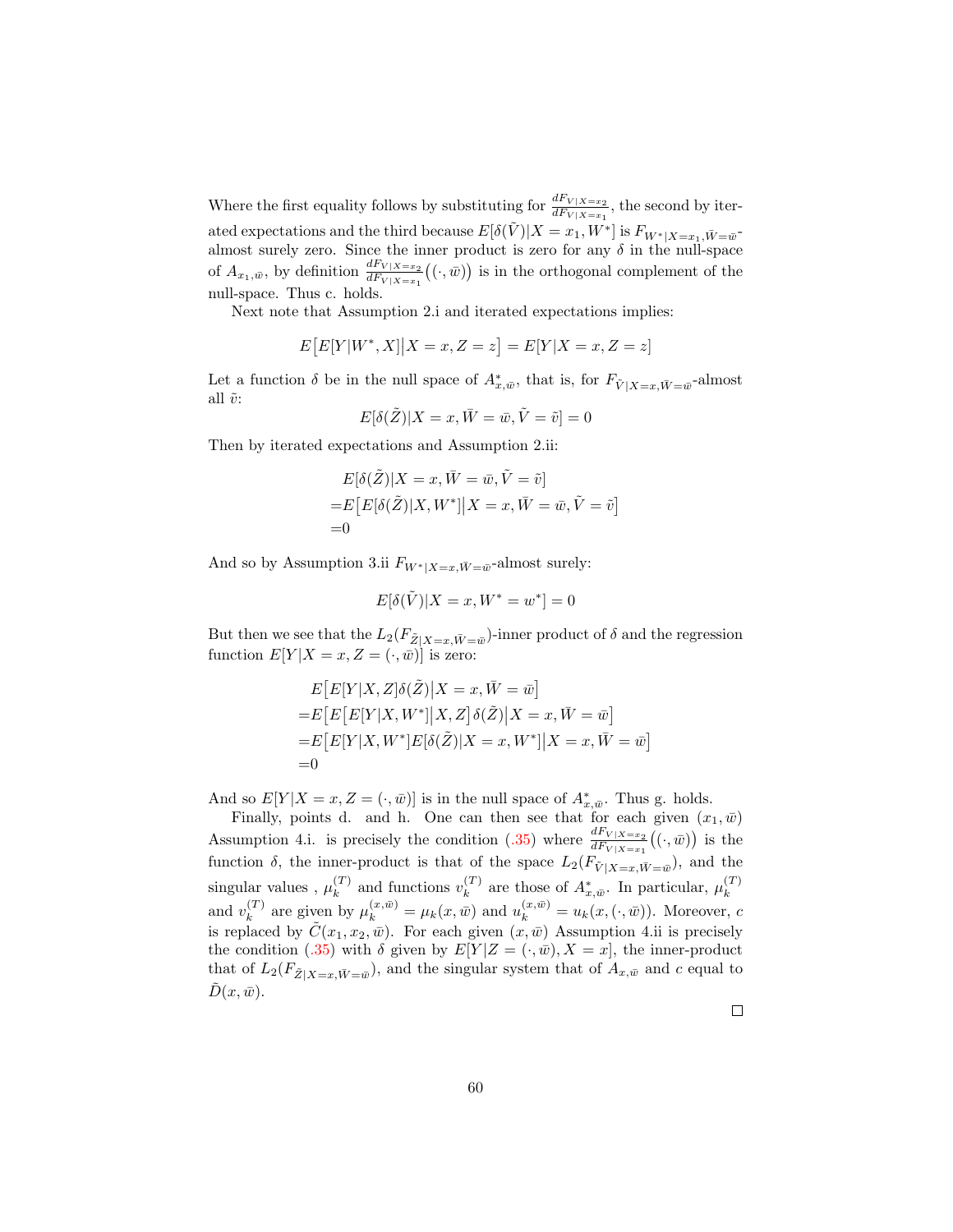In this appendix we provide proofs for the results in Section 3. Throughout, expectations with a subscript only integrate over the random variables in that subscript, the expectation treats all other random variables as fixed. For example,  $E_Z[ZX] = \int z X F_Z(dz) = E[Z]X$  and  $E_Z[(\pi(x, Z)'\hat{\theta})^2 | X = x] =$  $\int (\pi(x,z)'\hat{\theta})^2 F_{Z|X=x}(dz).$ 

Lemma C.1 below simply lists some consequences of Rudelson's matrix law of large numbers [\(Rudelson](#page-32-2) [\(1999\)](#page-32-2)) proxy which are used throughout subsequent proofs.

**Lemma C.1.** Suppose that for each n,  $\{a_{n,i}\}_{i=1}^n$  is a sequence of independent length-q(n) random vectors so that  $A_n = \frac{1}{n} \sum_{i=1}^{n} E[a_{n,i}a'_{n,i}]$  is nonsingular. If, for each i and n, ess sup  $||A_n^{-1/2}a_{n,i}|| \leq \xi_n$  almost surely  $\frac{\xi_n^2 log(q(n))}{n} \prec 1$  then letting  $\hat{A}_n = \frac{1}{n} \sum_{i=1}^n a_{n,i} a'_{n,i}$ :

$$
||A_n^{-1/2} \hat{A}_n A_n^{-1/2} - I|| \precsim_p \sqrt{\frac{\xi_n^2 log(q(n))}{n}} \prec_p 1
$$

Where I is the identity matrix of dimension  $q(n)$ . Moreover, under the same conditions:

$$
||A_n^{1/2}\hat{A}_n^{-1}A_n^{1/2} - I|| \preceq_p ||A_n^{-1/2}\hat{A}_nA_n^{-1/2} - I||
$$

Further,  $||A_n^{-1/2}\hat{A}_nA_n^{-1/2}|| \preceq_p 1$ ,  $||A_n^{1/2}\hat{A}_n^{-1}A_n^{1/2}|| \preceq_p 1$ ,  $||A_n^{-1/2}\hat{A}_n^{1/2}|| \preceq_p 1$ ,  $||A_n^{1/2} \hat{A}_n^{-1/2}|| \precsim_p 1$ ,  $||\hat{A}_n^{-1/2} A_n^{1/2}|| \precsim_p 1$ ,  $||\hat{A}_n^{1/2} A_n^{-1/2}|| \precsim_p 1$ , and uniformly over all  $\lambda \geq 0$ ,  $||A_n^{1/2}(\hat{A}_n + \lambda I)^{-1}A_n^{1/2}|| \preceq_p 1$ .

Proof. The first result follows immediately from Rudelson's matrix LLN [\(Rudel](#page-32-2)[son](#page-32-2) [\(1999\)](#page-32-2)). By the triangle inequality:

$$
||A_n^{-1/2}\hat{A}_n A_n^{-1/2}|| \le ||A_n^{-1/2}\hat{A}_n A_n^{-1/2} - I|| + 1 \preceq_p 1
$$

Next note that for any nonsingular matrix A with  $||A - I|| < 1$  we have  $||A^{-1} - I|| \le \frac{||A-I||}{1-||A-I||}$ . It follows that if  $||A_n^{-1/2}A_nA_n^{-1/2} - I|| \prec_p 1$ , then  $||A_n^{1/2} \hat{A}_n^{-1} A_n^{1/2} - I|| \precsim_p ||A_n^{-1/2} \hat{A}_n A_n^{-1/2} - I||.$  Again, applying the triangle inequality  $||A_n^{1/2}A_n^{-1}A_n^{1/2}|| \preceq_p 1$ . Next note that for any matrix A we must have  $||A|| \leq ||A'A||^{1/2}$  and if A is square then  $||A|| = ||A'||$ , and so, under the same conditions  $||A_n^{-1/2}\hat{A}_n^{1/2}|| \precsim_p 1$ ,  $||A_n^{1/2}\hat{A}_n^{-1/2}|| \precsim_p 1$ ,  $||\hat{A}_n^{-1/2}A_n^{1/2}|| \precsim_p 1$ , and finally  $\|\hat{A}_n^{1/2} A_n^{-1/2}\| \preceq_p 1$ . Now note that:

$$
||A_n^{1/2}(\hat{A}_n + \lambda I)^{-1}A_n^{1/2}|| = ||(A_n^{-1/2}\hat{A}_nA_n^{-1/2} + \lambda A_n^{-1})^{-1}||
$$
  
\n
$$
\leq ||(A_n^{-1/2}\hat{A}_nA_n^{-1/2})^{-1}||
$$
  
\n
$$
= ||A_n^{1/2}\hat{A}_n^{-1}A_n^{1/2}|| \preceq_p 1
$$

Where the inequality in the second line holds because  $\lambda A_n^{-1}$  and  $A_n^{-1/2} \hat{A}_n A_n^{-1/2}$ are positive definite with probability approaching 1 and for any positive definite matrices A and B we have  $||(A + B)^{-1}|| \le ||A^{-1}||$ .  $\Box$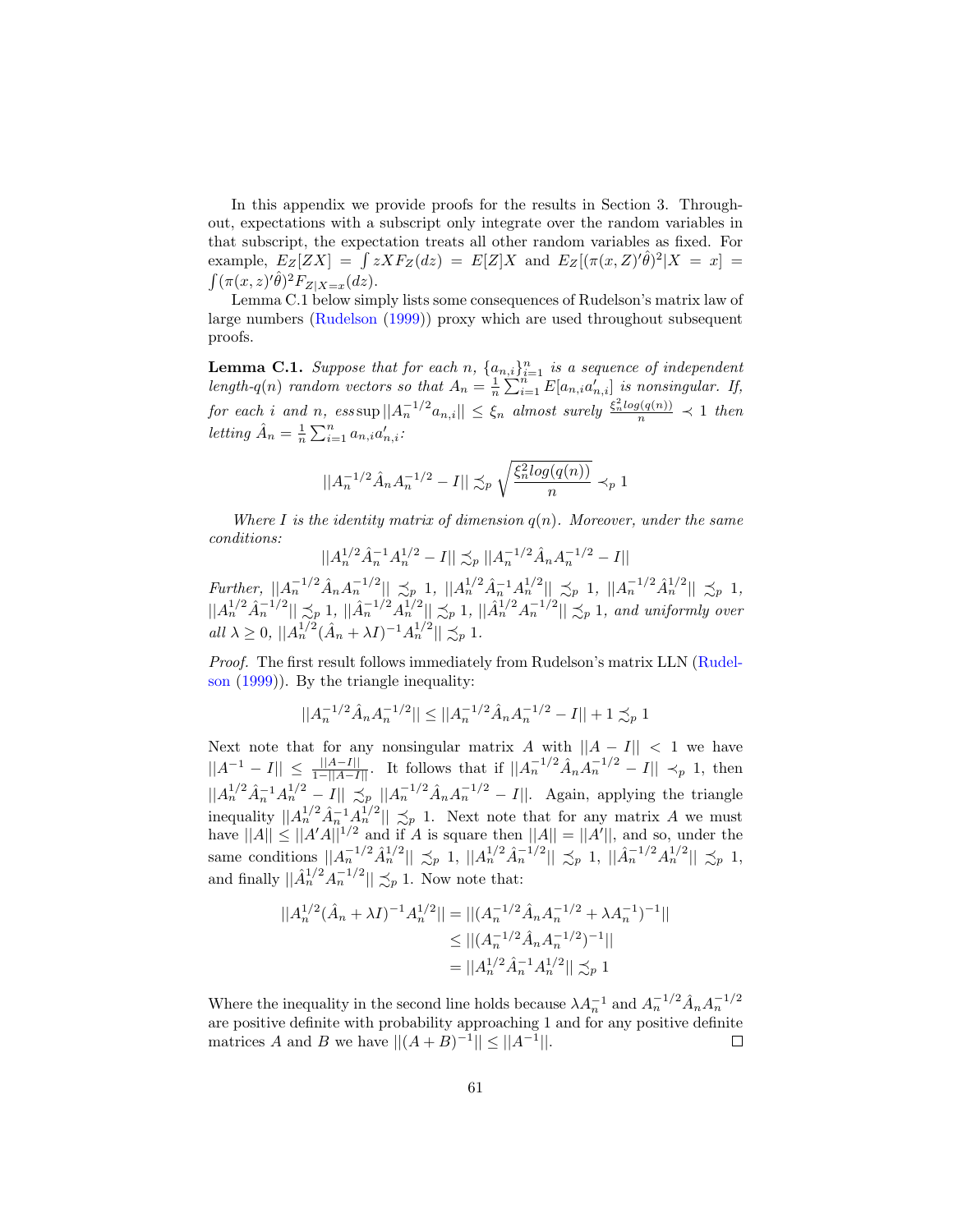**Lemma C.2.** Let Assumptions 5.1.i, 5.1.ii, and 5.2.ii hold and that  $\phi_n$  is of the form  $\phi_n(x, v) = \rho_n(v) \otimes \chi_n(x)$ . Then there exist constants  $\underline{c} > 0$  and  $\overline{c} < \infty$ so that for all n and  $\theta \in \mathbb{R}^{k(n)l(n)}$ .

$$
\underline{\mu}_n^2 \underline{c} ||\theta||^2 \le E\big[ |\phi_n(X, V)' \theta|^2 \big] \le \bar{\mu}_n \bar{c} ||\theta||^2
$$

where  $\mu^2$  $\mu_n^2 = \mu_{min}(Q_n)\mu_{min}(Q_n)$  and  $\bar{\mu}_n^2 = \mu_{max}(Q_n)\mu_{max}(Q_n)$  for  $\mu_{min}(Q_n)$ and  $\mu_{max}(Q_n)$  respectively the smallest and largest eigenvalues of  $Q_n$  and likewise for  $G_n$ . Furthermore, for all n, all  $\theta \in \mathbb{R}^{k(n)l(n)}$  and  $F_X$ -almost all x:

<span id="page-61-0"></span>
$$
E\big[|\phi_n(x,V)'\theta|^2\big] \le \frac{\xi_{\chi,n}^2}{\underline{c}} E\big[|\phi_n(X,V)'\theta|^2\big]
$$

*Proof.* Applying the separability of  $\phi_n$  and properties of the Kronecker product we have that for any  $\theta \in \mathbb{R}^{k(n)l(n)}$ :

$$
E\big[|\phi_n(X,V)'\theta|^2\big] = E\big[\theta'\phi_n(X,V)\phi_n(X,V)'\theta\big] = E\big[\theta'\big[\big(\rho_n(V)\rho_n(V)'\big) \otimes \big(\chi_n(X)\chi_n(X)'\big)\big]\theta\big] \tag{.36}
$$

By Assumption 5.2.ii there exist constants  $\underline{c} > 0$  and  $\overline{c} < \infty$  so that so that  $\underline{c} \leq$  $dF_{(X,V)}$  $\frac{dF_{(X,V)}}{dF_X \otimes F_V}(x, v) \leq \bar{c}$  for  $F_{(X,V)}$ -almost all  $(x, v)$ . Therefore, for any  $\theta \in \mathbb{R}^{k(n)l(n)}$ :

$$
\underline{c} \theta' \big( E[\rho_n(V)\rho_n(V)'] \otimes E[\chi_n(X)\chi_n(X)'] \big) \theta
$$
  
\n
$$
\leq E[\theta' [(\rho_n(V)\rho_n(V)') \otimes (\chi_n(X)\chi_n(X)')] \theta]
$$
  
\n
$$
\leq \overline{c} \theta' \big( E[\rho_n(V)\rho_n(V)'] \otimes E[\chi_n(X)\chi_n(X)'] \big) \theta
$$

By elementary properties of the Kronecker product,  $A \otimes B$  is non-singular if and only if  $A$  and  $B$  are each non-singular. By Assumptions 5.1.i and 5.1.ii,  $E[\rho_n(V)\rho_n(V)']$  and  $E[\chi_n(X)\chi_n(X)']$  are non-singular and thus so is their Kronecker product. Substituting [\(.36\)](#page-61-0) the above implies:

$$
\begin{aligned} \n\underline{c} \|\big(E\big[\rho_n(V)\rho_n(V)'\big] \otimes E\big[\chi_n(X)\chi_n(X)'\big]\big)^{-1}\|\big|^{-1}\|\theta\|^2\\ \n\leq &E\big[\big|\phi_n(X,V)'\theta\big|^2\big] \\ \n\leq & \bar{c} \|\big(E\big[\rho_n(V)\rho_n(V)'\big] \otimes E\big[\chi_n(X)\chi_n(X)'\big]\|\cdot\|\theta\|^2 \n\end{aligned}
$$

By elementary properties of the Kronecker product, the smallest eigenvalue of  $A \otimes B$  is the product of the smallest eigenvalues of A and B and the largest eigenvalue of  $A \otimes B$  is the product of the largest eigenvalues of the two matrices. Therefore:

$$
\underline{\mu}_n^2 \underline{c} ||\theta||^2 \leq E\big[ |\phi_n(X,V)^\prime \theta|^2 \big] \leq \bar{\mu}_n^2 \bar{c} ||\theta||^2
$$

Now for the second statement of the lemma. Let  $\iota$  be the function that maps a length- $k(n)l(n)$  column vector  $\theta$  to a  $k(n)$ -by- $l(n)$  matrix  $\theta$  so that the  $(j, k)$ entry of  $\theta$  is the  $(j-1)l(n)+k$ -th entry of  $\theta$ . Then for any length- $k(n)l(n)$  column vector  $\theta$ ,  $(\rho_n(v) \otimes \chi_n(x))' \theta = \rho_n(v)'\iota(\theta)\chi_n(x)$ . Note that for any  $\theta \in \mathbb{R}^{k(n)l(n)}$ :

$$
E[(\rho_n(V)' \iota(\theta) \chi_n(x))^2] = E[||(\chi_n(x) \chi_n(x)')^{1/2} \iota(\theta)' \rho_n(V)||^2]
$$
  
\n
$$
\leq ||(\chi_n(x) \chi_n(x)')^{1/2} G_n^{-1/2}||^2
$$
  
\n
$$
\times E[||G_n^{1/2} \iota(\theta)' \rho_n(V)||^2]
$$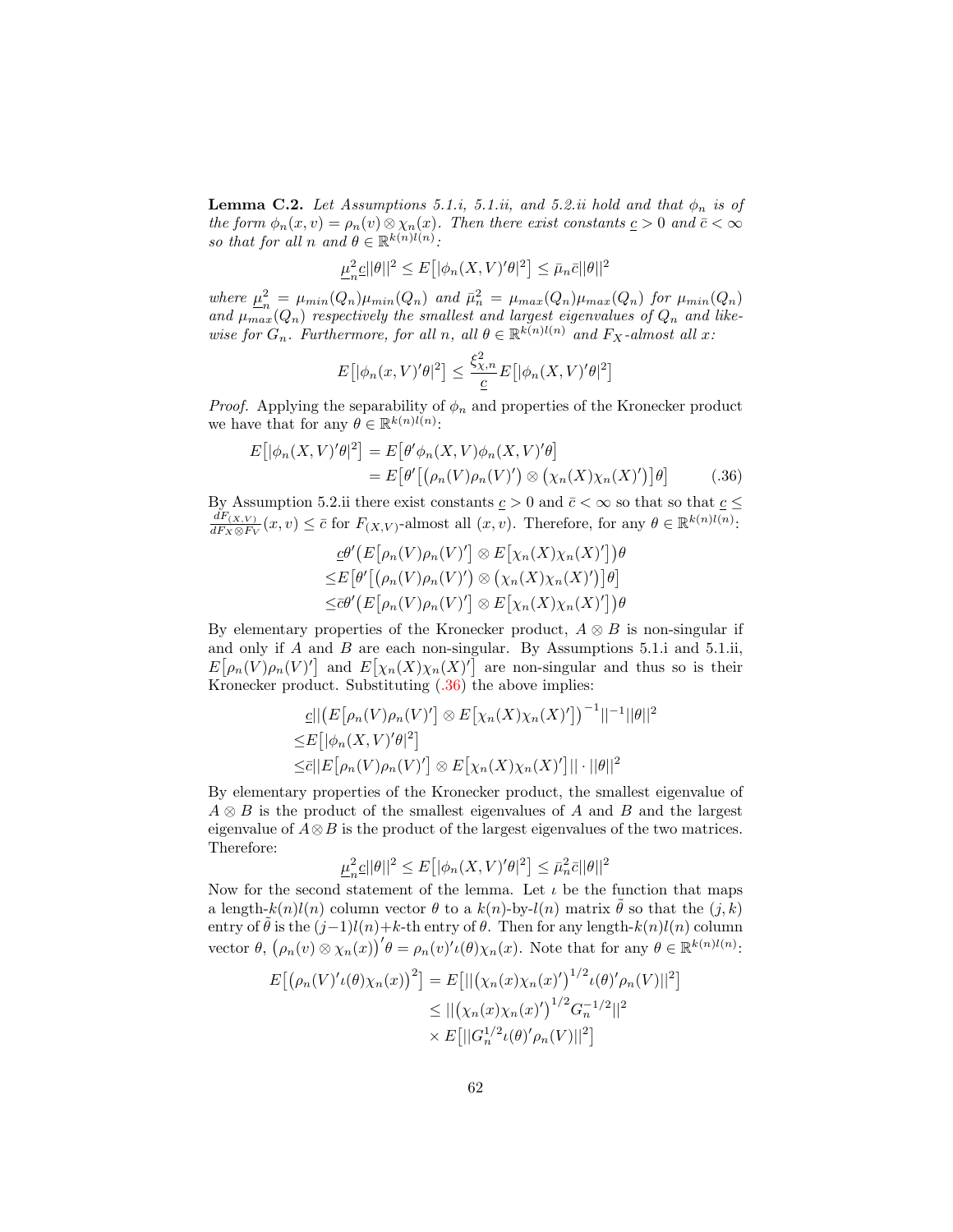Again, by Assumption 5.2.ii there exists  $\bar{c} < \infty$  and  $\underline{c} > 0$  so that  $\underline{c} \leq$  $dF_{(X,V)}$  $\frac{dF(X,V)}{dF_X\otimes F_V}(x,v) \leq \bar{c}$  for  $F_{(X,V)}$ -almost all  $(x,v)$ , and so:

$$
E[||G_n^{1/2}\iota(\theta)'\rho_n(V)||^2] = \int |\chi_n(x)'\iota(\theta)'\rho_n(v)|^2 F_X \otimes F_V(d(x,v))
$$
  

$$
\leq \frac{1}{\underline{c}} E[|\chi_n(X)'\iota(\theta)'\rho_n(V)|^2]
$$

And further, note that:

$$
\|(\chi_n(x)\chi_n(x)')^{1/2}G_n^{-1/2}\|^2 = ||G_n^{-1/2}\chi_n(x)||^2 \le \xi_{\chi,n}^2
$$

Combining we get:

$$
E\big[\big(\rho_n(V)'\iota(\theta)\chi_n(x)\big)^2\big] \leq \frac{1}{\underline{c}}\xi_{\chi,n}^2 E\big[\big(\rho_n(V)'\iota(\theta)\chi_n(X)\big)^2\big]
$$

Or equivalently:

$$
E\left[|\phi_n(x,V)'\theta|^2\right] \le \frac{1}{c}\xi_{\chi,n}^2 E\left[|\phi_n(X,V)'\theta|^2\right]
$$

 $\Box$ 

**Lemma C.3.** Let Assumptions 5.1.*i*-iii, 5.2.*i*-ii, 5.3.*i*, 5.3.*iii*, and 5.4.*i*-iii hold. Suppose  $E\left[ |\phi_n(X, V)' \theta_n|^2 \right]$  is bounded above uniformly over n and suppose that  $\frac{1}{n_g} \sum_{i \in \mathcal{I}_g} (\hat{g}_i - \hat{\pi}'_{n,i} \theta_n)^2 \precsim_P R_n^2$ , then:

$$
E_{(X,Z)}\left[|\phi_n(X,V)'\hat{\theta}|^2\right] \lesssim_p \frac{\bar{\mu}_n}{\underline{\mu}_n} + \frac{\bar{\mu}_n R_n}{\lambda_{0,n}^{1/2}}
$$

Where  $\bar{\mu}_n$  and  $\underline{\mu}_n$  are defined as in Lemma C.2. Similarly:

$$
E_{(X,Z)}\left[|\phi_n(X,V)'(\hat{\theta}-\theta_n)|^2\right] \lesssim_p \frac{\bar{\mu}_n}{\underline{\mu}_n} + \frac{\bar{\mu}_n R_n}{\lambda_{0,n}^{1/2}}
$$

*Proof.* Recall that  $\hat{\theta}$  is defined by:

$$
\hat{\theta} = \arg \min_{\theta \in \mathbb{R}^{K(n)}} \frac{1}{n_g} \sum_{i \in \mathcal{I}_g} (\hat{g}_i - \hat{\pi}'_{n,i} \theta)^2 + \lambda_{0,n} ||\theta||^2
$$

and so we have:

$$
\lambda_{0,n} ||\hat{\theta}||^2 \le \frac{1}{n_g} \sum_{i \in \mathcal{I}_g} (\hat{g}_i - \hat{\pi}'_{n,i} \hat{\theta})^2 + \lambda_{0,n} ||\hat{\theta}||^2
$$
  

$$
\le \frac{1}{n_g} \sum_{i \in \mathcal{I}_g} (\hat{g}_i - \hat{\pi}'_{n,i} \theta_n)^2 + \lambda_{0,n} ||\theta_n||^2
$$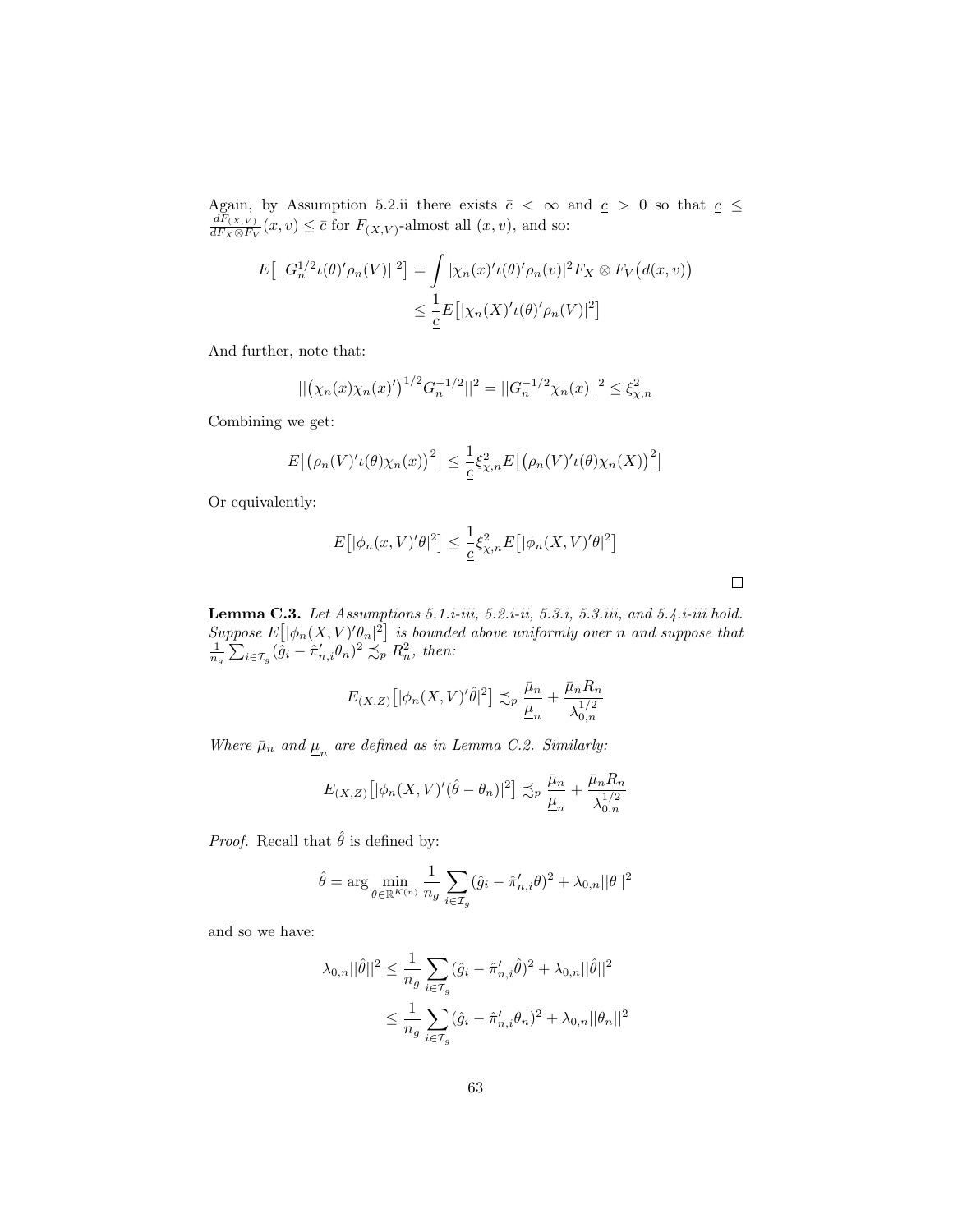And so:

$$
||\hat{\theta}||^2 \le ||\theta_n||^2 + \lambda_{0,n}^{-1} \frac{1}{n_g} \sum_{i \in \mathcal{I}_g} (\hat{g}_i - \hat{\pi}'_{n,i} \theta_n)^2
$$

Using Lemma C.2 the above implies:

$$
E_{(X,Z)}\left[|\phi_n(X,V)'\hat{\theta}|^2\right] \leq \frac{\bar{\mu}_n^2}{\underline{\mu}_n^2} \frac{\bar{c}}{\underline{c}} E\left[|\phi_n(X,V)'\theta_n|^2\right] + \bar{\mu}_n^2 \lambda_{0,n}^{-1} \frac{1}{n_g} \sum_{i \in \mathcal{I}_g} (\hat{g}_i - \hat{\pi}_{n,i}'\theta_n)^2
$$

Where we have used that  $E\left[ |\phi_n(X, V)' \theta_n|^2 \right] \precsim 1$ . Using the triangle inequality,  $\frac{1}{n_g} \sum_{i \in \mathcal{I}_g} (\hat{g}_i - \hat{\pi}'_{n,i} \theta_n)^2 \precsim_P R_n^2$  implies:

$$
E_{(X,Z)}\left[|\phi_n(X,V)'\hat{\theta}|^2\right]^{1/2} \lesssim_p \frac{\bar{\mu}_n}{\underline{\mu}_n} + \frac{\bar{\mu}_n R_n}{\lambda_{0,n}^{1/2}}
$$

By the triangle inequality:

$$
E_{(X,V)}[(\phi_n(X,V)'(\hat{\theta}-\theta_n))^2]^{1/2}
$$
  
\n
$$
\leq E[(\phi_n(X,V)'\theta_n)^2]^{1/2} + E_{(X,V)}[(\phi_n(X,V)'\hat{\theta})^2]^{1/2}
$$

And so, since  $\frac{\bar{\mu}_n}{\underline{\mu}_n} \geq 1$  and  $E\left[ |\phi_n(X, V)' \theta_n|^2 \right] \precsim 1$  we also have:

$$
E_{(X,V)}\left[\left(\phi_n(X,V)'(\hat{\theta}-\theta_n)\right)^2\right]^{1/2} \lesssim_p \frac{\bar{\mu}_n}{\underline{\mu}_n} + \frac{\bar{\mu}_n R_n}{\lambda_{0,n}^{1/2}}
$$

 $\Box$ 

The following Lemma just restates a well-known law of large numbers for matrices of a particular form.

**Lemma C.4.** Let  $a_{n,i}$  and  $b_{n,i}$  be jointly iid random column vectors and suppose  $E[||a_{n,i}||^2||b_{n,i}||^2] < \infty$  for each n. Then:

$$
\left\|\frac{1}{\sqrt{n}}\sum_{i=1}^{n}\left(a_{n,i}b'_{n,i}-E[a_{n,i}b'_{n,i}]\right)\right\|^{2} \lesssim_{p} E\left[\left|\left|a_{n,i}\right|\right|^{2}\right]\left|b_{n,i}\right|^{2}\right]
$$

*Proof.* Let  $[a_{n,i}]_k$  be the  $k^{th}$  component of the vector  $a_{n,i}$ . Note that:

$$
\begin{aligned} &\|\frac{1}{\sqrt{n}}\sum_{i=1}^n (a_{n,i}b'_{n,i} - E[a_{n,i}b'_{n,i}])\|^2\\ \leq &\sum_{k=1}^{K_n} \|\frac{1}{\sqrt{n}}\sum_{i=1}^n \left([a_{n,i}]_k b_{n,i} - E\big[[a_{n,i}]_k b_{n,i}\big]\right)\|^2 \end{aligned}
$$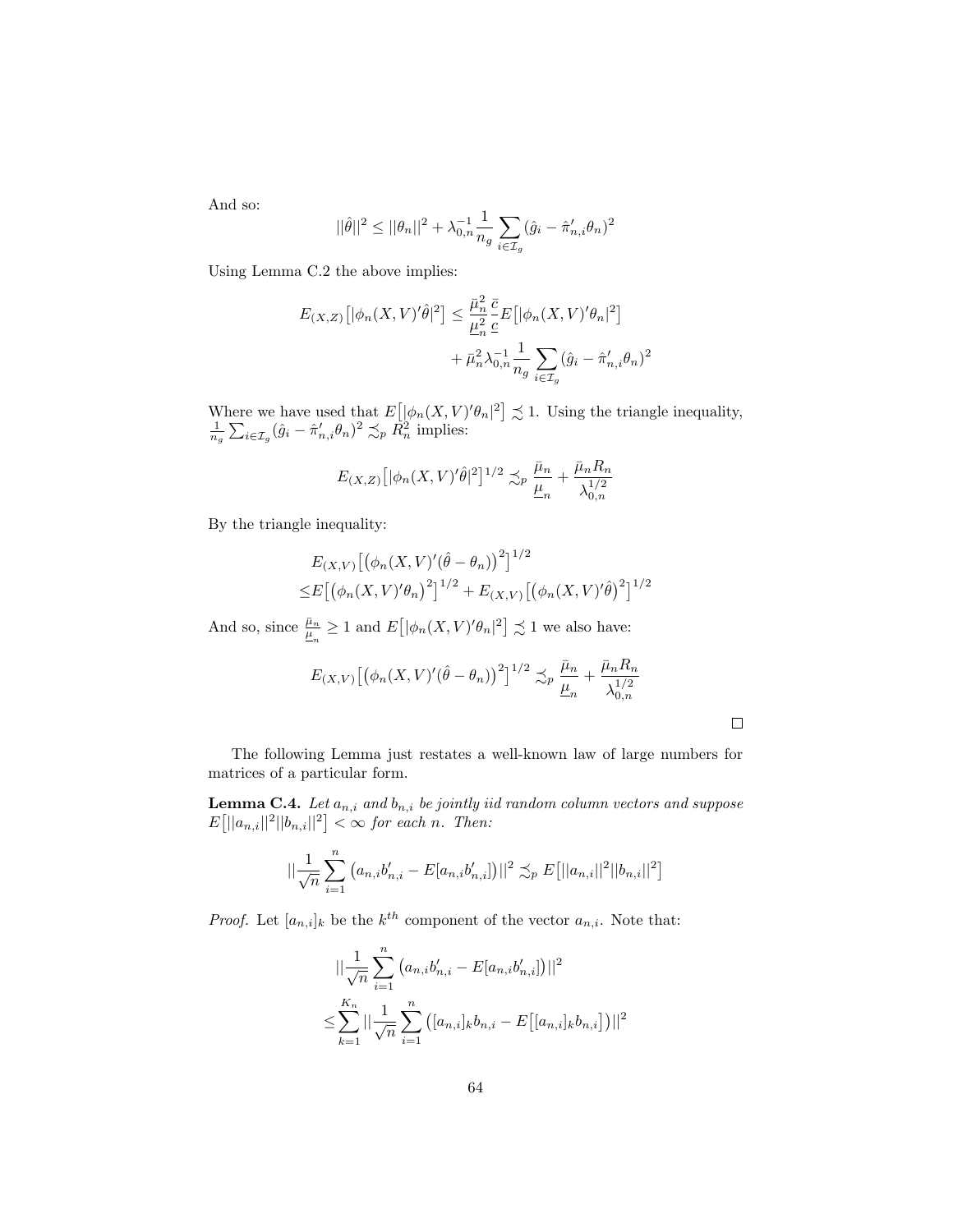Then by Markov's inequality and then using that  $(a_{n,i}, b_{n,i})$  are iid we get:

$$
\sum_{k=1}^{K_n} ||\frac{1}{\sqrt{n}} \sum_{i=1}^n ([a_{n,i}]_k b_{n,i} - E[[a_{n,i}]_k b_{n,i}])||^2
$$
  

$$
\lesssim_{p} E\left[\sum_{k=1}^{K_n} ||\frac{1}{\sqrt{n}} \sum_{i=1}^n ([a_{n,i}]_k b_{n,i} - E[[a_{n,i}]_k b_{n,i}])||^2\right]
$$
  

$$
= \sum_{k=1}^{K_n} E[||([a_{n,i}]_k b_{n,i} - E[[a_{n,i}]_k b_{n,i}])||^2]
$$
  

$$
\leq E[||a_{n,i}||^2||b_{n,i}||^2]
$$

 $\Box$ 

**Lemma C.5.** Suppose Assumptions 5.1.*i*-iii, 5.2.*i*-ii, 5.3.*i*, 5.3.iii, and 5.4.*i*-iii hold and let  $\ell_{\psi,n}(s_4) \prec 1$ . Let  $\hat{\pi}_n(x, z)$  have the formula:

$$
\hat{\pi}_n(x, z) = \left(\psi_n(x, z)'\hat{\Omega}_{\lambda_{2,n}}^{-1} \frac{1}{n_{\pi}} \sum_{i \in \mathcal{I}_{\pi}} \psi_{n,i} \rho'_{n,i}\right)' \otimes \chi_n(x)
$$

Then uniformly over all  $\theta \in \mathbb{R}^{k(n)l(n)}$  with  $E[|\phi_n(X, V)' \theta|^2]^{1/2} = 1$  and  $F_X$ almost all x:

$$
E[||(\pi_n(x_1,Z) - \hat{\pi}_n(x_1,Z))^{\prime}\theta||^2|X = x_1]^{1/2} \preceq_p R_{\pi,n}(x_1)
$$

and  $\left(\frac{1}{n_q}\sum_{i\in\mathcal{I}_g}\left|(\pi_{n,i}-\hat{\pi}_{n,i})'\theta\right|^2\right)^{1/2}\lesssim_p R_{\pi,n}.$   $R_{\pi,n}(x_1)$  is given by:

$$
R_{\pi,n}(x_1) = \xi_{\Omega,n}(x)\xi_{\chi,n} \min\{\sqrt{\xi_{\psi,n}^2 k(n)/n_\pi}, \sqrt{\xi_{\rho,n}^2 m(n)/n_\pi}\} + \xi_{\Omega,n}(x)\lambda_{2,n}||\Omega_n^{-1}|| + \xi_{\chi,n}\ell_{\psi,n}(s_4)
$$

and  $R_{\pi,n}$  is given by:

<span id="page-64-0"></span>
$$
R_{\pi,n} = \xi_{\chi,n} \min \{ \sqrt{\xi_{\psi,n}^2 k(n)/n_{\pi}}, \sqrt{\xi_{\rho,n}^2 m(n)/n_{\pi}} \} + \lambda_{2,n} ||\Omega_n^{-1}|| + \xi_{\chi,n} \ell_{\psi,n}(s_4)
$$

*Proof.* For each n and i define the length- $k(n)l(n)$  column vector  $\epsilon_{n,i}$  by the formula  $\epsilon_{n,i} = \rho_{n,i} - E[\rho_n(V)|X_i, Z_i]$ . By construction, it must be the case that  $E[Q_n^{-1/2} \epsilon_{n,i}|X_i, Z_i] = 0$ . Further, note that:

$$
E[||Q_n^{-1/2}\epsilon_{n,i}||^2] \le 2E[||Q_n^{-1/2}\rho_{n,i}||^2] + 2E[||E[Q_n^{-1/2}\rho_n(V)|X_i, Z_i]||^2]
$$
  

$$
\le 4E[||Q_n^{-1/2}\rho_{n,i}||^2] = 4k(n)
$$
 (37)

The first inequality above follows by the definition of  $\epsilon_{n,i}$  and Young's inequality and the second follows by positivity of the variance. The equality then follows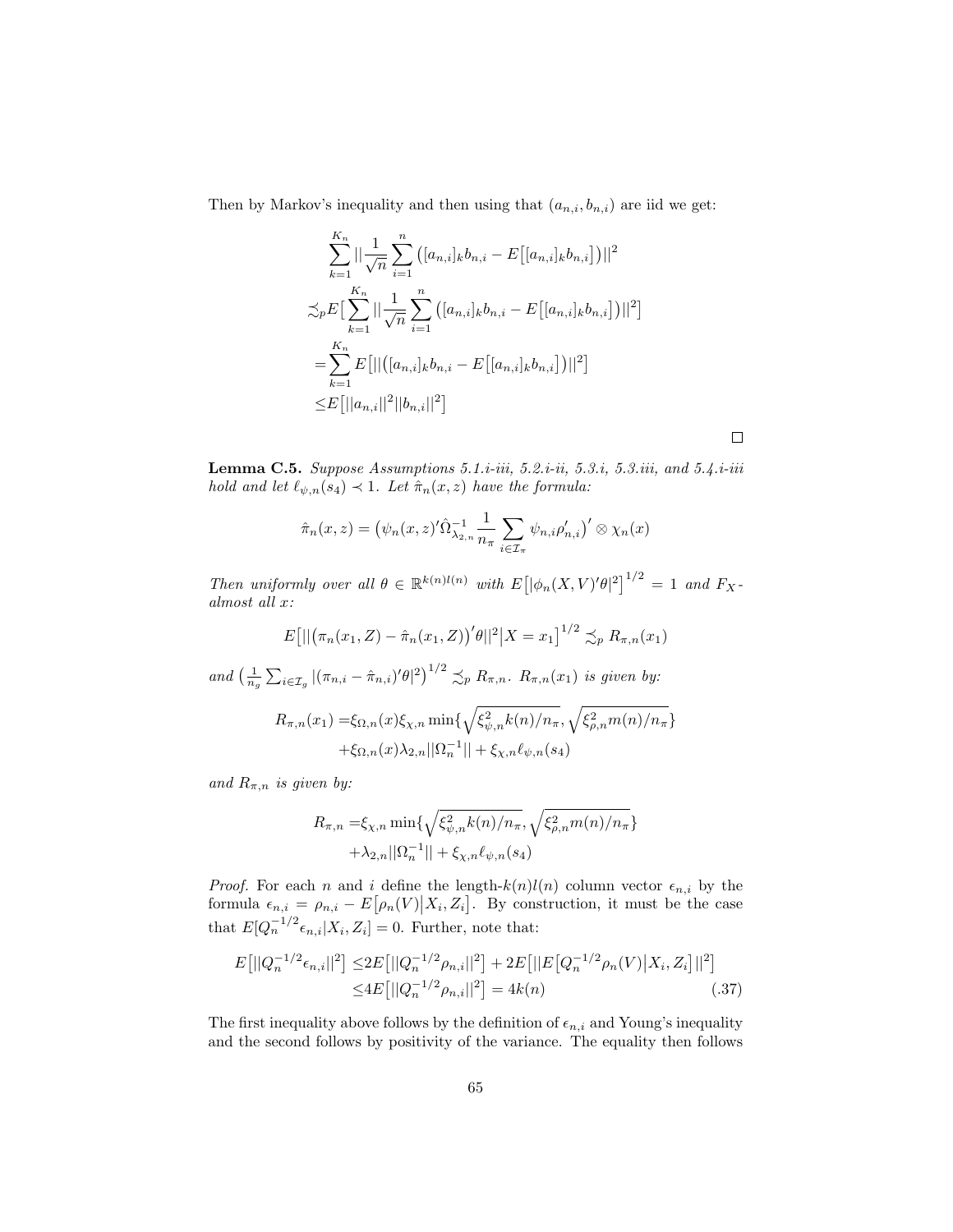by definition of  $Q_n$ . Next, note that with probability 1:

$$
||Q_n^{-1/2}\epsilon_{n,i}|| \le ||Q_n^{-1/2}\rho_{n,i}|| + ||E\big[Q_n^{-1/2}\rho_n(V)\big|X_i, Z_i\big]||
$$
  
\n
$$
\le \text{ess}\sup ||Q_n^{-1/2}\rho_n(V)|| + \text{ess}\sup ||E\big[Q_n^{-1/2}\rho_n(V)\big|X, Z\big]||
$$
  
\n
$$
\le 2\text{ess}\sup ||Q_n^{-1/2}\rho_n(V)|| \le 2\xi_{\rho,n}.
$$
 (.38)

Where the first inequality follows by the triangle inequality and definition of  $\epsilon_{n,i}$ , and the third inequality holds because Jensen's inequality gives:

$$
||E[Q_n^{-1/2}\rho_n(V)|X,Z]||^2 \le E[||Q_n^{-1/2}\rho_n(V)||^2|X,Z]
$$

and the RHS above is clearly bounded by ess sup  $||Q_n^{-1/2} \rho_n(V)||$ . For each n define the  $m(n)$ -by- $k(n)$  matrix  $\beta_n$  by:

<span id="page-65-1"></span>
$$
\beta_n = \Omega_n^{-1} E[\psi_n(X, Z) E[\rho_n(V) | X, Z]']
$$

Then define  $r_n$  by  $r_n(x, z) = E[\rho_n(V)|X = x, Z = z] - \beta'_n \psi_n(x, z)$  Note that  $E[\psi_{n,i}r_n(X_i,Z_i)'] = 0$ . By the Radon-Nikodym Theorem, Assumption 5.2.i implies that for any  $\theta \in \mathbb{R}^{k(n)}$ :

$$
E[\rho_n(V)'\theta|X=x,Z=z] = E[\rho_n(V)'\theta \frac{dF_{(X,Z,V)}}{d(F_{(X,Z)} \otimes F_V)}(x,z,V)]
$$

By Assumption 5.3.iii, for  $F_V$ -almost all v,  $\frac{dF(x,z,v)}{dF(x,z)\otimes F}$  $\frac{dF_{(X,Z,V)}}{dF_{(X,Z)}\otimes F_V}(\cdot,\cdot,v) \in \Lambda^{\dim(X,Z)}_{s_4}(c_4).$ So for any vector  $q \in \mathbb{N}_0^{\dim(X,Z)}$  with  $||q||_1 \leq [s_4]$ , the partial derivative  $D_q\left[\frac{dF_{(X,Z,V)}}{dF_{(X,Z)}\otimes F}\right]$  $\frac{dF(X,Z,V)}{dF(X,Z)\otimes F_V}(\cdot,\cdot,v)(x,z)$  exist and has magnitude less than  $c_4$  uniformly over  $F_{(X,Z,V)}$ -almost all  $(x, z, v)$ . By the dominated convergence theorem we can differentiate under the integral to get:

$$
|D_q[E[\rho_n(V)'\theta|X = \cdot, Z = \cdot][(x, z)]
$$
  
\n
$$
= |E[\rho_n(V)'\theta D_q[\frac{dF(x, z, v)}{dF(x, z) \otimes F_V}(\cdot, \cdot, V)](x, z)]|
$$
  
\n
$$
\leq E[|\rho_n(V)'\theta|^2]^{1/2} \text{ess} \sup |D_q[\frac{dF(x, z, v)}{dF(x, z) \otimes F_V}(\cdot, \cdot, V)](x, z)|
$$
  
\n
$$
\leq c_4 ||Q_n^{1/2}\theta|| \qquad (.39)
$$

Moreover, for any  $||q||_1 = [s_4]$ , we have:

<span id="page-65-0"></span>
$$
|D_q\left[\frac{dF_{(X,Z,V)}}{dF_{(X,Z)} \otimes F_V}(\cdot,\cdot,v)\right](x_1,z_1) - D_q\left[\frac{dF_{(X,Z,V)}}{dF_{(X,Z)} \otimes F_V}(\cdot,\cdot,v)\right](x_2,z_2)|
$$
  

$$
\leq c_4(||x_1 - x_2||^2 + ||z_1 - z_2||^2)^{\frac{s_4 - \lfloor s_4 \rfloor}{2}}
$$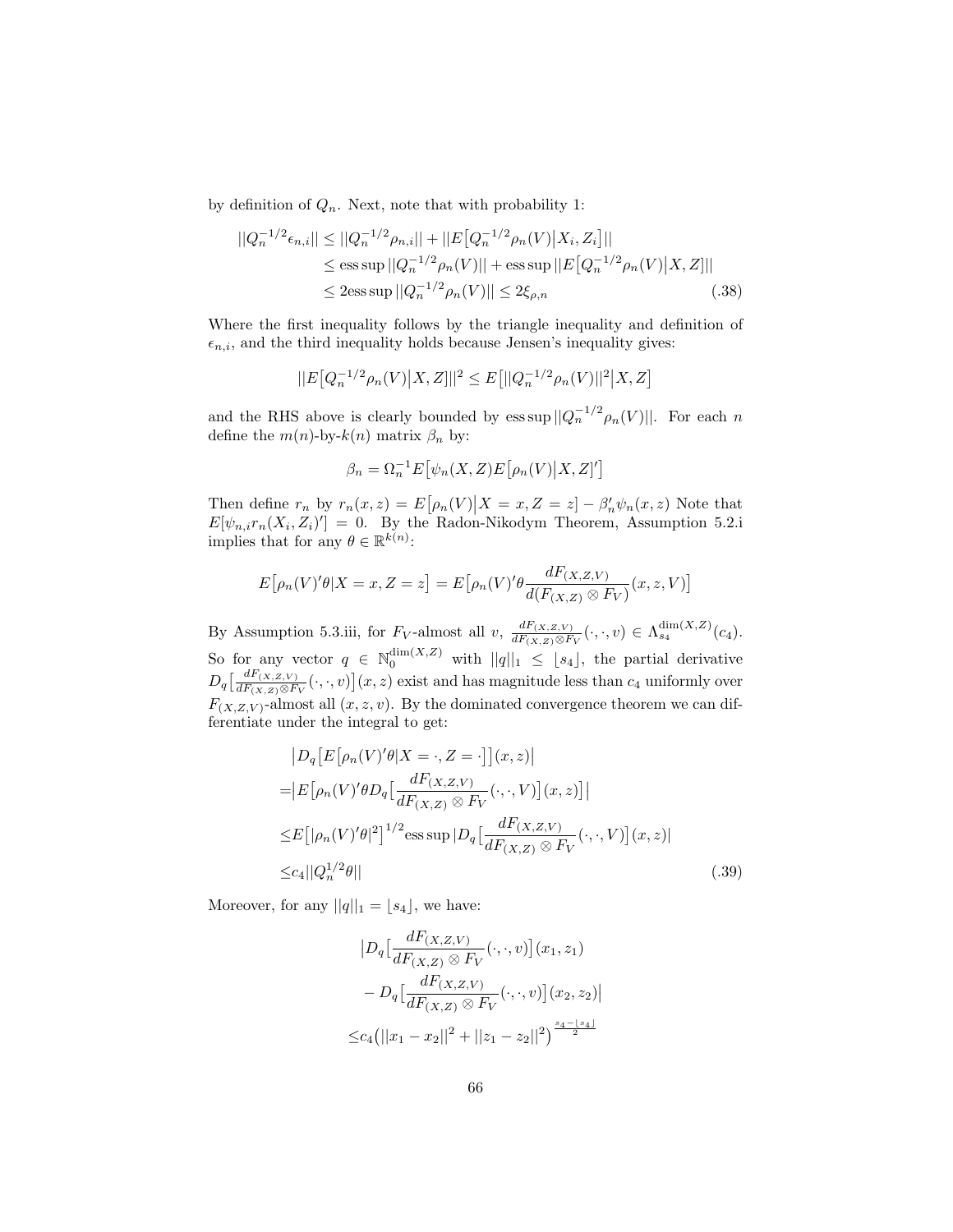Again, differentiating under the integral:

$$
|D_q[E[\rho_n(V)'\theta|X = x_1, Z = z_1]]
$$
  
\n
$$
- D_q[E[\rho_n(V)'\theta|X = x_2, Z = z_2]]|
$$
  
\n
$$
= |E[\rho_n(V)'\theta(D_q[\frac{dF(x, z, v)}{dF(x, z) \otimes F_V}(\cdot, \cdot, V)](x_1, z_1))
$$
  
\n
$$
- D_q[\frac{dF(x, z, v)}{dF(x, z) \otimes F_V}(\cdot, \cdot, V)](x_2, z_2))]|
$$
  
\n
$$
\leq E[|\rho_n(V)'\theta|^2]^{1/2} \text{ess sup } |D_q[\frac{dF(x, z, v)}{dF(x, z) \otimes F_V}(\cdot, \cdot, V)](x_1, z_1)
$$
  
\n
$$
- D_q[\frac{dF(x, z, v)}{dF(x, z) \otimes F_V}(\cdot, \cdot, V)](x_2, z_2)|
$$
  
\n
$$
\leq c_4 ||Q_n^{1/2}\theta||(||x_1 - x_2||^2 + ||z_1 - z_2||^2)^{\frac{s_4 - |s_4|}{2}}
$$
(.40)

[\(.39\)](#page-65-0) and [\(.40\)](#page-66-0) together imply:

$$
(x, z) \mapsto E[\rho_n(V)'\theta | X = x, Z = z] \in \Lambda_{s_4}^{\dim(X, Z)}(c_4 || Q_n^{1/2}\theta ||)
$$

Using Assumption 5.1.iii, the above implies that uniformly over all  $\theta \in \mathbb{R}^{k(n)}$ and  $F_{(X,Z)}$ -almost all  $(x, z)$ ,  $\frac{r_n(x,z)'\theta}{\ln\theta^{1/2}a\ln\theta}$  $\frac{r_n(x,z)'\theta}{\|\bar{Q}_n^{1/2}\theta\|} \precsim \ell_{\psi,n}(s_4)$ , which in turn implies that (uniformly):

<span id="page-66-1"></span><span id="page-66-0"></span>
$$
||Q_n^{-1/2}r_n(x,z)|| \precsim \ell_{\psi,n}(s_4)
$$
\n
$$
(.41)
$$

Now decompose:

$$
\pi_n(x, z)' \theta = \psi_n(x, z)' \beta_n \iota(\theta) \chi(x) + r_n(x, z)' \iota(\theta) \chi(x)
$$

Recall that for  $\theta \in \mathbb{R}^{k(n)l(n)}$ ,  $\phi_n(x, v)'\theta = \rho_n(v)'\iota(\theta)\chi_n(x)$ , where  $\iota$  is defined as in Lemma C.3. Substituting the above and using the formulas for  $\pi_n$  and  $\hat{\pi}_n$ we get:

$$
\begin{aligned}\n&\left(\pi_n(x,z) - \hat{\pi}_n(x,z)\right)^{\prime}\theta \\
&= r_n(x,z)^{\prime}\iota(\theta)\chi_n(x) \\
&\quad - \psi_n(x,z)^{\prime}\hat{\Omega}_{\lambda_{2,n}}^{-1} \frac{1}{n_{\pi}} \sum_{i \in \mathcal{I}_{\pi}} \psi_{n,i}(\epsilon_{n,i} + r_{n,i})^{\prime}\iota(\theta)\chi_n(x) \\
&\quad - \psi_n(x,z)^{\prime}\hat{\Omega}_{\lambda_{2,n}}^{-1} \lambda_{2,n} \beta_n \iota(\theta)\chi_n(x)\n\end{aligned}
$$

Where  $r_{n,i} = r_n(X_i, Z_i)$ . By the triangle inequality:

<span id="page-66-2"></span>
$$
E_Z[(\pi_n(x, Z)'\theta - \hat{\pi}_n(x, Z)'\theta)^2 | X = x]^{1/2}
$$
  
\n
$$
\leq E[|r_n(x, Z)'\iota(\theta)\chi_n(x)|^2 | X = x]^{1/2}
$$
  
\n
$$
+ ||\tilde{\Omega}_n(x)^{1/2} \hat{\Omega}_{\lambda_{2,n}}^{-1} \frac{1}{n_\pi} \sum_{i \in \mathcal{I}_\pi} \psi_{n,i}(\epsilon_{n,i} + r_{n,i})'\iota(\theta)\chi_n(x)||
$$
  
\n
$$
+ ||\tilde{\Omega}_n(x)^{1/2} \hat{\Omega}_{\lambda_{2,n}}^{-1} \lambda_{2,n} \beta_n \iota(\theta)\chi_n(x)||
$$
\n(.42)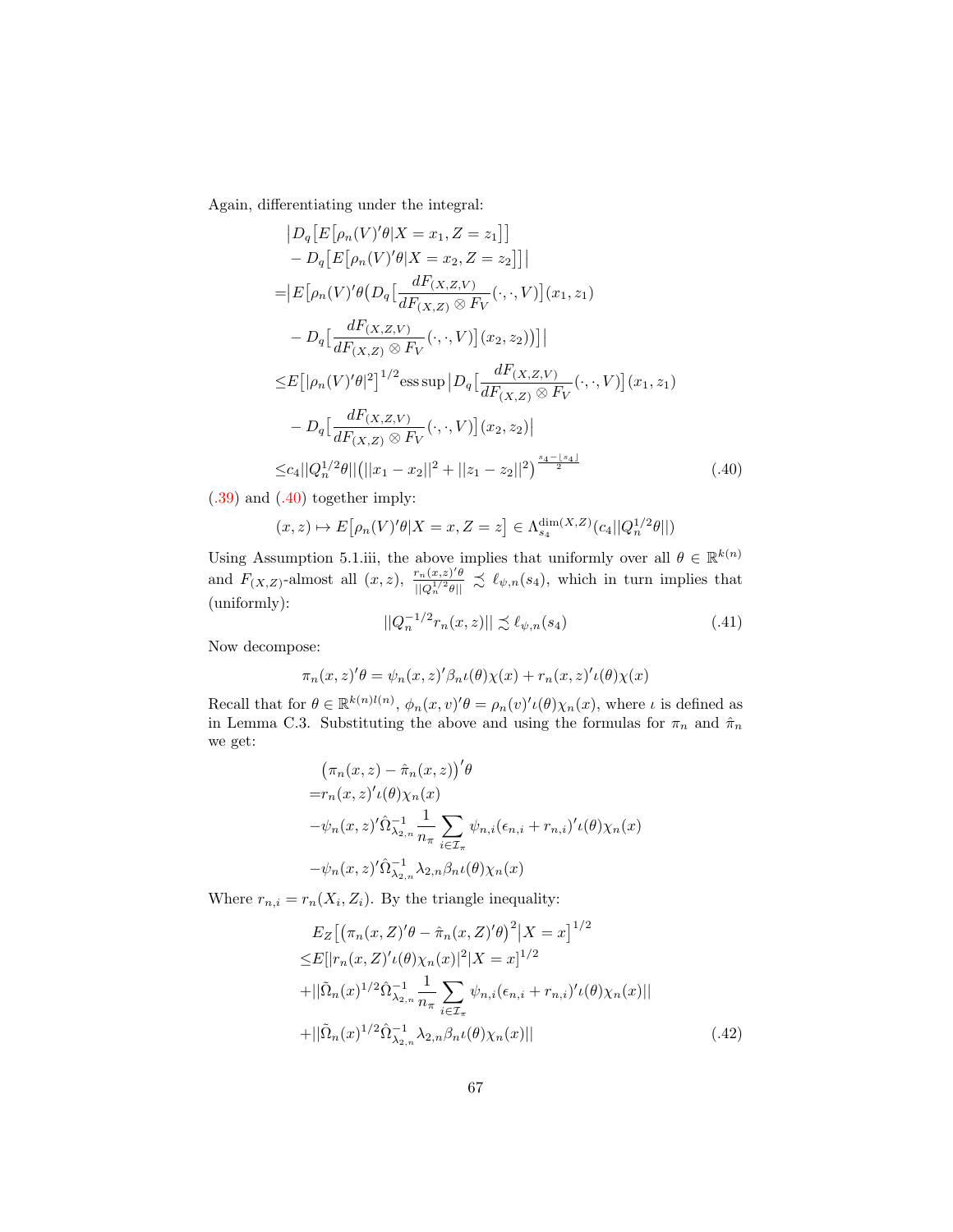Taking [\(.41\)](#page-66-1) and applying Cauchy-Schwartz, uniformly over  $\theta \in \mathbb{R}^{k(n),l(n)}$  and  $F_{(X,Z)}$ -almost all  $(x, z)$  and  $F_X$ -almost all  $x_1$ :

$$
|r_n(x,z)' \iota(\theta) \chi_n(x_1)| \le ||r_n(x,z)Q_n^{-1/2}|| \cdot ||Q_n^{1/2} \iota(\theta) \chi_n(x)||
$$
  

$$
\lesssim E\big[ |\phi_n(X,V)' \theta|^2 \big]^{1/2} \xi_{\chi,n} \ell_{\psi,n}(s_4) \tag{.43}
$$

Where the final line above follows by Lemma C.3, which states that:

<span id="page-67-0"></span>
$$
||Q_n^{-1/2} \iota(\theta) \chi_n(x)|| \precsim E\big[|\phi_n(X, V)'\theta|^2\big]^{1/2} \xi_{\chi,n}
$$

[\(.43\)](#page-67-0) implies (again uniformly):

$$
E[|r_n(x,Z)'(\theta)\chi_n(x)|^2|X=x]^{1/2} \precsim E[|\phi_n(X,V)'\theta|^2]^{1/2}\xi_{\chi,n}\ell_{\psi,n}(s_4)
$$

Using the definition of the operator norm and recalling that  $\xi_{\Omega,n}(x)$  equals  $\|\tilde{\Omega}_n(x)^{1/2}\Omega_n^{1/2}\|$  we get:

$$
\begin{split} &||\tilde{\Omega}_n(x)^{1/2}\hat{\Omega}_{\lambda_{2,n}}^{-1}\frac{1}{n_\pi}\sum_{i\in\mathcal{I}_\pi}\psi_{n,i}(\epsilon_{n,i}+r_{n,i})'\iota(\theta)\chi_n(x)||\\ \leq &\xi_{\Omega,n}(x)||\Omega_n^{1/2}\hat{\Omega}_{\lambda_{2,n}}^{-1}\Omega_n^{1/2}||\\ &\times||\frac{1}{n_\pi}\sum_{i\in\mathcal{I}_\pi}(\Omega_n^{-1/2}\psi_{n,i})(\epsilon_{n,i}+r_{n,i})'Q_n^{-1/2}||\cdot||Q_n^{1/2}\iota(\theta)\chi_n(x))|| \end{split}
$$

Recall that  $E[\psi_{n,i}(\epsilon_{n,i}+r_{n,i})]=0$  and the data are iid, so applying Lemma C.4 we get:

<span id="page-67-1"></span>
$$
\|\frac{1}{\sqrt{n_{\pi}}}\sum_{i\in\mathcal{I}_{\pi}}(\Omega_{n}^{-1/2}\psi_{n,i})(\epsilon_{n,i}+r_{n,i})'Q_{n}^{-1/2}\|
$$
  
\n
$$
\precsim_{p} E\big[||\Omega_{n}^{-1/2}\psi_{n,i}||^{2}||Q_{n}^{-1/2}(\epsilon_{n,i}+r_{n,i})||^{2}\big]^{1/2}
$$
  
\n
$$
\precsim_{p} E\big[||\Omega_{n}^{-1/2}\psi_{n,i}||^{2}||Q_{n}^{-1/2}\epsilon_{n,i}||^{2}\big]^{1/2}
$$
  
\n
$$
+2E\big[||\Omega_{n}^{-1/2}\psi_{n,i}||^{2}||Q_{n}^{-1/2}r_{n,i}||^{2}\big]^{1/2}
$$
  
\n
$$
\precsim_{p} \min\big\{\xi_{\psi,n} E\big[||Q_{n}^{-1/2}\epsilon_{n,i}||\big],\xi_{\rho,n} E\big[||\Omega_{n}^{-1/2}\psi_{n,i}||\big]
$$
  
\n
$$
+\text{ess} \sup\big||Q_{n}^{-1/2}r_{n}(X,Z)||E\big[||\Omega_{n}^{-1/2}\psi_{n,i}||\big]
$$
  
\n
$$
\precsim_{p} \min\big\{\sqrt{\xi_{\psi,n}^{2}k(n)},\sqrt{\xi_{\rho,n}^{2}m(n)}\big\}+\sqrt{m(n)}\ell_{\psi,n}(s_{4})
$$
  
\n
$$
\precsim_{p} \min\big\{\sqrt{\xi_{\psi,n}^{2}k(n)},\sqrt{\xi_{\rho,n}^{2}m(n)}\big\}
$$
  
\n(.44)

The second inequality follows from Young's inequality, the third by the Holder inequality, the fourth by  $(.37)$ ,  $(.38)$ , and  $(.41)$ . The final equality follows be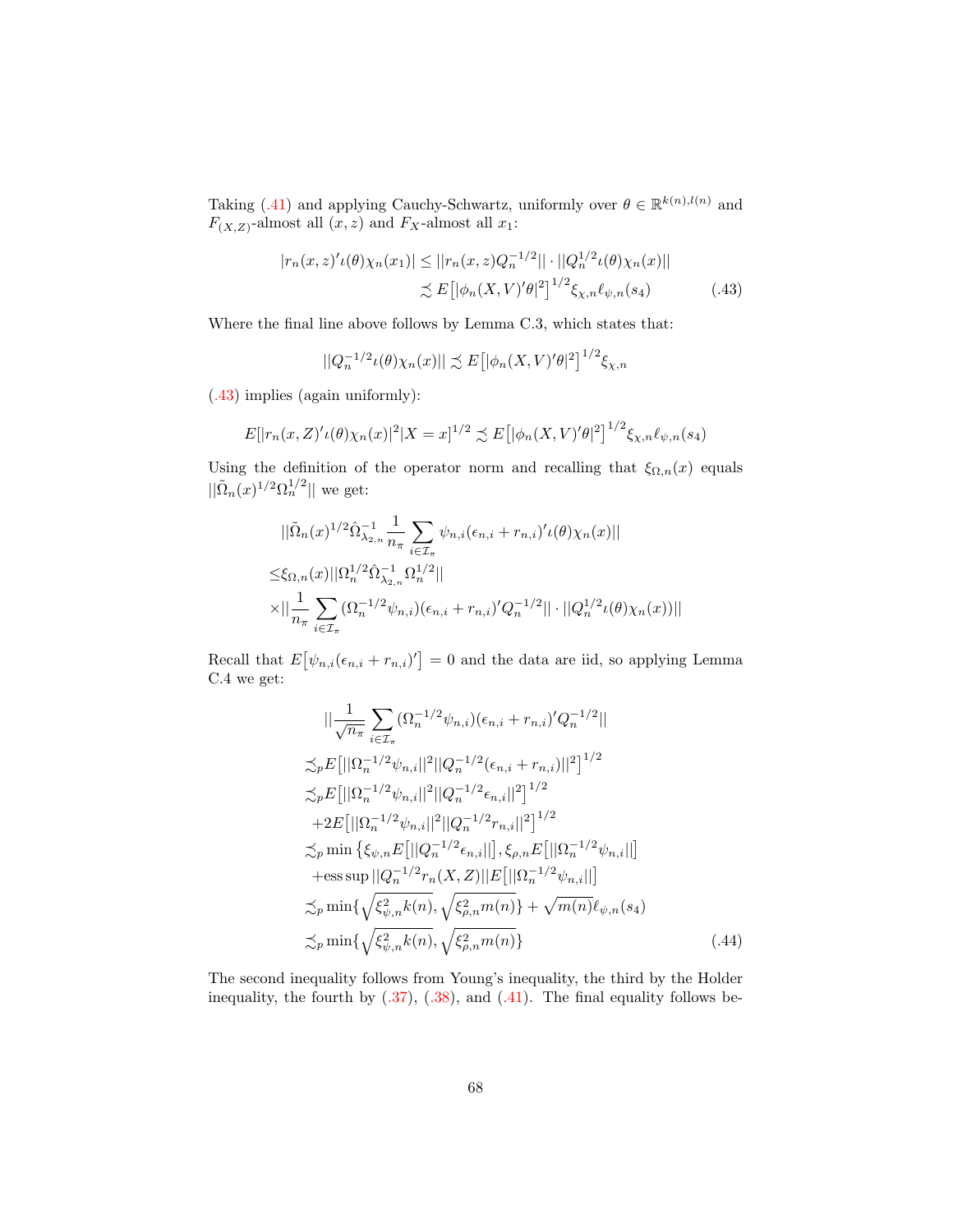cause  $\xi_{\rho,n} \gtrsim 1$  and  $\ell_{\psi,n}(s_4) \prec 1$ . In all:

$$
E[||\tilde{\Omega}_n(x)^{1/2}\hat{\Omega}_{\lambda_{2,n}}^{-1}\frac{1}{n_{\pi}}\sum_{i\in\mathcal{I}_{\pi}}\psi_{n,i}(\epsilon_{n,i}+r_{n,i})'\iota(\theta)\chi_n(x)||]
$$
  

$$
\precsim_p \frac{2\xi_{\Omega,n}||Q_n^{1/2}\iota(\theta)\chi_n(x)||\cdot||\Omega_n^{1/2}\hat{\Omega}_{\lambda_{2,n}}^{-1}\Omega_n^{1/2}||}{\sqrt{n_{\pi}}}
$$
  

$$
\times \min\left\{\sqrt{\xi_{\psi,n}^2k(n)},\sqrt{\xi_{\rho,n}^2m(n)}\right\}
$$

By Lemma C.2, we have  $||\Omega_n^{1/2} \hat{\Omega}_{\lambda_{2,n}}^{-1} \Omega_n^{1/2}|| \precsim_p 1$ , and again by Lemma C.3,  $||Q_n^{-1/2}\iota(\theta)\chi_n(x)|| \precsim E[|\phi_n(X,V)'\theta|^2]^{1/2}\xi_{\chi,n}$  and so, uniformly over  $\theta \in \mathbb{R}^{k(n)l(n)}$ and  $F_X$ -almost all x:

$$
E[||\tilde{\Omega}_n(x)^{1/2}\hat{\Omega}_{\lambda_{2,n}}^{-1}\frac{1}{n_{\pi}}\sum_{i\in\mathcal{I}_{\pi}}\psi_{n,i}(\epsilon_{n,i}+r_{n,i})'\iota(\theta)\chi_n(x)||]
$$
  

$$
\precsim_{p} E[|\phi_n(X,V)'\theta|^2]^{1/2}\xi_{\chi,n}\xi_{\Omega,n}(x)\left(\sqrt{\xi_{\psi,n}^2k(n)/n_{\pi}}\vee\sqrt{\xi_{\rho,n}^2m(n)/n_{\pi}}\right)
$$

Finally, consider the term  $||\tilde{\Omega}_n(x)^{1/2} \hat{\Omega}_{\lambda_{2,n}}^{-1} \lambda_{2,n} \beta_n \iota(\theta) \chi_n(x)||$ . Note that:

$$
\begin{aligned}\n&||\tilde{\Omega}_n(x)^{1/2}\hat{\Omega}_{\lambda_{2,n}}^{-1}\lambda_{2,n}\beta_n\iota(\theta)\chi_n(x)|| \\
&\leq &\lambda_{2,n}\xi_{\Omega,n}||\Omega_n^{1/2}\hat{\Omega}_{\lambda_{2,n}}^{-1}\Omega_n^{1/2}||\cdot||\Omega_n^{-1}||\cdot||\Omega_n^{1/2}\beta_n\iota(\theta)\chi_n(x)||\n\end{aligned}
$$

By Lemma C.2  $||\Omega_n^{1/2} \hat{\Omega}_{\lambda_{2,n}}^{-1} \Omega_n^{1/2}|| \precsim_p 1$ . Furthermore:

$$
\begin{aligned} ||\Omega_n^{1/2}\beta_n\iota(\theta)\chi_n(x)||^2 &= E\big[|\psi_n(X,Z)\beta_n\iota(\theta)\chi_n(x)|^2\big] \\ &\le E\big[|E[\rho_n(V)|X,Z]'\iota(\theta)\chi_n(x)|^2\big] \\ &\le E\big[|\rho_n(V)'\iota(\theta)\chi_n(x)|^2\big] \\ &= ||Q^{1/2}\iota(\theta)\chi_n(x)||^2 \\ &\precsim \xi_{\chi,n}^2 E\big[|\phi_n(X,V)'\theta|^2\big] \end{aligned}
$$

Where the first inequality holds by the properties of least-squares projection, the second inequality by positivity of the variance, and the final inequality by Lemma C.3. Thus we have uniformly over  $\theta \in \mathbb{R}^{k(n)l(n)}$  and  $F_X$ -almost all x:

$$
||\tilde{\Omega}_n(x)^{1/2}\hat{\Omega}_{\lambda_{2,n}}^{-1}\lambda_{2,n}\beta_n\iota(\theta)\chi_n(x)|| \le O(E\big[|\phi_n(X,V)'\theta|^2\big]^{1/2}||\Omega_n^{-1}||\lambda_{2,n}\xi_{\Omega,n}\xi_{\chi,n})
$$

Substituting the results above into [\(.42\)](#page-66-2) we get that uniformly over  $\theta \in \mathbb{R}^{k(n)l(n)}$ and  $F_X$ -almost all  $x$ :

$$
E_Z[(\pi_n(x, z)'\theta - \hat{\pi}_n(x, z)'\theta)^2 | X = x]^{1/2}
$$
  
\n
$$
\lesssim_P E[|\phi_n(X, V)'\theta|^2]^{1/2} \xi_{X,n} \xi_{\Omega,n} (\sqrt{\xi_{\psi,n}^2 k(n)/n_\pi} \wedge \sqrt{\xi_{\rho,n}^2 m(n)/n_\pi})
$$
  
\n+  $E[|\phi_n(X, V)'\theta|^2]^{1/2} \xi_{X,n} (\lambda_{2,n} \xi_{\Omega,n} || \Omega_n^{-1} || + \ell_{\psi,n}(s_4))$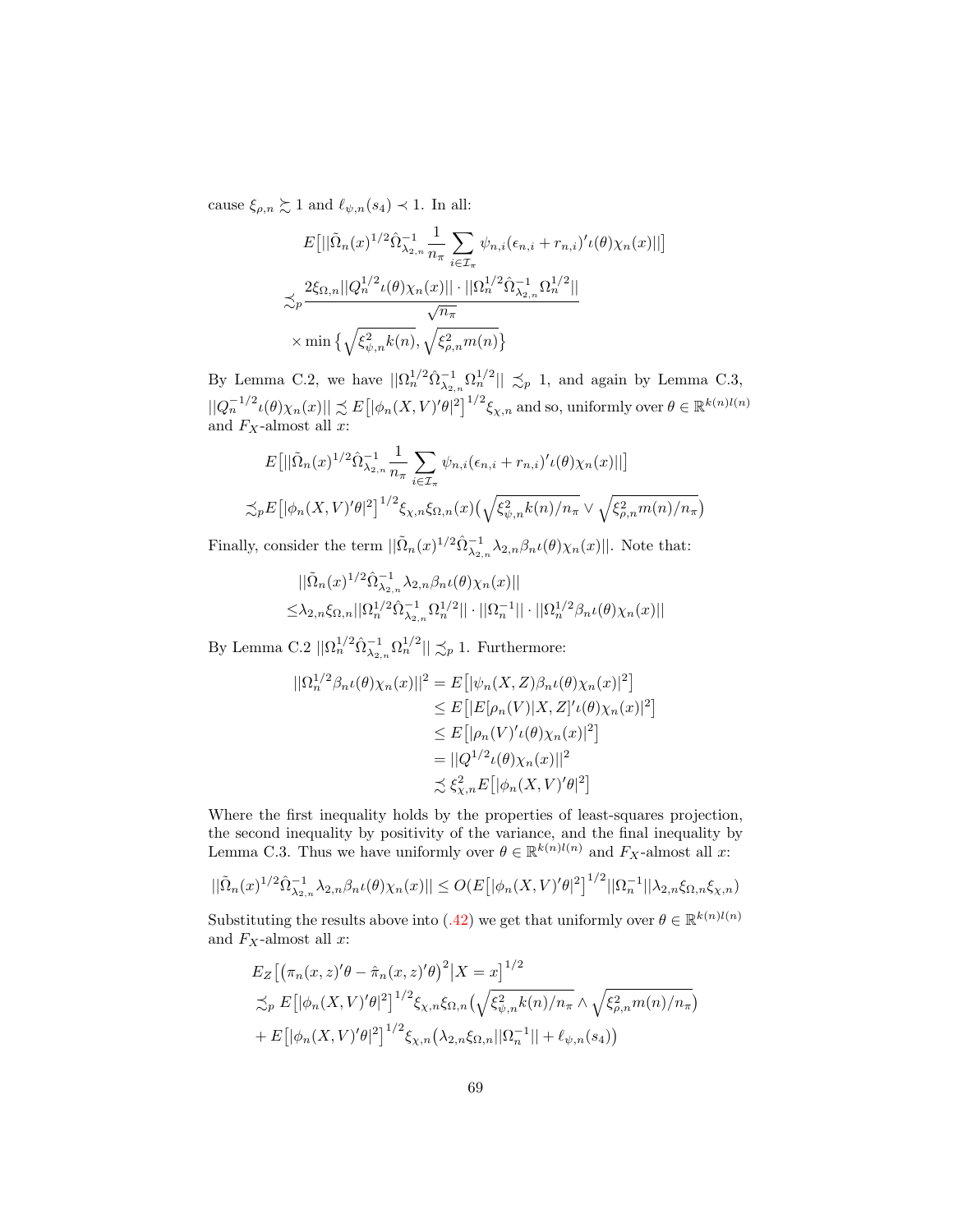Next we consider  $\frac{1}{n_g} \sum_{i \in \mathcal{I}_g} |(\pi_{n,i} - \hat{\pi}_{n,i})' \theta|^2$ . By the triangle inequality, Cauchy-Schwartz and the definition of the operator norm:

$$
\begin{aligned} &\big(\frac{1}{n_g}\sum_{i\in\mathcal{I}_g}|(\pi_{n,i}-\hat{\pi}_{n,i})'\theta|^2\big)^{1/2}\\ \leq& \big(\frac{1}{n_g}\sum_{i\in\mathcal{I}_g}|r'_{n,i}\iota(\theta)\chi_{n,i}|^2\big)^{1/2}\\ +&\big(||\hat{\Omega}_{n}^{1/2}\Omega_{n}^{-1/2}||\cdot||\Omega_{n}^{1/2}\hat{\Omega}_{\lambda_{2,n}}^{-1}\Omega_{n}^{1/2}||\\ \times&||\Omega_{n}^{-1/2}\frac{1}{n_g}\sum_{i\in\mathcal{I}_g}\psi_{n,j}(\epsilon_{n,i}+r_{n,i})'Q_{n}^{1/2}||\cdot||Q_{n}^{-1/2}\iota(\theta)\chi_{n,i}||\big)\\ +&\big(||\hat{\Omega}_{n}^{1/2}\Omega_{n}^{-1/2}||\cdot||\Omega_{n}^{1/2}\hat{\Omega}_{\lambda_{2,n}}^{-1}\Omega_{n}^{1/2}||\cdot||\Omega_{n}^{-1}||\\ \times&||\lambda_{2,n}\Omega_{n}^{1/2}\beta_{n}Q_{n}^{1/2}||\cdot||Q_{n}^{-1/2}\iota(\theta)\chi_{n,i}||\big) \end{aligned}
$$

By [\(.43\)](#page-67-0):

$$
\left(\frac{1}{n_g} \sum_{i \in \mathcal{I}_g} |r'_{n,i}\iota(\theta)\chi_{n,i}|^2\right)^{1/2} \lesssim_p ||Q_n^{1/2}\iota(\theta)\chi_n(x)||\xi_{\chi,n}\ell_{\psi,n}(s_4)
$$

By Lemma C.2 we have  $||\hat{\Omega}_n^{1/2} \Omega_n^{-1/2}|| \le ||\Omega_n^{-1/2} \hat{\Omega}_n \Omega_n^{-1/2}||^{1/2} \precsim_p 1$  and also by Lemma C.2  $||\Omega_n^{1/2} \hat{\Omega}_{\lambda_{2,n}}^{-1} \Omega_n^{1/2}|| \precsim_p 1$ , combining this, the above, and [\(.44\)](#page-67-1) we get:

$$
\left(\frac{1}{n_g} \sum_{i \in \mathcal{I}_g} |(\pi_{n,i} - \hat{\pi}_{n,i})'\theta|^2\right)^{1/2} \n\lesssim_p E\left[|\phi_n(X, V)'\theta|^2\right]^{1/2} \xi_{\chi,n} \min\{\sqrt{\xi_{\psi,n}^2 k(n)/n_\pi}, \sqrt{\xi_{\rho,n}^2 m(n)/n_\pi}\} + E\left[|\phi_n(X, V)'\theta|^2\right]^{1/2} \xi_{\chi,n}(\ell_{\psi,n}(s_4) + \lambda_{2,n}||\Omega_n^{-1}||)
$$

 $\Box$ 

**Lemma C.6.** Suppose Assumptions 5.1.iv, 5.2.i-ii, 5.3.iv, and 5.4.iv hold. Let  $\hat{\alpha}_n(x_1, x_2) = (\chi_n(x_2)'\hat{G}_{\lambda_{3,n}}^{-1} \frac{1}{n_\alpha} \sum_{i \in \mathcal{I}_\alpha} \chi_{n,i} \rho'_{n,i})' \otimes \chi_n(x_1),$  then uniformly over  $\theta \in \mathbb{R}^{k(n)l(n)}$  and  $F_X$ -almost all  $x_1$  and  $x_2$ :

$$
(\alpha_n(x_1, x_2) - \hat{\alpha}_n(x_1, x_2))'\theta
$$
  
\n
$$
\precsim_{p} E\left[|\phi_n(X, V)'\theta|^2\right]^{1/2} \xi_{\chi,n}\left(1 + \sqrt{\xi_{\chi,n}^2 l(n)/n_\alpha}\right) \ell_{\chi,n}(s_5)
$$
  
\n
$$
+ E\left[|\phi_n(X, V)'\theta|^2\right]^{1/2} \xi_{\chi,n}^2 \min\left\{\sqrt{\xi_{\chi,n}^2 k(n)/n_\alpha}, \sqrt{\xi_{\rho,n}^2 l(n)/n_\alpha}\right\}
$$
  
\n
$$
+ \lambda_{3,n} \xi_{\chi,n}^2 E\left[|\phi_n(X, V)'\theta|^2\right]^{1/2} ||G_n^{-1}||
$$

*Proof.* We follow similar steps to Lemma C.5. For each n and i define the length $k(n)$  column vector  $\epsilon_{n,i} = \rho_{n,i} - E\big[\rho_n(V) \big| X_i\big]$ . By construction  $E[\epsilon_{n,i}|X_i] = 0$ .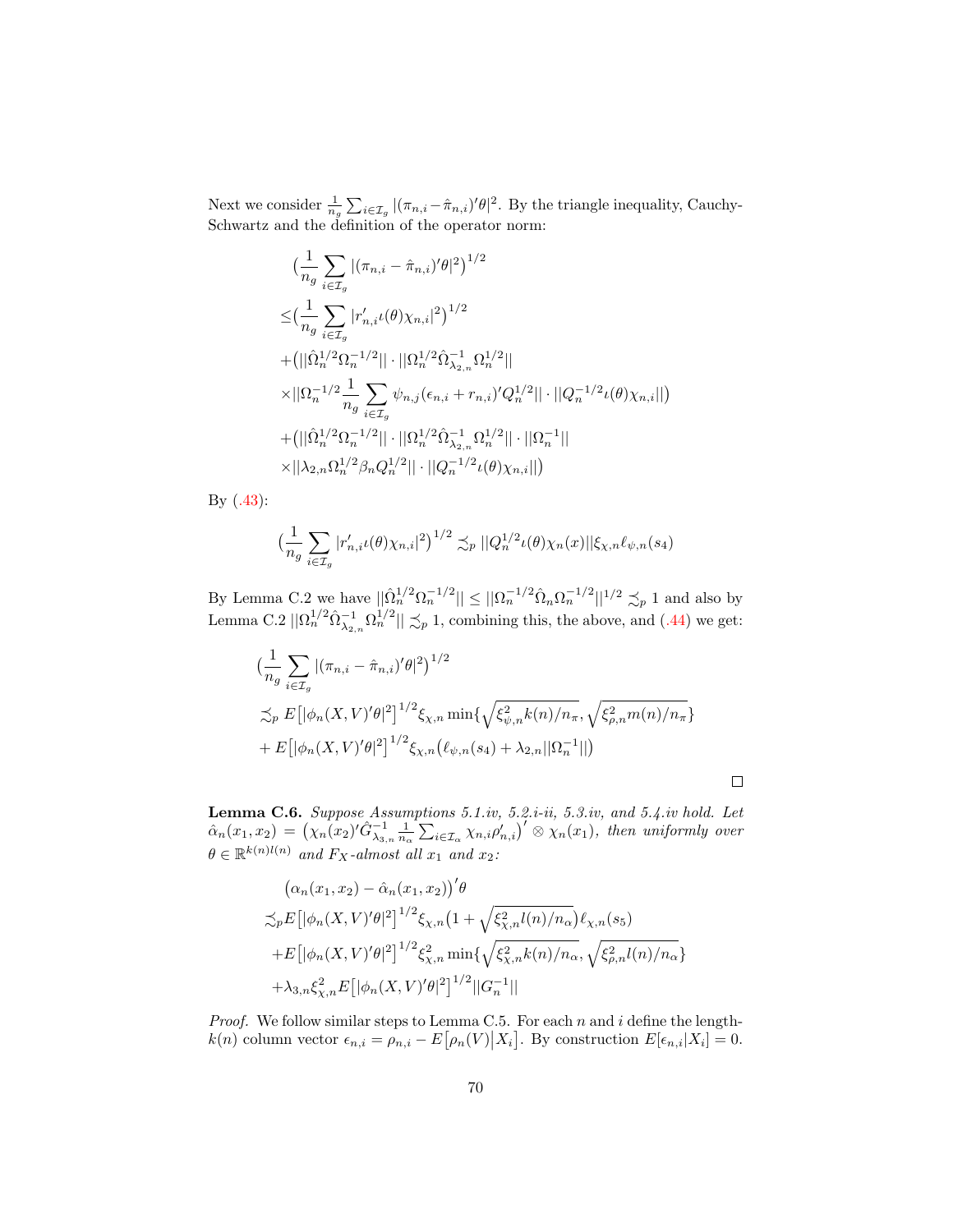By a similar argument to that in the first part of Lemma C.4:

$$
E[||Q_n^{-1/2}\epsilon_{n,i}||^2] \le 2E[||Q_n^{-1/2}\rho_{n,i}||^2] + 2E[||E[Q_n^{-1/2}\rho_n(V)|X_i]||^2]
$$
  
\n
$$
\le 4E[||Q_n^{-1/2}\rho_{n,i}||^2]
$$
  
\n
$$
= 4k(n)
$$
\n(.45)

By a similar argument to Lemma C.4, with probability 1:

$$
||Q_n^{-1/2}\epsilon_{n,i}|| \le ||Q_n^{-1/2}\rho_{n,i}|| + ||E[Q_n^{-1/2}\rho_n(V)|X_i]||
$$
  
\n
$$
\le \text{ess}\sup ||Q_n^{-1/2}\rho_n(V)|| + \text{ess}\sup ||E[Q_n^{-1/2}\rho_n(V)|X]||
$$
  
\n
$$
\le 2\xi_{\rho,n} \tag{.46}
$$

For each *n* define the  $p(n)$ -by- $k(n)$  matrix  $\mu_n$  by:

<span id="page-70-2"></span><span id="page-70-1"></span>
$$
\mu_n = G_n^{-1} E[\chi_n(X) E[\rho_n(V) | X]']
$$

Then define  $r_n$  by:

$$
r_n(x) = E[\rho_n(V)|X = x] - \mu'_n \psi_n(x)
$$

Note that  $E[\psi_{n,i}r_n(X_i)'] = 0$ . By the Radon-Nikodym Theorem, Assumption 5.2.i implies that for any  $\theta \in \mathbb{R}^{k(n)}$ :

$$
E[\rho_n(V)'\theta|X=x] = E[\rho_n(V)'\theta \frac{dF_{(X,V)}}{dF_X \otimes F_V}(x,V)]
$$

By Assumption 5.3.iii,  $\frac{dF_{(X,V)}}{dE_X \otimes F_V}(x, V) \in \Lambda_{s_5}^{\dim(X)}(c_5)$ , so following steps analogous to those in Lemma C.4 we get:

$$
x \mapsto E\big[\rho_n(V)'\theta|X=x\big] \in \Lambda_{s_5}^{\dim(X)}(c_5||Q_n^{1/2}\theta||)
$$

Using Assumption 5.1.iii, the above implies that uniformly over  $\theta \in \mathbb{R}^{k(n)}$  and  $F_X$ -almost all  $x$ ,  $\frac{r_n(x)'\theta}{\ln(1/2\theta)}$  $\frac{r_n(x)'\theta}{\|Q_n^{1/2}\theta\|} \precsim \ell_{\chi,n}(s_5)$ , which in turn implies:

<span id="page-70-0"></span>
$$
||r_n(x)Q_n^{-1/2}|| \precsim \ell_{\chi,n}(s_5) \tag{.47}
$$

Recall that for any  $\theta \in \mathbb{R}^{k(n)l(n)}$ ,  $\phi_n(x, v)'\theta = \rho_n(v)'\iota(\theta)\chi_n(x)$ , where  $\iota$  is defined as in Lemma C.3. Now decompose:

$$
\alpha_n(x_1, x_2)' \theta = \chi_n(x_2)' \mu_n \iota(\theta) \chi(x_1) + r_n(x_2)' \iota(\theta) \chi(x_1)
$$

Substituting the above and using the formulas for  $\alpha_n$  and  $\hat{\alpha}_n$  we get:

$$
\begin{aligned}\n&\left(\alpha_n(x_1, x_2) - \hat{\alpha}_n(x_1, x_2)\right)^{\prime} \theta \\
&= r_n(x_2)^{\prime} \iota(\theta) \chi_n(x_1) \\
&- \chi_n(x_2)^{\prime} \hat{G}_{\lambda_{3,n}}^{-1} \frac{1}{n_{\alpha}} \sum_{i \in \mathcal{I}_{\alpha}} \chi_{n,i}(\epsilon_{n,i} + r_{n,i})^{\prime} \iota(\theta) \chi_n(x_1) \\
&- \chi_n(x_2)^{\prime} \hat{G}_{\lambda_{3,n}}^{-1} \lambda_{3,n} \mu_n \iota(\theta) \chi_n(x_1)\n\end{aligned}
$$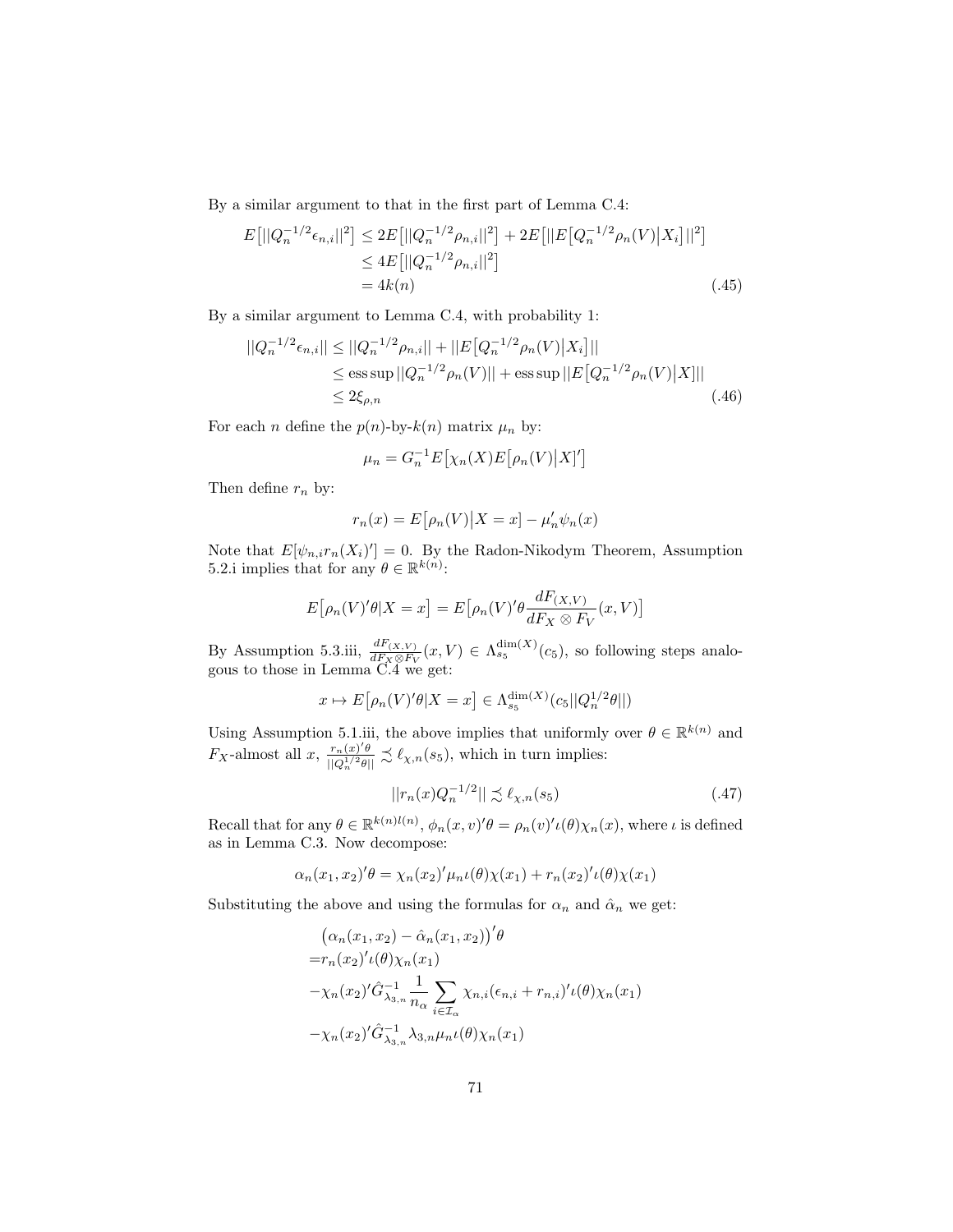Where  $r_{n,i} = r_n(X_i)$ . By the triangle inequality, Cauchy-Schwartz, and the definition of the operator norm, the above gives:

$$
\begin{aligned}\n&|\left(\alpha_{n}(x_{1}, x_{2}) - \hat{\alpha}_{n}(x_{1}, x_{2})\right)' \theta| \\
&\leq |r_{n}(x_{2})' \iota(\theta) \chi_{n}(x_{1})| \\
&+ \left(||G_{n}^{-1/2} \chi_{n}(x_{2})|| \cdot ||G_{n}^{1/2} \hat{G}_{\lambda_{3,n}}^{-1} G_{n}^{1/2}||\right. \\
&\times \left|\left|\frac{1}{n_{\alpha}} \sum_{i \in \mathcal{I}_{\alpha}} G_{n}^{-1/2} \chi_{n,i}(\epsilon_{n,i} + r_{n,i})' \iota(\theta) \chi_{n}(x_{1})||\right.\right) \\
&+ |\chi_{n}(x_{2})' \hat{G}_{\lambda_{3,n}}^{-1} \lambda_{3,n} \mu_{n} \iota(\theta) \chi_{n}(x_{1})|\n\end{aligned} \tag{.48}
$$

From Lemma C.3 implies  $||Q_n^{1/2} \iota(\theta)\chi_n(x)||^2 \precsim \xi_{\chi,n}^2 E[ |\phi_n(X,V)'\theta|^2]$  uniformly. Combining with [\(.47\)](#page-70-0) and applying Cauchy-Schwartz:

<span id="page-71-0"></span>
$$
|r_n(x_2)' \iota(\theta) \chi_n(x_1)| \le ||r_n(x_2)Q_n^{-1/2}|| \cdot ||Q_n^{1/2} \iota(\theta) \chi_n(x)||
$$
  

$$
\lesssim E\big[ |\phi_n(X, V)'\theta|^2 \big]^{1/2} \xi_{\chi,n} \ell_{\chi,n}(s_5) \tag{.49}
$$

Uniformly over  $\theta \in \mathbb{R}^{k(n)l(n)}$  and  $F_X$ -almost all x. From [\(.49\)](#page-71-0), for the first term we immediately get:

$$
E[|r_n(x,Z)' \iota(\theta) \chi_n(x)|^2 | X = x]^{1/2} \precsim E[|\phi_n(X,V)' \theta|^2] \xi_{\chi,n} \ell_{\chi,n}(s_5)
$$

Next note that:

$$
\| \frac{1}{n} \sum_{i=1}^{n} G_n^{-1/2} \chi_{n,i}(\epsilon_{n,i} + r_{n,i})' \iota(\theta) \chi_n(x_1) \|
$$
  

$$
\leq ||Q_n^{1/2} \iota(\theta) \chi_n(x)|| \cdot || \frac{1}{n} \sum_{i=1}^{n} G_n^{-1/2} \chi_{n,i}(\epsilon_{n,i} + r_{n,i})' Q_n^{-1/2} ||
$$

Recall that  $E[\chi_{n,i}(\epsilon_{n,i} + r_{n,i})] = 0$  and the data are iid, so applying Lemma C.4:

$$
\| \frac{1}{\sqrt{n_{\alpha}}} \sum_{i \in \mathcal{I}_{\alpha}} G_n^{-1/2} \chi_{n,i}(\epsilon_{n,i} + r_{n,i})' Q_n^{-1/2} ||^2
$$
  
\n
$$
\lesssim_{P} E \left[ ||G_n^{-1/2} \chi_{n,i}||^2 ||(\epsilon_{n,i} + r_{n,i}) Q_n^{-1/2} ||^2 \right]
$$
  
\n
$$
\leq 2 E \left[ ||G_n^{-1/2} \chi_{n,i}||^2 ||\epsilon_{n,i} Q_n^{-1/2} ||^2 \right]
$$
  
\n
$$
+ 2 E \left[ ||G_n^{-1/2} \chi_{n,i}||^2 ||Q_n^{-1/2} r_{n,i} ||^2 \right]
$$
  
\n
$$
\leq 2 \min \left\{ \xi_{\chi,n}^2 E \left[ ||\epsilon_{n,i} Q_n^{-1/2} ||^2 \right], \xi_{\rho,n}^2 E \left[ ||G_n^{-1/2} \chi_{n,i}||^2 \right] \right\}
$$
  
\n
$$
+ 2 \text{ess} \sup ||Q_n^{-1/2} r_n(X)||^2 E \left[ ||G_n^{-1/2} \chi_{n,i}||^2 \right] \right\}
$$
  
\n
$$
\lesssim \min \{ \xi_{\chi,n}^2 k(n), \xi_{\rho,n}^2 l(n) \} + l(n) \ell_{\chi,n} (s_5)^2
$$

The first inequality follows by Young's inequality, the next by Holder inequality and then the rate by [\(.45\)](#page-70-1), [\(.46\)](#page-70-2), and [\(.47\)](#page-70-0). So uniformly over  $\theta \in \mathbb{R}^{k(n)l(n)}$  and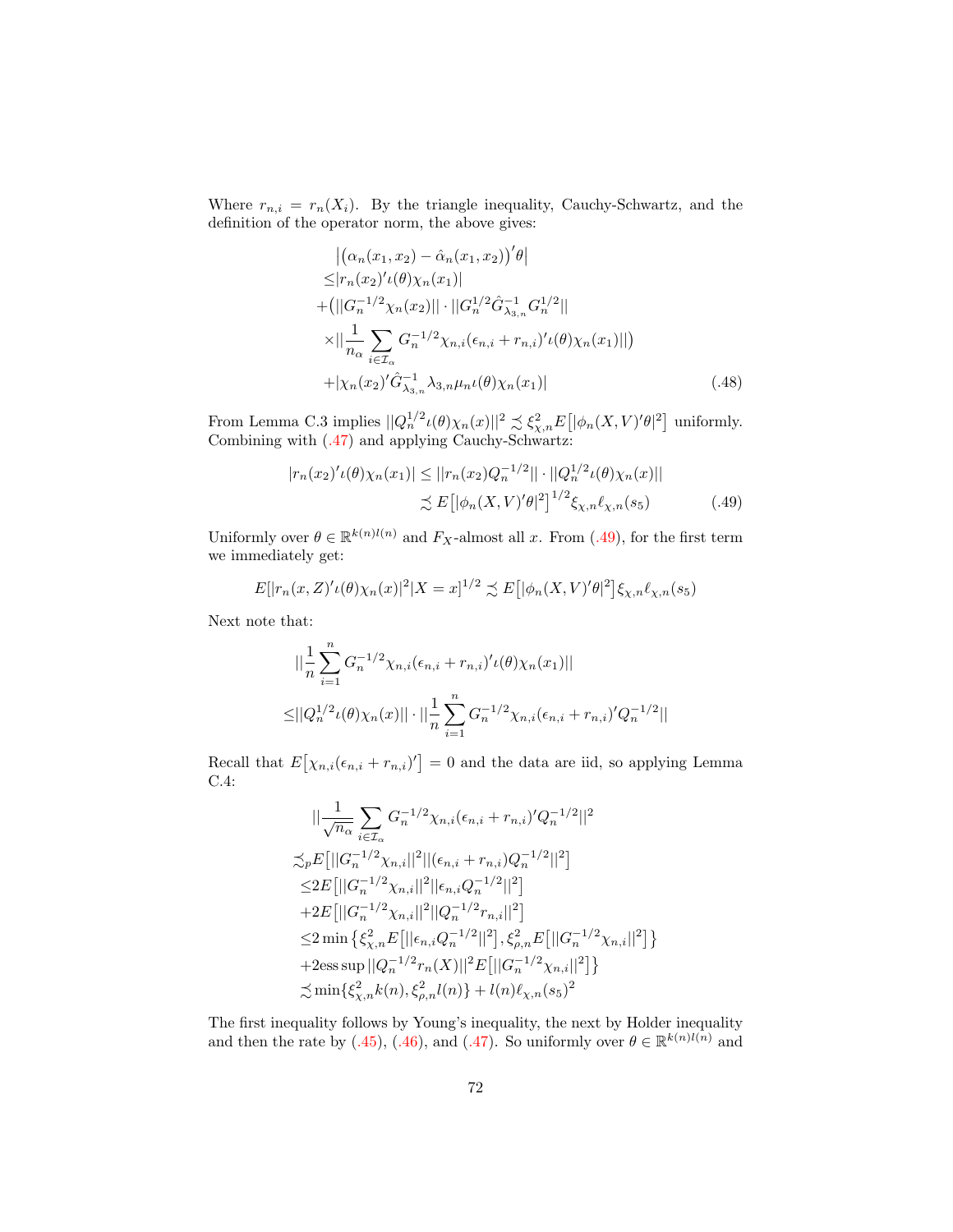$\mathcal{F}_X\text{-almost all }x$  :

<span id="page-72-0"></span>
$$
\|\frac{1}{n}\sum_{i=1}^{n} G_n^{-1/2} \chi_{n,i}(\epsilon_{n,i} + r_{n,i})' \iota(\theta) \chi_n(x_1)\|
$$
\n
$$
\|\chi_p\| Q_n^{1/2} \iota(\theta) \chi_n(x)\| \min \{ \sqrt{\xi_{\chi,n}^2 k(n) / n_\alpha}, \sqrt{\xi_{\rho,n}^2 l(n) / n_\alpha} \}
$$
\n
$$
+ \|Q_n^{1/2} \iota(\theta) \chi_n(x)\| \ell_{\chi,n}(s_5) \sqrt{l(n) / n_\alpha}
$$
\n(.50)

Next let us consider the term  $|\chi_n(x_2)' \hat{G}_{\lambda_{3,n}}^{-1} \lambda_{3,n} \mu_n \iota(\theta) \chi_n(x_1)|$ . Note that:

$$
\begin{aligned} &|\chi_n(x_2)'\hat{G}_{\lambda_3,n}^{-1}\lambda_{3,n}\mu_n\iota(\theta)\chi_n(x_1)|\\ \leq &\lambda_{3,n}\xi_{\chi,n}||G_n^{1/2}\hat{G}_{\lambda_3,n}^{-1}G_n^{1/2}||\cdot||G_n^{-1}||\cdot||G_n^{1/2}\mu_n\iota(\theta)\chi_n(x)||\end{aligned}
$$

By Lemma C.2  $||G_n^{1/2}\hat{G}_{\lambda_{3,n}}^{-1}G_n^{1/2}|| \precsim_p 1$ . Furthermore:

$$
||G_n^{1/2}\mu_n\iota(\theta)\chi_n(x)||^2 = E[|\chi_n(X)'\mu_n\iota(\theta)\chi_n(x)|^2] \n\leq E[|E[\rho_n(V)|X]'\iota(\theta)\chi_n(x)|^2] \n\leq E[|\rho_n(V)'\iota(\theta)\chi_n(x)|^2] \n= ||Q_n^{1/2}\iota(\theta)\chi_n(x)||^2
$$
\n(.51)

Where the first inequality holds by the properties of least-squares projection, the second inequality by positivity of the variance. Thus we have uniformly over  $\theta \in \mathbb{R}^{k(n)}$  and  $F_X$ -almost all x:

$$
|\chi_n(x_2)'\hat{G}_{\lambda_3,n}^{-1}\lambda_{3,n}\mu_n\iota(\theta)\chi_n(x_1)| \lesssim_p \lambda_{3,n} ||Q_n^{1/2}\iota(\theta)\chi_n(x)||^2 ||G_n^{-1}||\xi_{\chi,n}
$$

By Lemma C.3,  $||Q_n^{1/2} \iota(\theta) \chi_n(x)|| \precsim E[|\phi_n(X, V)' \theta|^2]^{1/2} \xi_{\chi,n}$ , and finally note that  $||G_n^{-1/2}\chi_n(x_2)|| \leq \xi_{\chi,n}$ . Substituting these and also [\(.49\)](#page-71-0), [\(.50\)](#page-72-0), and [\(.51\)](#page-72-1) into [\(.48\)](#page-71-1) we get that uniformly over  $\theta \in \mathbb{R}^{k(n)l(n)}$  and  $F_X$ -almost all x:

$$
(\alpha_n(x_1, x_2) - \hat{\alpha}_n(x_1, x_2))'\theta
$$
  
\n
$$
\lesssim_{p} E\left[|\phi_n(X, V)'\theta|^2\right]^{1/2} \xi_{\chi,n}\left(1 + \sqrt{\xi_{\chi,n}^2 l(n)/n_\alpha}\right) \ell_{\chi,n}(s_5)
$$
  
\n
$$
+ E\left[|\phi_n(X, V)'\theta|^2\right]^{1/2} \xi_{\chi,n}^2 \min\{\sqrt{\xi_{\chi,n}^2 k(n)/n_\alpha}, \sqrt{\xi_{\rho,n}^2 l(n)/n_\alpha}\}
$$
  
\n
$$
+ \lambda_{3,n} \xi_{\chi,n} E\left[|\phi_n(X, V)'\theta|^2\right]^{1/2} ||G_n^{-1}|| \xi_{\chi,n}
$$

<span id="page-72-1"></span> $\Box$ 

**Lemma C.7.** Suppose Assumptions 5.1.iv, 5.2.iv, 5.3.ii and 5.4.iii hold. Let  $\hat{g}_i = \zeta_{n,i}' \hat{\Xi}_{\lambda_{1,n}}^{-1} \sum_{j \in \mathcal{I}_g} \zeta_{n,j} Y_j$ , then:

$$
\left(\frac{1}{n_g} \sum_{i \in \mathcal{I}_g} (\hat{g}_i - g_i)^2\right)^{1/2} \lesssim_p \sqrt{\frac{p(n)}{n_g}} + \ell_{\zeta, n}(s_3) + \lambda_{1, n} ||\Xi_n^{-1}||
$$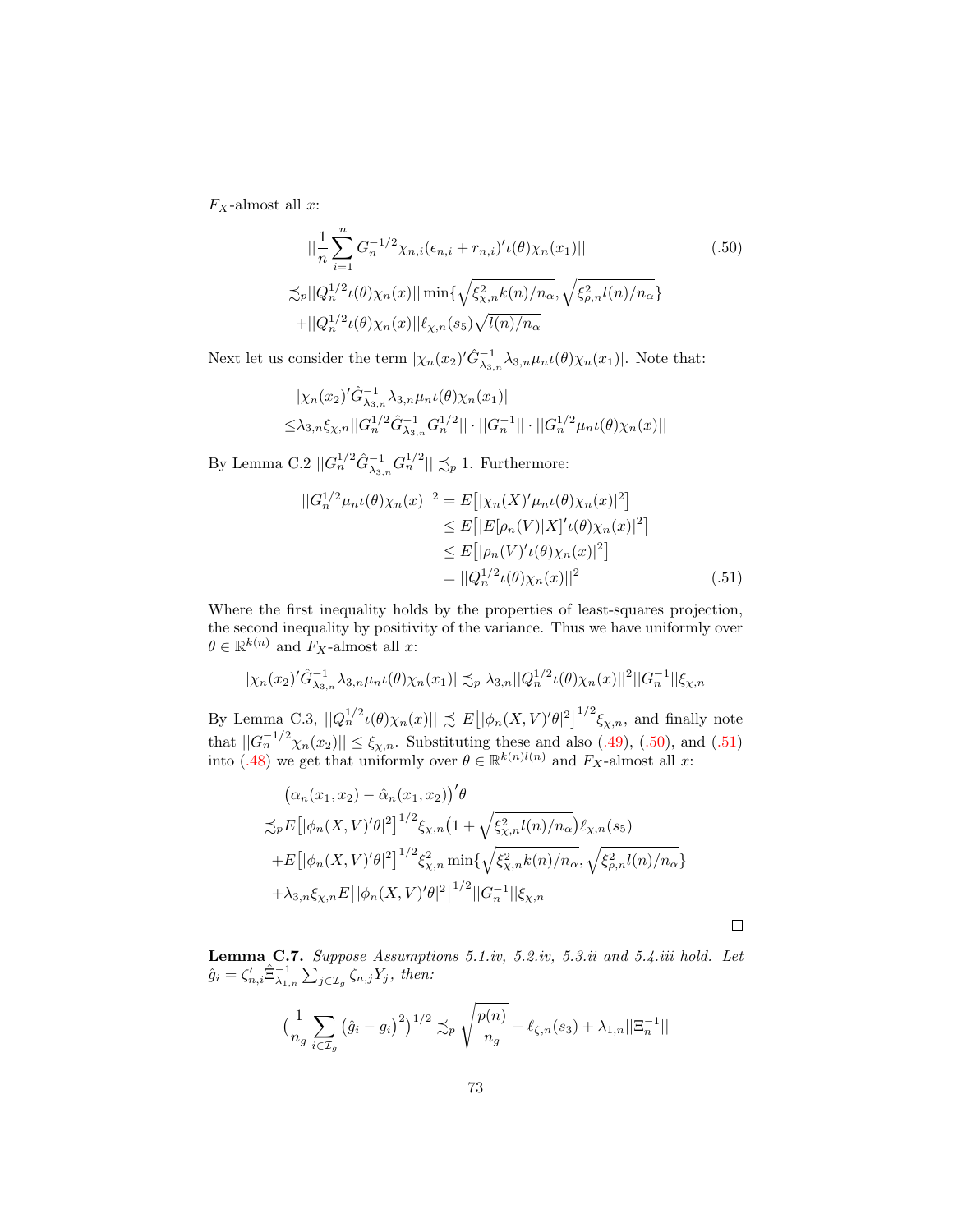*Proof.* Let  $r_{n,i} = g_i - \zeta'_{n,i}\beta_n$  where  $\beta_n = \Xi_n^{-1}E[\zeta_{n,i}Y_i]$  and  $\epsilon_i = Y_i - g_i$ . Then:

$$
\hat{g}_i - g_i = \zeta'_{n,i} \hat{\Xi}_{\lambda_{1,n}}^{-1} \sum_{j \in \mathcal{I}_g} \zeta_{n,j} (\epsilon_j + r_{n,j}) - r_{n,i} - \lambda_{1,n} \zeta'_{n,i} \hat{\Xi}_{\lambda_{1,n}}^{-1} \beta_n
$$

And so by the triangle inequality and the definition of the operator norm:

$$
\begin{split} &\big(\frac{1}{n_g}\sum_{i\in\mathcal{I}_g}\left(\hat{g}_i-g_i\right)^2\big)^{1/2}\\ \leq&||\hat{\Xi}_n^{1/2}\Xi_n^{-1/2}||\cdot||\Xi_n^{1/2}\hat{\Xi}_{\lambda_{1,n}}^{-1}\Xi_n^{1/2}||\cdot||\Xi_n^{-1/2}\sum_{j\in\mathcal{I}_g}\zeta_{n,j}(\epsilon_j+r_{n,j})||\\ &+(\frac{1}{n_g}\sum_{i\in\mathcal{I}_g}r_{n,i}^2)^{1/2}\\ &+\lambda_{1,n}||\hat{\Xi}_n^{1/2}\Xi_n^{-1/2}||\cdot||\Xi_n^{1/2}\hat{\Xi}_{\lambda_{1,n}}^{-1}\Xi_n^{1/2}||\cdot||\Xi_n^{-1}||\cdot||\Xi_n^{1/2}\beta_n|| \end{split}
$$

By Lemma C.1 and Assumption 5.4.iii we have that  $\|\hat{\Xi}_{n}^{1/2}\Xi_{n}^{-1/2}\| \preceq_{p} 1$  and  $||\Xi_n^{1/2}\hat{\Xi}_{\lambda_{1,n}}^{-1}\Xi_n^{1/2}|| \precsim_p 1$ . By Assumption 5.1.iv and 5.3.ii, ess sup  $|r_{n,i}| \precsim \ell_{\zeta,n}(s_3)$ . By Markov's inequality and because the data are iid and  $E[\zeta_{n,i}(r_{n,i} + \epsilon_i)] = 0$ we have:

$$
\begin{split}\n&\|\Xi_n^{-1/2}\frac{1}{n_g}\sum_{i\in\mathcal{I}_g}\zeta_{n,i}(r_{n,i}+\epsilon_i)\|^2 \precsim_p \frac{1}{n_g}E\big[\|\Xi_n^{-1/2}\zeta_{n,i}(r_{n,i}+\epsilon_i)\|^2\big] \\
&\leq &\frac{1}{n_g}E\big[\|\Xi_n^{-1/2}\zeta_{n,i}\|^2\big]\big(\text{ess}\sup r_{n,i}+\text{ess}\sup E[\epsilon_i^2|X_i,Z_i]\big) \\
&\precsim\frac{p(n)}{n_g}\big(\ell_{\zeta,n}(s_3)+\bar{\sigma}_Y^2\big) \precsim \frac{p(n)}{n_g}\n\end{split}
$$

Where we have used ess sup  $r_{n,i} \precsim \ell_{\zeta,n}(s_3)$  and Assumption 5.2.iv we have ess sup  $E[\epsilon_i^2 | X_i, Z_i] \le E[Y_i^2 | X_i, Z_i] \le \bar{\sigma}_Y^2$ . Finally note that:

$$
||\Xi_n^{1/2}\beta_n||^2 = E[(\zeta_{n,i}'\beta_n)^2] \le E[g_{n,i}^2] \le E[Y_i^2] \le \bar{\sigma}_Y^2
$$

Where the first inequality follows by properties of least squares projection. In all we get:

$$
\left(\frac{1}{n_g} \sum_{i \in \mathcal{I}_g} (\hat{g}_i - g_i)^2\right)^{1/2} \lesssim_p \sqrt{\frac{p(n)}{n_g}} + \ell_{\zeta,n}(s_3) + \lambda_{1,n} ||\Xi_n^{-1}||
$$

 $\Box$ 

**Lemma C.8.** Suppose Assumption 1-4 and 5.4.iv hold. Suppose that  $\hat{\pi}_n(x, z)$ is given by  $\hat{\pi}_n(x, z) = (\hat{\omega}'_n \psi_n(x, z)) \otimes \chi_n(x)$  for some vector of coefficients  $\hat{\omega}_n$ , then: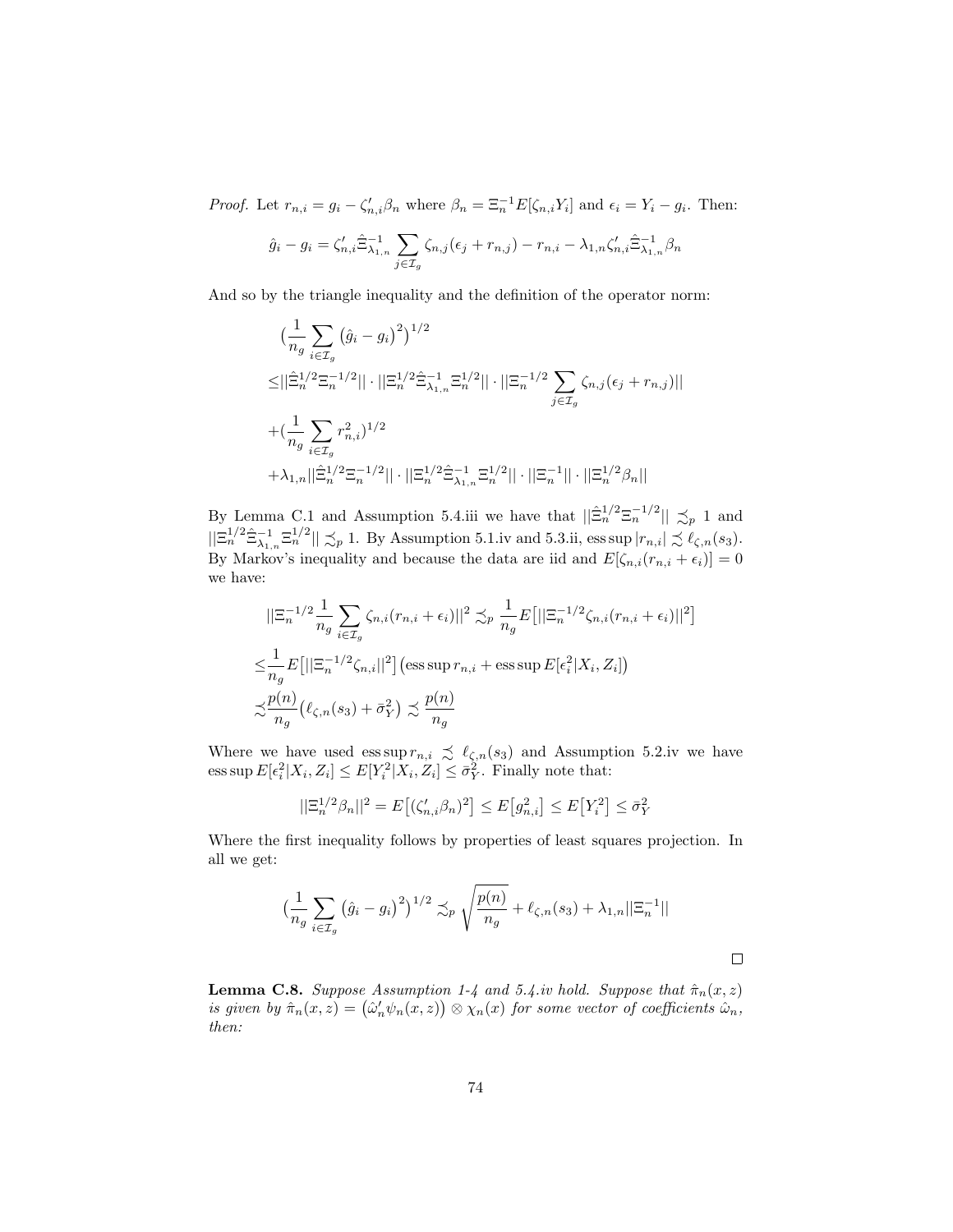<span id="page-74-0"></span>
$$
||\bar{\Sigma}_n^{-1/2}\hat{\Sigma}_n \bar{\Sigma}_n^{-1/2} - I||^2 \preceq_p \sqrt{\xi_{\bar{\psi},n}^2 \log(l(n)m(n))/n_g}
$$
 (.52)

Where  $\bar{\Sigma}_n = E_{(X,Z)}[\hat{\pi}_n(X,Z)\hat{\pi}_n(X,Z)']$ , and further:

<span id="page-74-1"></span>
$$
||\bar{\Sigma}_{n}^{1/2}\bar{\Sigma}_{\lambda_{0,n}}^{-1}\bar{\Sigma}_{n}^{1/2} - \bar{\Sigma}_{n}^{1/2}\hat{\Sigma}_{\lambda_{0,n}}^{-1}\bar{\Sigma}_{n}^{1/2}||^{2} \precsim_{p} \sqrt{\xi_{\tilde{\psi},n}^{2}log(l(n)m(n))/n_{g}} \qquad (.53)
$$

Furthermore:

<span id="page-74-2"></span>
$$
\|\hat{\Sigma}_{n}^{1/2}\hat{\Sigma}_{\lambda_{0,n}}^{-1}\tilde{\alpha}_{n}(x_{1},x_{2})\| \preceq_{p} \|\bar{\Sigma}_{n}^{1/2}\bar{\Sigma}_{\lambda_{0,n}}^{-1}\tilde{\alpha}_{n}(x_{1},x_{2})\|
$$
\n(.54)

In addition, we have  $||\bar{\Sigma}_n^{-1/2}\tilde{\alpha}_n(x_1,x_2)||^2 \precsim C(x_1,x_2)\xi_{\tilde{\Omega},n}^2(x_1)$ , we have that  $||\hat{\Sigma}_{n}^{1/2} \hat{\Sigma}_{\lambda_{0,n}}^{-1} \tilde{\alpha}_{n}(x_{1}, x_{2})||^{2} \precsim_{p} C(x_{1}, x_{2}) \xi_{\tilde{\Omega},n}^{2}(x_{1}),$  and finally  $||\hat{\Sigma}_{\lambda_{0,n}}^{-1/2} \tilde{\alpha}_{n}(x_{1}, x_{2})||^{2} \precsim_{p} C(x_{1}, x_{2})$  $C(x_1, x_2) \xi_{\tilde{\Omega},n}^2(x_1)$ . Where  $C(x_1, x_2)$  is as in the Assumption 4.i and we define  $\bar{\Sigma}_{\lambda_{0,n}} = \bar{\Sigma}_n + \lambda_{0,n} I.$ 

*Proof.* First we show  $(.52)$ . Let the function  $\iota$  be defined as in Lemma C.2, so that for any  $\theta \in \mathbb{R}^{k(n)l(n)}$ ,  $\hat{\pi}'_{n,i}\theta = (\hat{\omega}'_n\psi_n(x,z))^{\prime}(\theta)\chi_n(x)$ , then using the definitions of then for any  $\theta \in \mathbb{R}^{k(n)l(n)}$  we see:

$$
\begin{split}\n||\hat{\Sigma}_{n}^{1/2}\bar{\Sigma}_{n}^{-1/2}\theta|| &= \frac{1}{n_{g}}\sum_{i\in\mathcal{I}_{g}}|\hat{\pi}'_{n,i}\bar{\Sigma}_{n}^{-1/2}\theta|^{2} \\
&= \frac{1}{n_{g}}\sum_{i\in\mathcal{I}_{g}}|\left(\hat{\omega}'_{n}\psi_{n}(x,z)\right)' \iota(\bar{\Sigma}_{n}^{-1/2}\theta)\chi_{n}(x)|^{2} \\
&= \frac{1}{n_{g}}\sum_{i\in\mathcal{I}_{g}}|\left(\chi_{n}(x)\otimes\psi_{n}(x,z)\right)' vec\left(\hat{\omega}_{n}\iota(\bar{\Sigma}_{n}^{-1/2}\theta)\right)|^{2} \\
&= \frac{1}{n_{g}}\sum_{i\in\mathcal{I}_{g}}|\tilde{\psi}_{n}(x,z)' vec\left(\hat{\omega}_{n}\iota(\bar{\Sigma}_{n}^{-1/2}\theta)\right)|^{2} \\
&= ||\hat{\Omega}_{n}^{1/2} vec\left(\hat{\omega}_{n}\iota(\bar{\Sigma}_{n}^{-1/2}\theta)\right)|| \\
&\leq ||\hat{\Omega}_{n}^{1/2}\tilde{\Omega}_{n}^{-1/2}||\cdot||\tilde{\Omega}_{n}^{1/2} vec\left(\hat{\omega}_{n}\iota(\bar{\Sigma}_{n}^{-1/2}\theta)\right)|| \\
&= ||\hat{\Omega}_{n}^{1/2}\tilde{\Omega}_{n}^{-1/2}||\cdot||\theta||\n\end{split} \tag{55}
$$

<span id="page-74-3"></span>Where  $vec(\cdot)$  returns the vectorization of its matrix argument (i.e., returns a single column vector formed by stacking the transposed rows of its argument). The third equality above follows because  $vec(ABC) = (C' \otimes A)vec(B)$ . The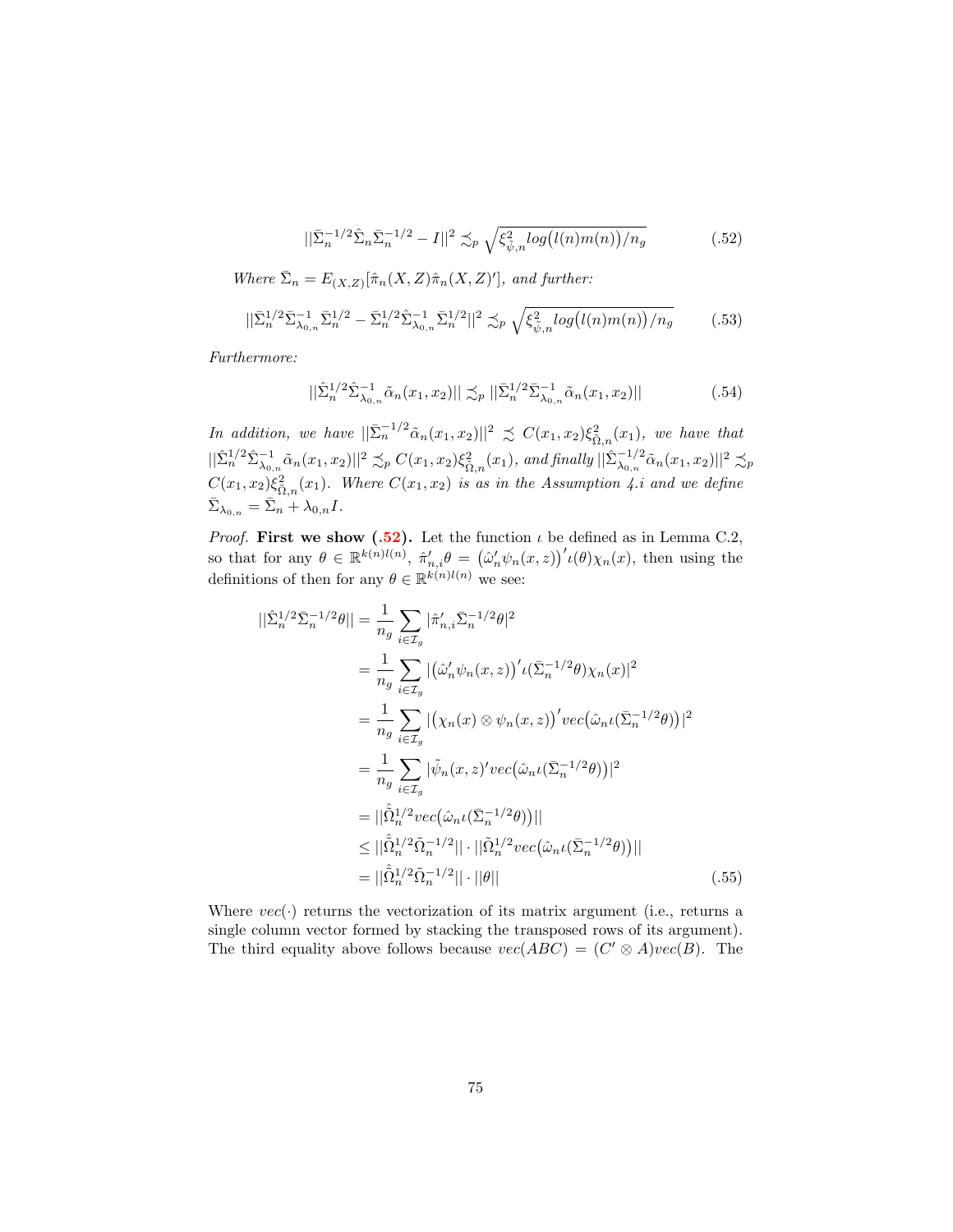above implies  $||\hat{\Sigma}_n^{1/2} \bar{\Sigma}_n^{-1/2}|| \leq ||\hat{\Omega}_n^{1/2} \tilde{\Omega}_n^{-1/2}||$ . By similar reasoning:

$$
\begin{split} ||\bar{\Sigma}_{n}^{1/2} \hat{\Sigma}_{n}^{-1/2} \theta|| &= E\big[ |\hat{\pi}'_{n,i} \hat{\Sigma}_{n}^{-1/2} \theta|^{2} | \mathcal{I}_{\pi} \big] \\ &= E\big[ | \big( \hat{\omega}'_{n} \psi_{n}(x,z) \big)' \iota(\hat{\Sigma}_{n}^{-1/2} \theta) \chi_{n}(x) |^{2} | \mathcal{I}_{\pi} \big] \\ &= E\big[ | \big( \chi_{n}(x) \otimes \psi_{n}(x,z) \big)' vec\big( \hat{\omega}_{n} \iota(\hat{\Sigma}_{n}^{-1/2} \theta) \big) |^{2} | \mathcal{I}_{\pi} \big] \\ &= E\big[ |\tilde{\psi}_{n}(x,z)' vec\big( \hat{\omega}_{n} \iota(\hat{\Sigma}_{n}^{-1/2} \theta) \big) |^{2} | \mathcal{I}_{\pi} \big] \\ &= ||\tilde{\Omega}_{n}^{1/2} vec\big( \hat{\omega}_{n} \iota(\hat{\Sigma}_{n}^{-1/2} \theta) \big) || \\ &\leq ||\tilde{\Omega}_{n}^{1/2} \hat{\Omega}_{n}^{-1/2} || \cdot ||\hat{\Omega}_{n}^{1/2} vec\big( \hat{\omega}_{n} \iota(\hat{\Sigma}_{n}^{-1/2} \theta) \big) || \\ &= ||\tilde{\Omega}_{n}^{1/2} \hat{\Omega}_{n}^{-1/2} || \cdot ||\theta || \end{split}
$$

 $\text{So } ||\bar{\Sigma}_n^{1/2} \hat{\Sigma}_n^{-1/2}|| \leq ||\tilde{\Omega}_n^{1/2} \hat{\tilde{\Omega}}_n^{-1/2}||.$  One can show that for any non-singular square matrix A:

$$
||(A'A - I)||^2 \le ||A||^2 \max\{||A||^2 - 1, 0\} + (1 - ||A^{-1}||^{-2})||\theta||^2
$$

And so:

$$
\begin{aligned} ||\bar{\Sigma}_n^{-1/2}\hat{\Sigma}_n\bar{\Sigma}_n^{-1/2} - I||^2 &\leq ||\hat{\Sigma}_n^{1/2}\bar{\Sigma}_n^{-1/2}||^2 \max\{||\hat{\Sigma}_n^{1/2}\bar{\Sigma}_n^{-1/2}||^2 - 1, 0\} \\ &\quad + ||\bar{\Sigma}_n^{1/2}\hat{\Sigma}_n^{-1/2}||^{-2} (||\bar{\Sigma}_n^{1/2}\hat{\Sigma}_n^{-1/2}||^2 - 1) \\ &\leq ||\hat{\Omega}_n^{1/2}\hat{\Omega}_n^{-1/2}||^2 ||||\hat{\Omega}_n\tilde{\Omega}_n^{-1/2}||^2 - 1| \\ &\quad + ||||\tilde{\Omega}_n^{1/2}\hat{\Omega}_n^{-1/2}||^2 - 1| \\ &\leq ||\hat{\Omega}_n^{1/2}\hat{\Omega}_n^{-1/2}||^2 |||\tilde{\Omega}_n^{-1/2}\hat{\Omega}_n\tilde{\Omega}_n^{-1/2} - I|| \\ &\quad + ||\tilde{\Omega}_n^{1/2}\hat{\Omega}_n^{-1/2}||^{-2} ||\tilde{\Omega}_n^{1/2}\hat{\Omega}_n^{-1}\tilde{\Omega}_n^{1/2} - I|| \\ &\quad + ||\tilde{\Omega}_n^{1/2}\hat{\Omega}_n^{-1/2}||^{-2} ||\tilde{\Omega}_n^{1/2}\hat{\Omega}_n^{-1}\tilde{\Omega}_n^{1/2} - I|| \\ &\lesssim_{p} \sqrt{\xi_{\tilde{\psi},n}^2 log(l(n)m(n))/n_g} \end{aligned}
$$

The second last line follows by the reverse triangle inequality and because for a square matrix A,  $||A'A|| = ||A||^2$ . The final line follows from Assumption 5.4.iv and Lemma C.1.the triangle inequality. By Assumption 5.4.iv the final term on the last line above is  $o(1)$  and so by the reverse triangle inequality  $||\bar{\Sigma}_n^{1/2} \hat{\Sigma}_n^{-1} \bar{\Sigma}_n^{1/2}|| \preceq_p 1$  and hence  $||\hat{\Sigma}_n^{1/2} \bar{\Sigma}_n^{-1/2}|| \preceq_p 1$ .

Now we show  $(.53)$ . Note that:

$$
||\bar{\Sigma}_n^{-1/2}\hat{\Sigma}_n \bar{\Sigma}_n^{-1/2} - I||^2 = ||\bar{\Sigma}_n^{-1/2}\hat{\Sigma}_{\lambda_{0,n}} \bar{\Sigma}_n^{-1/2} - \bar{\Sigma}_n^{-1/2} \bar{\Sigma}_{\lambda_0} \bar{\Sigma}_n^{-1/2}||^2
$$

For matrices A and B with  $||B^{-1}|| \cdot ||A - B|| < 1$  one can show that:

$$
||A^{-1}-B^{-1}||\leq \frac{||B^{-1}||^2||A-B||}{1-||B^{-1}||\cdot||A-B||}
$$

Since  $||\bar{\Sigma}_n^{1/2} \bar{\Sigma}_{\lambda_{0,n}}^{-1} \bar{\Sigma}_n^{1/2}|| \leq 1$  we get from [\(.52\)](#page-74-0):

$$
||\bar{\Sigma}_{n}^{1/2}\bar{\Sigma}_{\lambda_{0,n}}^{-1}\bar{\Sigma}_{n}^{1/2}-\bar{\Sigma}_{n}^{1/2}\hat{\Sigma}_{\lambda_{0,n}}^{-1}\bar{\Sigma}_{n}^{1/2}|| \precsim_{p}(\xi_{\tilde{\psi},n}^{2}log(l(n)m(n))/n_{g})^{1/4}
$$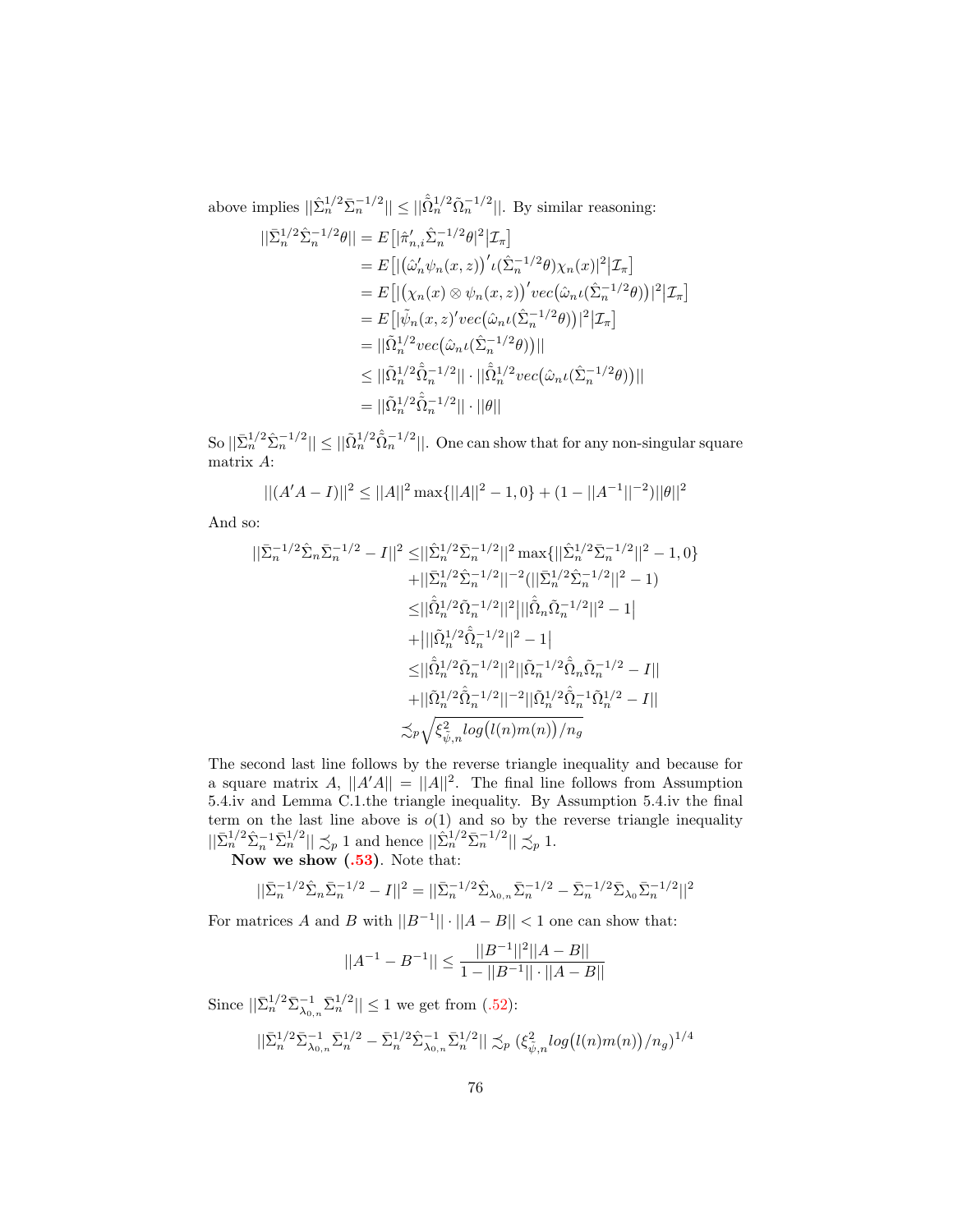By Assumption 5.4.iv and the triangle inequality this implies  $||\bar{\Sigma}_{n}^{1/2} \hat{\Sigma}_{\lambda_{0,n}}^{-1} \bar{\Sigma}_{n}^{1/2}|| \precsim_{p}$ 1.

Now let us show( [.54\)](#page-74-2). By the definition of the operator norm:

$$
||\hat{\Sigma}_{n}^{1/2} \hat{\Sigma}_{\lambda_{0,n}}^{-1} \tilde{\alpha}_{n}(x_{1}, x_{2})|| \leq ||\hat{\Sigma}_{n}^{1/2} \hat{\Sigma}_{\lambda_{0,n}}^{-1} \bar{\Sigma}_{\lambda_{0,n}} \bar{\Sigma}_{n}^{-1/2}|| \cdot ||\bar{\Sigma}_{n}^{1/2} \bar{\Sigma}_{\lambda_{0,n}}^{-1} \tilde{\alpha}_{n}(x_{1}, x_{2})||
$$

Using the definitions of the matrices involved:

$$
\begin{aligned} ||\hat{\Sigma}_{n}^{1/2}\hat{\Sigma}_{\lambda_{0,n}}^{-1}\bar{\Sigma}_{\lambda_{0,n}}\bar{\Sigma}_{n}^{-1/2}||&=||\hat{\Sigma}_{n}^{1/2}\hat{\Sigma}_{\lambda_{0,n}}^{-1}\bar{\Sigma}_{n}^{1/2}+\lambda_{0,n}(\hat{\Sigma}_{n}^{1/2}\hat{\Sigma}_{\lambda_{0,n}}^{-1}\bar{\Sigma}_{n}^{-1/2})||\\ &\leq ||\hat{\Sigma}_{n}^{1/2}\bar{\Sigma}_{n}^{-1/2}||\cdot||\bar{\Sigma}_{n}^{1/2}\hat{\Sigma}_{\lambda_{0,n}}^{-1}\bar{\Sigma}_{n}^{1/2}||\\ &\qquad\qquad+\lambda_{0,n}||\hat{\Sigma}_{n}^{1/2}\hat{\Sigma}_{\lambda_{0,n}}^{-1}\bar{\Sigma}_{n}^{-1/2}||\end{aligned}
$$

By  $(.52)$  and  $(.53)$ , the terms on the second line above are  $O_p(1)$ . Again, using definitions of the matrices involved:

$$
\begin{aligned} ||\hat{\Sigma}_{n}^{1/2} \hat{\Sigma}_{\lambda_{0,n}}^{-1} \bar{\Sigma}_{n}^{-1/2}|| &= ||(\hat{\Sigma}_{n} + \lambda_{0,n} I)^{-1} \hat{\Sigma}_{n}^{1/2} \bar{\Sigma}_{n}^{-1/2}|| \\ &\leq \lambda_{0,n}^{-1} ||\hat{\Sigma}_{n}^{1/2} \bar{\Sigma}_{n}^{-1/2}|| \precsim_{p} \lambda_{0,n}^{-1} \end{aligned}
$$

And so  $||\hat{\Sigma}_n^{1/2} \hat{\Sigma}_{\lambda_{0,n}}^{-1} \bar{\Sigma}_{\lambda_{0,n}} \bar{\Sigma}_n^{-1/2}|| \precsim_p 1$  and thus:

$$
||\hat{\Sigma}_{n}^{1/2} \hat{\Sigma}_{\lambda_{0,n}}^{-1} \tilde{\alpha}_{n}(x_{1}, x_{2})|| \precsim_{p} ||\bar{\Sigma}_{n}^{1/2} \bar{\Sigma}_{\lambda_{0,n}}^{-1} \tilde{\alpha}_{n}(x_{1}, x_{2})||
$$

Now the final three statements in the lemma. Applying Cauchy-Schwartz and using  $E[\varphi(x_1, x_2, Z)^2 | X = x_1] \leq C(x_1, x_2)$  we get that for any  $\theta \in \mathbb{R}^{k(n)l(n)}$ :

$$
|\tilde{\alpha}_n(x_1, x_2)' \theta|^2 \le C(x_1, x_2) E_Z [(\hat{\pi}_n(x_1, Z)' \theta)^2 | X = x_1]
$$

Using similar steps to  $(.55)$ :

$$
E_Z\left[\left(\hat{\pi}_n(x_1, Z)'\theta\right)^2 | X = x_1\right]
$$
  
\n=
$$
||\tilde{\Omega}_n(x_1)^{1/2}vec(\hat{\omega}_n\iota(\theta))||^2
$$
  
\n
$$
\leq ||\tilde{\Omega}_n(x_1)^{1/2}\tilde{\Omega}_n^{-1/2}||E_{(X,Z)}\left[|\tilde{\psi}_n(X, Z)'vec(\hat{\omega}_n\iota(\theta))|^2\right]
$$
  
\n
$$
\leq \xi_{\tilde{\Omega},n}^2(x_1)E_{(X,Z)}\left[\left(\hat{\pi}_n(X, Z)'\theta\right)^2\right]
$$
  
\n
$$
=\xi_{\tilde{\Omega},n}^2(x_1)||\bar{\Sigma}_n^{1/2}\theta||^2
$$

Thus we get:

$$
|\tilde{\alpha}_n(x_1,x_2)'\bar{\Sigma}_n^{-1/2}\theta|^2 = C(x_1,x_2)\xi_{\bar{\Omega},n}^2(x_1)||\theta||^2
$$

Since the above holds for all  $\theta$   $||\bar{\Sigma}_n^{-1/2}\tilde{\alpha}_n(x_1, x_2)||^2 \precsim C(x_1, x_2)\xi_{\tilde{\Omega},n}^2(x_1)$ . This then implies:

$$
||\hat{\Sigma}_{n}^{1/2}\hat{\Sigma}_{\lambda_{0,n}}^{-1}\tilde{\alpha}_{n}(x_{1},x_{2})||^{2} \leq C(x_{1},x_{2})\xi_{\tilde{\Omega},n}^{2}(x_{1})||\hat{\Sigma}_{n}^{1/2}\hat{\Sigma}_{\lambda_{0,n}}^{-1}\bar{\Sigma}_{n}^{1/2}||^{2} \n\lesssim_{p}C(x_{1},x_{2})\xi_{\tilde{\Omega},n}^{2}(x_{1})
$$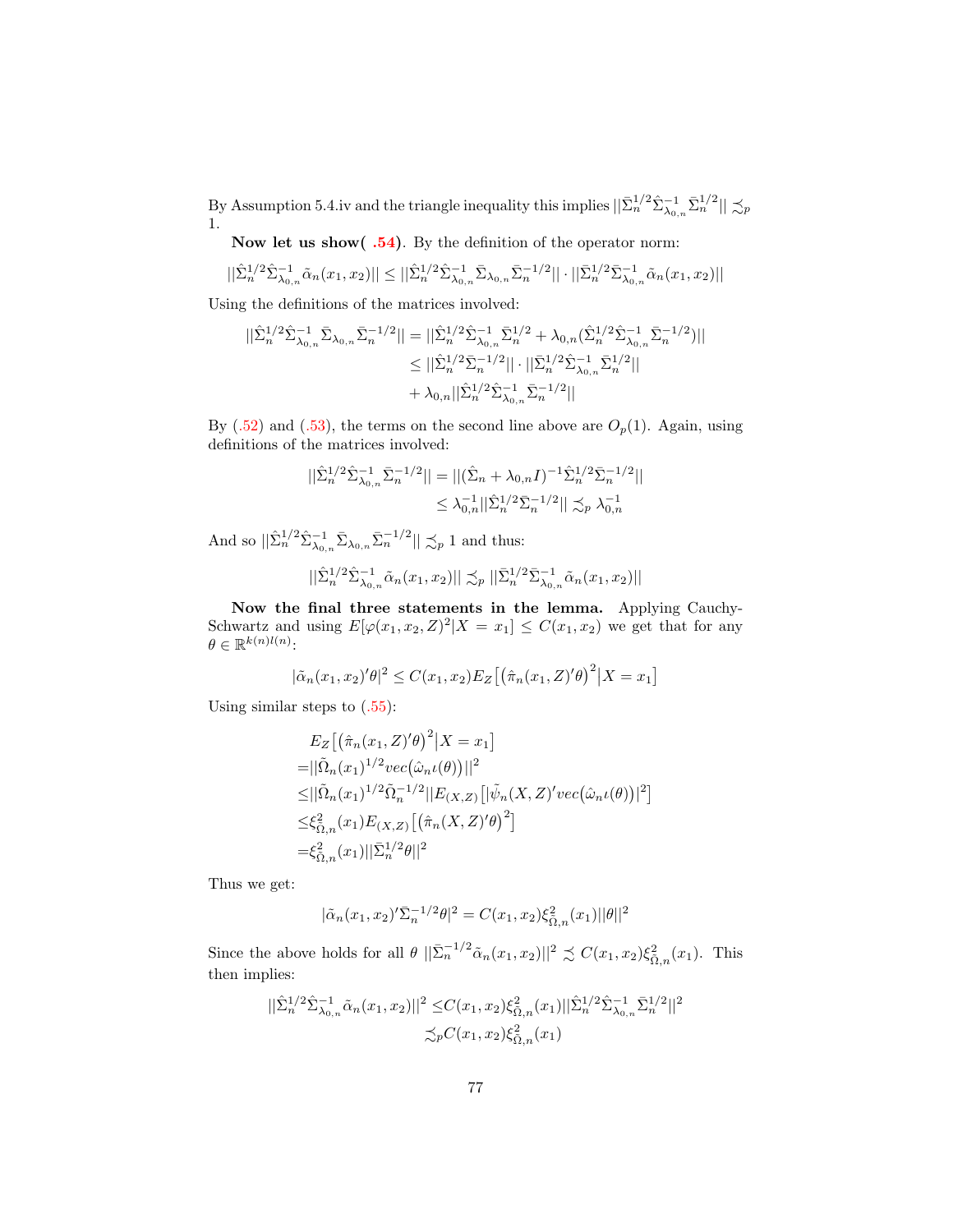Where the final line follows by  $||\hat{\Sigma}_n^{1/2} \hat{\Sigma}_{\lambda_{0,n}}^{-1} \bar{\Sigma}_n^{1/2}||^2 \precsim_p 1$  shown earlier in the proof. Finally, again using the second inequality above and  $||\hat{\Sigma}_n^{-1/2} \bar{\Sigma}_n^{1/2}||^2 \precsim_p 1$ shown earlier:

$$
\begin{aligned} ||\hat{\Sigma}_{\lambda_{0,n}}^{-1/2}\tilde{\alpha}_n(x_1,x_2)||^2 &\leq C(x_1,x_2)\xi_{\tilde{\Omega},n}^2(x_1)||\hat{\Sigma}_n^{1/2}\hat{\Sigma}_{\lambda_{0,n}}^{-1}\hat{\Sigma}_n^{1/2}||||\hat{\Sigma}_n^{-1/2}\bar{\Sigma}_n^{1/2}||^2\\ &\leq_p C(x_1,x_2)\xi_{\tilde{\Omega},n}^2(x_1) \end{aligned}
$$

**Lemma C.9.** Suppose Assumptions 1, 2, and 3 hold, Assumption 4.*ii* holds with  $D(X)$  bounded above by a constant with probability 1, and Assumptions 5.1.i, 5.1.ii, 5.2, 5.3.i, and 5.3.ii hold. Then there is a sequence  $\{\theta_n\}_{n=1}^{\infty}$ with  $E\left[ |\phi_n(X, V)' \theta_n|^2 \right]$  bounded above uniformly over n so that, uniformly over  $F_{(X,Z)}$ -almost all  $(x,z)$ :

$$
|g(x,z) - \pi_n(x,z)' \theta_n| \precsim \ell_{\rho,n}(s_1)
$$

 $if X$  has finite discrete support, and otherwise:

$$
|g(x,z) - \pi_n(x,z)' \theta_n| \precsim \ell_{\rho,n}(s_1) + (\xi_{\rho,n} \ell_{\chi,n}(1))^{\tilde{s}}
$$

Where  $\tilde{s} = \frac{\min\{s_2, s_3, 1\}}{\min\{s_2, s_3, 1\}+1}$  and the above is uniform over  $F_{(X,Z)}$ -almost all  $(x, z)$ .

*Proof.* First note that for any length- $k(n)l(n)$  column vector  $\theta_n$ , there is a  $l(n)$ by-k(n) matrix  $\tilde{\theta}_n$  so that  $(\rho_n(V)\otimes \chi_n(X))^{\prime} \theta_n = \chi_n(X)^{\prime} \tilde{\theta}_n \rho_n(V)$  and vice-versa. In particular, we can let the entry of  $\tilde{\theta}_n$  in the  $j^{th}$  row and  $k^{th}$  column be the  $(j-1)l(n)+k$ -th entry of  $\theta_n$ . For convenience we will find a  $l(n)$ -by- $k(n)$  matrix rather than a length- $k(n)l(n)$  vector.

We will now show that for each n, there exists a vector-valued function  $\beta_n$ so that  $E\left[\left(\beta_n(X)'(\rho_n(V))\right)^2\right]^{1/2} \precsim 1$  and:

ess sup 
$$
|g(X, Z) - \beta_n(X)'E[\rho_n(V)|X, Z]| \preceq \ell_{\rho,n}(s_1)
$$

Combining Assumptions 5.1.i and 5.3.i, uniformly over  $F_{(X,Z)}$ -almost all  $(x, z)$ :

$$
\inf_{B} E\big[\big(\frac{dF_{(X,Z,V)}}{d(F_{(X,Z)} \otimes F_V)}(x,z,V) - \rho_n(V)'B\big)^2\big]^{1/2} \precsim \ell_{\rho,n}(s_1)
$$

This implies that there exist sequences of functions  $B_n$  and  $r_n$  so that for  $F_{(X,Z,V)}$ -almost all  $(x, z, v)$ :

<span id="page-77-0"></span>
$$
\frac{dF_{(X,Z,V)}}{d(F_{(X,Z)} \otimes F_V)}(x,z,v) = \rho_n(v)'B_n(x,z) + r_n(x,z,v)
$$
\n(.56)

Where  $E[r_n(x, z, V)^2]^{1/2} \precsim \ell_{\rho,n}(s_1)$ . By Assumptions 1, 2, 3 and 4.ii there is a  $\gamma$  with  $E[\gamma(x,V)^2|X=x]^{1/2} \leq D(x)$  so that  $g(x,z) = E[\gamma(x,V)|X=x,Z=z]$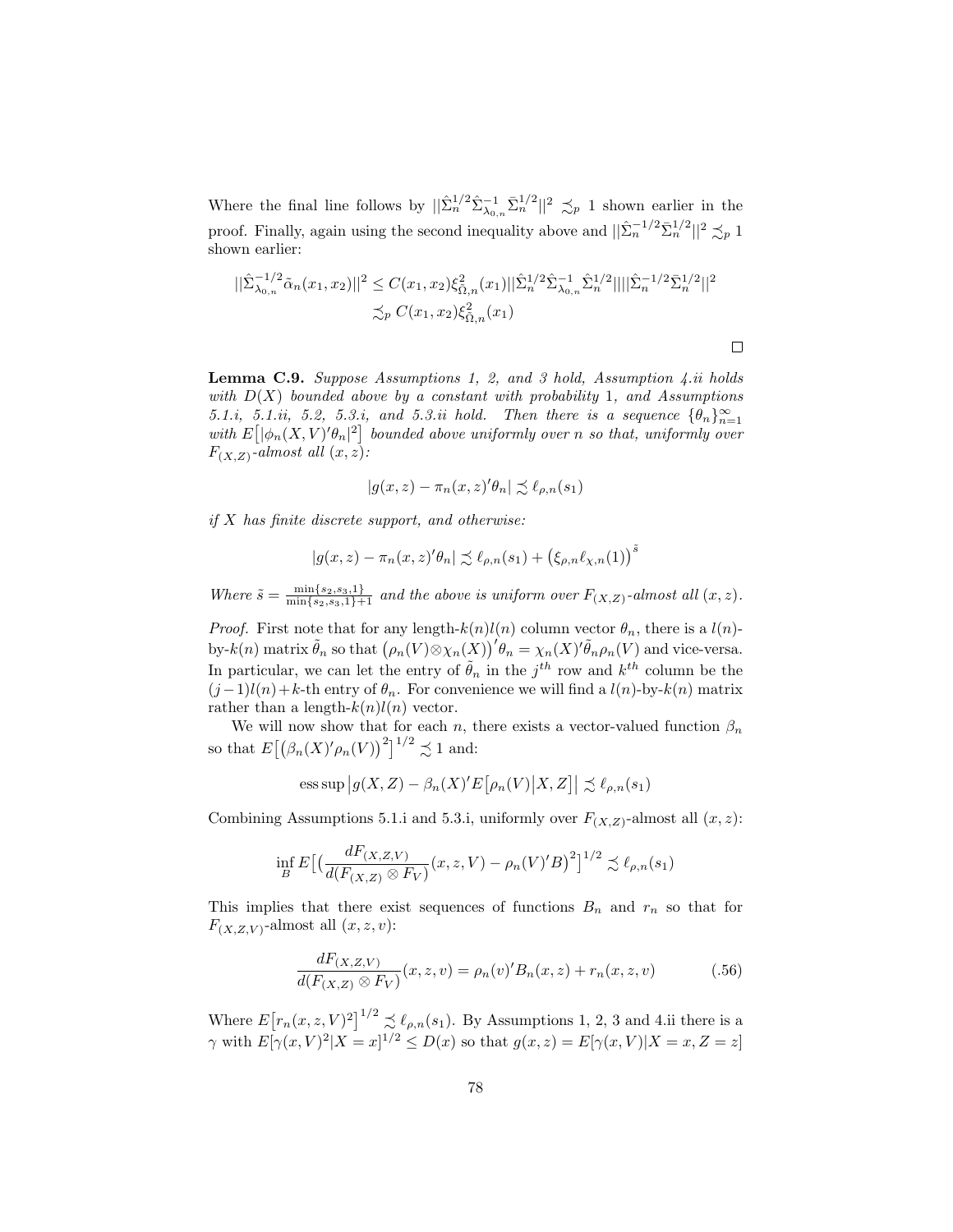(see Lemma 1.1). Thus, for any vector-valued function of appropriate dimension  $\beta_n(x)$  we get for  $F_{(X,Z)}$ -almost all  $(x, z)$ :

$$
g(x, z) - \beta_n(x)'E[\rho_n(V)|X = x, Z = z]
$$
  
=
$$
E[\gamma(x, V) - \beta_n(x)'\rho_n(V)|X = x, Z = z]
$$
  
=
$$
E[(\gamma(x, V) - \beta_n(x)'\rho_n(V))\frac{dF(x, Z, V)}{d(F(x, Z) \otimes F_V)}(x, z, V)]
$$

Where the second equality follows by the definition of the Radon-Nikodym derivative. Substituting [\(.56\)](#page-77-0), the RHS above becomes:

$$
\left(E\big[\gamma(x,V)\rho_n(V)'\big] - \beta_n(x)'E\big[\rho_n(V)\rho_n(V)'\big]\right)B_n(x,z) \tag{.57}
$$
  
+
$$
E\big[\big(\gamma(x,V) - \beta_n(x)'\rho_n(V)\big)r_n(x,z,V)\big]
$$

Assuming  $E[\rho_n(V)\rho_n(V)']$  is non-singular, we can set  $\beta_n(x)$  so that:

<span id="page-78-0"></span>
$$
\beta_n(x) = E\big[\rho_n(V)\rho_n(V)'\big]^{-1} E\big[\rho_n(V)\gamma(x,V)\big]
$$

Substituting into [\(.57\)](#page-78-0) the first term disappears and we get:

$$
g(x, z) - \beta_n(x)'E[\rho_n(V)|X = x, Z = z]
$$
  
=
$$
E[(\gamma(x, V) - \beta_n(x)'\rho_n(V))r_n(x, z, V)]
$$

By Cauchy-Schwartz:

$$
\begin{aligned} & \left| E\big[\big(\gamma(x,V) - \beta_n(x)'\rho_n(V)\big)r_n(x,z,V)\big] \right| \\ \leq & E\big[\big(\gamma(x,V) - \beta_n(x)'\rho_n(V)\big)^2\big]^{1/2} E\big[r_n(x,z,V)^2\big]^{1/2} \\ & \preceq \ell_{\rho,n}(s_1) E\big[\big(\gamma(x,V) - \beta_n(x)'\rho_n(V)\big)^2\big]^{1/2} \end{aligned}
$$

Note that  $\beta_n(x)'\rho_n(v)$  is a least  $L_2(F_V)$ -norm projection of  $\gamma(x, V)$  onto  $\rho_n(V)$ and so:

$$
E[(\gamma(x,V) - \beta_n(x)'\rho_n(V))^2]
$$
  

$$
\leq E[\gamma(x,V)^2] = E[\gamma(x,V)^2 \frac{dF_X \otimes F_V}{dF_{(X,V)}}(x,V)|X=x] \leq \frac{\bar{D}^2}{\underline{c}}
$$

Where  $\overline{D} < \infty$  is an almost-sure upper bound on  $D(X)$  which exists by supposition, and  $c > 0$  is a lower bound on  $\frac{dF(x, v)}{dF_X \otimes F_V}$  which exists by Assumption 5.2.ii. Note that by properties of the least-squares projection we also have:

<span id="page-78-2"></span>
$$
E\left[\left(\beta_n(x)'\rho_n(V)\right)^2\right]^{1/2} \le \bar{D} \tag{.58}
$$

This in turn implies  $E[(\beta_n(x)' \rho_n(V))^2 | X = x] \leq \frac{\bar{D}^2}{\varepsilon}$ , and so:

<span id="page-78-1"></span>
$$
E\left[\left(\beta_n(X)'\rho_n(V)\right)^2\right]^{1/2} \le \frac{\bar{D}}{\sqrt{\underline{c}}} \precsim 1\tag{.59}
$$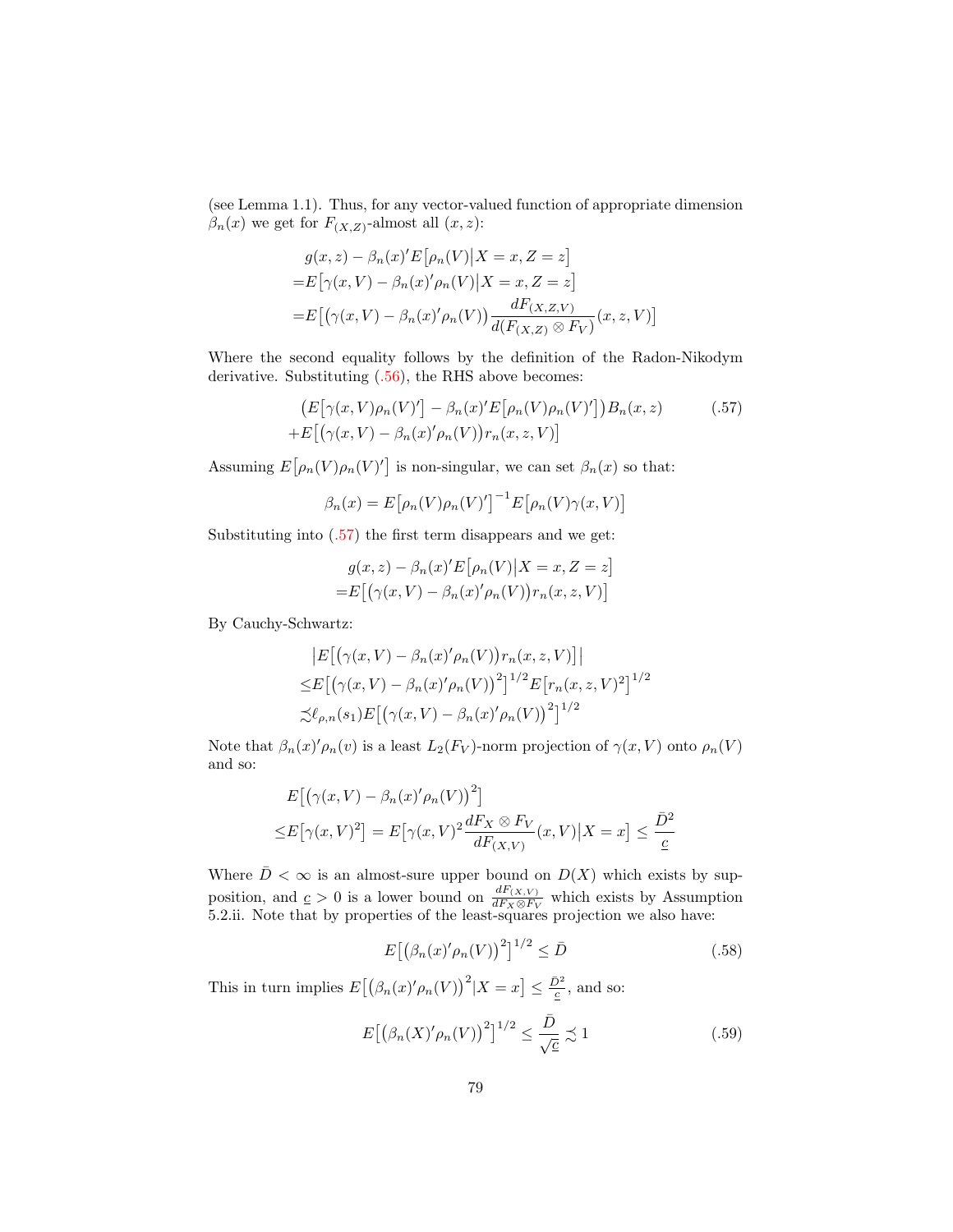In all, we get that uniformly over  $F_{(X,Z)}$ -almost all  $(x, z)$ :

<span id="page-79-0"></span>
$$
\left|g(x,z) - \beta_n(x)'E\big[\rho_n(V)\big|X=x,Z=z\big|\right| \lesssim \ell_{\rho,n}(s_1)
$$
\n(.60)

Now consider the case of X with discrete finite support. Both  $\beta_n(X)$  and  $\chi_n(X)$ then have discrete finite support and by Assumption 5.1.ii for  $n$  sufficiently large any function defined on  $\mathcal X$  is a linear transformation of  $\chi_n$ . Therefore, there exists a matrix  $\theta_n$  so that for  $F_X$ -almost all  $x$ ,  $\chi_n(x)$ ' $\theta_n = \beta_n(x)$ . And so from [\(.60\)](#page-79-0) we immediately get:

$$
E\big[\big(g(X,Z) - \chi_n(x)'\theta_n E\big[\rho_n(V)\big|X,Z\big]\big)^2\big|X=x\big]^{1/2} \precsim \ell_{\rho,n}(s_1)
$$

Moreover, from [\(.59\)](#page-78-1) we get  $E[(\chi_n(X)'\theta_n\rho_n(V))]^2|^{1/2} \precsim 1$ , and we are done.

The case of continuously distributed  $X$  requires more work. The function  $\beta_n$  defined above may not be smooth, to address this we first show that we can smooth-out  $\beta_n$  without incurring too much additional approximation error and then show we can approximate the smoothed out function by a linear combination of the basis functions that compose  $\chi_n$ . Let  $\{b_n\}_{n=1}^{\infty}$  be a sequence of strictly positive scalars with  $b_n \to 0$  and for each n, define a linear operator  $M_n$ by:

$$
M_n[\delta](x) = \frac{\int_{\mathcal{X} \cap B_{x,b_n}} \delta(x') dx'}{\int_{\mathcal{X} \cap B_{x,b_n}} dx'}
$$

Where  $B_{x,b_n}$  denotes the Euclidean ball in  $\mathbb{R}^{\dim(X)}$  of radius  $b_n$  centered at x. Note that under the Assumption 5.2.ii, for sufficiently large  $n$  there exists  $\underline{r} > 0$  so that for all  $x \in \mathcal{X}$ ,  $1 \geq \frac{\int_{\mathcal{X} \cap B_x, b_n} dx'}{\int_{\mathcal{X}} dx'}$  $\frac{\sum_{i=1}^{n} B_{x_i, b_n}}{\int_{B_{0, b_n}} dx'} \geq \underline{r}$ . We will use  $M_n$  to smooth out  $\beta$ , in particular let  $\tilde{\beta}_n$  be the smoothed analogue of  $\beta$  which is given by  $\tilde{\beta}_n(x) = M_n[\beta(X)](x)$ . It is not difficult to see that:

$$
\sup_{x \in \mathcal{X}} ||E[\rho_n(V)\rho_n(V)']^{1/2} \tilde{\beta}_n(x)|| \leq \sup_{x \in \mathcal{X}} ||E[\rho_n(V)\rho_n(V)']^{1/2} \beta_n(x)||^2
$$

We will show  $E[|\tilde{\beta}_n(X)' \rho_n(V)|^2]$  is bounded uniformly over n. Note that:

$$
\int_{\mathcal{X}} |\tilde{\beta}_n(x)' \rho_n(v)|^2 dx = \int_{\mathcal{X}} \left| M_n[\beta_n(X)' \rho_n(v)](x) \right|^2 dx
$$
  
\n
$$
\leq \int_{\mathcal{X}} \int_{\mathcal{X}} \frac{1\{||x' - x|| \leq b_n\}}{\int_{\mathcal{X} \cap B_{x,b_n}} dx'} |\beta_n(x')' \rho_n(v)|^2 dx' dx
$$
  
\n
$$
\leq \frac{1}{r} \int_{\mathcal{X}} \int_{\mathcal{X}} \frac{1\{||x' - x|| \leq b_n\}}{\int_{B_{0,b_n}} dx'} dx |\beta_n(x')' \rho_n(v)|^2 dx'
$$
  
\n
$$
\leq \frac{1}{r} \int_{\mathcal{X}} |\beta_n(x)' \rho_n(v)|^2 dx
$$

Where the first equality uses the definition of  $\tilde{\beta}_n$ , the subsequent inequality follows by Jensen's inequality, and the next inequality by swapping the order of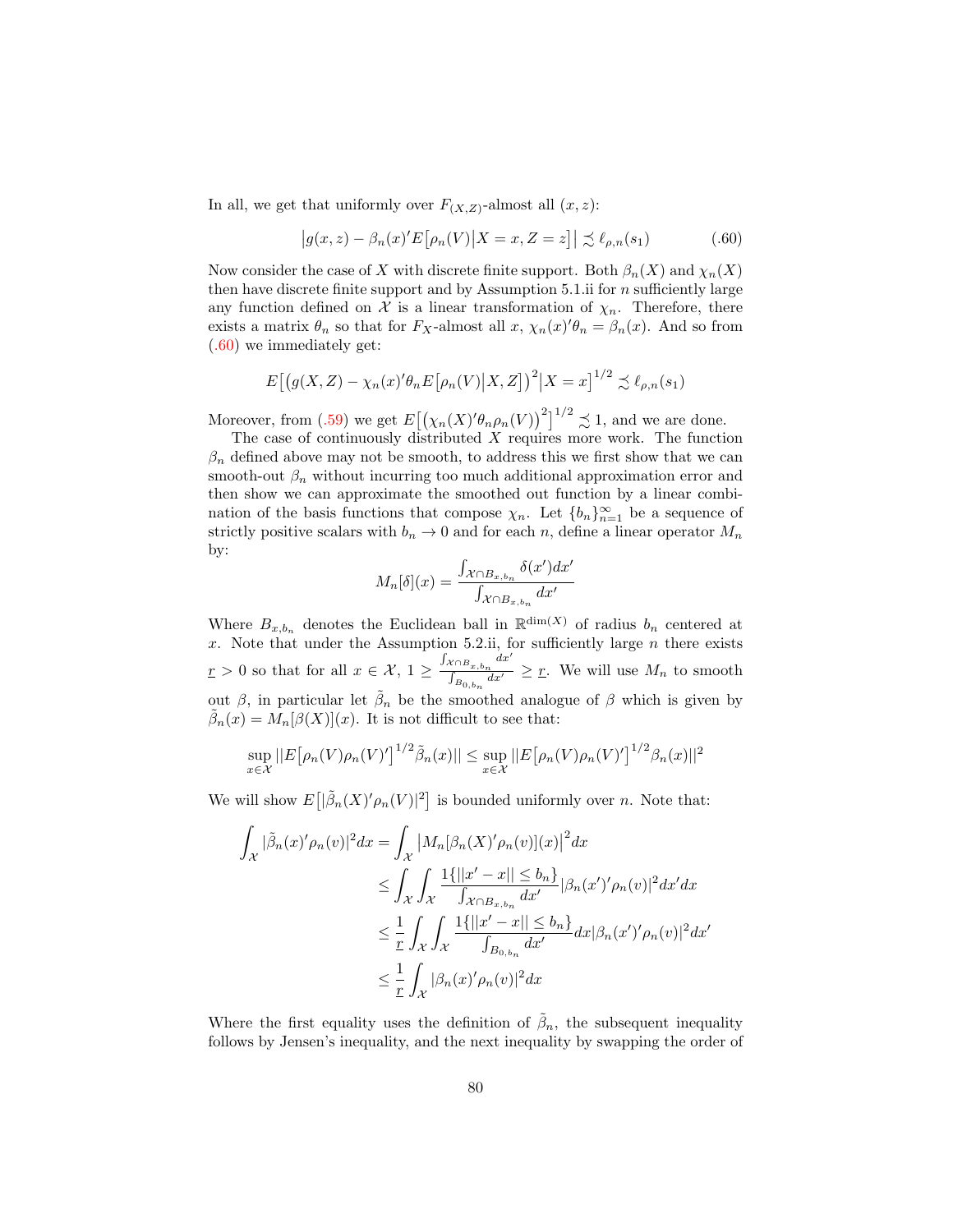integration (valid by Tonelli's theorem as the integrand is positive) and using  $\int_{\mathcal{X}\cap B_{x,b_n}} dx'$  $\frac{\partial \zeta \cap B_{x,b_n}}{\partial B_{0,b_n} dx'} \geq \underline{r}$ . The final inequality follows from  $\int_{\mathcal{X}}$  $\frac{1\{||x'-x|| \leq b_n\}}{\int_{B_{0,b_n}} dx'} dx \leq 1$ . Now applying the upper and lower bounds  $\bar{f} < \infty$  and  $f > 0$  on the density of X, which exist by Assumption 5.2.iii, the above implies:

$$
E\big[|\tilde{\beta}_n(X)'\rho_n(v)|^2\big] \le \frac{\bar{f}}{\underline{rf}}E\big[|\beta_n(X)'\rho_n(v)|^2\big]
$$

Finally, integrating both sides above over  $v$  against the measure  $F_V$  and applying the upper and lower bounds  $\bar{c} < \infty$  and  $\underline{c} > 0$  on  $\frac{dF(x, V)}{dF_X \otimes F_V}$ , which exist by Assumption 5.2.ii, we get:

<span id="page-80-1"></span>
$$
E\left[|\tilde{\beta}_n(X)'\rho_n(V)|^2\right] \le \frac{\bar{c}\bar{f}}{\underline{cr}\underline{f}}E\left[|\beta_n(X)'\rho_n(V)|^2\right] \le \frac{\bar{c}\bar{f}}{\underline{c}^2\underline{r}\underline{f}}\bar{D}^2\tag{61}
$$

Where the final inequality follows by  $(.59)$ . Now we will show that the function  $\tilde{\beta}_n(\cdot)'E[\rho_n(V)|X=x,Z=z]$  is Lipschitz continuous (i.e., an element of  $\Lambda_1^{\dim(X)}(c)$  for some  $c > 0$ ). With some work one can show that for any function δ with  $|\delta(x)|$  ≤ c for all  $x \in \mathcal{X}$ :

<span id="page-80-0"></span>
$$
|M_n[\delta](x_1) - M_n[\delta](x_2)| \le \frac{2}{r} c \frac{\dim(X)}{b_n} ||x_1 - x_2|| \tag{62}
$$

Now, we will upper bound the function  $\beta_n(\cdot)^{\prime}E[\rho_n(V)|X=x,Z=z]$ . Note that [\(.58\)](#page-78-2) is equivalent to  $||E[\rho_n(V)\rho_n(V)]^{1/2}\beta_n(x)|| \leq \overline{D}$ . Using the this and the definition of  $\xi_{\rho,n}$  we get:

$$
|\beta_n(x_1)'E[\rho_n(V)|X = x_2, Z = z]|
$$
  
\n
$$
\leq ||E[\rho_n(V)\rho_n(V)]^{1/2}\beta_n(x_1)||
$$
  
\n
$$
\times ||E[\rho_n(V)\rho_n(V)]^{-1/2}E[\rho_n(V)|X = x_2, Z = z]||
$$
  
\n
$$
\leq \bar{D}ess \sup ||E[\rho_n(V)\rho_n(V)]^{-1/2}\rho_n(V)|| \leq \bar{D}\xi_{\rho,n}
$$

Where 'ess sup' is the essential supremum over the distribution of  $V$ . Using the upper bound above, and applying [\(.62\)](#page-80-0) we get:

$$
\begin{aligned}\n|\tilde{\beta}_n(x_1)'E[\rho_n(V)|X=x,Z=z] - \tilde{\beta}(x_2)'E[\rho_n(V)|X=x,Z=z] \\
= |M_n[\beta_n(\cdot)'E[\rho_n(V)|X=x,Z=z]](x_1) \\
-M_n[\beta_n(\cdot)'E[\rho_n(V)|X=x,Z=z]](x_2)| \\
\leq & \frac{\xi_{\rho,n}}{b_n}||x_1 - x_2||\n\end{aligned}
$$

And thus  $\tilde{\beta}_n(\cdot)'E[\rho_n(V)|X = x, Z = z] \in \Lambda_1^{\dim(X)}(\tilde{c}\frac{\xi_{\rho,n}}{b_n})$  $(\frac{\rho,n}{b_n})$ , where  $\tilde{c}$  is some constant that is independent of n.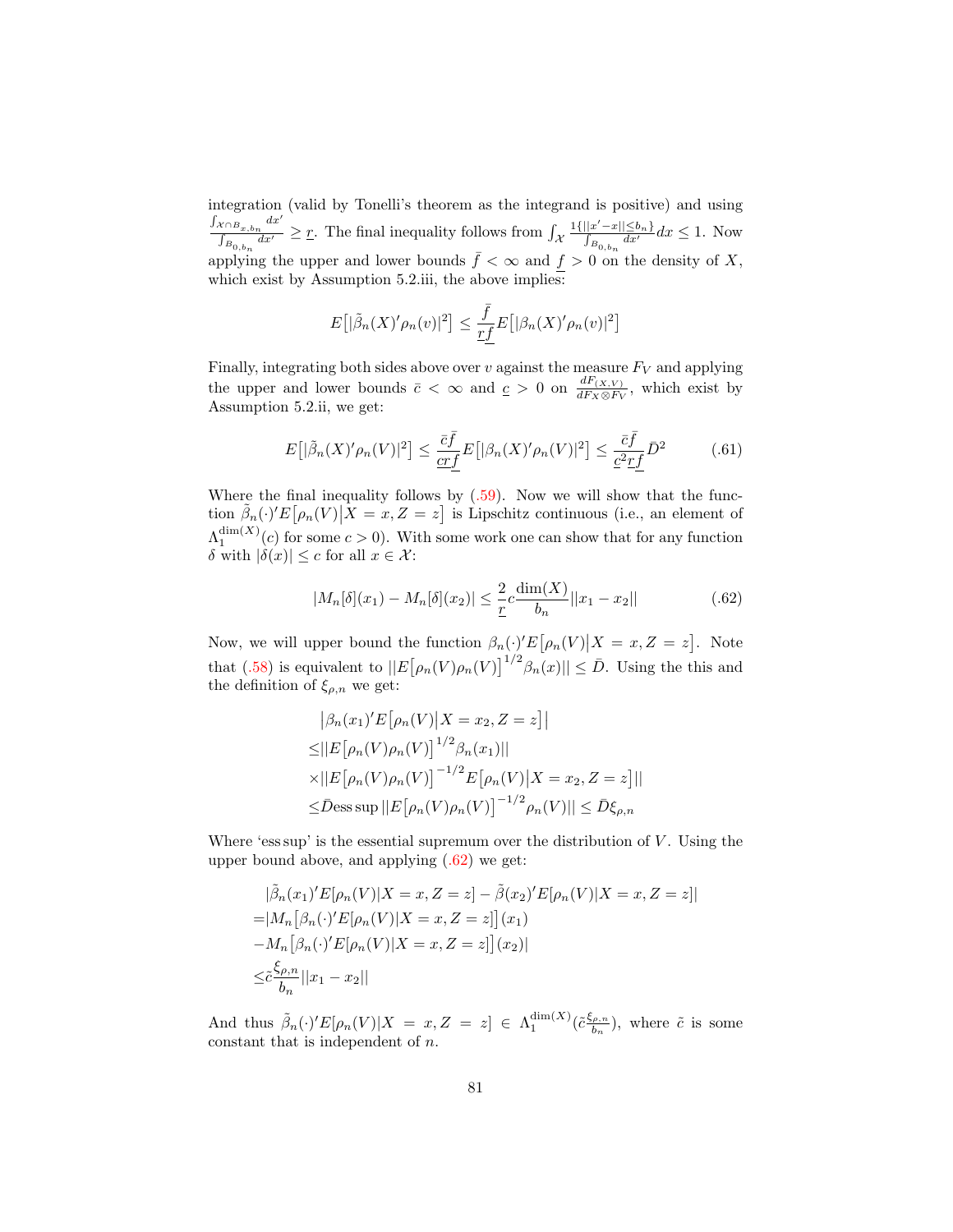Next we show that replacing  $\beta_n$  with  $\tilde{\beta}_n$  does not lose us much in terms of approximation error. Adding and subtracting terms and applying the triangle inequality we get:

$$
|g(x, Z) - \tilde{\beta}_n(x)'E[\rho_n(V)|X = x, Z]|
$$
  
\n
$$
\leq |\frac{\int_{\mathcal{X}\cup B_{x, b_n}} (g(x', Z) - \beta_n(x')E[\rho_n(V)|X = x', Z])dx'}{\int_{\mathcal{X}\cup B_{x, b_n}} dx'}|
$$
  
\n
$$
+ |g(x, Z) - M_n[g(\cdot, Z)]|
$$
  
\n
$$
+ |\frac{\int_{\mathcal{X}\cup B_{x, b_n}} \beta_n(x')'\big(E[\rho_n(V)|X = x, Z] - E[\rho_n(V)|X = x', Z]dx'}{\int_{\mathcal{X}\cup B_{x, b_n}} dx'}
$$

For the first term on the RHS of the inequality note that:

$$
\left| \left( \int_{\mathcal{X} \cup B_{x,b_n}} dx' \right)^{-1} \int_{\mathcal{X} \cup B_{x,b_n}} g(x', Z) - \beta_n(x')' E\left[\rho_n(V) \middle| X = x', Z\right] dx' \right|
$$
  
\n
$$
\leq \sup_{x' \in \mathcal{X}} \left| g(x', Z) - \beta_n(x')' E\left[\rho_n(V) \middle| X = x', Z\right] \right|
$$
  
\n
$$
\precsim \ell_{\rho,n}(s_1)
$$

Where, for the last step we have used  $(.60)$ . Next, it is easy to see that for any  $\delta \in \Lambda_s^{\dim(X)}(c)$  we have  $|\delta(x) - M_n[\delta](x)| \leq cb_n^{\min\{s,1\}}$ . And so, using Assumption 5.3.ii, the second term satisfies:

$$
\left|g(x,z) - M_n\big[g(z,\cdot)\big]\right| \le c_3 b_n^{\min\{s_3,1\}}
$$

For notational convenience define:

$$
q(v,x,x',z) = \frac{dF(x,z,v)}{dF(x,z) \otimes F_V}(x,z,v) - \frac{dF(x,z,v)}{dF(x,z) \otimes F_V}(x',z,v)
$$

For the third term, note that:

$$
\begin{split}\n&\qquad|\int_{\mathcal{X}\cap B_{x,b_n}} \beta_n(x')'(E[\rho_n(V)|X=x,Z=z] \\
&\qquad - E[\rho_n(V)|X=x',Z=z]dx'| \\
&=|\int_{\mathcal{X}\cap B_{x,b_n}} E[\beta_n(x')'\rho_n(V)q(V,x,x',z)]dx'| \\
&\leq \int_{\mathcal{X}\cap B_{x,b_n}} |E[\beta_n(x')'\rho_n(V)q(V,x,x',z)]|dx' \\
&\leq \int_{\mathcal{X}\cap B_{x,b_n}} E[(\beta_n(x')'\rho_n(V))^2]^{1/2} E[q(V,x,x',z)^2]^{1/2}dx' \\
&\leq \bar{D} \int_{\mathcal{X}\cap B_{x,b_n}} E[q(V,x,x',z)^2]^{1/2}dx'\n\end{split}
$$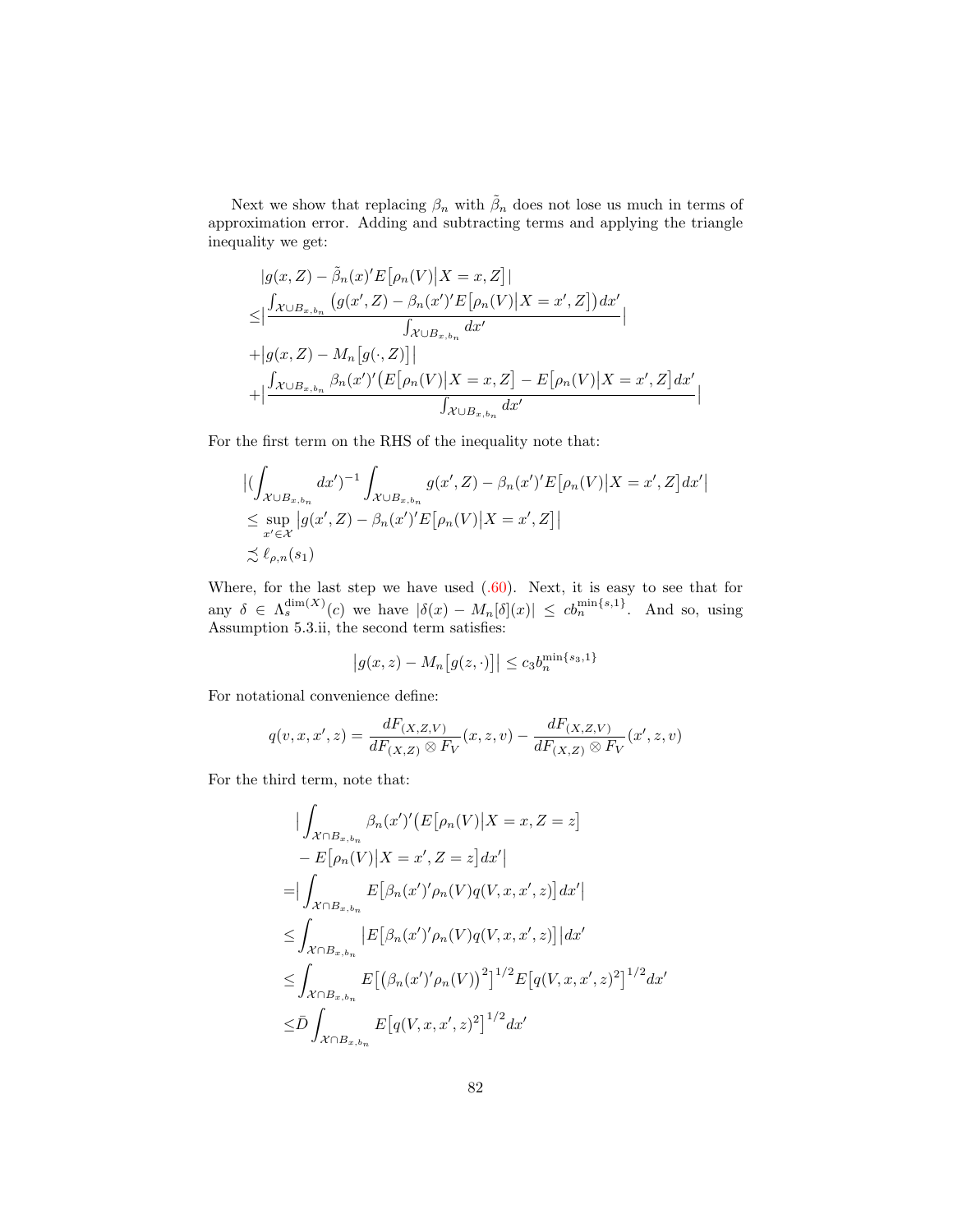Where the first equality follows by the Radon-Nikodym theorem, the subsequent inequality by Jensen's inequality, the second inequality by Cauchy-Schwartz, and the final inequality by [\(.58\)](#page-78-2). Note that by the reverse triangle inequality:

$$
|E[q(V, x, x_1, z)^{2}]^{1/2} - E[q(V, x, x_2, z)^{2}]^{1/2}|
$$
  
\n
$$
\leq E[|q(V, x, x_1, z) - q(V, x, x_2, z)|^{2}]^{1/2}
$$
  
\n
$$
= E\left[\left(\frac{dF(x, z, v)}{dF(x, z) \otimes F_V}(x_1, z, V) - \frac{dF(x, z, v)}{dF(x, z) \otimes F_V}(x_2, z, V)\right)^{2}\right]^{1/2}
$$

And by Assumption 5.3.i the final term above is bounded by  $c_2||x_1-x_2||^{\min\{s_2,1\}}$ . So we get:

$$
\frac{\int_{\mathcal{X}\cap B_{x,b_n}}\beta_n(x')'\big(E\big[\rho_n(V)\big|X=x,Z\big]-E\big[\rho_n(V)\big|X=x',Z\big]dx'}{\int_{\mathcal{X}\cap B_{x,b_n}}dx'}\Big|
$$
  

$$
\leq c_2b_n^{\min\{s_2,1\}}
$$

And so in all:

$$
|g(x, z) - \tilde{\beta}_n(x)'E[\rho_n(V)|X = x, Z = z]|
$$
  

$$
\leq \frac{\tilde{c}_1}{\sqrt{c}}\bar{D}\ell_{\rho,n}(s_1) + c_1b_n^{\min\{s_2, 1\}} + c_2b_n^{\min\{s_3, 1\}}
$$

Now, let  $G_n = E[\chi_n(X)\chi_n(X)']$  and define the matrix  $\theta_n$  by:

$$
\theta_n = G_n^{-1} E[\chi_n(X)'\tilde{\beta}_n(X)']
$$

Recall that  $\tilde{\beta}_n(\cdot)' E[\rho_n(V)|X=x, Z=z] \in \Lambda_1^{\dim(X)}(\tilde{c}\frac{\xi_{\rho,n}}{b_n})$  $\frac{(\rho,n)}{b_n}$ ), by Assumption 5.1.ii we get:

$$
\begin{aligned} \left| \chi_n(x)'\theta_n E[\rho_n(V)|X=x, Z=z] - \tilde{\beta}_n(x)'E[\rho_n(V)|X=x, Z=z] \right| \\ = \left| \chi_n(x)'\overline{G}_n^{-1}E\big[\chi_n(X)'\tilde{\beta}_n(X)'E[\rho_n(V)|X=x, Z=z] \big] \\ - \tilde{\beta}_n(x)'E[\rho_n(V)|X=x, Z=z] \right| \lesssim \frac{\xi_{\rho,n}}{b_n} \ell_{\chi,n}(1) \end{aligned}
$$

And so, by the triangle inequality:

$$
|g(x, z) - \chi_n(x)'\theta_n E[\rho_n(V)|X = x, Z = z]|
$$
  
\n
$$
\leq |g(x, z) - \tilde{\beta}_n(x)'E[\rho_n(V)|X = x, Z = z]|
$$
  
\n
$$
+ |\chi_n(x)'\theta_n E[\rho_n(V)|X = x, Z = z] - \tilde{\beta}_n(x)'E[\rho_n(V)|X = x, Z = z]|
$$
  
\n
$$
\precsim \ell_{\rho,n}(s_1) + b_n^{\min\{s_2, 1\}} + b_n^{\min\{s_3, 1\}} + \frac{\xi_{\rho,n}}{b_n}\ell_{\chi,n}(1)
$$

Choosing  $b_n$  rate-optimally the above gives:

$$
|g(x, z) - \chi_n(x)'\theta_n E[\rho_n(V)|X = x, Z = z]|
$$
  

$$
\leq O(\ell_{\rho,n}(s_1) + (\xi_{\rho,n}\ell_{\chi,n}(1))^{\tilde{s}})
$$